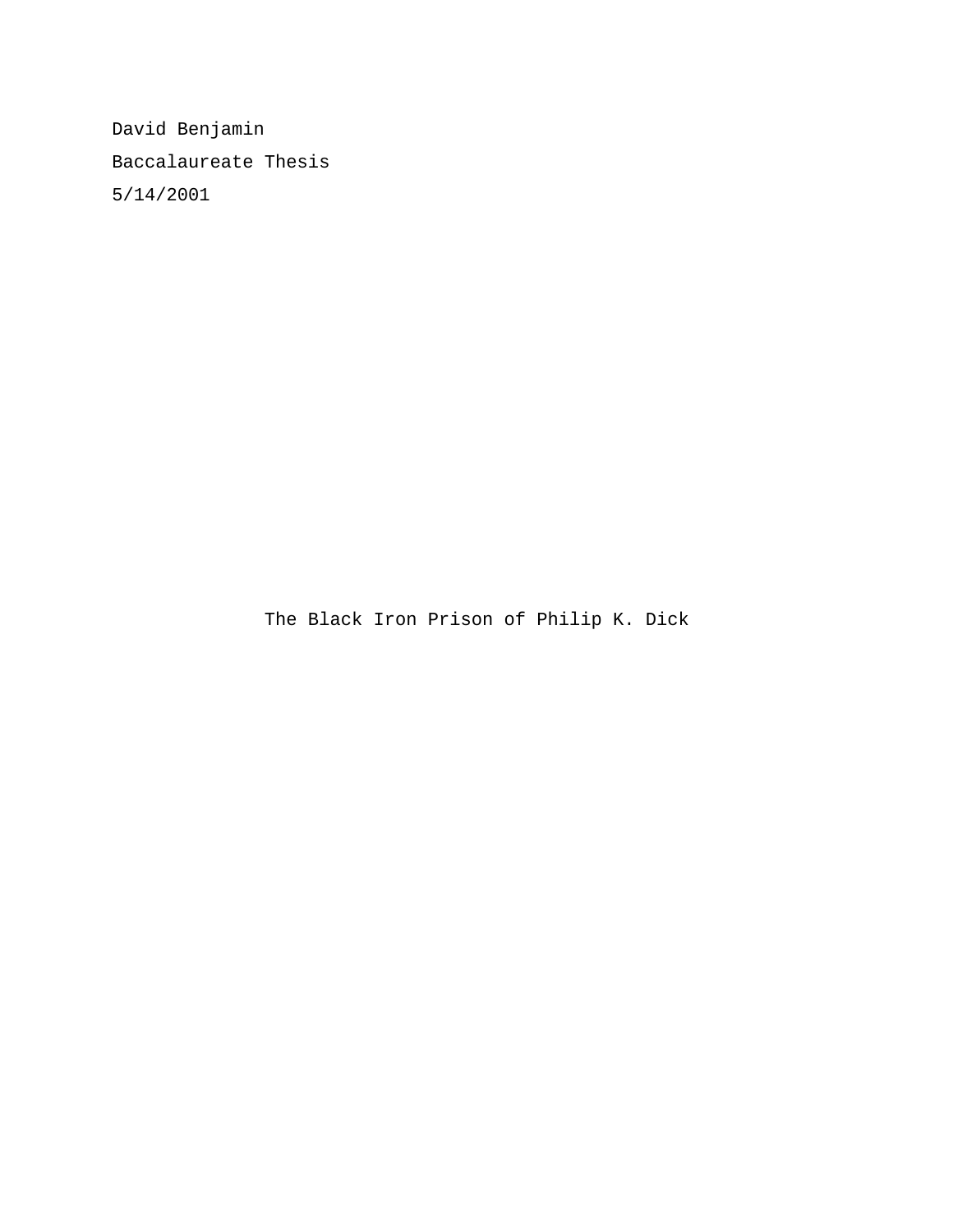# CONTENTS

| $I: 2-3-74$                           | $\mathbf{3}$ |
|---------------------------------------|--------------|
| II: The Valis Trilogy                 | 8            |
| III: First Period                     | 23           |
| IV: Second Period                     | 43           |
| V: Third Period                       | 68           |
| Notes                                 | 76           |
| Appendix: A Chronology of Composition | 98           |
| Bibliography                          | 103          |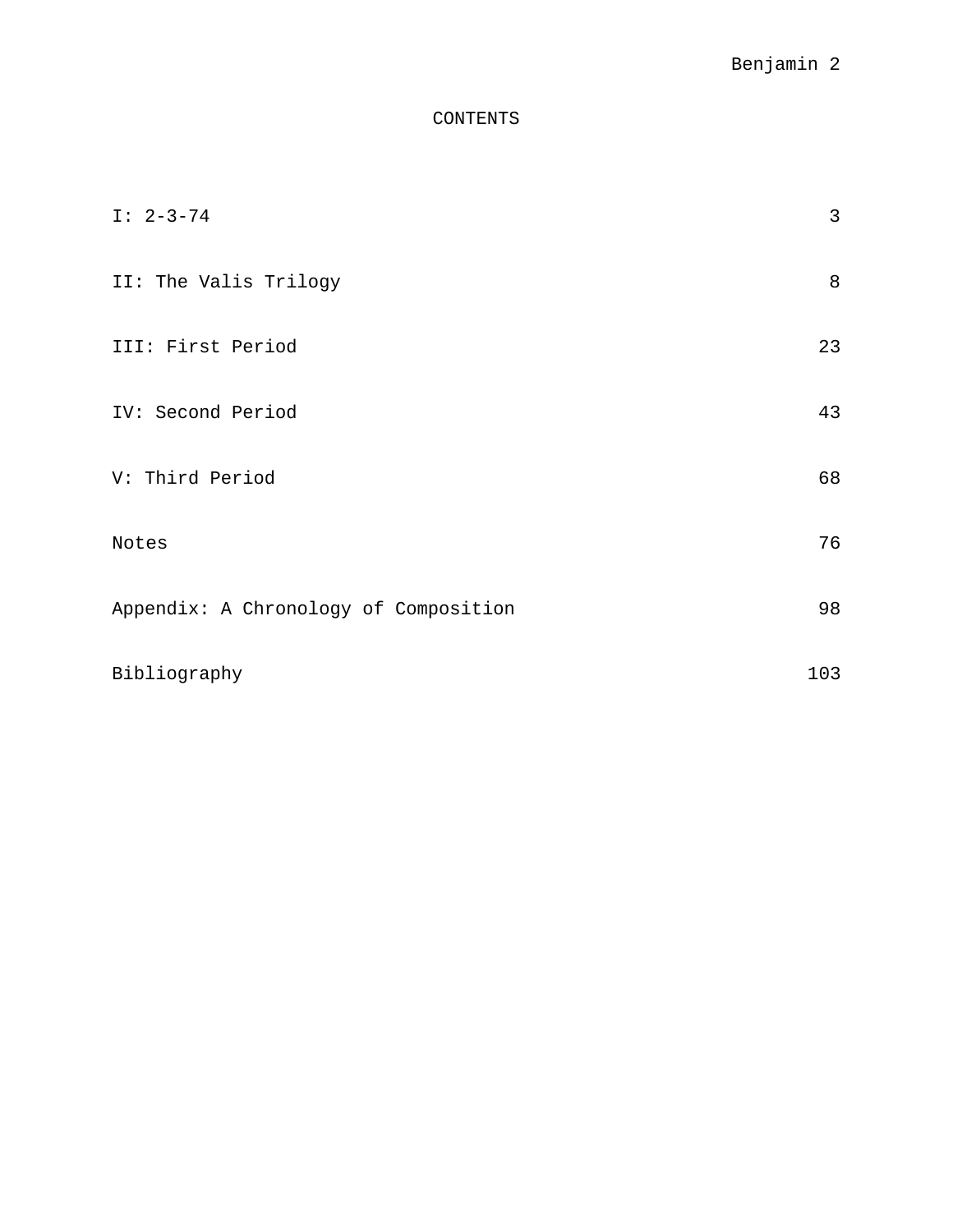#### I: 2-3-74

In February and March of 1974, Philip K. Dick communicated directly with God. Or aliens. Or an artificial intelligence satellite. Or his dead twin sister. Or the KGB. Or the CIA/FBI/IMF. Or his own self, contacting him either from the future or from an alternate "present" in a parallel dimension. Or, and he considered this along with every other possibility, he had simply gone insane, and his otherwise inexplicable experiences could be explained by temporal lobe epilepsy, brain damage due to his past drug use, multiple personality disorder, and/or the onset of acute schizophrenia.<sup>1</sup>

There are some slight variations in the different accounts of Philip K. Dick's "2-3-74" experience, but all the accounts begin with a pharmacy delivery girl wearing a fish necklace. On January 15, 1982, in an interview with Gwen Lee, Dick gave what is very likely the last recorded account of 2-3-74:

It just, it all started when I was on Pentothal and a girl came to the door with some medication from the pharmacy. Some pain medication. And she was wearing a Christian fish sign. And I was dazed from the Pentothal and dazed from the pain and I saw the fish sign and a strange funk came over me and I said--now, I was in terrible pain you know and I'm reaching for the bag and I said, "What is that?" and it shone when the sun struck it and it blinded me. And she put a finger against it and she said this is a sign used by the early Christians and when she said that, I remembered, I remembered. Back all the way to the time of Acts. I remembered events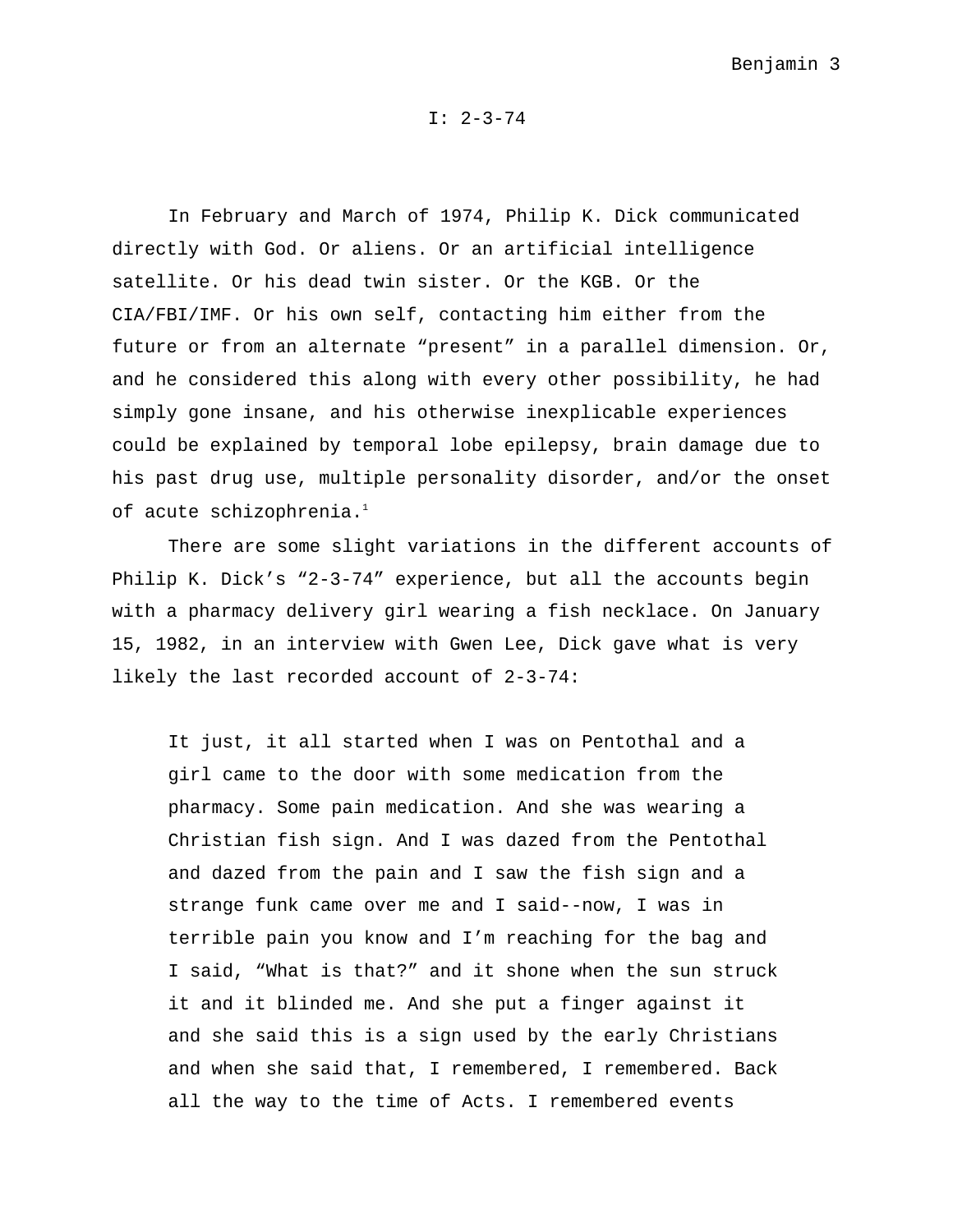that took place in the book of Acts. I remembered it all and just for a fraction of a second and then it was gone and then during the next month it began to break through. It broke through this world of the early Christians, and I saw it here and now. Saw it here and now. It was here. Some of us who are Christians and some of us who are not. And this terrible iron empire. And I found out that it is the name of the particular age that this is associated with, the age of iron. The Romans had designated it the age of iron. And I saw this--it was called The Empire--and I kept saying to Tess, I said, "Earlay, Earlay"--and it's Sanskrit, and it means "angry soldiers." I said, the Roman soldiers will kill us. Because we are Christians. The Roman soldiers would kill us. And I taught her--here, I'll show you what I taught her, come here, give me your hand. OK, when you shake hands, go like that and describe two arcs, intersecting arcs, that's the fish sign, that's the fish sign. And there were other things that I knew, so that I could identify another Christian, without anybody else knowing. And other things like that. And I remembered sitting with the Eleven, with the Twelve, it was after Jesus' death. There were only eleven of us. The Lord was gone, and he was about to return. And they were real happy, they were terribly happy. But he wasn't with us, but we remembered--we could literally remember--we could remember the Lord. We were joyful. We were just incredibly joyful. And this lasted for a year  $[...]$ .<sup>2</sup>

Over a very short period of time, a vast amount of information was "fired" (his terminology) into Philip K. Dick's brain. This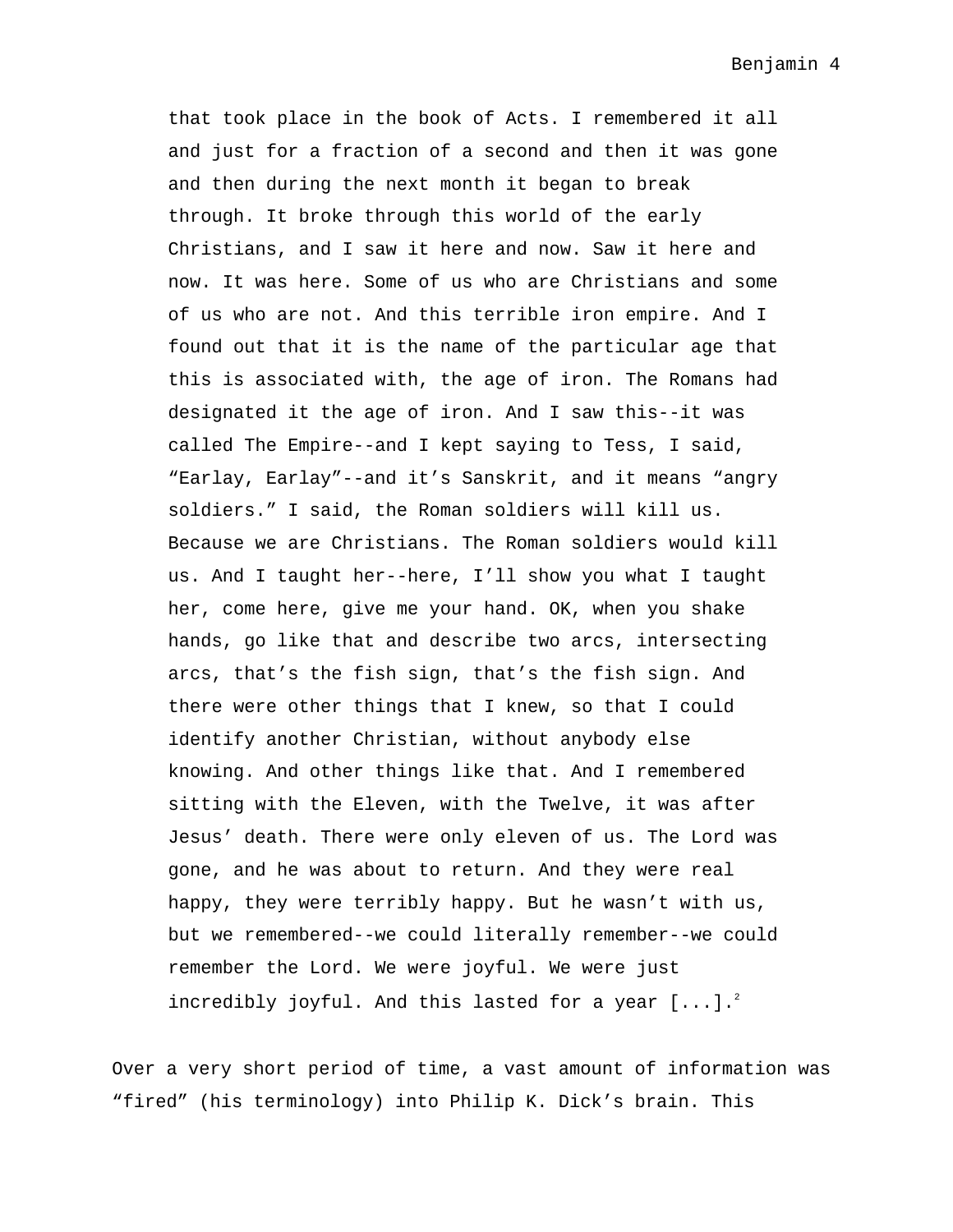information ranged from the universal--the spurious and artificial nature of reality, man's relationship to the Divine--to the personal--Dick's infant son's birth defect, which could have proven fatal had not a mysterious voice informed Dick of the defect, and told him to bring his son to the hospital. Besides saving his son's life, this voice--which Dick alternately attributed to Saint Thomas,<sup>3</sup> Bishop James A. Pike,<sup>4</sup> the Holy Spirit, Pallas Athena,<sup>5</sup> and Asklepios<sup>6</sup> --thought accurately and fluently in Greek, a language that Dick himself did not know.<sup>7</sup>

Though he attended less than a single term of college, Dick was considerably educated in the literary, philosophical, and religious classics, and this shows in his ongoing analysis of 2-3- 74.<sup>8</sup> According to Dick, vast amount of his gained knowledge took the form of prenatal memory, which he used as evidence for Plato's linked concepts of anamnesis and pre- and post-life immortality.<sup>9</sup> On October 19, 1980, Dick wrote:

[T]here can only be prenatal memory if you existed before your birth. You realize this, too; this is a large part of the anamnesis; in fact, this is why I have used this term all along. Plato is right; the anamnesis is of a prenatal life. This was my realization when I saw the Christian fish sign.<sup>10</sup>

Christianity may be the thickest thread in his re-weaving of the nature of reality, but Dick touched on a wide variety of religious and philosophical thought in his "revelations" of 1974. Five days after he wrote the above passage, he expressed his opinion on the fragmentary and widespread nature of truth: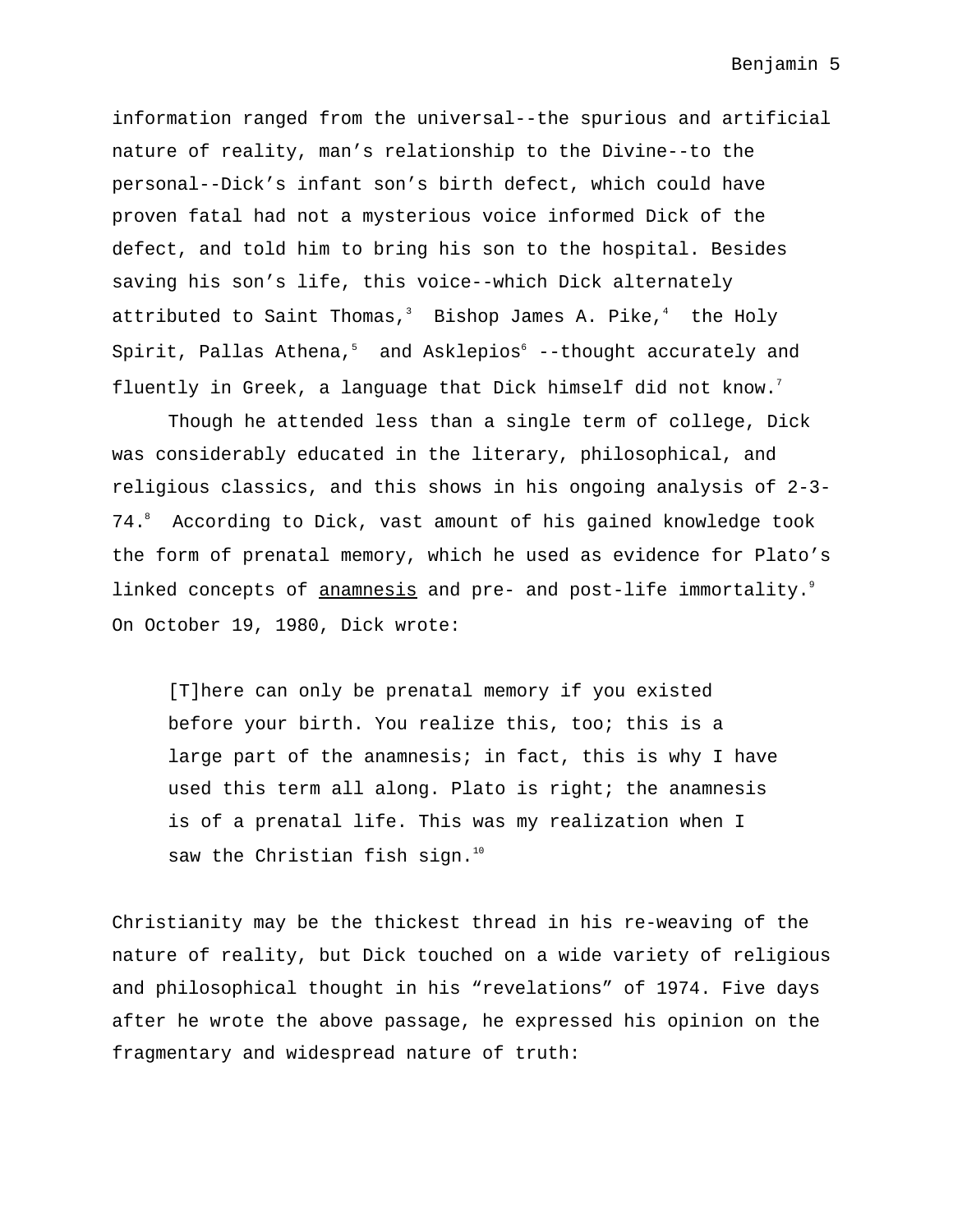Probably the wisest view is to say: the truth--like the Self--is splintered up over thousands of miles and years; bits are found here and there, then and now, and must be re-collected; bits appear in the Greek naturalists, in Pythagoras, in Plato, Parmenides, in Heraclitus, Neo-Platonism, Zoroastrianism, Gnosticism, Taoism, Mani [...], orthodox Christianity, Judaism, Brahmanism, Buddhism, Orphism, the other mystery religions. Each religion or philosophy or philosopher contains one or more bits, but the total system interweaves it into falsity [...]. This alone, in itself, is a fascinating thought: here in our spatiotemporal world we have the truth but it is splintered--exploded like the eide--over thousands of years and thousands of miles and (as I say) must be recollected, as the Self or Soul or eidos must be. This is  $my$  task. $^{11}$ 

Dick spent the remaining eight years of his life on this "recollecting," recording his philosophical musings in a two-millionword (roughly eight-thousand-page) philosophical journal which he called his "Exegesis."<sup>12</sup> Consequently, he spent less time on his fiction during this final period of his career, and what fiction he did write was heavily influenced by 2-3-74.

No single theory adequately accounts for what happened and what Dick learned from his "visions." On November 17, 1980, he wrote: "I thought, then, an infinite number of explanations, in succession, that explained 2-3-74; each single one of them yielded up an infinite progression of flipflops, of thesis and antithesis, forever. $13$  That Dick had a genuine theophany is difficult for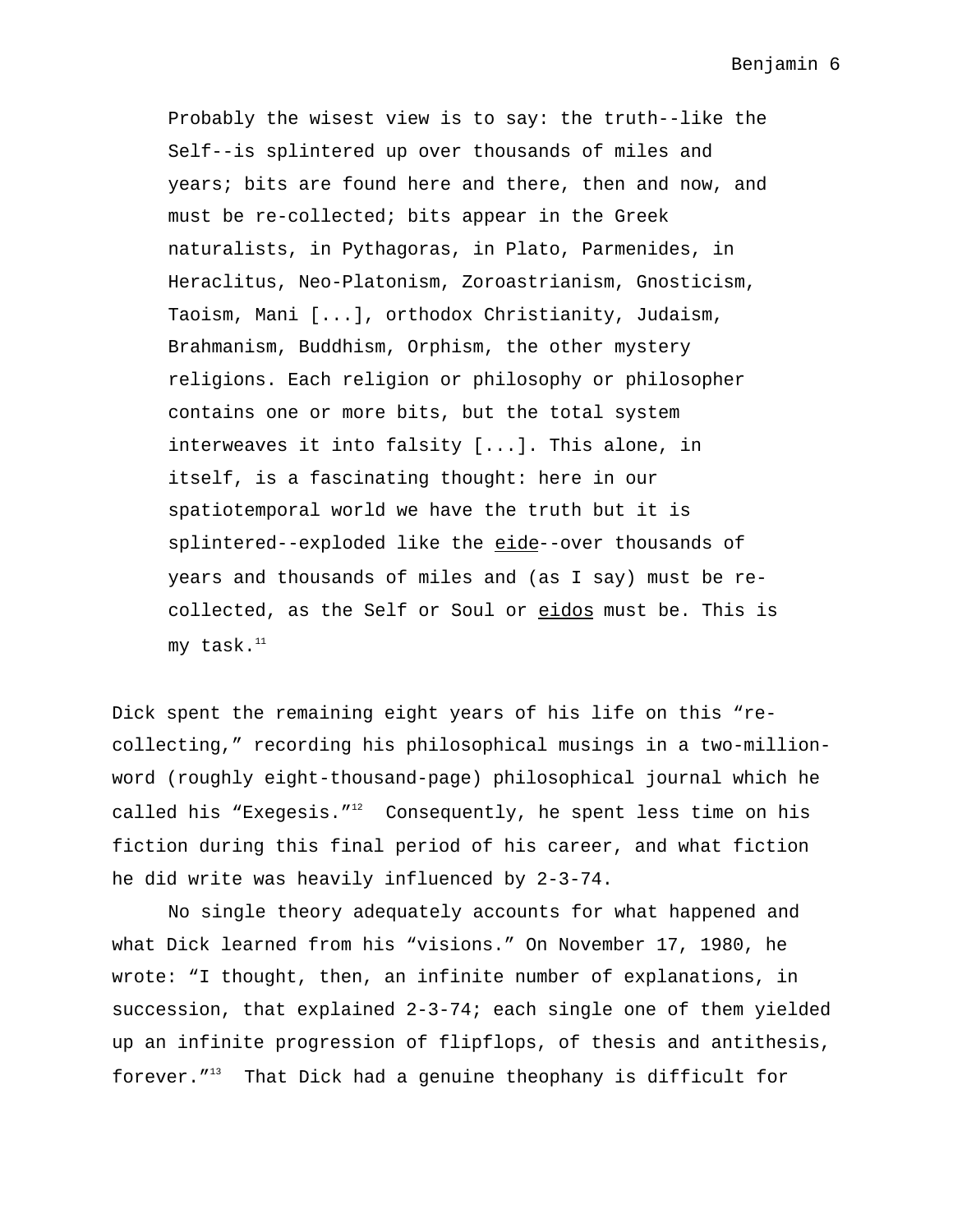even the religious to believe; that the entire experience was an after-effect of his earlier use of LSD and other hallucinogenic drugs fails to account for his instantly gained (and accurate) knowledge of Greek and of his son's "undiagnosed right inguinal hernia which had popped the hydrocele and gone down into the scrotal sac."<sup>14</sup> Regardless of one's opinion as to its cause, it is clear that 2-3-74 was the most relevant event in Philip K. Dick's life. In marking the beginning of his third period of writing, and inspiring what many believe are his finest and most thoughtprovoking science fiction novels, 2-3-74 plays a crucial role in any serious analysis of Dick's work; when dealing with his final three novels--Valis, The Divine Invasion, and The Transmigration of Timothy Archer, simply known as the Valis trilogy--an understanding of 2-3-74 is indispensable. A comprehensive analysis of 2-3-74, especially if one considers the two-million-word Exegesis, would take volumes. My coverage of 2-3-74 is far from exhaustive, but it should serve to prepare the reader for my forthcoming look at the Valis trilogy and the theme of the Black Iron Prison, which will henceforth be the focal point of my study. After I detail Dick's use of the theme in his final three novels, I will progress through his preceding forty-one science fiction and mainstream novels in the order in which they were written, tracing the presence and the development of the Black Iron Prison in each work.<sup>15</sup> I hope to show, by the end of my study, that the roots of the Black Iron Prison were present from the beginning of Dick's career, even if the theme did not make an explicit appearance until his Valis trilogy.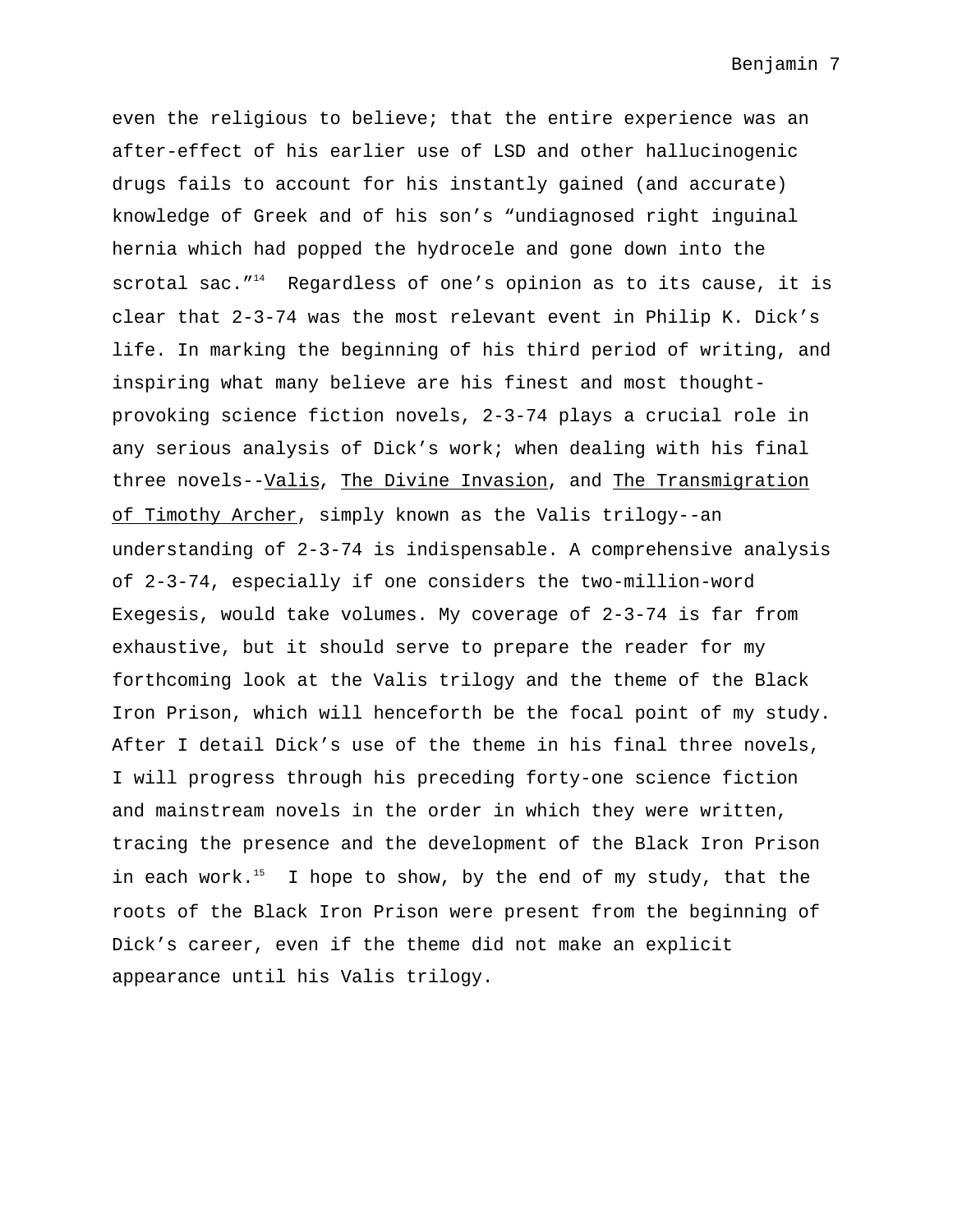#### II: THE VALIS TRILOGY

**Valis (w. 1978; p. 1981)**

A few pages into the opening chapter of <u>Valis</u>,<sup>16</sup> Philip K. Dick revealed that Horselover Fat, the focal character of Valis, and Phil Dick, the novel's narrator and author, are one and the same. $17$  He made no attempt to disguise his life in his fiction, and both frightened and delighted his fans with the publication of the largely autobiographical Valis in 1981. He had described his mystical experiences in letters to his close friends, but for most of his readers, Valis served as an introduction to 2-3-74:

Fat told me another feature of his encounter with God: all of a sudden the landscape of California, USA, 1974 ebbed out and the landscape of Rome of the first century C.E. ebbed in. He experienced a superimposition of the two for a while, like techniques familiar in movies. In photography. Why? How? God explained many things to Fat but he never explained that  $[...]$ .<sup>18</sup>

Dick himself supplied the explanation, that the "landscape of California, USA, 1974" was an illusion, and that mankind was stuck in the oppressive Roman regime without realizing it. This particular description of the illusory and deceptive layering of reality Dick named the "Black Iron Prison":

[D]uring the interval in which he had experienced the two-world superimposition, he had seen not only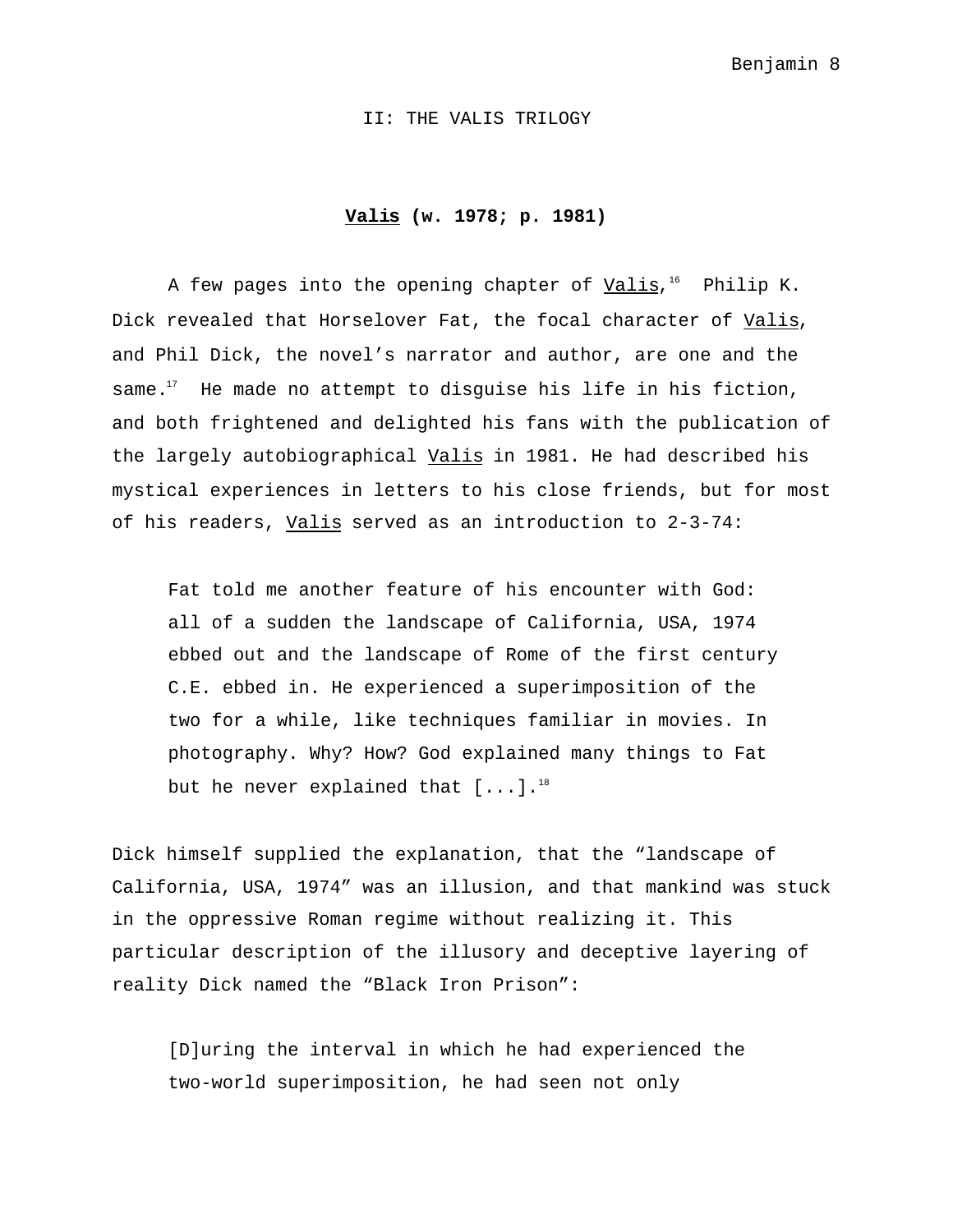California, USA, of the year 1974 but also ancient Rome, he had discerned within the superimposition a Gestalt shared by both space-time continua, their common element: a Black Iron Prison. This is what the dream referred to as "the Empire." He knew it because, upon seeing the Black Iron Prison, he had recognized it. Everyone dwelt in it without realizing it. The Black Iron Prison was their world.

Who had built the prison--and why--he could not say. But he could discern one good thing: the prison lay under attack. An organization of Christians, not regular Christians such as those who attended church every Sunday and prayed, but secret early Christians wearing light gray-colored robes, had started an assault on the prison, and with success. The secret, early Christians were filled with joy.

Fat, in his madness, understood the reason for their joy. This time the early, secret, gray-robed Christians would get the prison, rather than the other way around. 19

That the Black Iron Prison is an anti-Christian construct remains consistent throughout the Valis trilogy and the Exegesis.<sup>20</sup> Its builder is not named in the above passage, but is usually Satan or some other malign deity, or--in rarer instances--is mankind itself.<sup>21</sup> Another consistent aspect of the Black Iron Prison is that the prison can and will be destroyed, and that its prisoners will be set free into what Dick calls the Palm Tree Garden.<sup>22</sup> At times Philip K. Dick considered himself captive, freed from the prison by a savior (or the Savior); at other times,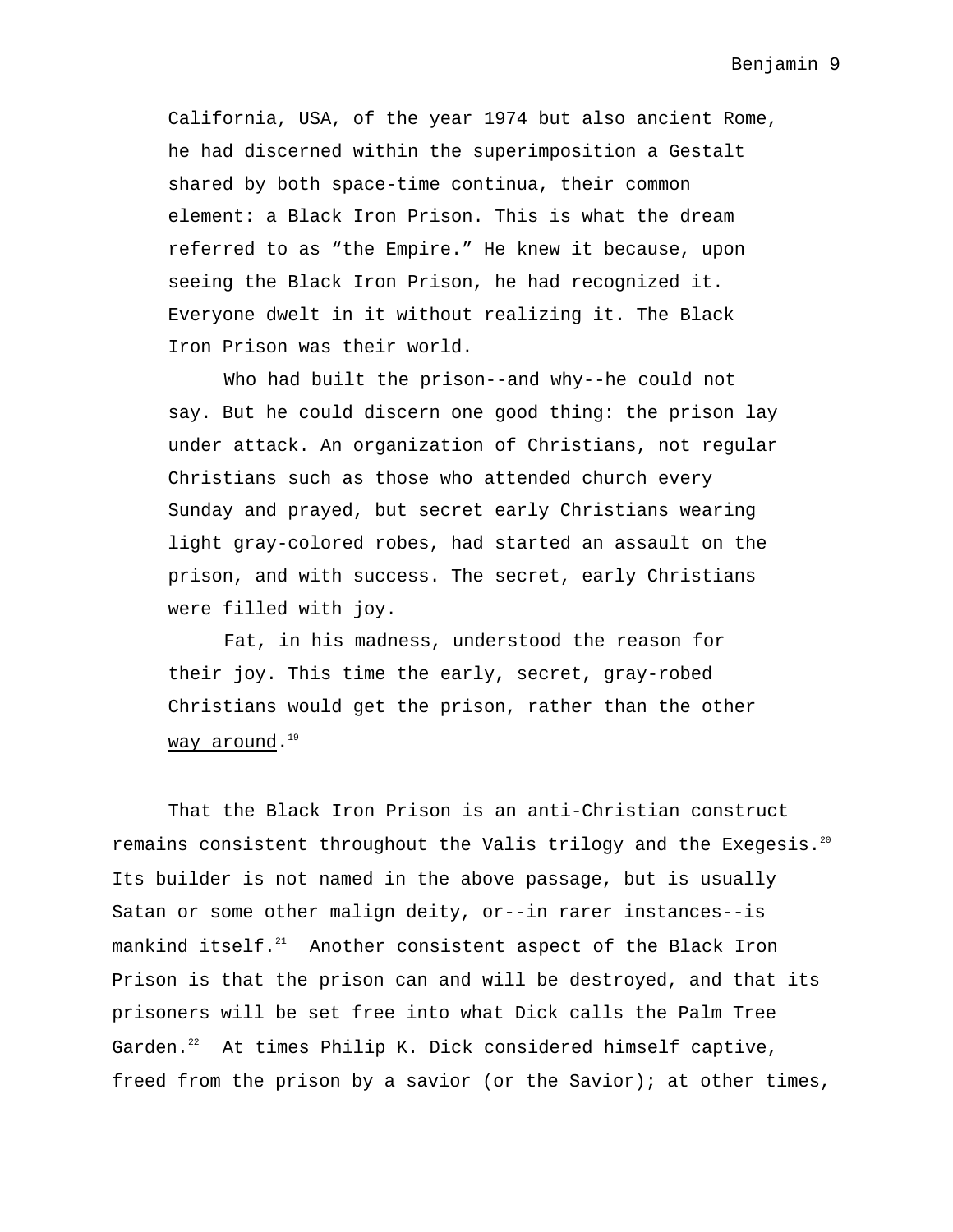particularly in creating the character Horselover Fat, he counted himself among the "gray-robed Christians" whose job it was to set the prisoners free. Midway through <u>Valis</u>, Horselover Fat speaks to his friend Phil about looking for the incarnate Savior on the Earth:

"The Savior? Yeah, I'll find him. If I run out of money I'll come home and work some more and go look again. He has to be somewhere. Zebra<sup>23</sup> said so. And Thomas inside my head--he knew it; he remembered Jesus just having been there a little while ago, and he knew he'd be back. They were all joyful, completely joyful, making preparations to welcome him back. The bridegroom back. It was so goddam festive, Phil; totally joyful and exciting, and everyone running around. They were running out of the Black Iron Prison and just laughing and laughing; they had fucking blown it up, Phil; the whole prison. Blew it up and got out of there... running and laughing and totally, totally happy. And I was one of them.  $^{\prime\prime 24}$ 

In this part of Valis the Black Iron Prison acts as a quasihistorical construct (in that the "Iron" refers to the iron age) displaced in orthogonal time (in that it exists in the present, not the past): it literally represents the Roman empire which is ultimately destroyed by a group of underground Christians which includes Phil Dick himself.

Just a few pages later, Dick focuses on the metal, $25$  rather than the historical, significance of iron, to create an entirely different image of the Black Iron Prison: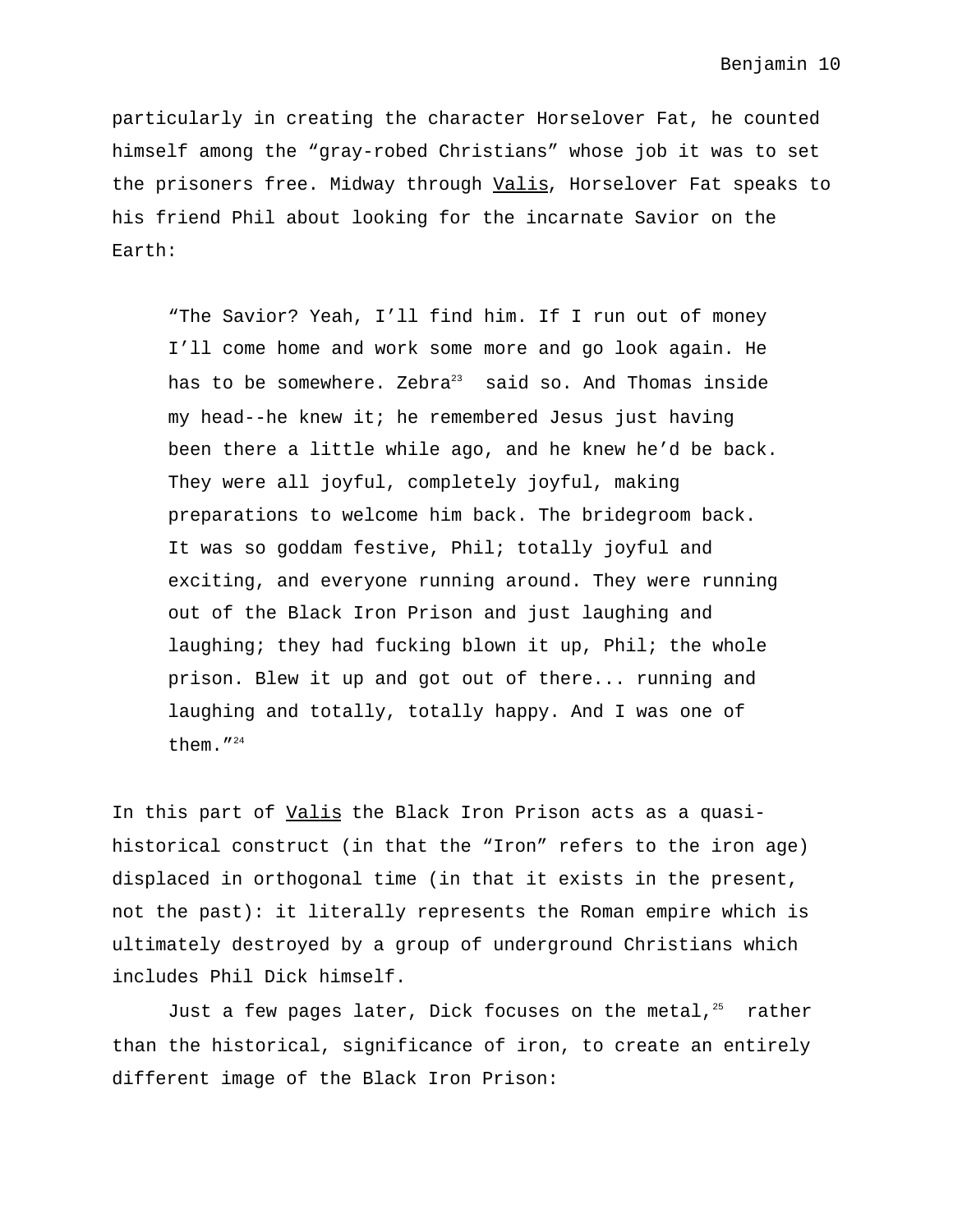Fat conceives of the universe as a living organism into which a toxic particle has come. The toxic particle, made of heavy metal, has embedded itself in the universe-organism and is poisoning it. The universeorganism dispatches a phagocyte. The phagocyte is Christ. It surrounds the toxic metal particle--the Black Iron Prison--and begins to destroy it.<sup>26</sup>

As he did with his other ideas in Valis, Dick further develops his microbiological interpretation of the spurious world--the Black Iron Prison as toxin and Christ as phagocyte--in his Exegesis: "the BIP is an ossified complex in the macromind (brain) which must be dissolved. The Holy Spirit is like [...] a medication." Dick goes on to explain that there has been "no progress or change in the complex for 2000 years."<sup>27</sup> For Dick, lack of change, stasis of any sort, always results in the entropic decay of the realitysystem; as a result, the process of entropy is tightly intertwined with the thematic of the Black Iron Prison.

In "Two Source Cosmogony," Entry 47 of the Tractate: Cryptica Scriptura (which is a condensed version of the Exegesis that Dick included within and as an appendix to Valis), Horselover Fat relates the decay of the universe to the development of the Black Iron Prison:

It was the One's purpose for our hologramatic universe to serve as a teaching instrument by which a variety of new lives advanced until ultimately they would be isomorphic with the One. However, the decaying condition of hyperuniverse II introduced malfactors which damaged our hologramatic universe. This is the origin of entropy, undeserved suffering, chaos and death, as well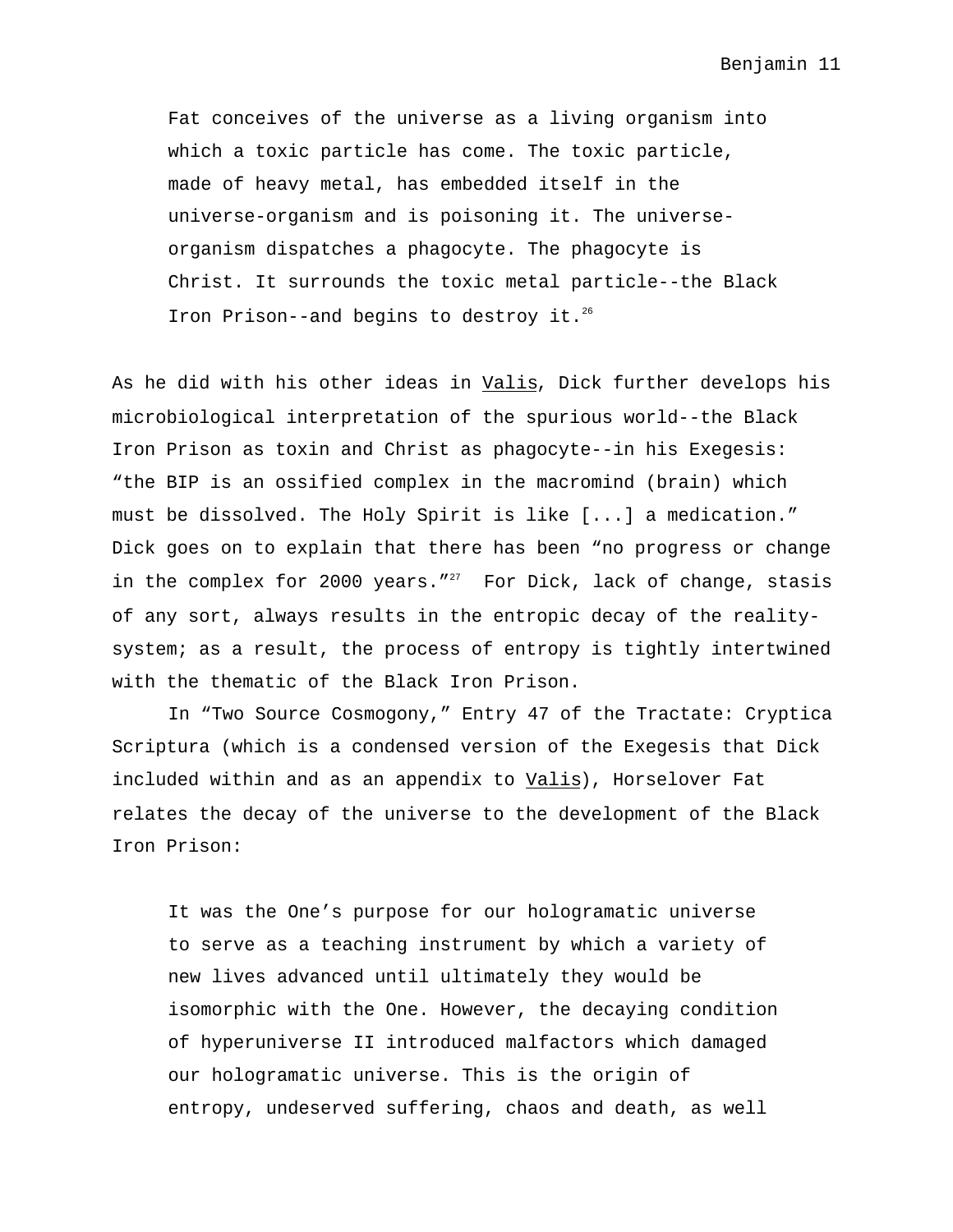as the Empire, the Black Iron Prison; in essence, the aborting of the proper health and growth of the life forms within the hologramatic universe. $28$ 

Swiss psychoanalyst Ludwig Binswanger associated this natural, and unpleasant, process of entropy with the schizophrenic world view in the course of his writings in existential psychology.<sup>29</sup> He came to call this entropically-obsessive perspective the "tomb world," a a psychoanalytic invention which Dick consciously wove into his work.<sup>30</sup> Dick did this in ways that were subtle--using words such as decay, crumble, cobweb, weeds, dust, kipple, and gubble--as well as the obvious--inserting "tomb world" in the middle of a descriptive passage. Gregg Rickman was one of the first critics to note the connection between the developed concept of the Tomb World and the Black Iron Prison:

In many of Dick's novels his protagonists struggle, like Mary [from Mary and the Giant], to escape what in Do Androids Dream of Electric Sheep is called "the tomb world," the "gubble-gubble" world of Martian Time-Slip, the world of entropy and decay. $31$  Late in his life he called this world the world of the "Black Iron Prison," and identified it as the world we live in. $32$ 

When the Black Iron Prison is destroyed (either toppled by the Christians or consumed by the Christ-phagocyte), it is replaced by what Dick called the Palm Tree Garden--for how better to counter a Tomb World than with a Garden World? Dick hints at the existence of the Palm Tree Garden--a literal return to Eden after the imprisonment of the artificial world--in Horselover Fat's 18th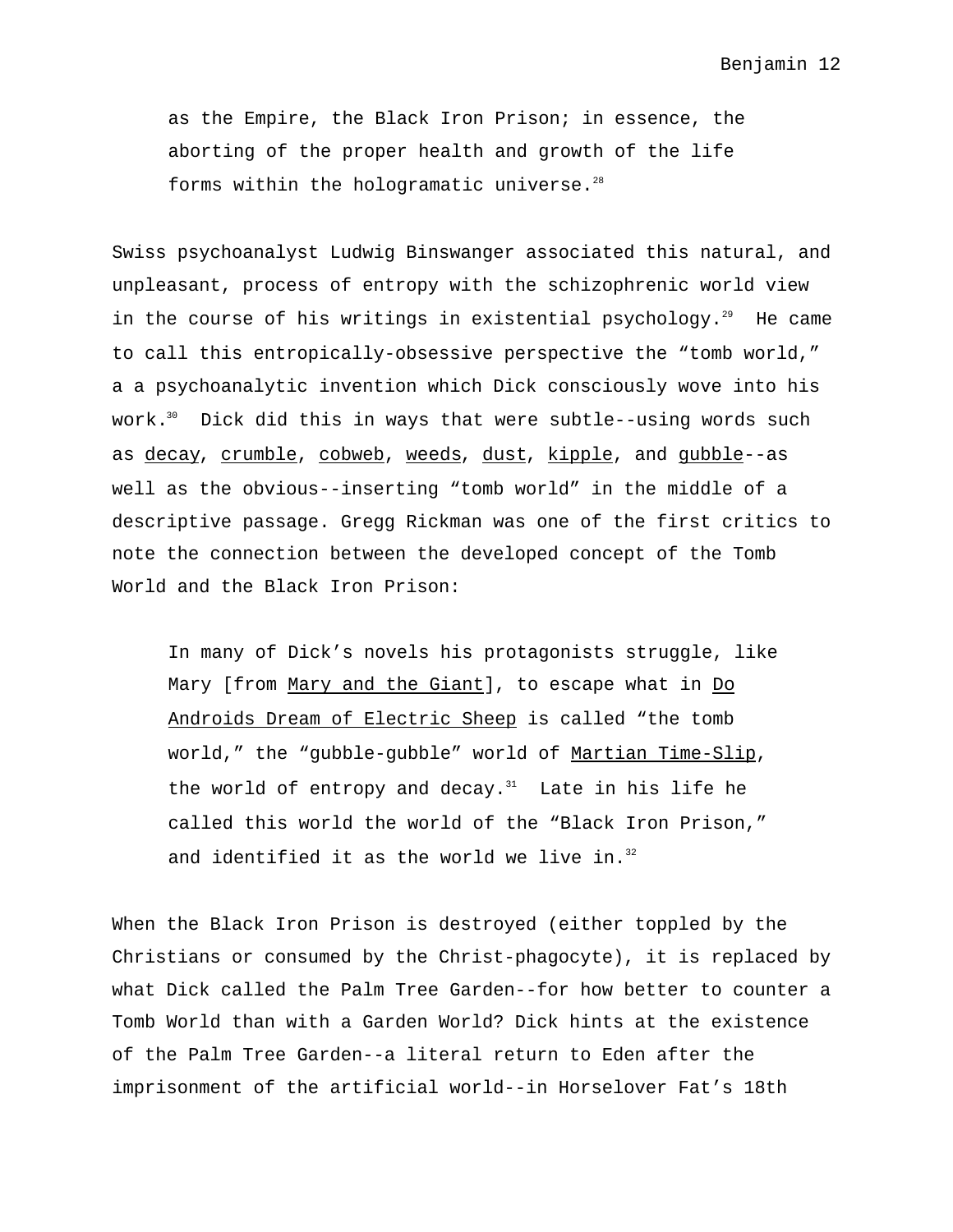"Tractate" Entry: " 'The Empire never ended,' but in 1974 a cypher was sent out as a signal that the Age of Iron was over; the cypher consisted of two words: KING FELIX, which refers to the Happy (or Rightful) King."<sup>33</sup> Later the character Phil Dick ponders the meaning of this cypher, which seems to indicate "the end of the age of the Black Iron Prison and the beginning of the age of the Garden of Palm Trees in the warm sun in Arabia ('Felix' also refers to the fertile portion of Arabia).  $1^{34}$  The Palm Tree Garden receives little attention in Valis, largely because it is introduced as a theme relatively late in the novel, but Dick gives it (and the Black Iron Prison) further consideration in the "sequel" to Valis, The Divine Invasion.<sup>35</sup>

# **The Divine Invasion (w. 1980; p. 1981)**

Dick's follow-up to Valis is not a sequel in the strictest sense. Unlike Valis, which is crazy and speculative yet still grounded in the "reality" of California in the 1970s, The Divine Invasion is set in the far future, takes place largely outside our solar system, and has a deity for a main character. None of the familiar Valis characters make an appearance in this novel, although some minor players are mentioned in conversation.<sup>36</sup> Dick was well aware of how much The Divine Invasion differed from its predecessor:

Really, then, DI simply continues the fundamental theme of VALIS--but does not seem to do so [...]. DI is not so loose a sequel to VALIS as it might seem ([...] in the shift from Gnosticism, the present, realism, to Kabala, the future, fantasy). $37$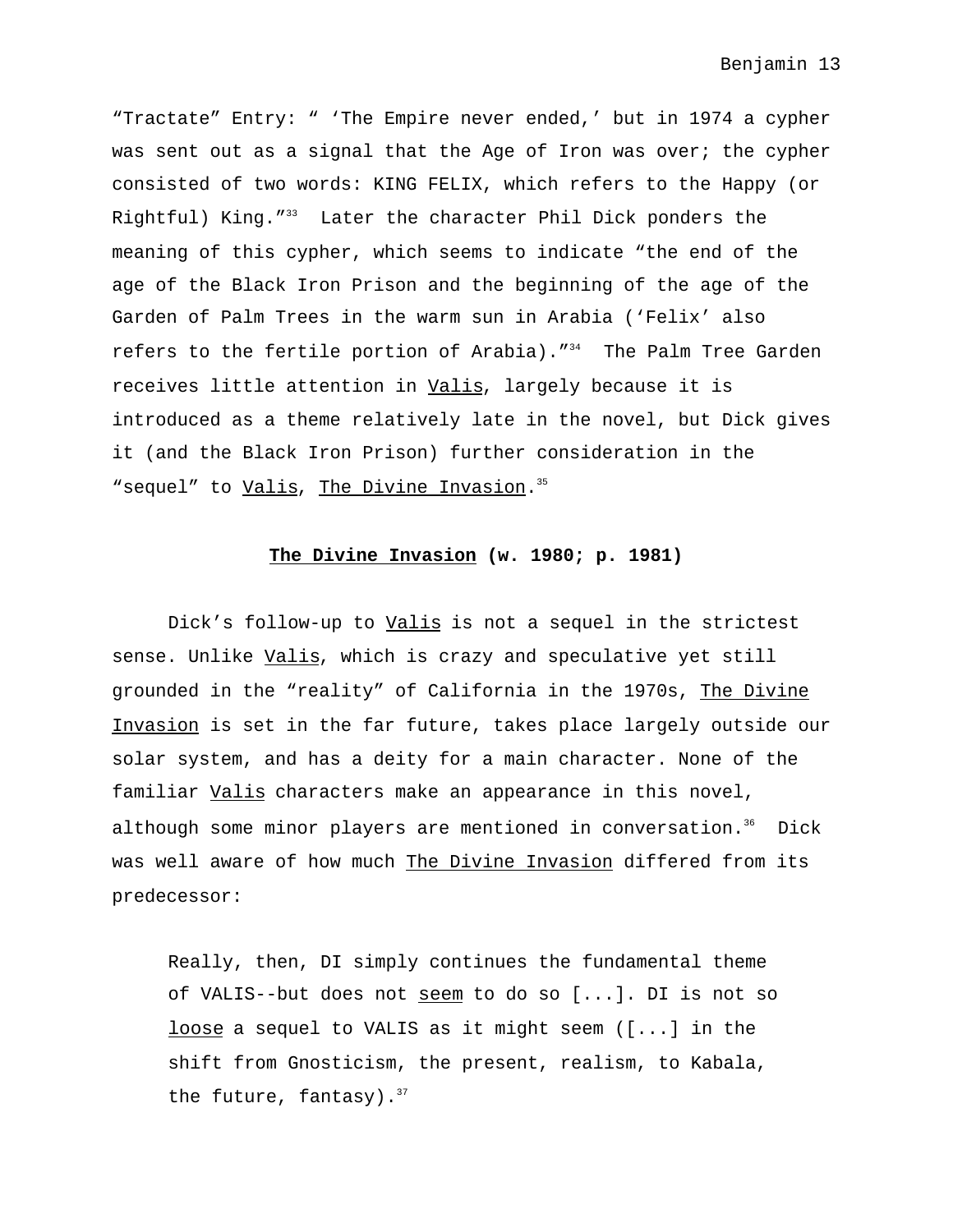One way the two novels complement each other is through their treatment of the Black Iron Prison and the Palm Tree Garden.

The novel opens by introducing the boy Emmanuel, the male aspect of the godhead who has lost his memory of his divinity, and the man Elias, who is the prophet Elijah. On the first page, Dick hints that Emmanuel will undergo anamnesis<sup>38</sup> and thus grounds the novel in his own experience, his anamnesis of 2-3-74. In the next section of the first chapter, we are introduced to Herb Asher--a man who is dead, but kept in cryonic suspension in a sort of halflife.<sup>39</sup> Dick does not use the term "Black Iron Prison" to denote Herb Asher's situation, but the basic idea--that he is trapped and does not realize it--is there from the start: "he was in the part of his cycle where he was under the impression that he was still alive."<sup>40</sup> To further stress that Herb--who represents all of mankind in this novel--has always been a prisoner, Dick imprisons Herb Asher before his cryonic suspension, by placing him and Emmanuel's mother Rybys inside small living "domes" on the hostile world of CY30 II. In his Exegesis and in Valis Dick proposed that time, in addition to space, was false, and this uncertainty about the spatiotemporal world manifests itself again in The Divine Invasion:

What is the true time? [Herb] asked himself. Me here in the ship or back in my dome before I met Rybys or after she is dead and Emmanuel is in school? And I have been in cryonic suspension, for a matter of years. It has to do or had to do or will have to do with my spleen. $41$ 

Herb Asher goes from one prison to another, unsure of the reality of time and space, and can only be freed from this perceptual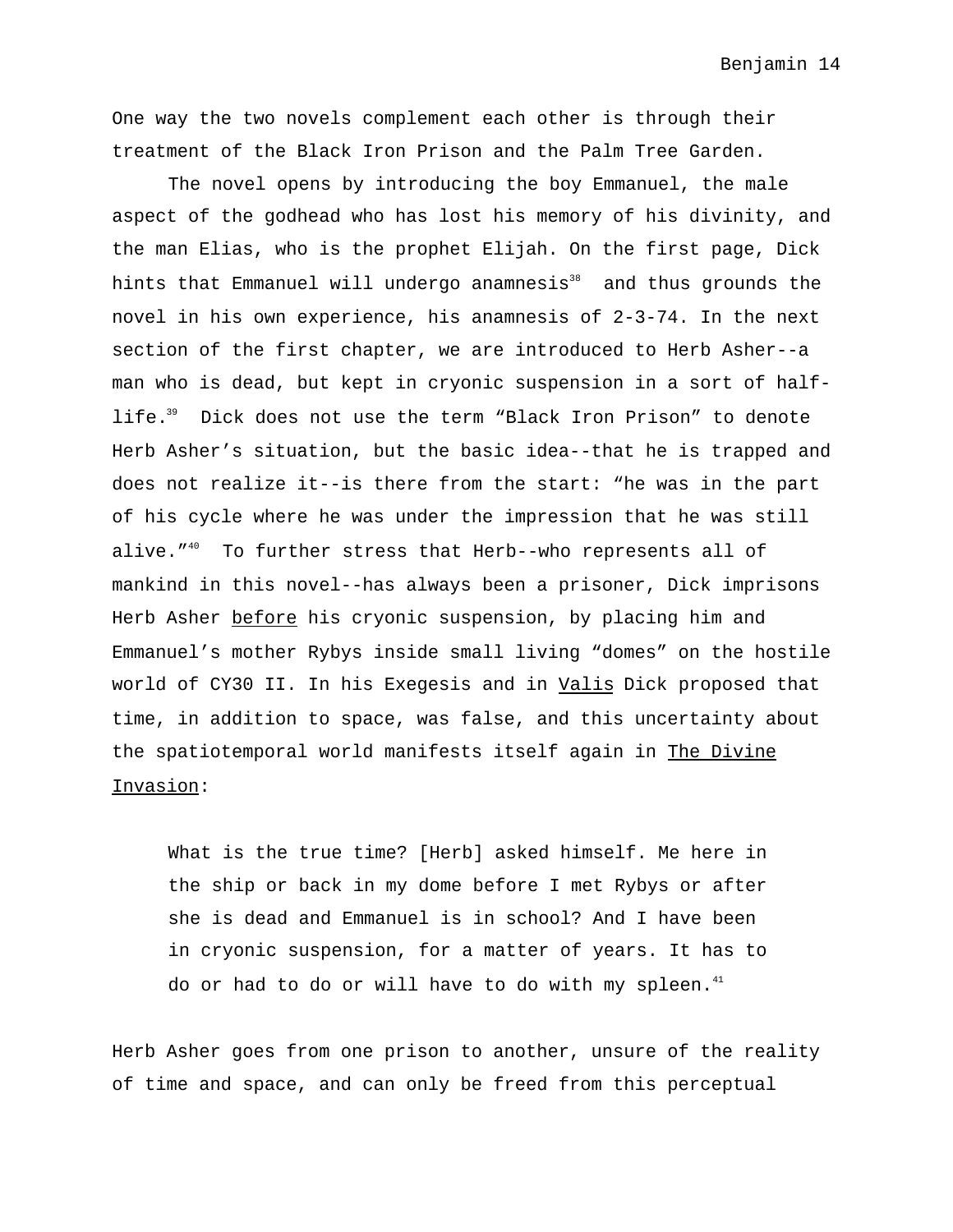prison by Emmanuel--though Emmanuel must first remember his own identity before he can free others.

His anamnesis begins relatively early<sup>42</sup> in the novel, and the ordeal is filled with images of life and death--the former a portrayal of the Edenic Palm Tree Garden, the latter taken straight from the <u>Bardo Thödol</u>, or the <u>Tibetan Book of the Dead</u>.<sup>43</sup> Not surprisingly, Dick uses this opportunity to slip into the novel some more of his dense Exegetical musings,<sup>44</sup> though he does this with more subtlety here than in Valis. The notion of the oppressive Roman Empire also carries over into The Divine Invasion, this time as a hypocritical, xenophobic, religious police state (the Christian-Islamic Church) that worships its Enemy and attempts to kill its God.<sup>45</sup> The Black Iron Prison is not named explicitly until halfway through the novel, after the reader is familiar with the aforementioned police state, when Emmanuel's anamnesis is complete:

What a tragic realm this is, he reflected. Those down here are prisoners, and the ultimate tragedy is that they don't know it; they think they are free because they have never been free, and do not understand what it means. This is a prison, and few men have guessed. But I know, he said to himself. Because that is why I am here. To burst the walls, to tear down the metal gates, to break each chain. Thou shalt not muzzle the ox as he treadeth out the corn, he thought, remembering the Torah. You will not imprison a free creature; you will not bind it. Thus says the Lord your God. Thus I say.

They do not know whom they serve. This is the heart of their misfortune: service in error, to a wrong thing.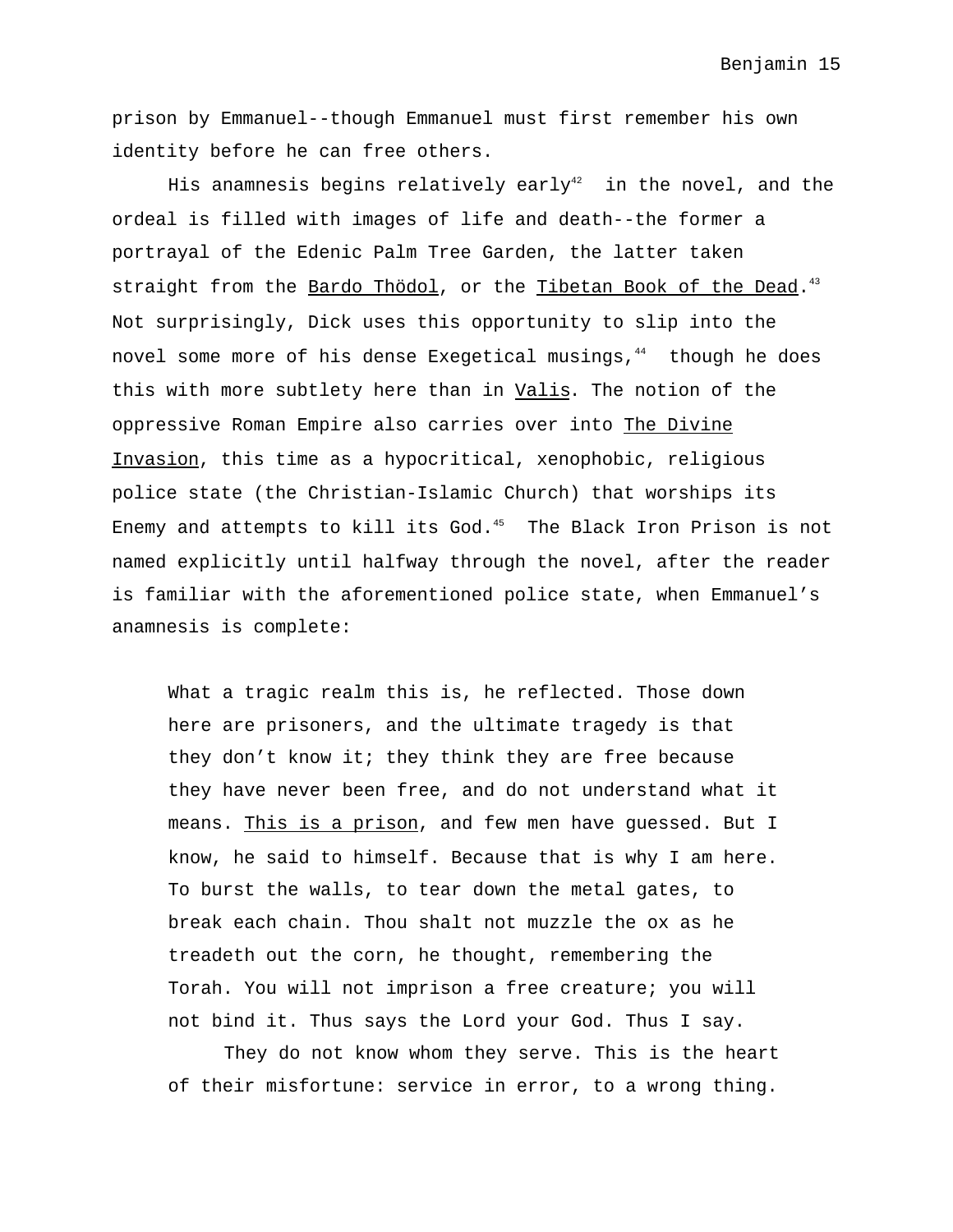They are poisoned as if with metal, he thought. Metal confining them and metal in their blood; this is a metal world. Driven by cogs, a machine that grinds along, dealing out suffering and death... They are so accustomed to death, he realized, as if death, too, were natural. How long it has been since they knew the Garden. The place of resting animals and flowers. When can I find for them that place again?

There are two realities, he said to himself. The Black Iron Prison, which is called the Cave of Treasures, in which they now live, and the Palm Tree Garden with its enormous spaces, its light, where they originally dwelt. Now they are literally blind, he thought. Literally unable to see more than a short distance; far-away objects are invisible to them now. Once in a while one of them guesses that formerly they had faculties now gone; once in a while one of them discerns the truth, that they are not now what they were and not now where they were.<sup>46</sup>

This is a very important passage in The Divine Invasion for many reasons, not the least of which because it offers a new interpretation of the Black Iron Prison, called here the "Cave of Treasures."

Dick used a significant amount of Plato in his writing, from anamnesis (Valis and The Divine Invasion) to ideal forms (Ubik); the "Cave of Treasures" is just one more example. $47$  Within Plato's cave<sup>48</sup> there are captive men, chained so that they cannot move even their heads, able to see only the shadows on the cave wall projected from the fire behind them. They have been chained there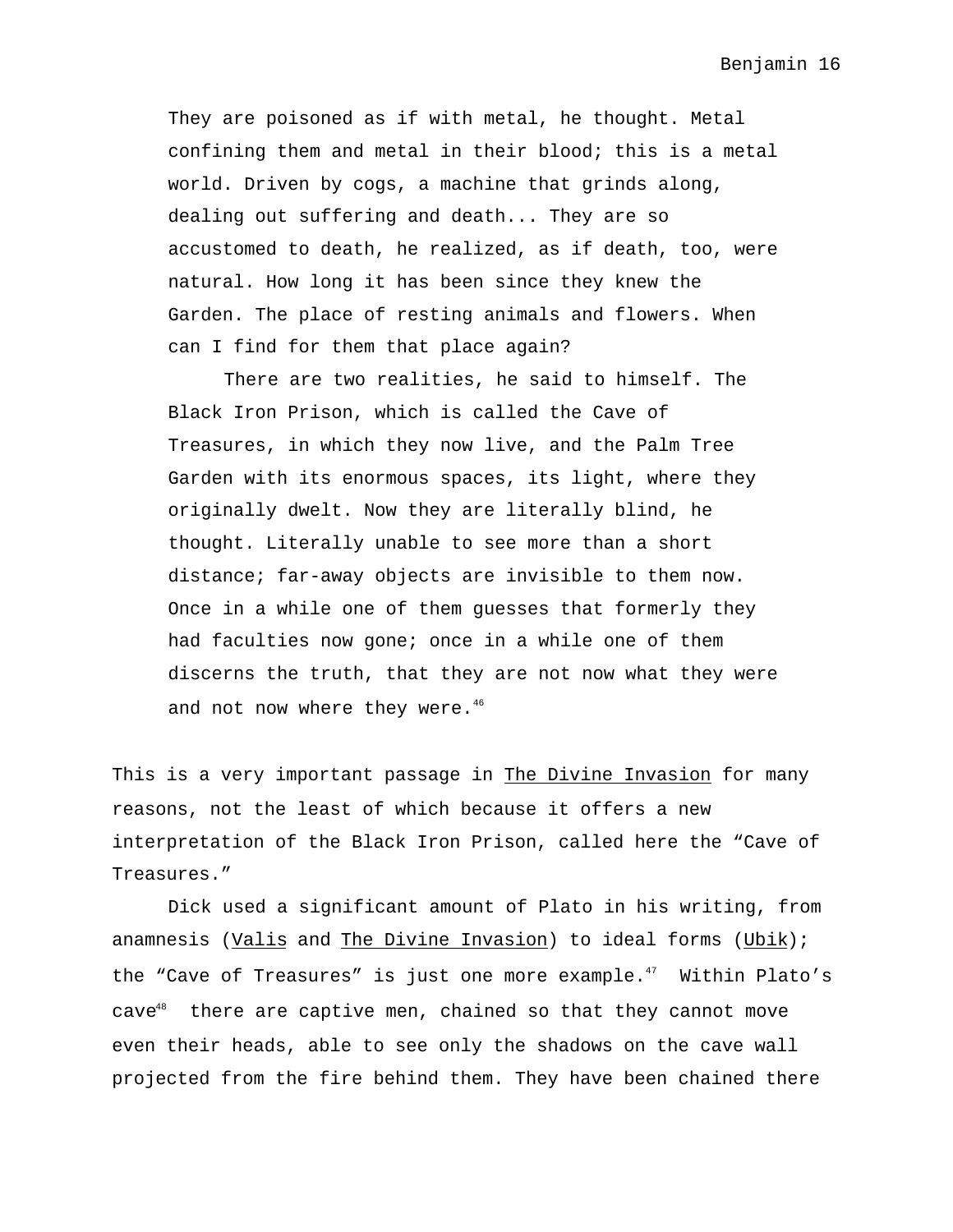their entire lives, and are aware of no greater vision than shadows, and no greater sound than the reverberating echoes of their unseen comrades. Several times Plato calls the cave a prison and, like Philip K. Dick would do twenty-three-hundred years later, Plato shows what happens when one of the prisoners is released from his bondage:

And at first he would most easily discern the shadows and, after that, the likenesses or reflections in water of men and other things, and later, the things themselves, and from these he would go on to contemplate the appearances in the heavens and heaven itself, more easily by night, looking at the light of the stars and the moon, than by day the sun and the sun's light.

[...]

And so, finally, I suppose, he would be able to look upon the sun itself and see its true nature, not by reflections in water $49$  or phantasms of it in an alien setting, but in and by itself in its own place.<sup>50</sup>

Plato does not say who imprisoned the men in the cave, but Philip K. Dick, in The Divine Invasion, makes it clear who designed the Black Iron Prison: it is Satan, mocking God's "legitimate" creation with a spurious, artificial interpolated creation of his own. This is the medieval "Ape of God" theory.<sup>51</sup> Late in The Divine Invasion, Satan (here named Belial) is such a good deceiver that he tricks Emmanuel into releasing him from his cage. Emmanuel then ponders mankind's fate:

What will become of them now? he asked himself. The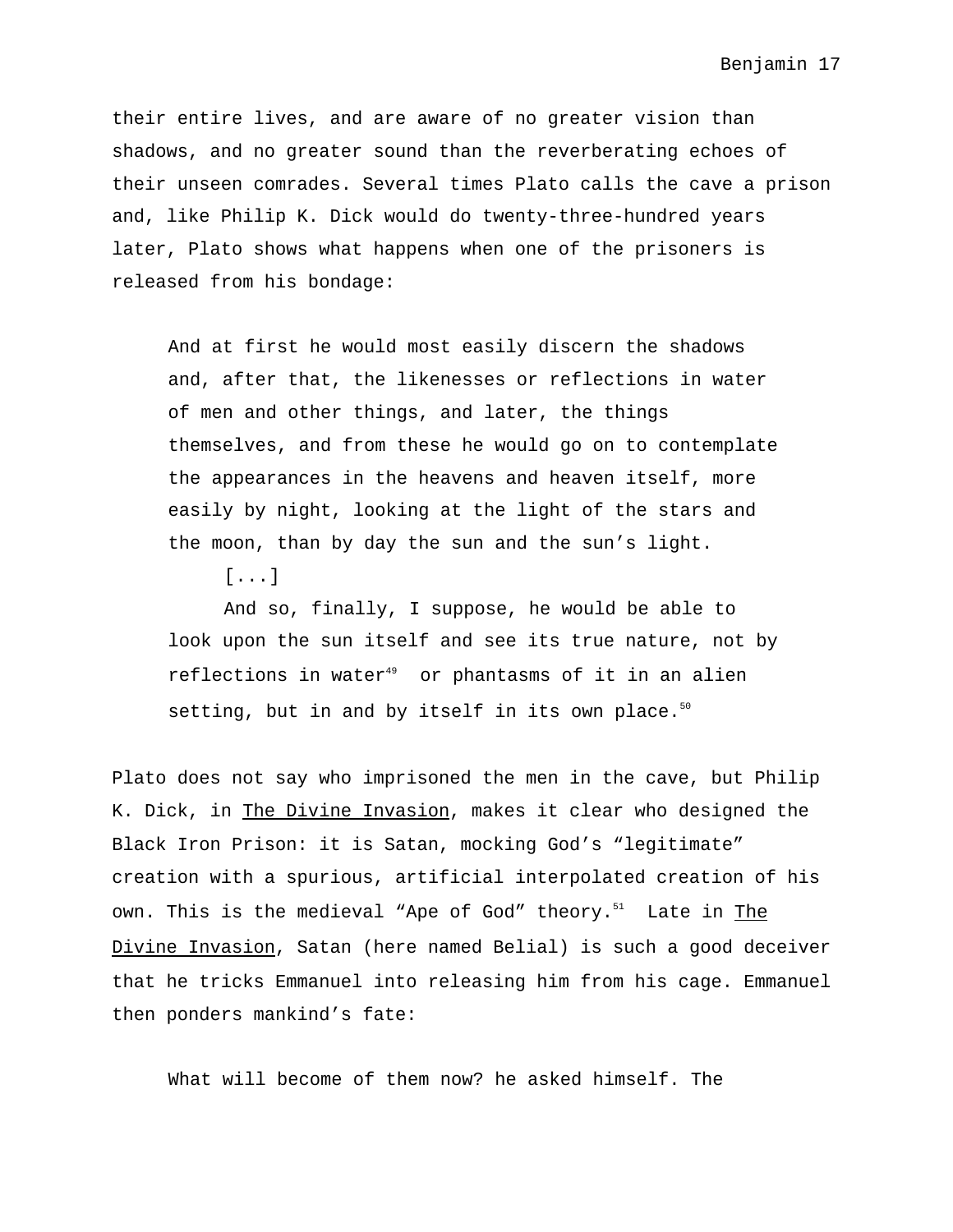people whom he wished to free. What kind of prison will Belial contrive for them with his endless ability to contrive prisons? Subtle ones and gross ones, prisons within prisons; prisons for the body, and, worse by far, prisons for the mind.

The Cave of Treasures under the Garden: dark and small, without air and without light, without real time and real space--walls that shrink and, caught tight, minds that shrink. $52$ 

Ultimately, Belial is defeated.<sup>53</sup> The Savior (Emmanuel) has not yet revealed himself, but he will do so, and will tear down the prison state--the Tomb World--and erect the Garden World in its place.

### **The Transmigration of Timothy Archer (w. 1981; p. 1982)**

Dick considered The Transmigration of Timothy Archer to be the last part of the Valis trilogy, even though it is primarily a mainstream (non-science fiction) work which contains no references to Valis or to any of the characters from the first two novels. However, the novel is intimately connected with  $2-3-74$ ,  $54$  as Dick uses the character of Timothy Archer (based on his friend, the late Bishop James Pike) and that character's daughter-in-law, Angel Archer, in the same way that he used Horselover Fat and Phil Dick in Valis: the former jumping from one crazy or mystical theory to the next,<sup>55</sup> the latter down-to-earth and cynical. Angel Archer has an epiphany one night while reading Dante's Divine Comedy and drinking cheap bourbon, in severe pain from a recent root canal operation--the parallels between this and Dick's own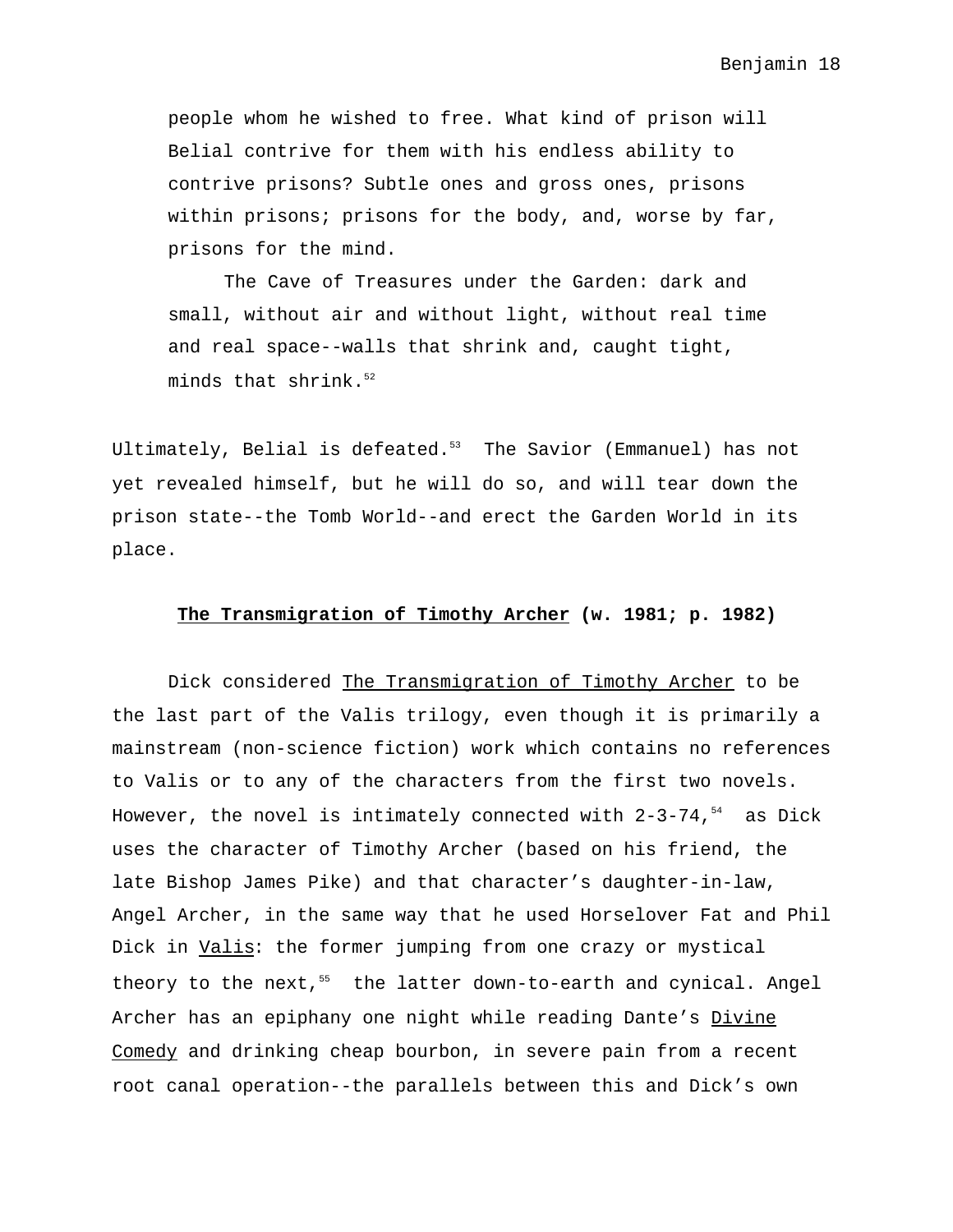"theophany," which began when he was in severe pain from the removal impacted wisdom teeth, are no coincidence. Angel Archer reflects on her experience in language that echoes Philip K. Dick's views on pain and epiphany:

God save me from another night like that. But goddamn it, had I not lived out that night, drinking and crying and reading and hurting, I would never have been born, truly born. That was the time of my birth into the real world; and the real world, for me, is a mixture of pain and beauty, and this is the correct view of it because these are the components that make up reality. And I had them all there that night, including a packet of painpills to carry home with me from the dentist's, after my ordeal had ended. I arrived home, took a pill, drank some coffee, and went to bed.<sup>56</sup>

The titular transmigration, Bishop Timothy Archer's spirit entering Bill Lundborg's body after his (the Bishop's) death near the end of the novel, $57$  parallels Dick's own possession by Thomas/Valis/Christ in 1974--both when the Bishop's spirit begins thinking in Greek and medieval Italian,<sup>58</sup> and when Bill feels as though a large amount of information has been "fired" into his brain:

"Because of Tim in me, I know a lot of things; it isn't just belief. It's like--" [Bill] gestured earnestly. "Having swallowed a computer or the whole Britannica, a whole library. The facts, the ideas, come and go and just whizz around in my head; they go too fast--that's the problem. I don't understand them; I can't remember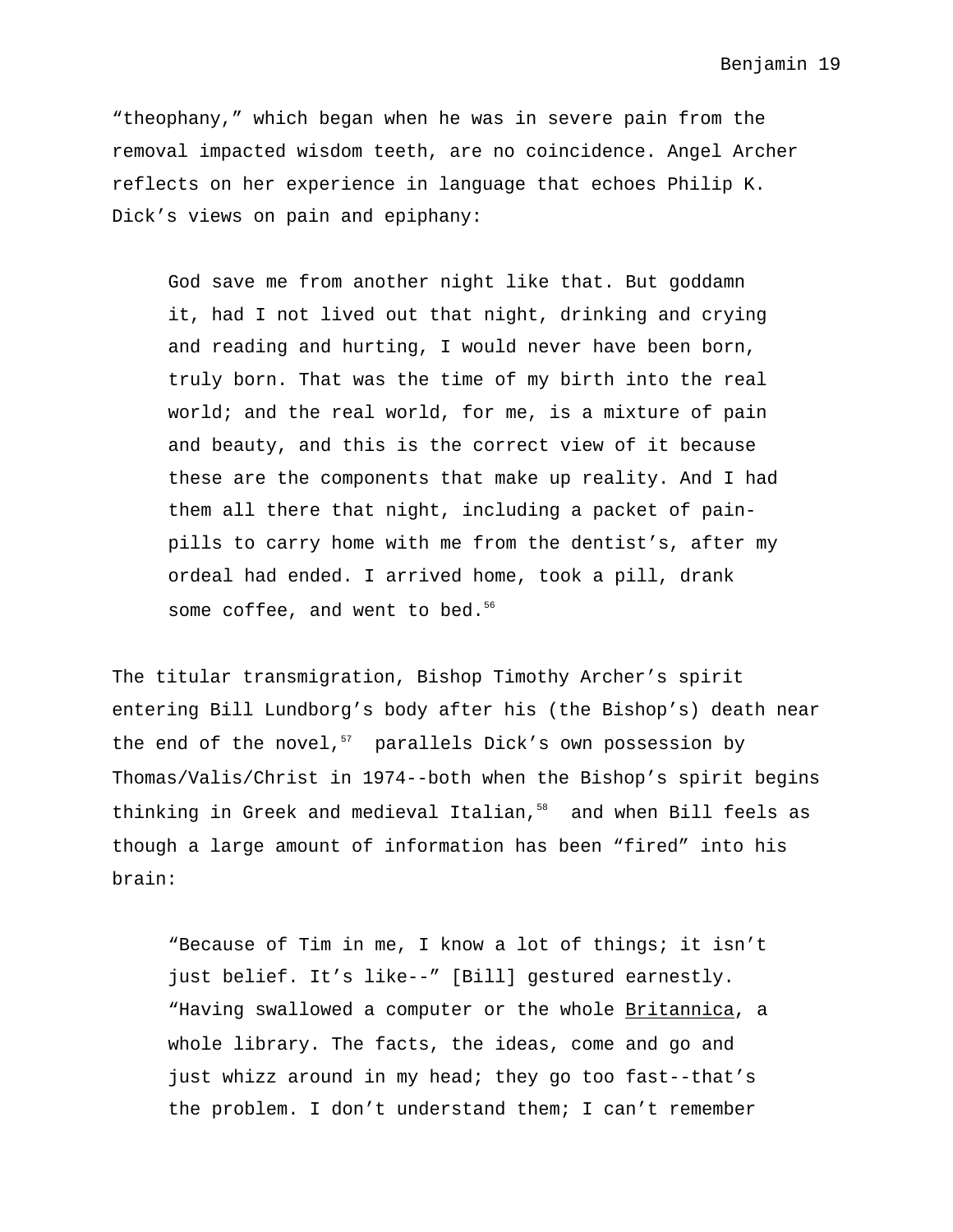them; I can't write them down or explain them to other people. It's like having KPFA turned on inside your head twenty-four hours a day, without cease. In many respects, it's an affliction. But it's interesting."<sup>59</sup>

The influence of 2-3-74 on this novel is clear, whereas the Black Iron Prison and the Palm Tree Garden are considerably more difficult to detect.

The Black Iron Prison does not make an explicit appearance in The Transmigration of Timothy Archer: "iron filings" are used<sup>60</sup> with no literal or thematic connection with prisons, and the few "prisons" that are in the novel are not described as black. However, it is still useful to look at Dick's use of the prison in this novel. When Timothy Archer speaks of the possibility of an afterlife (which is one way of looking at the Palm Tree Garden), he relates life to a prison (bringing Plato once again into the equation):

"What you see is not world but a representation formed in and by your own mind. Everything that you experience you know by faith. Also, you may be dreaming. Had you thought of that? Plato relates that a wise old man, probably an Orphic, said to him, 'Now we are dead and in a kind of prison.' Plato did not consider that an absurd statement; he tells us that it is weighty and something to think about. $16^{61}$ 

Later Angel Archer discusses the prison in relation to Beethoven's only opera, Fidelio: "The prisoners in Fidelio when they're let out into the light... it is one of the most beautiful passages in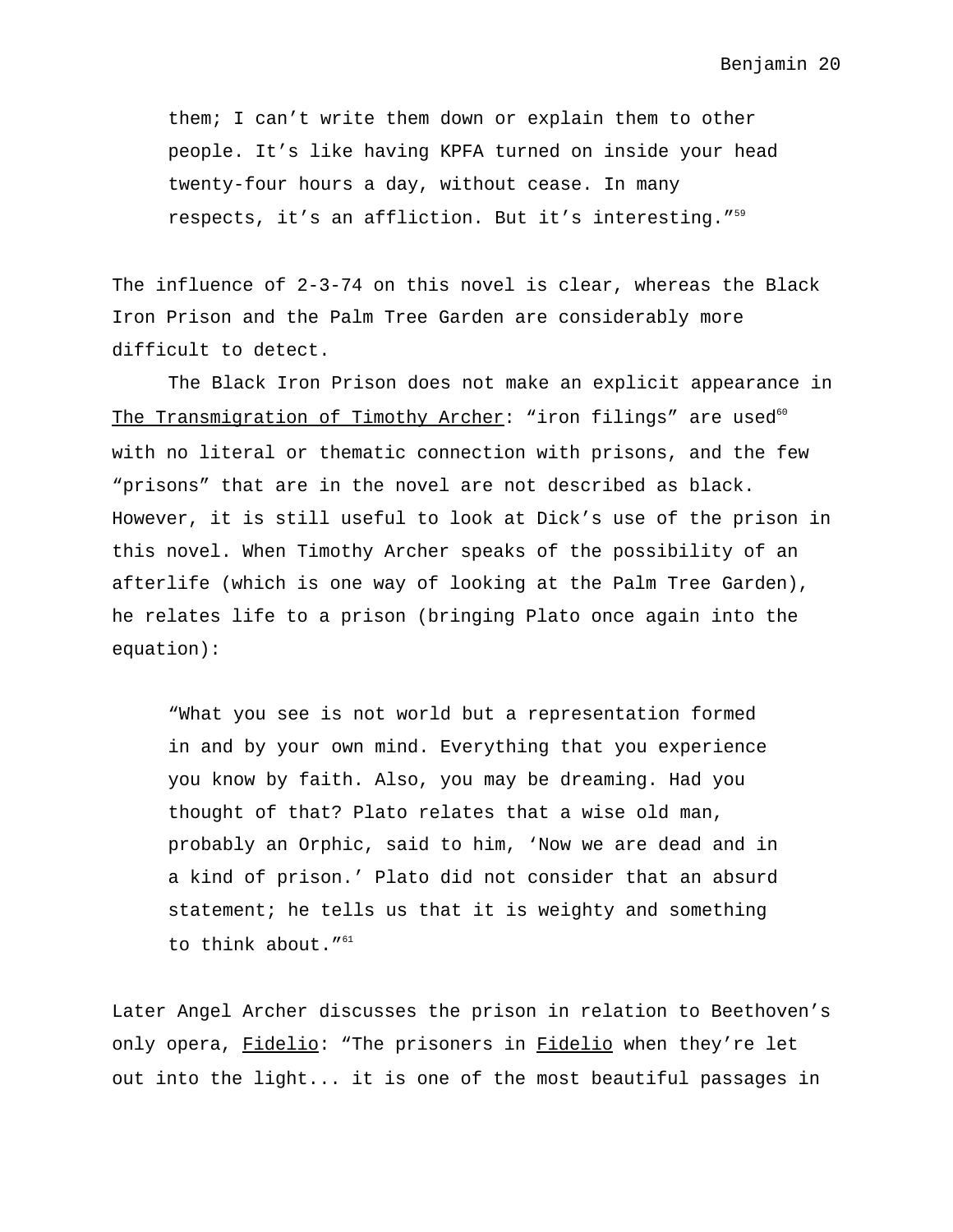all music."<sup>62</sup> Philip K. Dick's use of musical terms and references in his work is widespread and significant enough to warrant another study, though it is interesting to see how he connects his different themes (here, the Black Iron Prison and music). In his earlier (1976) lecture "Man, Android, and Machine," after expressing his hope that the "tyranny of the Soviet bloc" would be thrown down, Dick also spoke of the Black Iron Prison in connection to Beethoven's opera:

This is what I think of when I grasp the idea of springtime: the lifting of the iron doors of the prison and the poor prisoners in Beethoven's Fidelio, let out into the sunlight. Ah, that moment in the opera when they see the sun and feel its warmth. And at last, at the end, the trumpet call of freedom sounds the permanent end of their cruel imprisonment; help, from outside, has arrived. $63$ 

Shortly after Dick's later (novel) reference to Fidelio, Angel comments on the final movement Beethoven added to his Thirteenth Quartet, an allegro in place of the original "Grosse Fuge": "I've read that it was the last thing he wrote. That little allegro would have been the first work of Beethoven's fourth period, had he lived. It's not really a third-period piece."<sup>64</sup> Philip K. Dick himself separated his writing into periods,<sup>65</sup> and I believe Angel's comment reflects on the idea that Dick was entering his own fourth "movement" with The Transmigration of Timothy Archer.<sup>66</sup> Had Dick lived, he would have likely continued to develop the theme of the Black Iron Prison in his next novel, An Owl in Daylight.<sup>67</sup> Unfortunately, he died on March 2, 1982, and <u>An Owl in</u>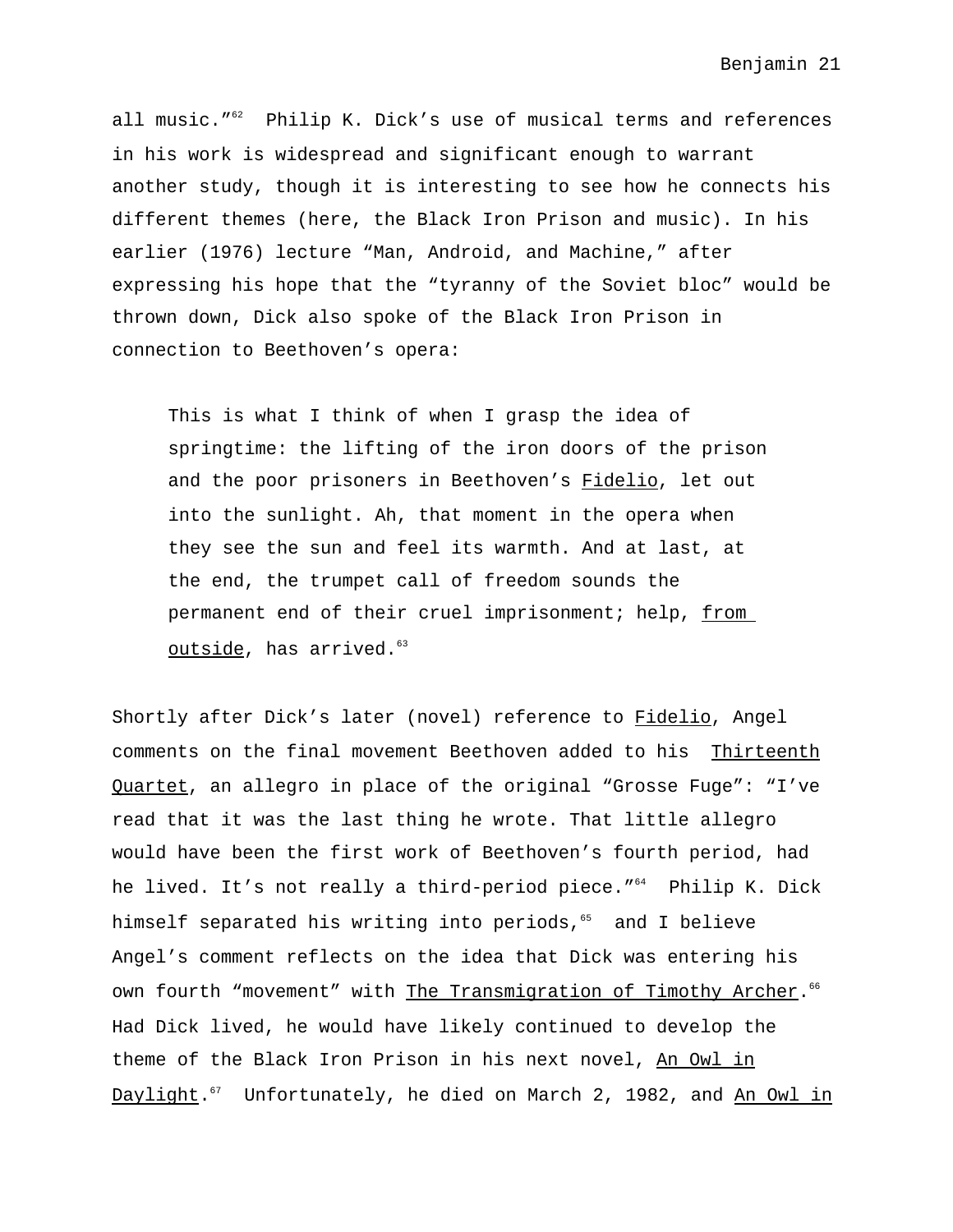Daylight was never written.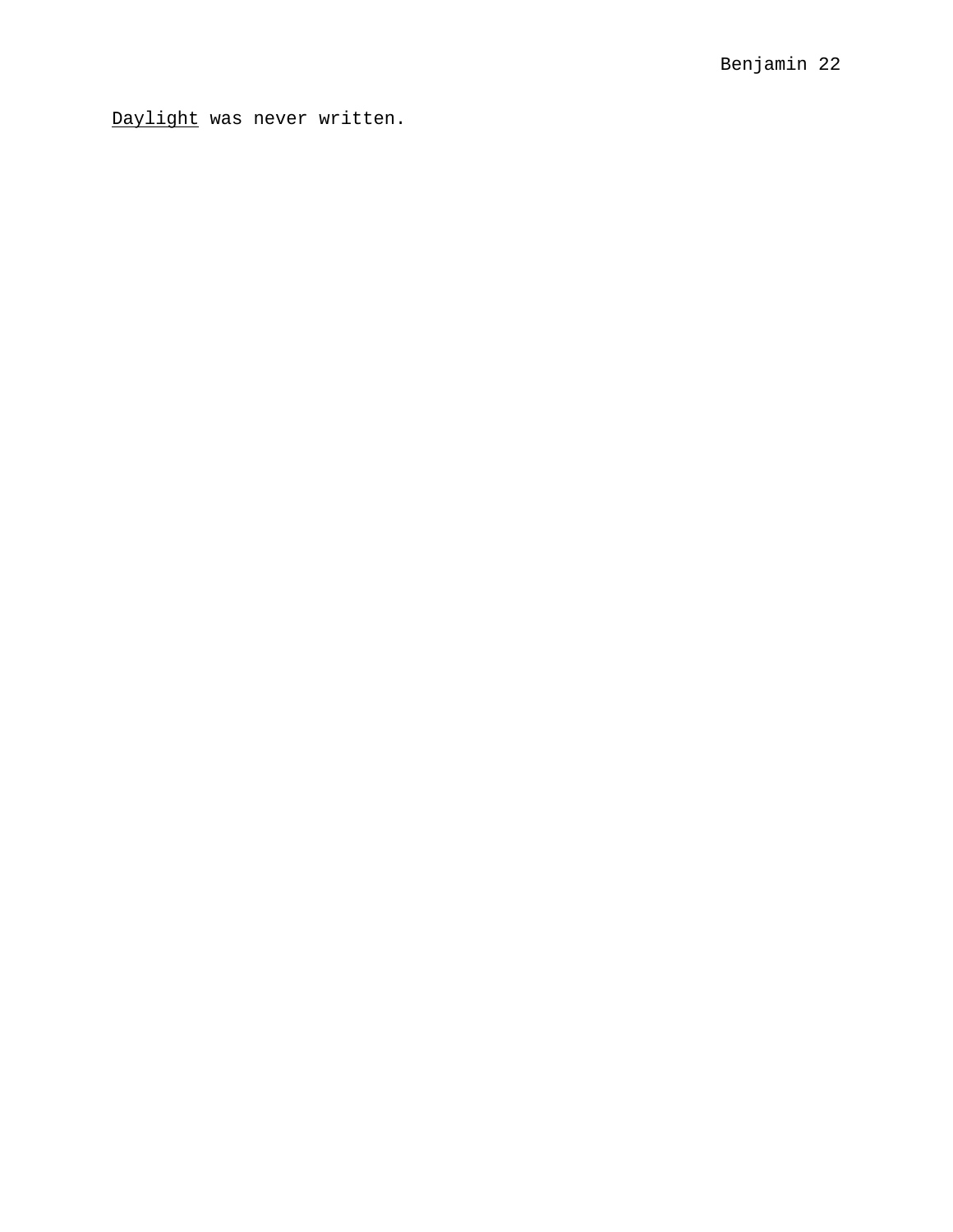#### III: FIRST PERIOD

Having considered Dick's use of the Black Iron Prison in his Valis trilogy, I will now turn the focus of my study to his earliest-written works, in order to investigate Dick's gradual development of the theme and to further analyze its sources and its importance in Dick's work as a whole.

Once, in a cheap science fiction novel, Fat had come across a perfect description of the Black Iron Prison but set in the far future. So if you superimposed the past (ancient Rome) over the present (California in the twentieth century) and superimposed the far future world of The Android Cried Me a River over that, you got the Empire, the Black Iron Prison, as the supra- or transtemporal constant.<sup>68</sup>

Philip K. Dick reused and reinterpreted his favorite themes in all forty-four of his novels, and the Black Iron Prison is no exception. The term "black iron prison" may not have appeared as a whole until he began writing his Exegesis shortly after 2-3-74, but the idea was present--in varying degrees and forms--in the majority of his earlier fiction. I would like to trace the gradual development of the Black Iron Prison in Dick's pre-Valis novels, discussing the works in the order of composition (see Appendix) rather than the order of publication. I will begin with Dick's earliest-written<sup>69</sup> and posthumously-published mainstream novel, Gather Yourselves Together.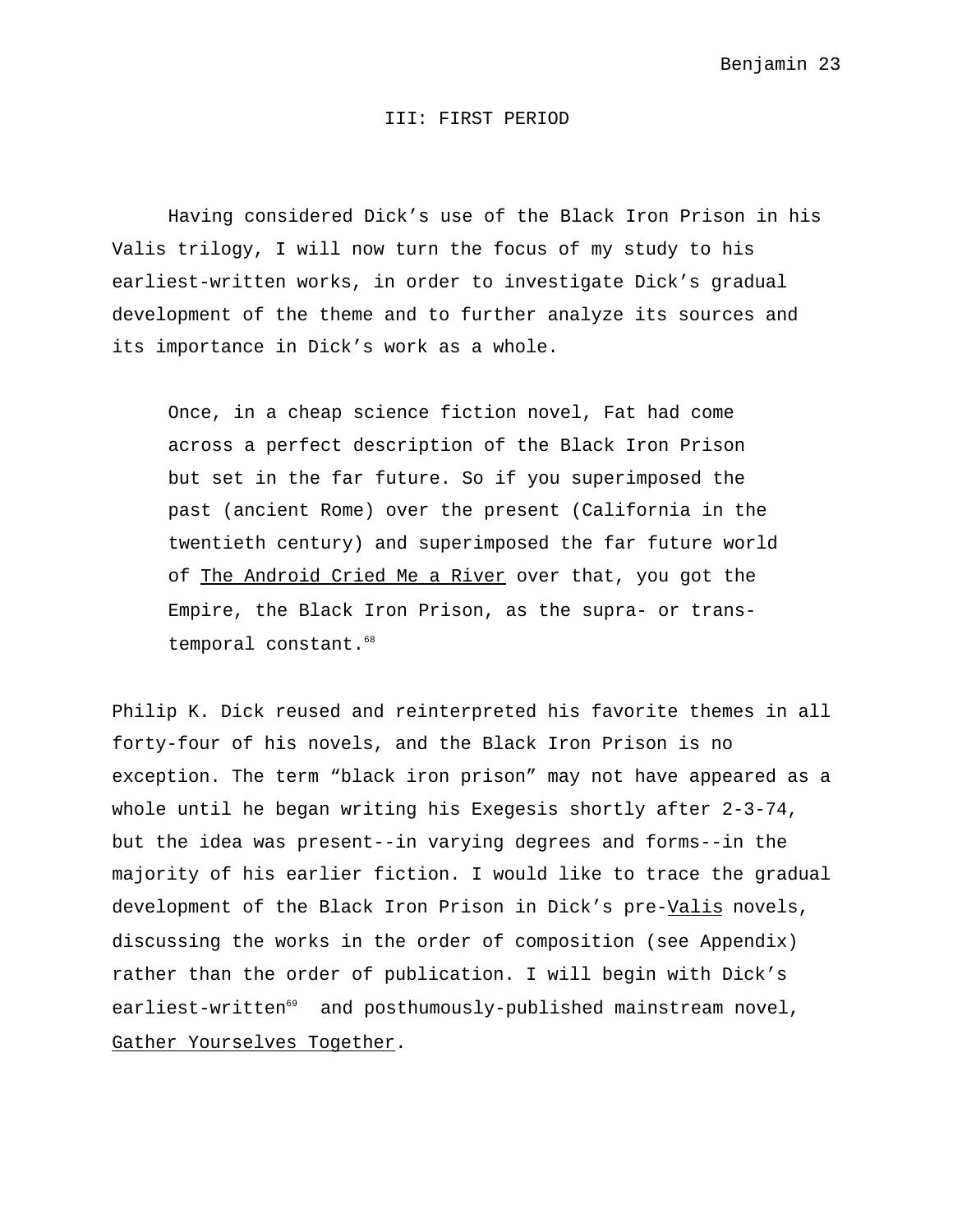# **Gather Yourselves Together (w. 1949-50; p. 1994)**

The word "iron" appears ten times in Dick's novel Gather Yourselves Together, mostly in meaningless occurrences of iron beds and waffle irons.<sup>70</sup> Late in the novel Verne Tildon accuses a communist Chinese man of helping erect "[a] new Church with a new Pope, ruling the people with an iron club, dictating to them, telling them what to think and do and believe. $T<sup>71</sup>$  This is perhaps the only relevant use of "iron" in this book, as Verne's simplistic description of an authoritarian regime foreshadows the oppressive police-state of the Black Iron Prison. Of particular interest to this study is Verne's earlier statement to Harry Liu: "Some of [the cyclic historians] seem to think our time is going into a period like the Roman period. About the time of Christ. Or later. When the Empire began to retreat. When the pax was beginning to break up.  $T^2$  This is a figurative early version of Dick's concept of orthogonal time--that we are literally living in the first century C.E. and don't know it. However, there is a twist: here the Roman Empire is used to describe the protagonists, whereas the communist Chinese paradoxically take the place of the early Christians. Further adding to its subtle foreshadowing of Dick's later writing, Gather Yourselves Together is filled with imagery of the Tomb World<sup>73</sup> and of the Garden World.<sup>74</sup> In an afterword to the novel, Dwight Brown wrote that "in the end, Gather Yourselves Together is much more successful as a historical document than as a novel. Gather shows us just how early some of Dick's themes and tropes began to develop."<sup>75</sup> I agree with Brown's assessment.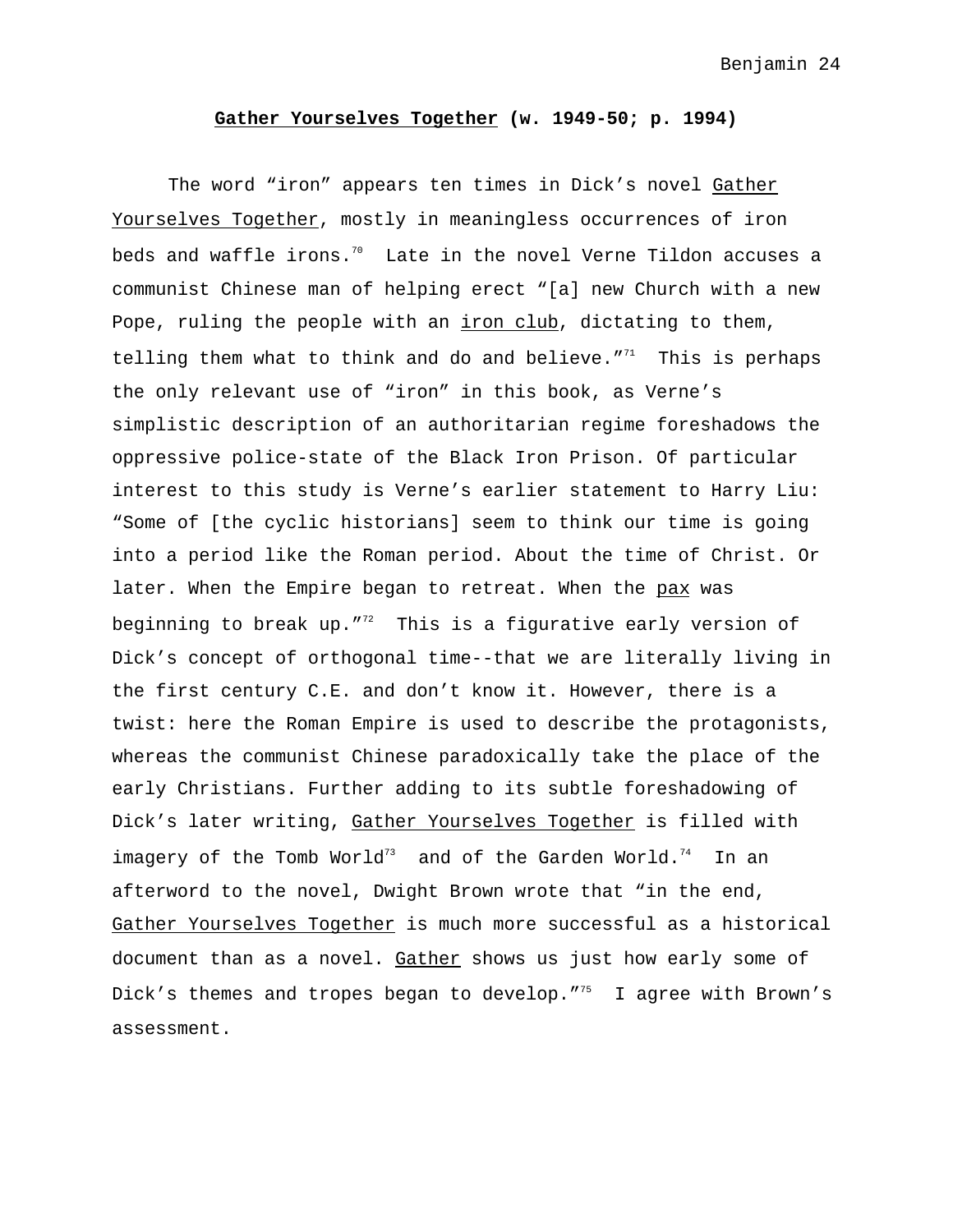### **The Cosmic Puppets (w. 1953; p. 1956, 1957)**

Dick's first science fiction novel is considerably more straightforward than his later works, but it is filled with thematic imagery. The Black Iron Prison draws largely on the Hindu veil of Maya, and The Cosmic Puppets contains his first fictional use of this veil, the mist-like layer of illusion which prevents us from seeing the real world. In this novel, the real world is the valley town of Millgate, Virginia, which has been occluded as a result of a localized cosmic battle of Zoroastrian proportions: the "thick blanket of blue haze that [collects] around the distant peaks"<sup>76</sup> turns out to be the bodies of the battling deities Ormazd and Ahriman:

[Ahriman's] body was the mass of blue-gray haze, or what he had thought was haze. Where the mountains joined the sky, the immense torso of the man came into being.

He had his arms out over the valley. Poised above it, above the distant half. His hands were held above it in an opaque curtain, which Barton had mistaken for a layer of dust and haze. $77$ 

Shortly after Ted Barton realizes what has happened to the valley, he attempts to escape; but escape from the valley, like escape from the Black Iron Prison, proves impossible:

He would have expected something weird. Something vast and macabre, an ominous wall of some sort, mysterious and cosmic. A supraterrestrial layer barring the road. But he was wrong. It was a stalled lumber truck. An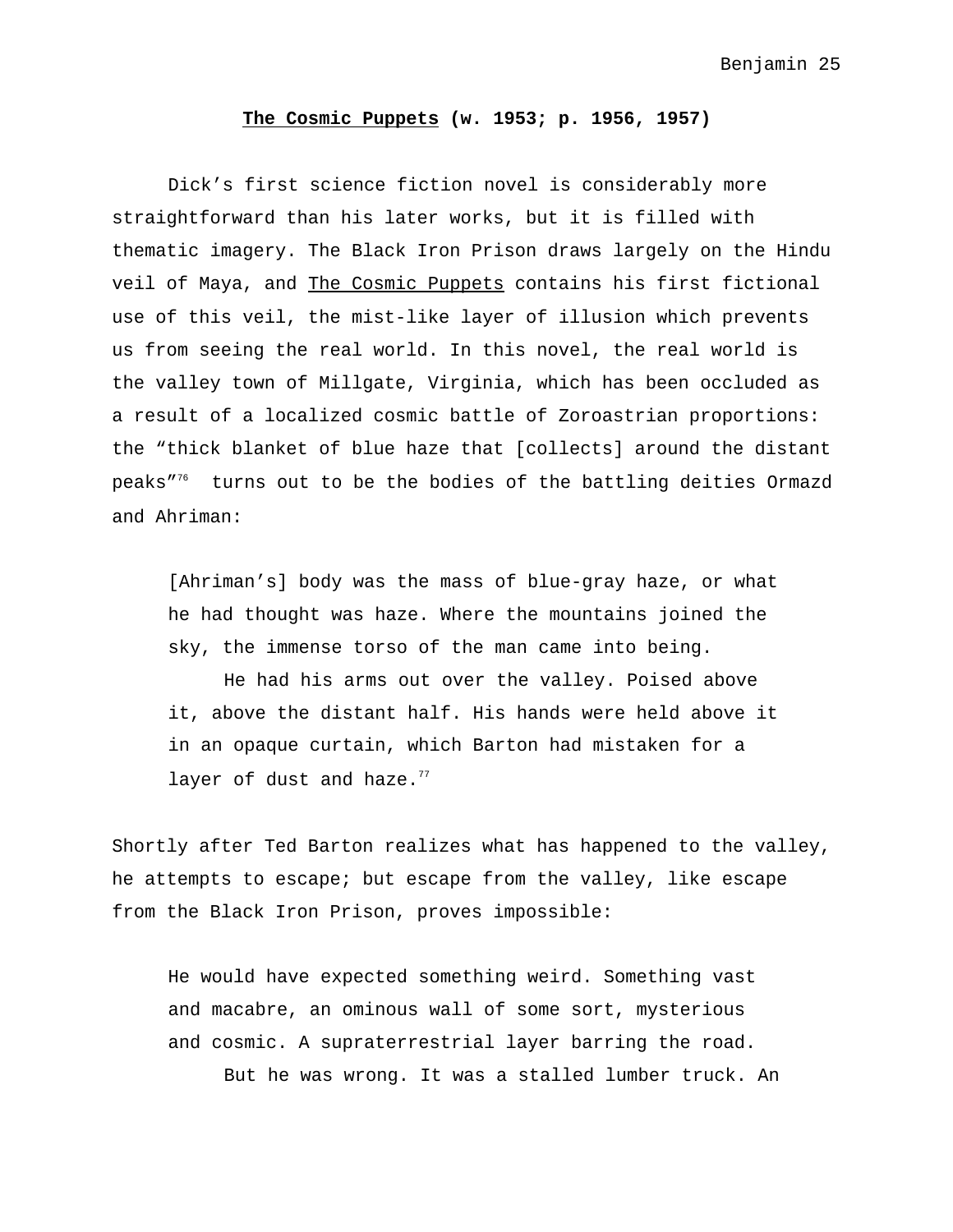ancient truck, with  $\frac{i}{100}$  wheels and no gear shift.<sup>78</sup>

Later, William Christopher (the only other person in the town who realizes that they are trapped, and that the town is fake), explains what happened to the old Millgate:

"It wasn't destroyed. It was buried. It's under the surface. There's a layer over it. A dark fog. Illusion. They came and laid this black cloud over everything. But the real town's underneath. And it can be brought <u>back.</u>"<sup>79</sup>

The first altered object that Christopher and Barton "bring back" to its original state is a tire iron, which had been transformed, through Ahriman's meddling, into a ball of string.<sup>80</sup> When the tire iron is restored it acts as a symbol of Christopher and Barton's new power: earlier the Black Iron Prison (the three words are not stated explicitly but the seed of the idea is there) had them in its grip; now Barton has it (represented by the tire iron) in his grip. Carrying the tire iron with them, Barton and Christopher then act as the town's savior, Barton in particular as the Valis figure that enters the occluded area from outside and helps bring back the hidden, real world. It is no coincidence that the first part of the town that is restored after the tire iron is the city park--the Garden World which always appears when the veil of Maya is lifted and--in Dick's later novels--when the Black Iron Prison is destroyed. 81

There are other Black Iron Prison-related "echoes" of Dick's later work in The Cosmic Puppets. Near the end of the novel Doctor Meade quotes 1 Corinthians 13:12: "We see as through a glass,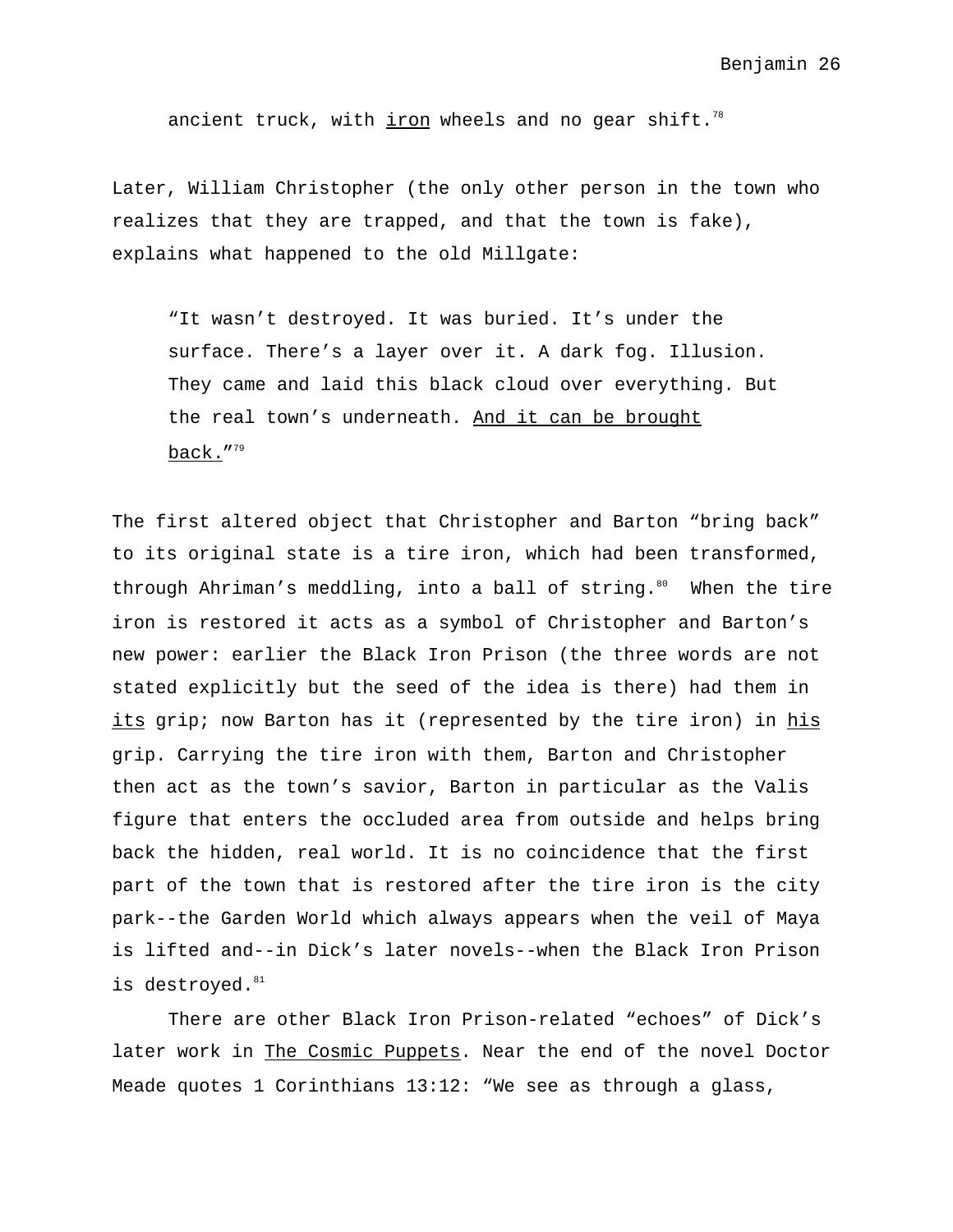darkly."<sup>82</sup> Dick used this passage frequently in his later novels in relation to the Black Iron Prison but by that time it was hardly a "new" theme. There is also an early echo of Emmanuel's anamnesis in The Divine Invasion, when Barton reminds Meade, who has temporarily forgotten his identity, that he is the deity Ormazd.<sup>83</sup> He also prepares the way for A Maze of Death when he suggests that some of the people in the artificial town of Millgate do not want the real Millgate restored, because they "prefer the illusion."<sup>84</sup> Much of the symbolic imagery in this novel is obvious, but even in this early work Dick's subtle wordplay becomes apparent: more often than he describes the valley being shrouded in haze, he uses phrases such as "his eyes filmed over"<sup>85</sup> to inform the reader that a certain amount of visual deception is in effect. While some of Dick's themes may have appeared in Gather Yourselves Together, it is in The Cosmic Puppets, Dick's earliest science fiction novel, that we first see the veil of Maya--a foundational element of the Black Iron Prison--taken literally.

#### **Solar Lottery (w. 1953-54; p. 1955)**

While Dick's first published novel, The Solar Lottery, is an interesting read, it is irrelevant to the study of the Black Iron Prison. The "BIP" appears neither explicitly nor implicitly, and the three instances of the word "iron" serve no thematic purpose, even in retrospect.<sup>86</sup>

### **The World Jones Made (w. 1954; p. 1956)**

Much as The Cosmic Puppets is Dick's first serious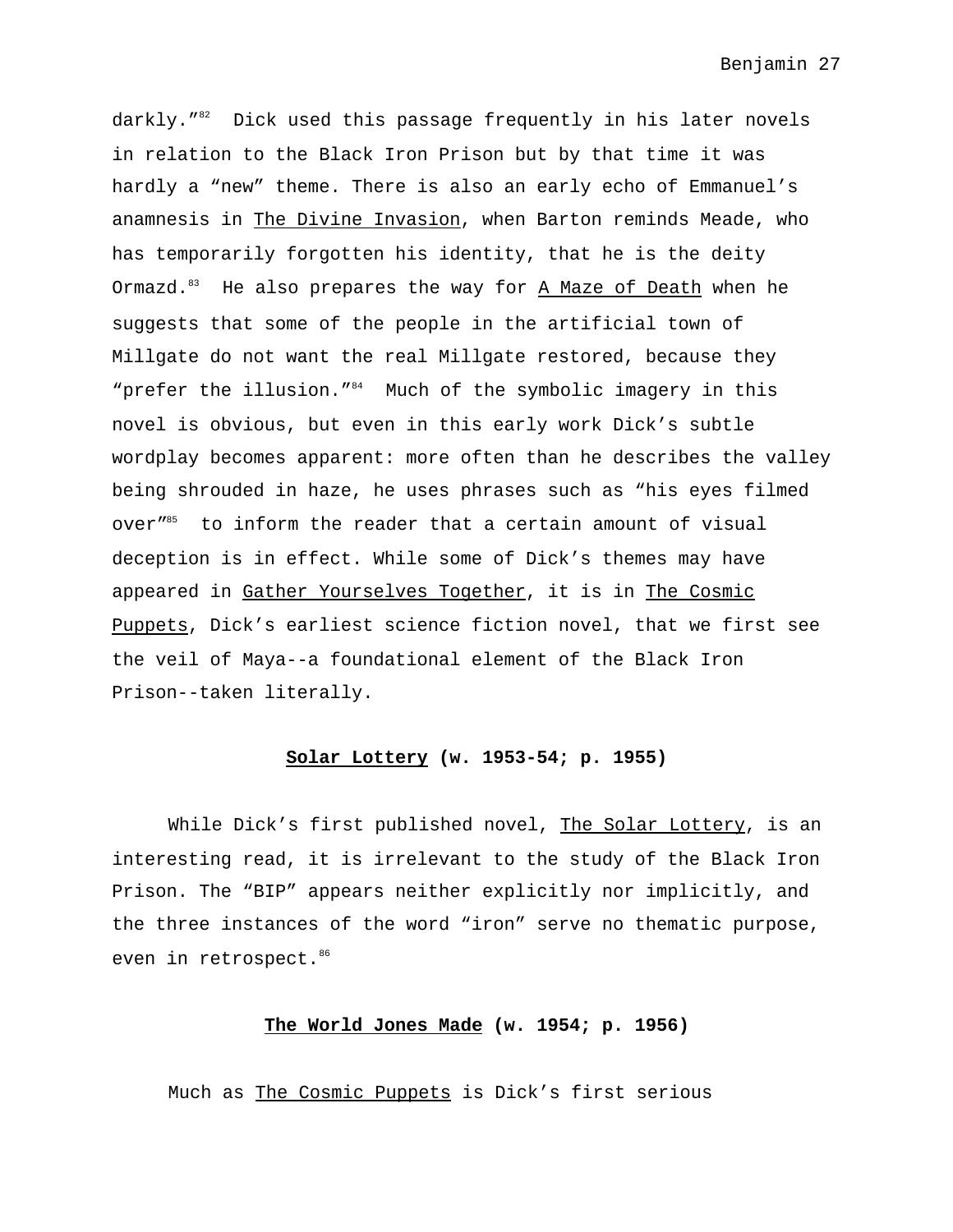application of the veil of Maya, The World Jones Made is Dick's first attempt to incorporate in a novel the police-state aspect of the Black Iron Prison. In this novel, the police state takes the form of the government-sanctioned philosophy of Relativism, where all viewpoints are equally valid, and promoting one's opinion- whether religious, philosophical, or a simple matter of taste--is a punishable offense: the women go to labor camps, and the men go to prison.<sup>87</sup> When Floyd Jones, a precog, begins accurately predicting future events, he is promptly arrested for the crime of starting a religious movement. In his "antiseptic police cell," he reflects on how his precognative abilities allow him to experience everything twice: as a result, the present is really the past, "stale events, dry and dusty, sagging under the smothering blanket of dull age."<sup>88</sup> The combination of the literal prison cell--a microcosmic representation of the Relativistic government--with clear Tomb World imagery is an indication of this novel's relevance to the development of the Black Iron Prison. In addition to the police state and the literal prisons in this novel, the talent of seeing into the future acts as its own imprisoning device, a fatalistic curse rather than an empowering blessing: "Nobody has a choice," Jones reflects. "Not me or you--nobody. We're all chained up like cattle. Like slaves."<sup>89</sup> Ultimately, Jones is released from his bondage the only way possible for a precognative--through death. As for the fate of the rest of humanity, the solution is to leave the prison of the Earth entirely--through the genetic engineering of humans who can survive on, and colonize, Venus. These new humans begin trapped in their own literal prison, a large, artificial womb-like Refuge which simulates, in a laboratory on Earth, Venusian conditions.<sup>90</sup> Because of their modified physiology, they can only survive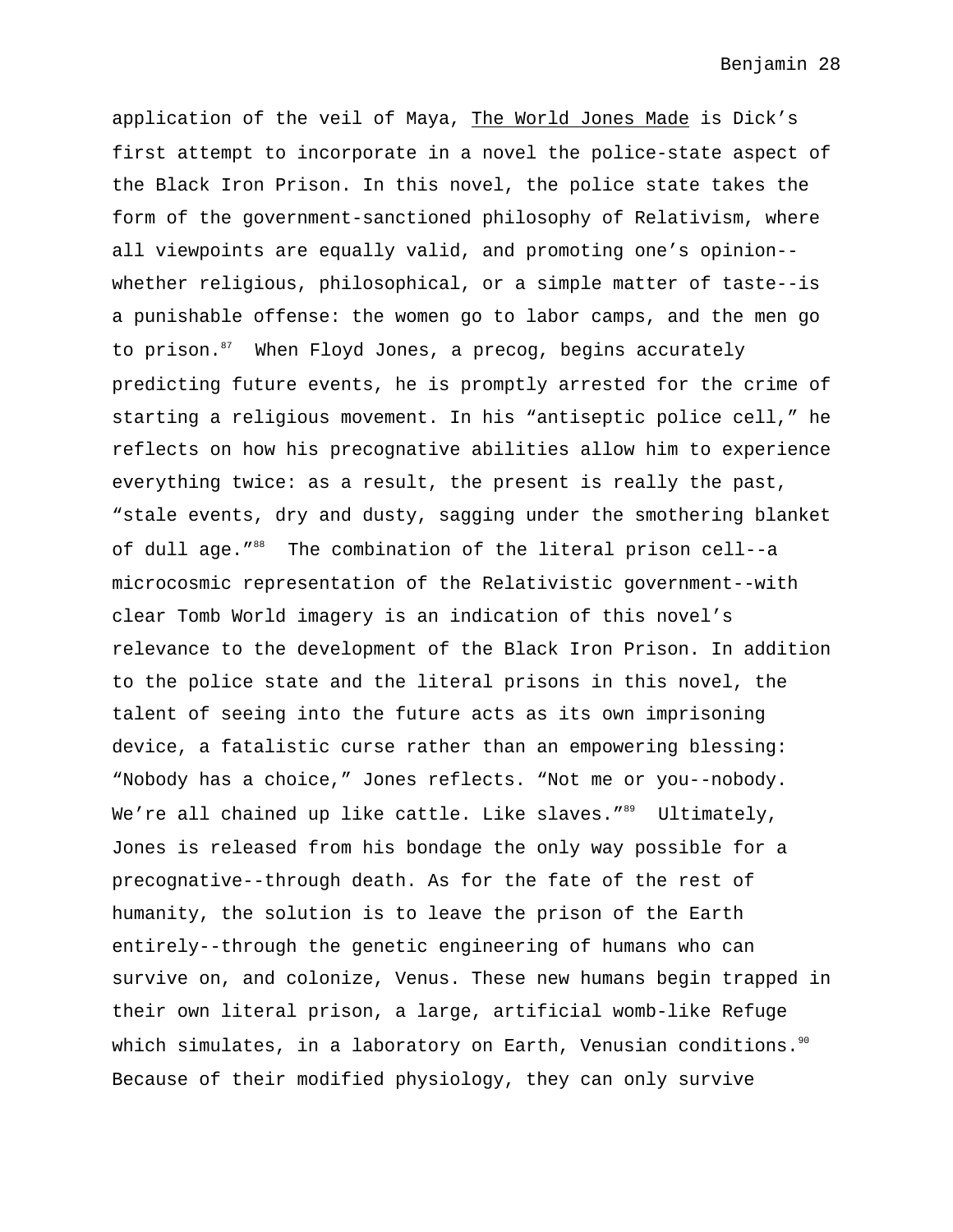outside of their "black moist sack" $91$  for so long; when they are let out at the beginning of the novel, the seven "Venusians" need to be rescued and brought back to the Refuge in the "Van," which one scientist describes as their "iron lung." $92$  When they are removed from their Earthly prison and transported to Venus, they are suddenly free to roam the entire surface of their new home planet. What is most important to this study is their decision to set up a new, agrarian society in their colonization of Venus: after their release from the Tomb World they choose to create a Garden World. $93$  When I add to this basic framework a consideration of the novel's Judeo-Christian subtext, primarily its neo-Edenic conclusion,<sup>94</sup> I can only conclude that the Black Iron Prison was born in the mid-fifties, even if Dick waited twenty years to give it a name.

### **Mary and the Giant (w. 1953-55; p. 1987)**

As in Dick's other mainstream novels, the presence of the Black Iron Prison in Mary and the Giant is subtle at best. Like Gather Yourselves Together, this novel is filled with imagery of the Tomb World and of the Garden World; although here Dick renders the movement from the entropic prison to the chthonic garden in a more refined manner. When Mary quits her job at California Readymade--the first step she takes in her spiral of isolation which gives the novel its shape--she leaves the office on foot and eventually "[stops] to lean against the corrugated iron side of a fertilizer plant."<sup>95</sup> She then hitchhikes to Tweany's house in the "colored section" of town:

The house, the great three-story house of gray fluting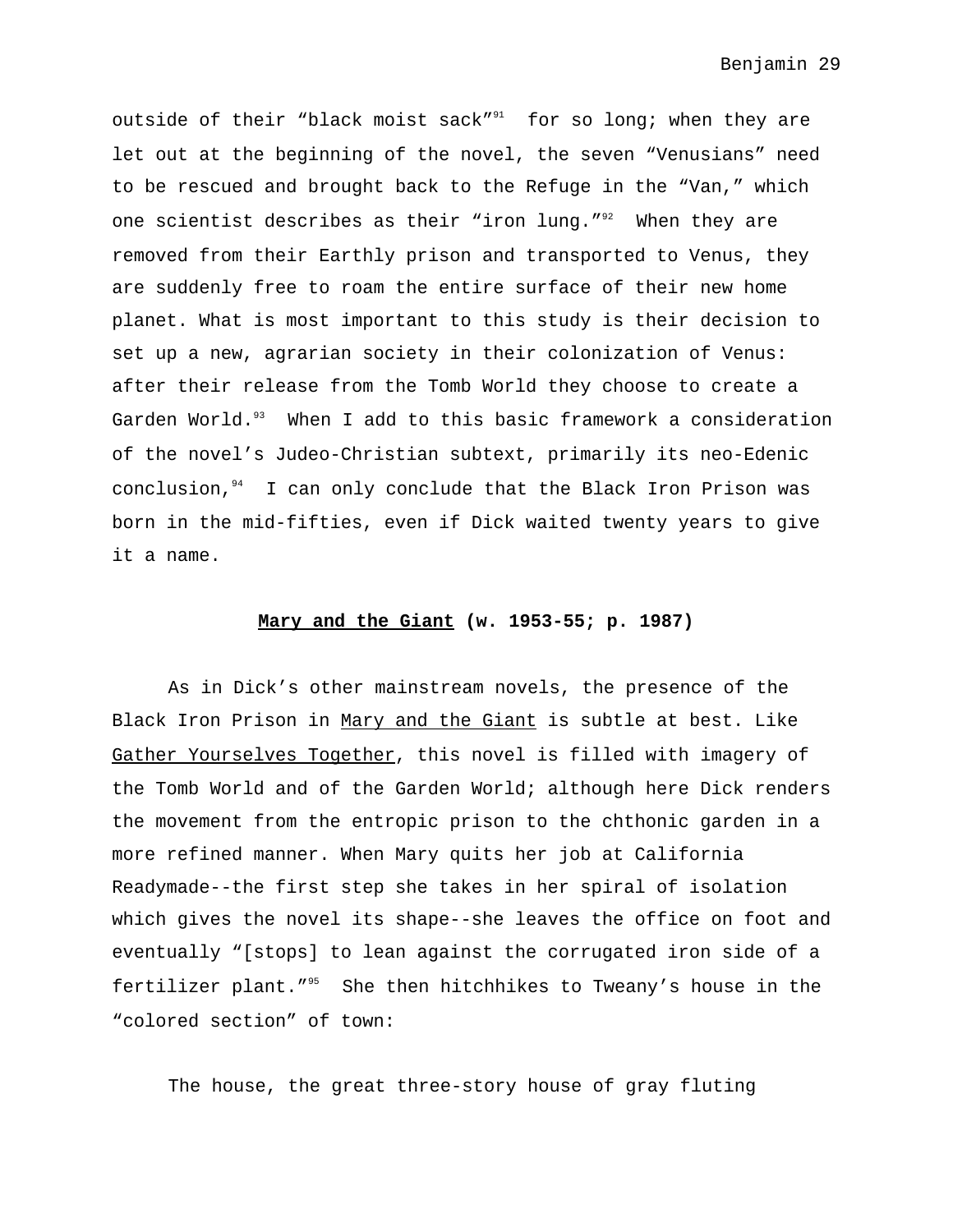and balconies and spires, jutted from its yard of weeds, broken bottles, rusting tin cans. There was no sign of life; the shades on the third floor were down and inert.<sup>96</sup>

Within a span of a few pages, Dick supplies the reader with "black" (the "Negro" Tweany with whom Mary has a brief affair) and "iron" (the fertilizer plant), along with a description of the Tomb World. The "prison" is missing, but appears implicitly when Mary further descends into isolation, moving from her parents' house to sharing an apartment to, later in the novel, renting a slummy apartment in the colored neighborhood by herself (again, note the use of "iron" in the Tomb-Worldly description):

With growing horror she surveyed her room; it was clean, dark, and smelled of mold. There was one small window over the iron, high-posted bed and one larger window on the far wall over the dresser. The carpet was frayed. A mended rocking chair occupied one corner. There was a tiny closet, a sort of upright drawer constructed of plywood by some amateur handyman long since gone.<sup>97</sup>

The early version of the Black Iron Prison that exists in Mary and the Giant is not literal, political, or spatiotemporal, but rather private and psychological, a prison of the mind. Her psychological retreat into her *idios kosmos* (private world)<sup>98</sup> is especially apparent when Mary eats at the La Poblana restaurant with her then-lover and employer Joseph Schilling.<sup>99</sup> Schilling later reflects on Mary's isolation: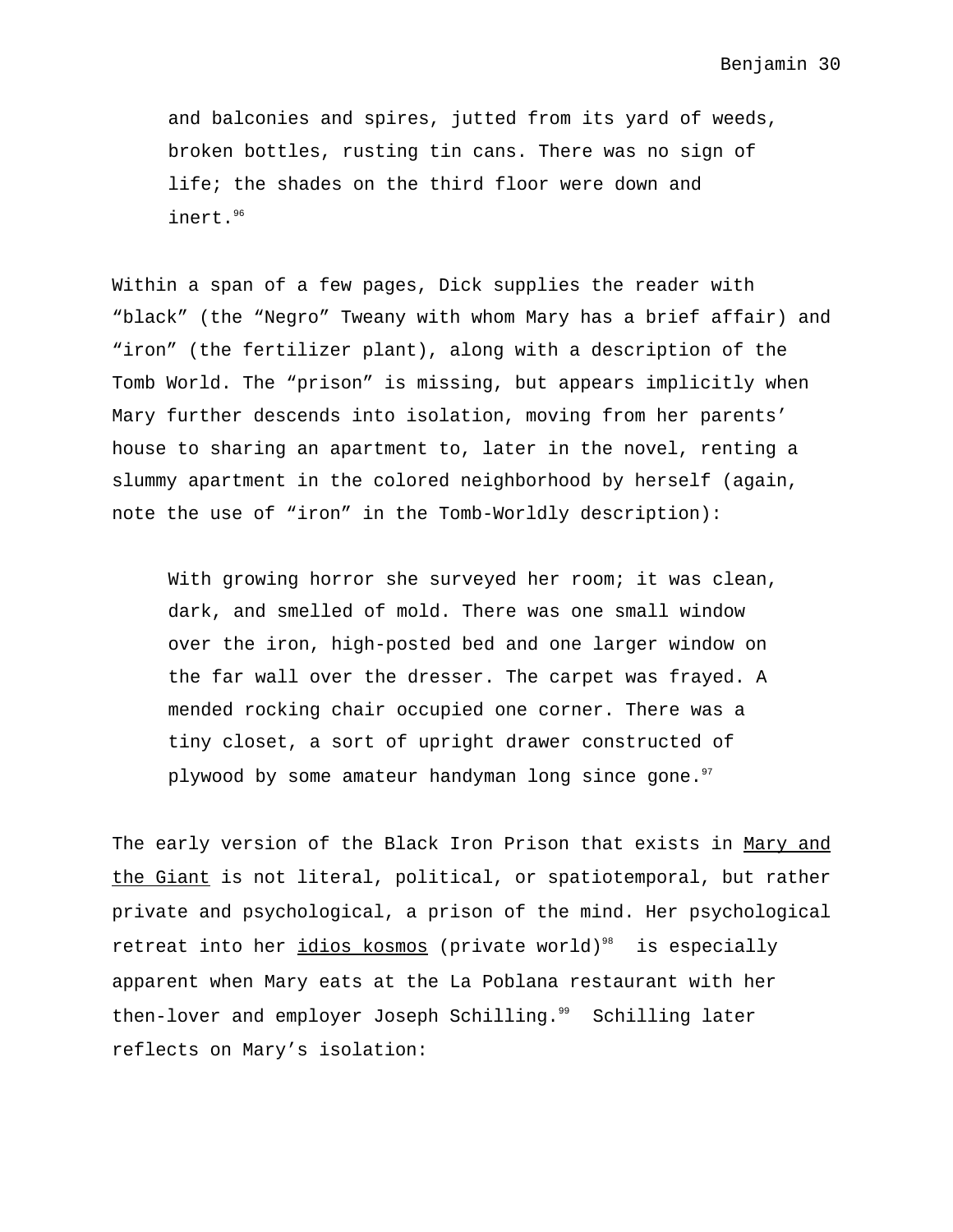She could not believe even those who were on her side. For her, nobody was on her side. Gradually she had been cut off and isolated; she had been maneuvered into a corner, and she sat there now, her hands in her lap. She had no other choice. There was no other place for her to go.<sup>100</sup>

Ultimately, Mary is saved from the prison of her idios kosmos by Paul Nitz, as the novel's final chapter leaps ahead to show Mary in the Garden World (a city park), pregnant with Paul's child.<sup>101</sup> Within a single page, Dick uses the word "Mary," "baby," and "church." The Christian parallels also extend to the unborn child's father, since Paul was not only the "founder" of the Christian Church, but also the writer of 1 Corinthians 13, one of the primary Christian influences on Dick's Black Iron Prison.

### **Eye in the Sky (w. 1955; p. 1957)**

Eye in the Sky further develops the *idios kosmos* in a science fiction setting, and introduces the theme of the iron curtain to the development of the Black Iron Prison. The premise is relatively simple: eight visitors to the Bevatron particle accelerator are caught in an accident and "zapped" by a highenergy beam. For the remainder of the novel, they experience a koinos kosmos (shared world) based on the private world views- experienced one at a time--of several of the main characters. At the same time that they are perceptually imprisoned in each other's minds, their bodies are literally imprisoned in the metal $102$  ruins of the Bevatron platform.<sup>103</sup> This imprisonment works on many different levels; not only are the Bevatron accident victims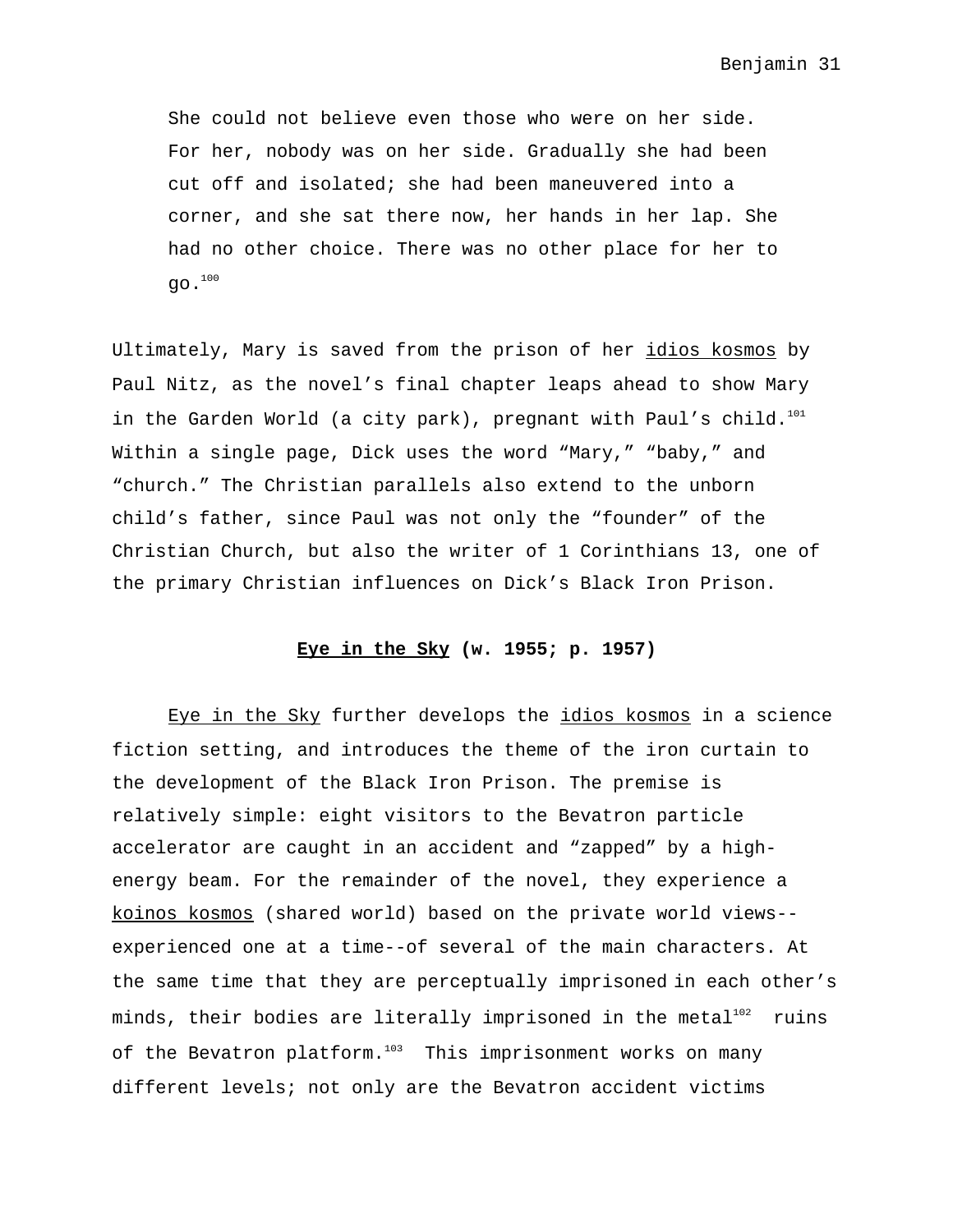trapped inside each other's minds on a literal, psychological level, but they are often subjected to an *idios kosmos* that is a frightening ideological prison in itself. The first "world creator" is Silvester, who dreams up a Panoptic<sup>104</sup> nightmare: a giant eye in the sky, the Eye of God, always watching, a "presence that was always nearby. Always listening.  $105$  Later in the novel, when the beam's effect on their minds begins to wear off, they can see the rubble of the particle accelerator behind the world that they perceive: "The dim outlines of the real world wavered and ebbed, visible behind this distorted fantasy. As if even the creator of the scene around them had developed certain fundamental doubts."<sup>106</sup> As is necessary in a traditional model of the Black Iron Prison, the prisoners are in the end freed from outside forces, the accelerator workers and paramedics who exist just beyond the veil, tearing through the metal rubble to set their people free. (Dick later calls these individuals the "Palm Tree Garden task force. $107$  ) While those involved in the particle accelerator accident do not leave the experience with a divine revelation vide 2-3-74, they do gain an appreciation for how others perceive the world:

"I've seen a lot of aspects of reality I didn't realize existed. I've come out of this with an altered perspective. Maybe it takes a thing like this to break down the walls of the groove. If so, it makes the whole experience worth it."<sup>108</sup>

Dick extends his analysis of the personal prejudice and bigotry inherent in the koinos kosmos to the larger, related realm of anti-communist conspiracy and the fear of "Iron Curtain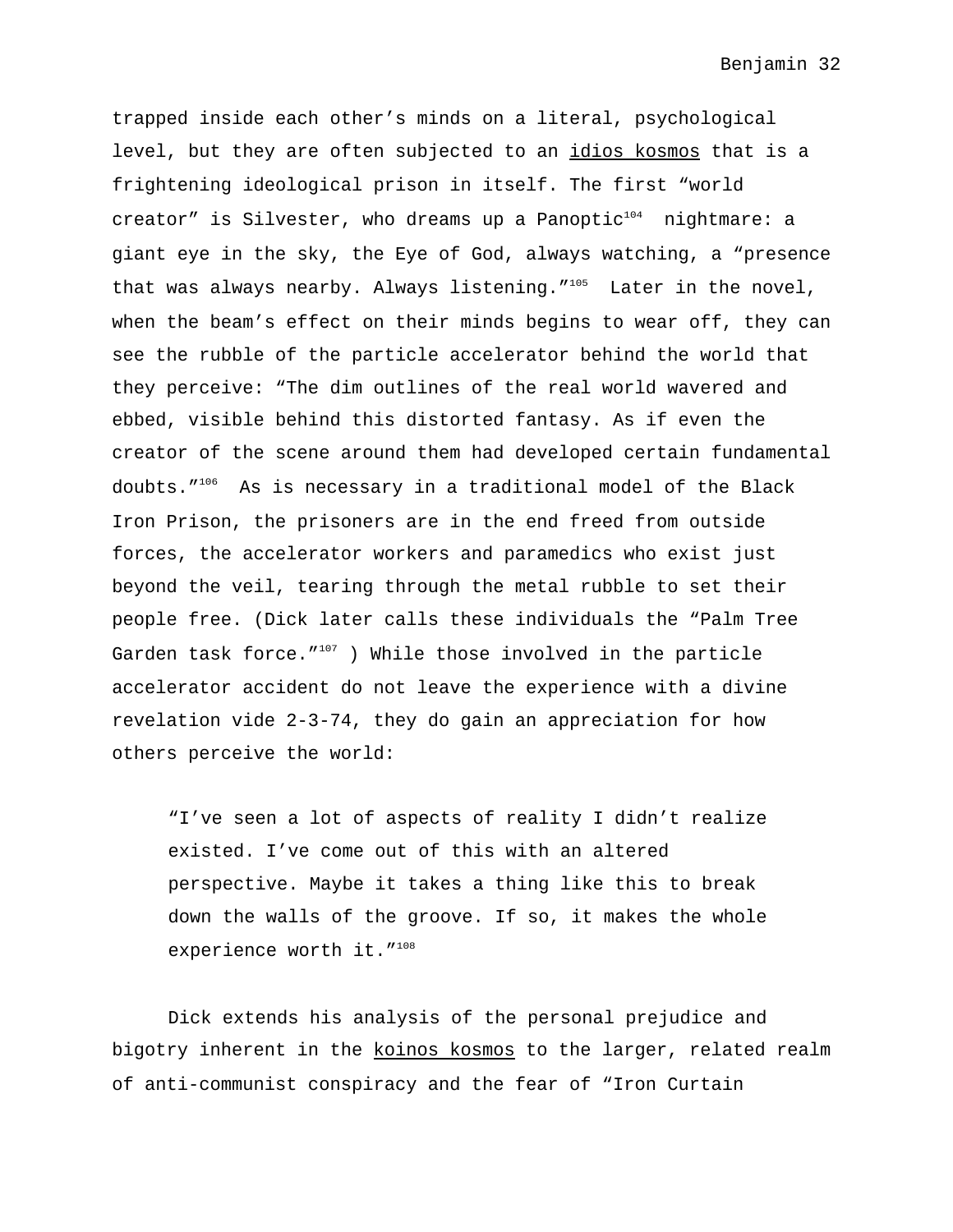Countries."<sup>109</sup> One of the main characters, Jack Hamilton, loses his job because his employers suspect his wife may be involved with the "enemy":

"Ninety-nine percent of your wife may be average redblooded American--she may cook well, drive carefully, pay her income tax, give money to charity, bake cakes for church raffles. But the remaining one percent may be tied into the Communist Party. And that's it.  $''^{110}$ 

In his later novel Radio Free Albemuth, Dick revisits this theme of politico-ideological paranoia and connects it with 2-3-74; with that in mind, one can see that the fear-governed irrationality of the late-fifties Eye in the Sky government is a precursor to the oppressive police-state which acts as the political manifestation of the Black Iron Prison.

Dick writes extensively in his Exegesis of his "meta-novel," a group of works (the exact number varies from time to time) which can be read as a thematic whole which illustrates the nature of our occlusion through the Black Iron Prison. His early conception of his meta-novel included the following novels: Eye in the Sky, Time Out of Joint, The Three Stigmata of Palmer Eldritch, Ubik, A Maze of Death, Flow My Tears, the Policeman Said, and A Scanner Darkly.<sup>111</sup> He later added to this list his novels <u>Do Androids Dream</u> of Electric Sheep?, Man in the High Castle, Martian Time Slip, Galactic Pot-Healer, The Penultimate Truth, and Now Wait For Last Year; he also added his stories "Impostor," "Faith of Our Fathers," "We Can Remember it for You Wholesale," "Electric Ant," and "Retreat Syndrome. $112$  In all the variations of this metanovel, Eye in the Sky is present. In 1978 he wrote the following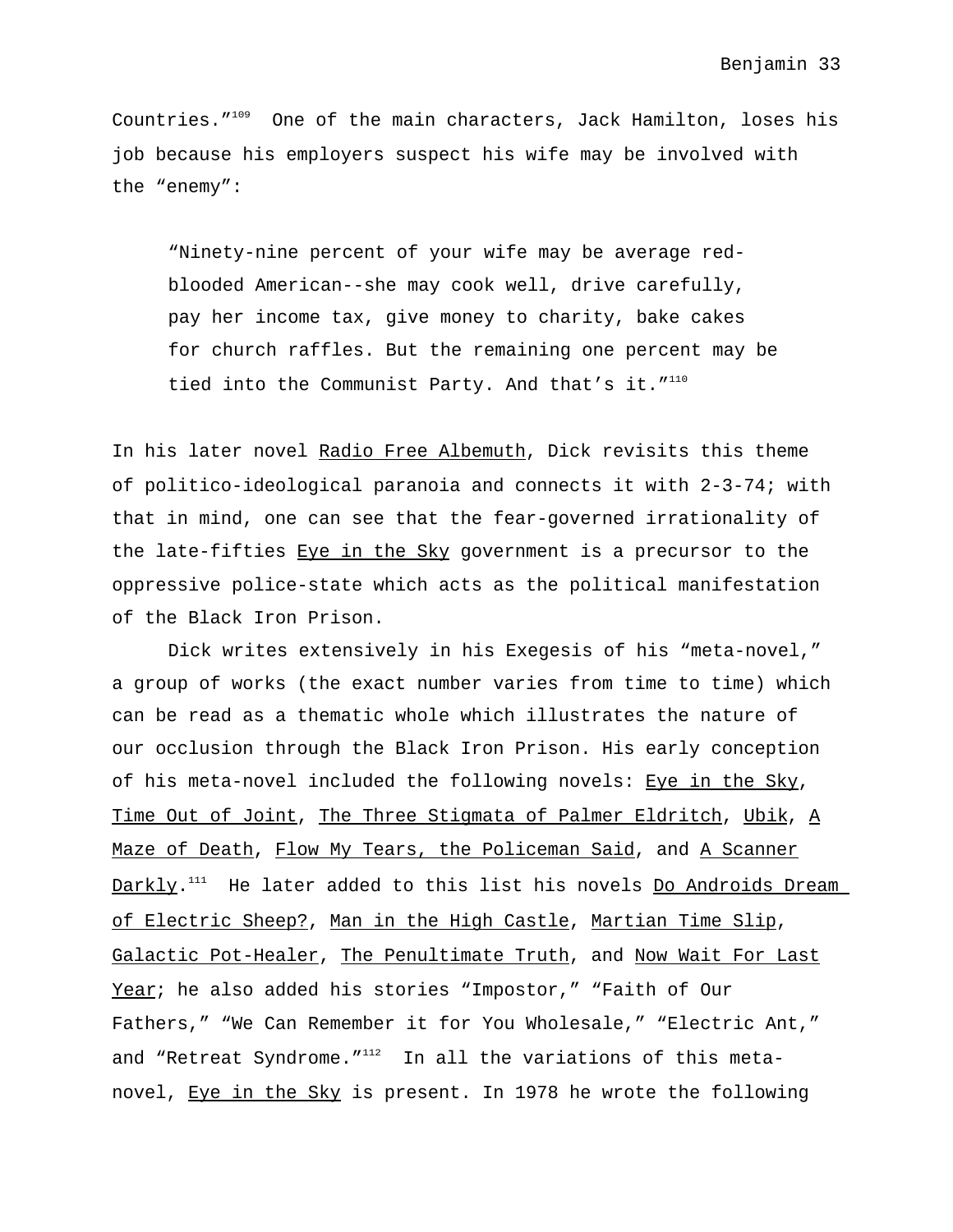### in his Exegesis:

Yes, we are asleep like they are in EYE & we must wake up & see past (through) the dream--the spurious world with its own time--to the rescue outside--outside now, not later. Perception of the PTG task force is not perception of a future event, but, as in EYE, of what is <u>really</u> there <u>now</u>.<sup>113</sup>

### **The Man Who Japed (w. 1955; p. 1956)**

In this rather lighthearted novel, Philip K. Dick creates an obsessively moral and serious society. Morec (an abbreviation of Moral Reclamation) is a satirically exaggerated version of his usual police state--complete with regular community morality meetings, $114$  prominent statues of revered moral figures, banned "pornographic" books, $115$  and the obligatory slave labor camps. $116$ Without knowing why, Allen Purcell, the hero, "japes" the aforementioned prominent statue of Major Jules Streiter by removing its head and painting the statue red as if it were bleeding from its stump. $117$  He later confesses his act to a psychiatrist (who is labeled a "heretic" and must work outside the law in this society of projected perfection), and reflects on how the psychiatrist, too, is a product of Morec, and how different the world must have been before Moral Reclamation:

The Dutch Reformed Church [was] alive even in this troubled heretic... the power of that iron<sup>118</sup> revolution that had crumbled the Age of Waste, put an end to "sin and corruption," and with it, leisure and peace of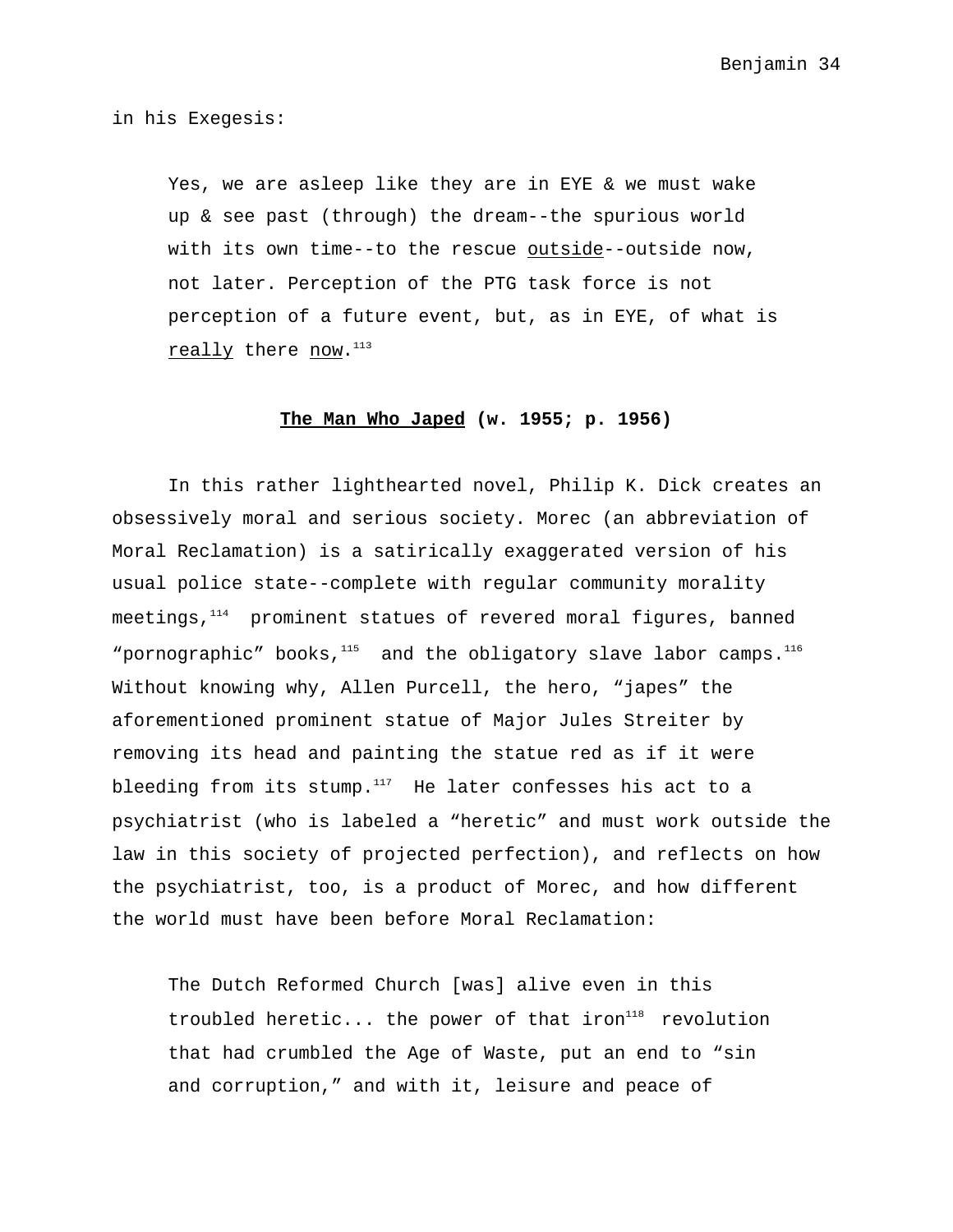mind--the ability simply to sit down and take things easy. How must it have been? he wondered. In the days when idleness was permitted. The golden age, in a sense: but a curious mixture, too, an odd fusion of the liberty of the Renaissance plus the strictures of the Reformation. Both had been there; the two elements struggling in each individual. And, at last, final victory for the Dutch hellfire-preachers...<sup>119</sup>

Late in the novel, Gretchen condemns the Panoptic prison that is Moral Reclamation:

"[In this society] everything becomes--tainted. The fear of contamination; fear of committing an indecent act. Sex is morbid; people hounded for natural acts. This whole structure is like a giant torture chamber, with everybody staring at one another, trying to find fault, trying to break one another down. "120

John Purcell has the opportunity to escape the Tomb World<sup>121</sup> of Morec in the novel, to live his life in the "Other World" Mental Health resort on the fourth planet of the Vega system, but he realizes that however pleasant this world may be, it is artificial. $122$  There he discovers that real, authentic discontent is preferable to artificial happiness, and he leaves as soon as he can to return to Earth. Once there he devises and carries out a plan to help others break free from their morally restrictive lives: by televising the ultimate "jape," a joke which both mocks and discredits a significant hero in the history of Moral Reclamation.<sup>123</sup> In The Man Who Japed, humor is the explosive that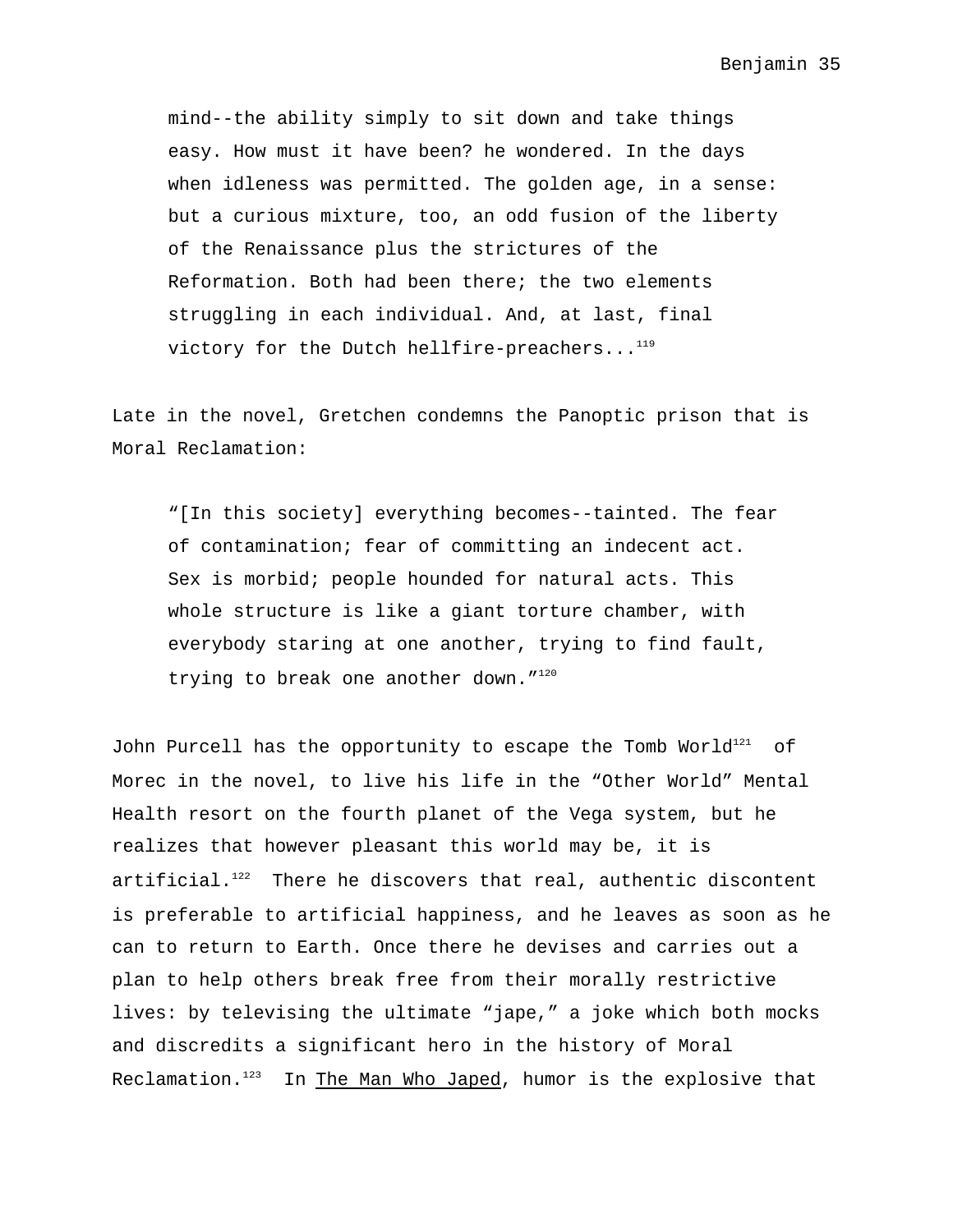weakens the foundations of the Black Iron Prison.

### **The Broken Bubble (w. 1956; p. 1988)**

Unfortunately, The Broken Bubble contains few elements of the Black Iron Prison. In the sixteenth chapter, within a short story written by one of the characters, there is a prison, a few references to Rome, and some vague Tomb World/Garden World imagery, $124$  but these are only significant in that they show how often Dick revisits the same themes; they do not work together to create an early Black Iron Prison. The word "iron" is used elsewhere in the book but it is devoid of thematic meaning. $125$ 

### **Puttering About in a Small Land (w. 1957; p. 1985)**

Like Solar Lottery and The Broken Bubble, the mainstream novel Puttering About in a Small Land lacks significant Tomb/Garden World imagery, and does not use the word "iron" in a way that is relevant to this study.<sup>126</sup>

# **Time Out of Joint (w. 1958; p. 1959)**

Early in Time Out of Joint Ragle Gumm lounges in a park, surrounded by the warmth of the Garden World. He looks in the distance and sees some ruins: the Tomb World. Inside the ruins, in its cellars, caves, and vaults, kids are playing, unaware of the danger, unaware that they might "suffocate or die of tetanus from being scratched on a rusty wire. $1^{127}$  Right from the start the Tomb World is apparent, $128$  but it is ignored by the adults basking in the warmth of the city park. But the illusion does not last.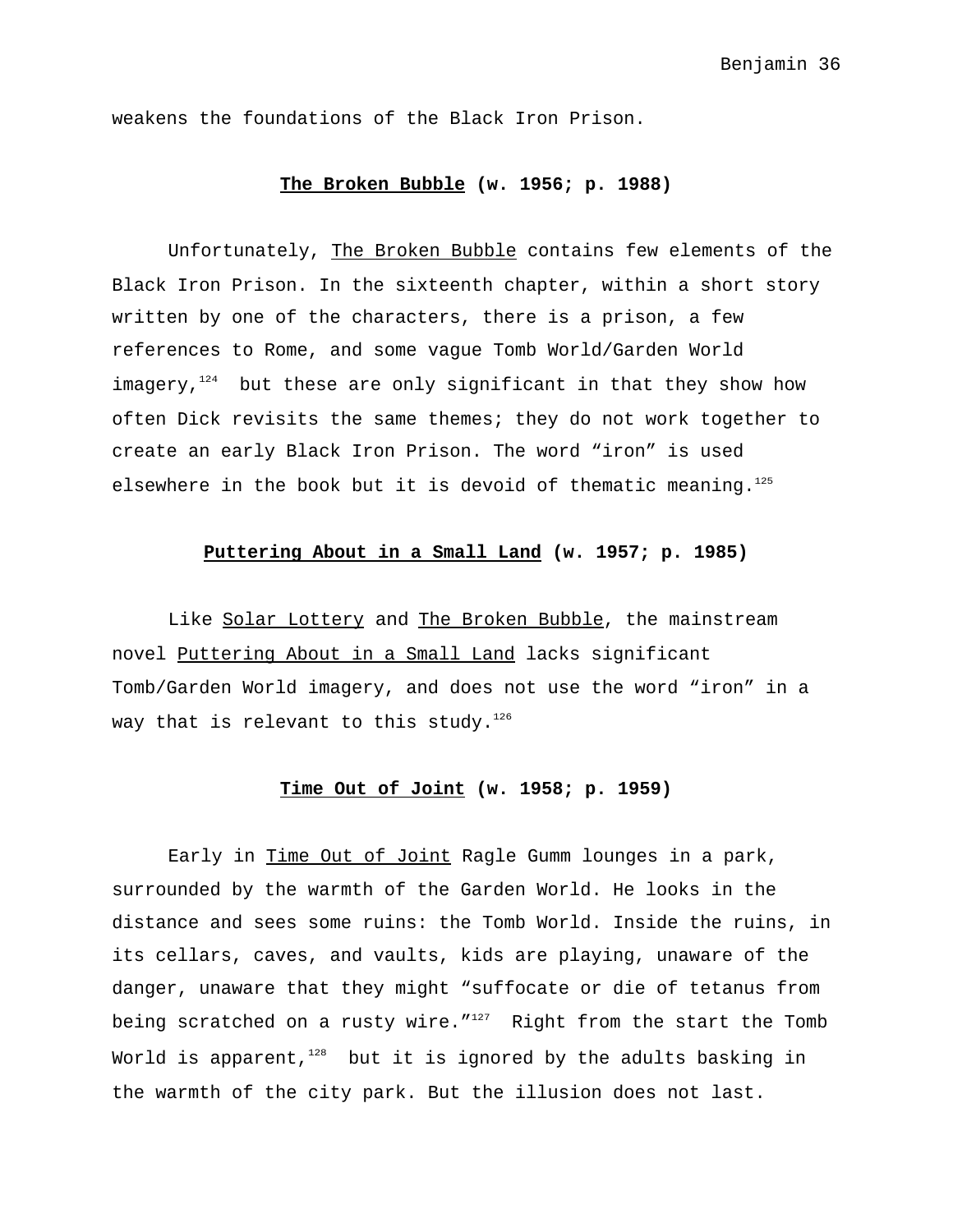Shortly after Ragle notices the ruins, he walks to a soft drink stand to get something to drink, and the stand disintegrates in front of him; in its place is a small slip of paper which reads "SOFT-DRINK STAND."<sup>129</sup> This is not the first slip of paper that Ragle finds, nor will it be the last.<sup>130</sup> Later his nephew offers an explanation for the holes in reality and the mysterious slips of paper, a theory similar to the "Ape of God" theory presented in The Divine Invasion:

With a wink to Ragle, Vic said to his son, "Tell us what's wrong, then."

Sammy said, "They're trying to dupe us." "He heard me say that," Marge said. "Who's trying to dupe us?" Vic said. "The--enemy," Sammy said, after hesitating. [...] Sammy considered and finally said, "The enemy that's everywhere around us."<sup>131</sup>

Later, in a scene which was likely "borrowed" for the film The Truman Show,<sup>132</sup> Ragle tries to leave town and is thwarted by a bus station with lines that, hour after hour, simply do not move. $^{133}$  As in The Truman Show, it is clear that this is no accident, that "they" are trying to prevent Ragle from leaving town; both main characters overhear people talking about them over the radio. $134$ And, as Truman Burbank will do in Peter Weir's film forty years later, Ragle eventually hijacks a vehicle of his  $own<sup>135</sup>$  (Truman more or less abducts his "wife" in the process) and, because he is so determined, learns the truth about the reality of the world that he lives in: specifically, that the year is 1997 rather than 1959, $136$  that his town had been constructed for him, and that the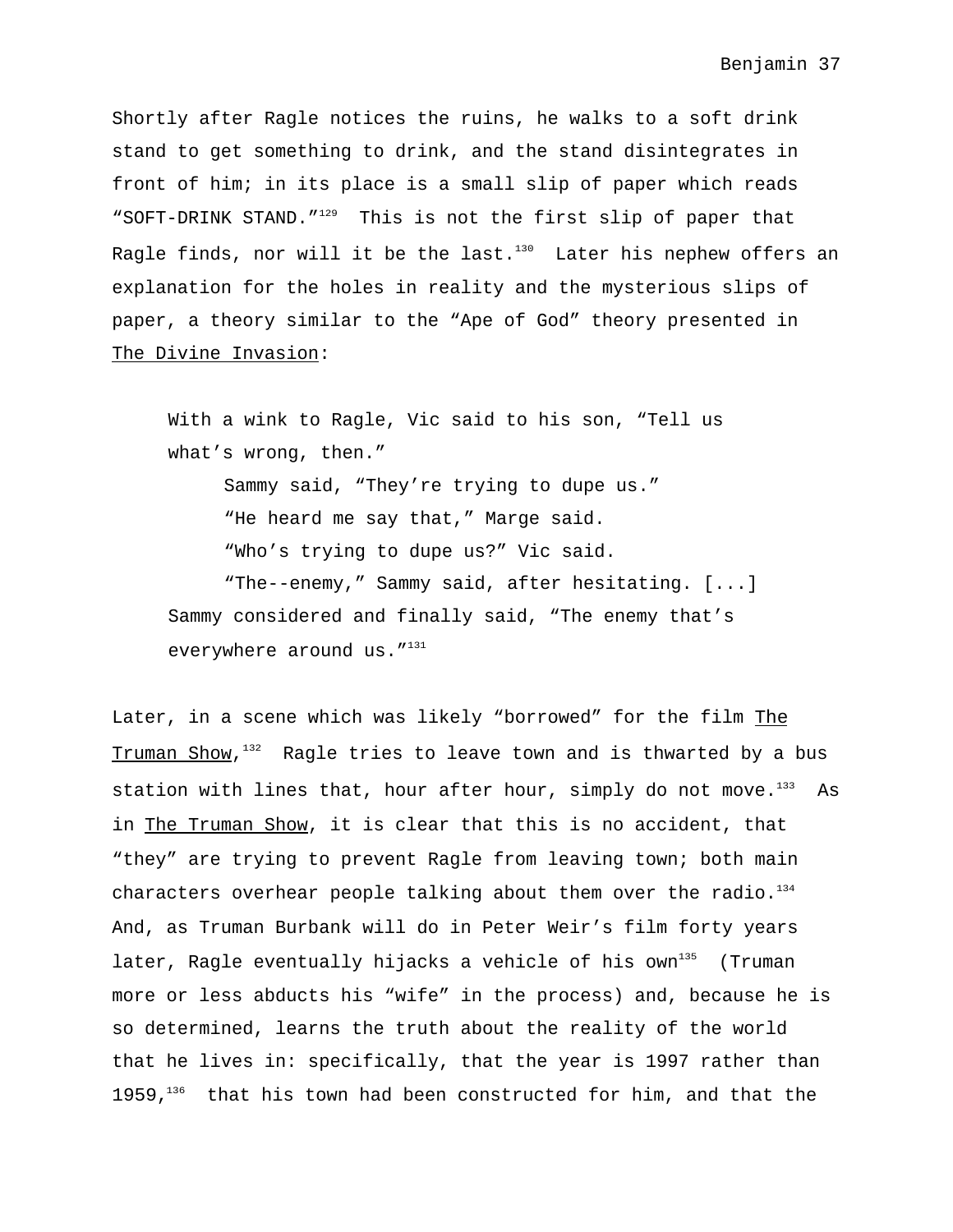reason he felt like the world revolved around him was because it did. Near the end of the novel Ragle's sister ponders the irreality of her world:

And her intuition, then, grew. A sense of the finiteness of the world around her. The streets and houses and shops and cars and people. Sixteen hundred people, standing in the center of a stage. Surrounded by props, by furniture to sit in, kitchens to cook in, cars to drive, food to fix. And then, behind the props, the flat, painted scenery. Painted houses set farther back. Painted people. Painted streets. Sounds from speakers set in the wall. Sammy sitting alone in a classroom, the only pupil. And even the teacher not real. Only a series of tapes being played for him. $137$ 

As I have shown, Time Out of Joint works nicely with the concept of the Black Iron Prison--it varies from the model primarily in that Ragle frees himself from his prison, rather than being freed by an outside force, but all the other elements are there: the Tomb World, the Palm Tree Garden (ironically, the park at the beginning of the novel is a rather fake Garden), the sense of irreality and imprisonment, and the breaking free. $138$  In addition to these thematic elements, Time Out of Joint includes relevant uses of metal and "iron," most of which are used in descriptions of containment,<sup>139</sup> imprisonment,<sup>140</sup> or the nature of reality.<sup>141</sup>

# **In Milton Lumky Territory (w. 1958; rew. 1959; p. 1985)**

In Milton Lumky Territory contains a few references to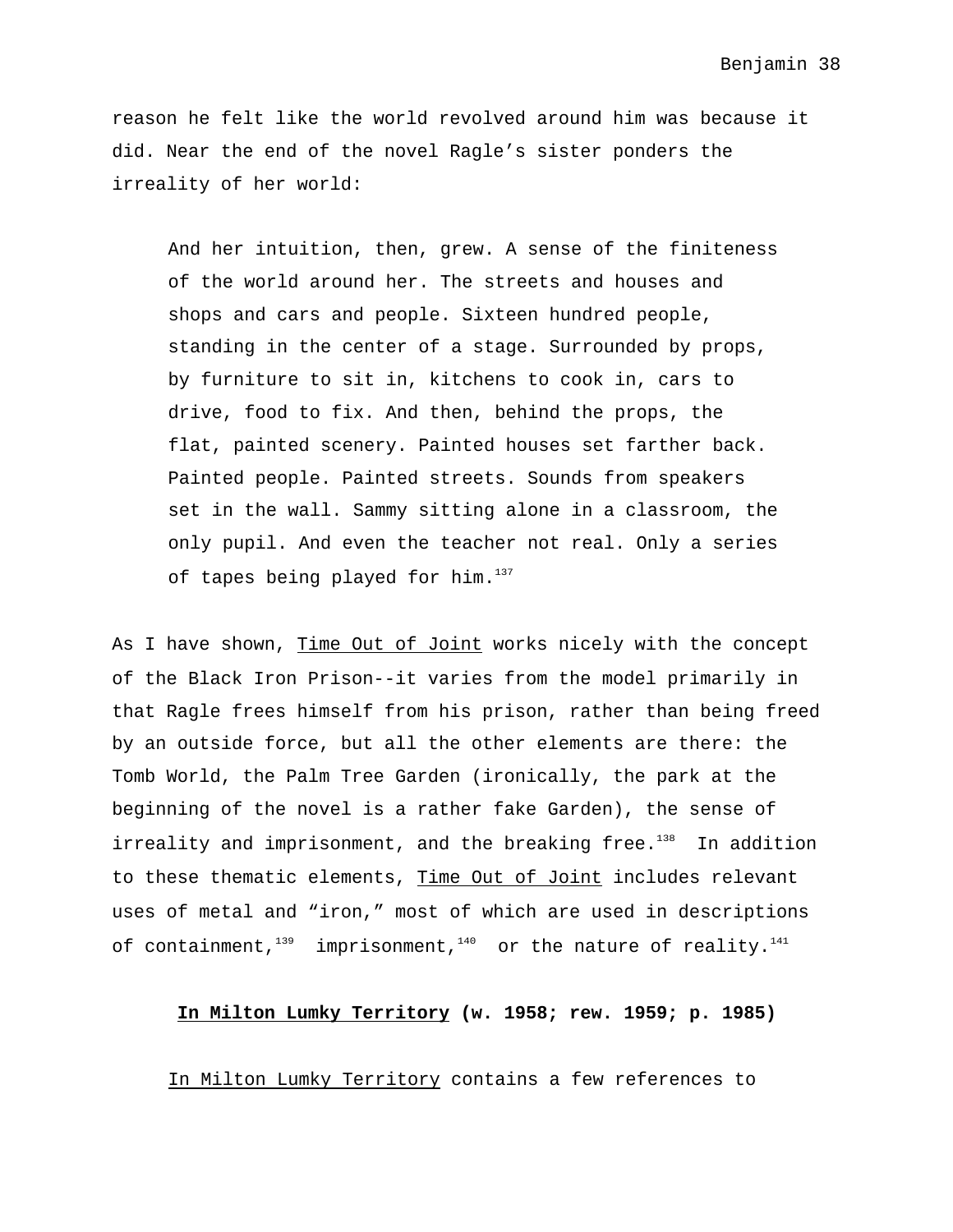"iron" $142$  and some Tomb World imagery, $143$  but does not play a significant part in the development of the Black Iron Prison.

## **Dr. Futurity (w. 1953; p. 1954; rew. 1959; p. 1960)**

Despite its obviously hurried execution, the paradox-ridden, H. G. Wells-inspired<sup>144</sup> Dr. Futurity actually plays a part in the development of the Black Iron Prison. When Dr. Parsons travels into the future, he learns of the widespread practice of euthanasia--the central dogma of this youthful, disease-free, death-obsessed<sup>145</sup> police state--inside a hotel with a "wrought-iron railing."<sup>146</sup> After he saves an injured woman's life (rather than "putting her to sleep") he is arrested and promptly sent offplanet to a prison colony. $147$  When he is in transit to Mars two men rescue him and die in the process; Dr. Parsons then reflects on their sacrifice: "Only a few minutes ago the two men had hurried out of here, across to the prison ship; now they were dead, and now he was here in their place. "<sup>148</sup> This use of Christian symbolism fits well within the framework of the Black Iron Prison- specifically, the notion that one is freed from the Black Iron Prison by an outside Savior (Valis, Zebra, Ubik, or Christ in Dick's Exegesis).

## **Confessions of a Crap Artist (w. 1959; p. 1975)**

Dick's most accomplished mainstream novel--the only nonscience fiction novel that he was able to publish during his lifetime--does not, unfortunately, contain much of the Black Iron Prison. Like Puttering About in a Small Land, the novel contains only meaningless uses of the word "iron."<sup>149</sup> Gwen and Fay talk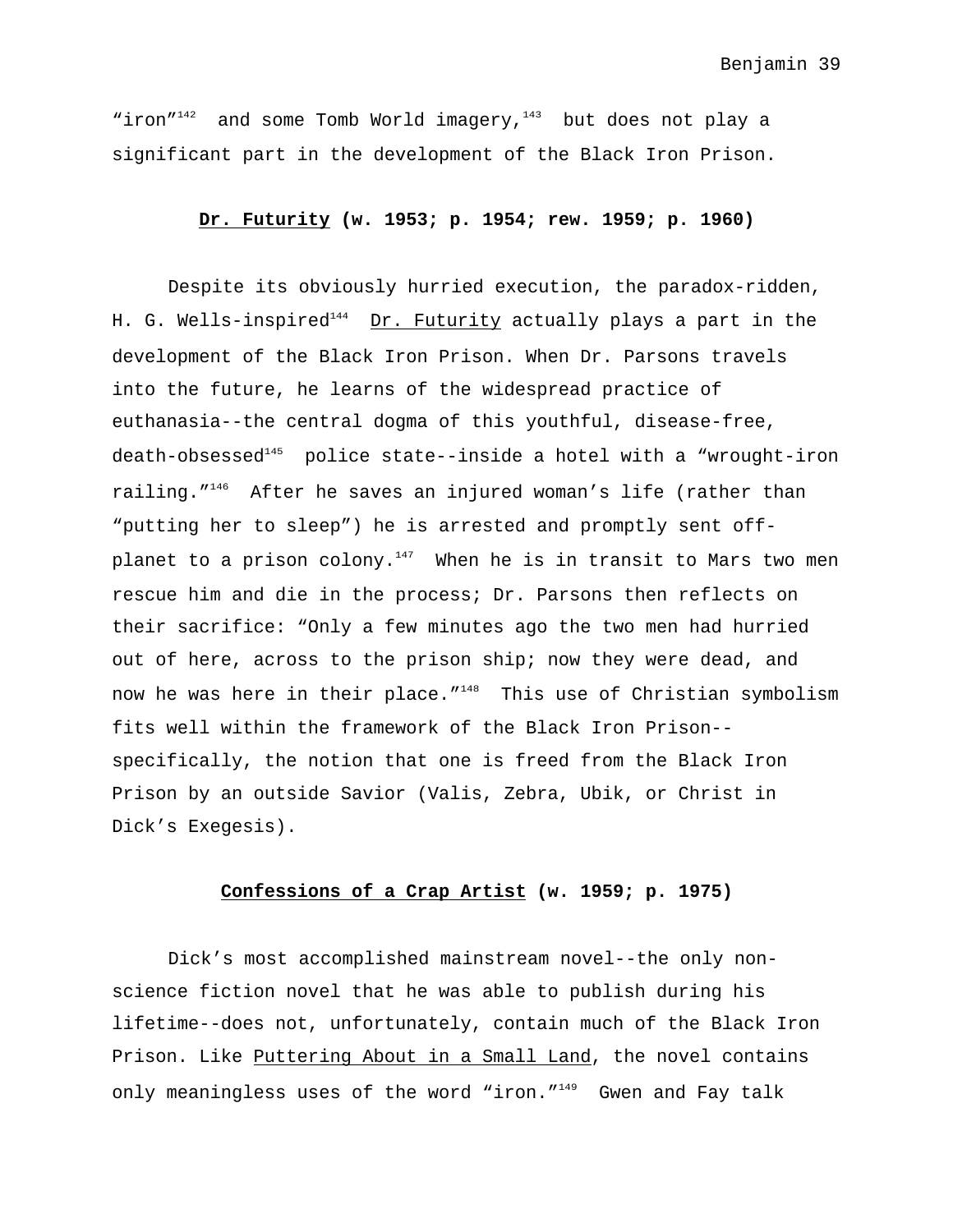about ancient Rome,  $150$  but because this is a mainstream story, Rome does not exist as another layer of reality behind the spatiotemporal world of California in the late fifties. However, the novel does have as a major theme psychological imprisonment, otherwise known as the institution of marriage. After he finalizes his divorce, Nathan Anteil reflects on how he was trapped in an adulterous relationship with a controlling and sadistic woman:

I must have let myself get mixed up in something horrible, he thought. It's as if the whole sky is a web that dropped over me and snared me. Probably she's the one who did it; Fay arranged all this, and I had nothing to do with it. I have no control of myself or anything that's happened. So now I'm waking up. I'm awake, he thought. Discovering that everything has been taken away from me. I've been destroyed, and now that I'm awake all I can do is realize it; I can't do anything.<sup>151</sup>

Unfortunately for Nathan, there is no Savior to extricate him from his prison. The novel's message, if it must have one,  $152$  is summed up best by the crackpot mystic Mrs. Hambro: "We all have to suffer."<sup>153</sup>

# **Vulcan's Hammer (w. 1953-54; p. 1956; rew. 1959-60; p. 1960)**

Vulcan's Hammer depicts a world run by computers- specifically, the very intelligent Vulcan  $3^{154}$  and its obsolete predecessor Vulcan 2--and raises some very interesting questions about human reliance on technology. Unfortunately, it deals with said questions in what is unquestionably Philip K. Dick's worst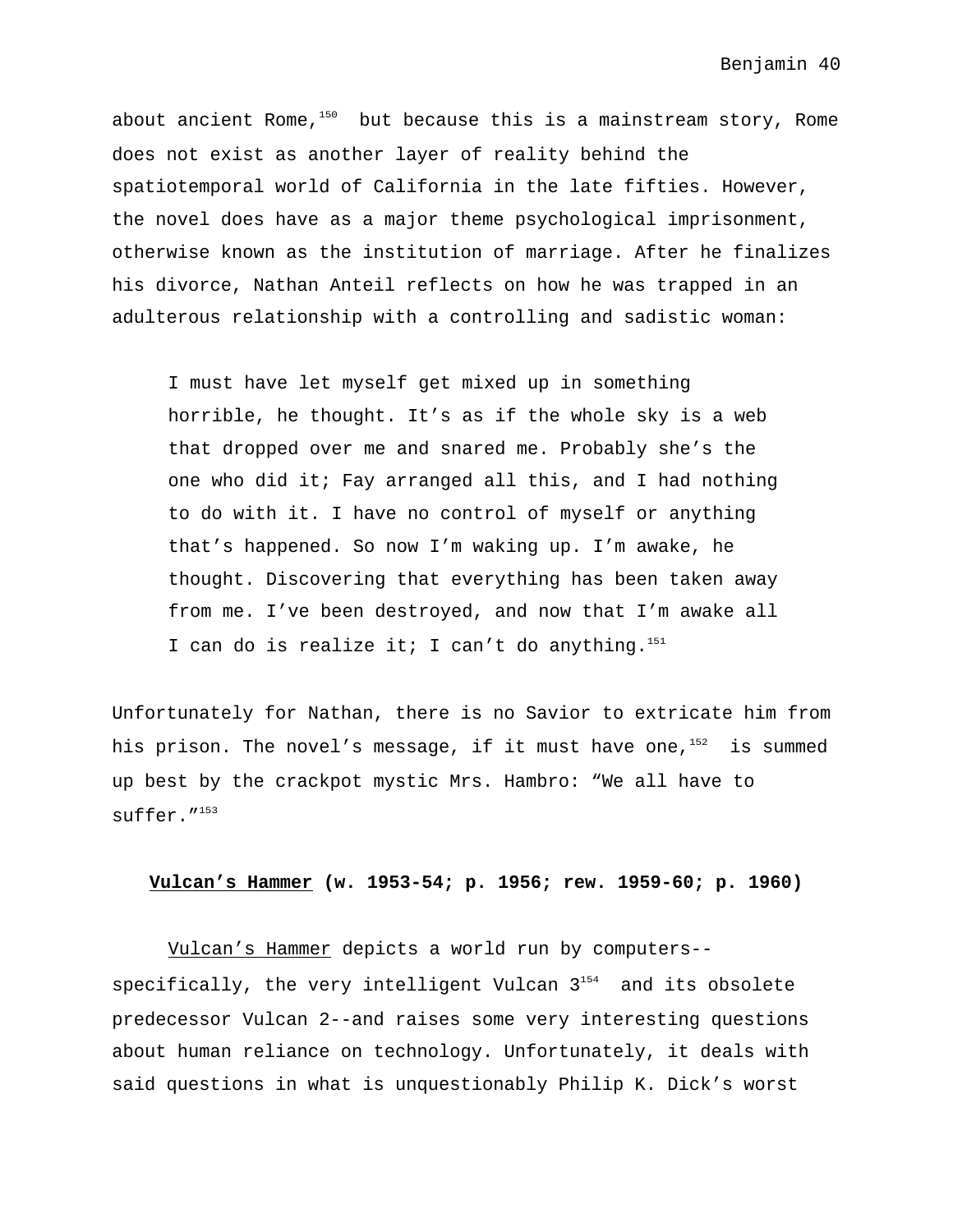novel.<sup>155</sup> With a heavy hand, Dick explicitly states the theme of the novel within its own pages: "which is the machine and which is the man? $156$  Even more painfully, he answers this question at the end of the novel:

"Pawns," Fields was saying. "We humans--god damn it, Barris; we were pawns of those two things. They played us off against one another, like inanimate pieces. The things became alive and the living organisms were reduced to things. Everything was turned inside out, like some terrible morbid view of society.  $1^{157}$ 

The Vulcan 2 is described in Tomb World terms and accepts punched "iron oxide tape"<sup>158</sup> (rather than spoken commands), so it is safe to say that when it and its successor rule the government and make decisions that affect the entire human race, mankind is effectively enslaved by the Black Iron Prison--but this is a prison of totalitarian bureaucracy, the government-sanctioned genocide of free will, a prison of their own making:

It isn't T-class men in gray suits, black shiny shoes and white shirts, carrying briefcases, who are using the symbolic pencil beams. It's mechanical flying objects, controlled by a machine buried beneath the earth. But let's be realistic. How different is it really? Hasn't the true structure come out? Isn't this what always really existed, but no one could see it until now?<sup>159</sup>

Father Fields says in this novel that "there are slow murders and fast murders,  $[...]$  body murders and mind murders.  $''^{160}$  Vulcan's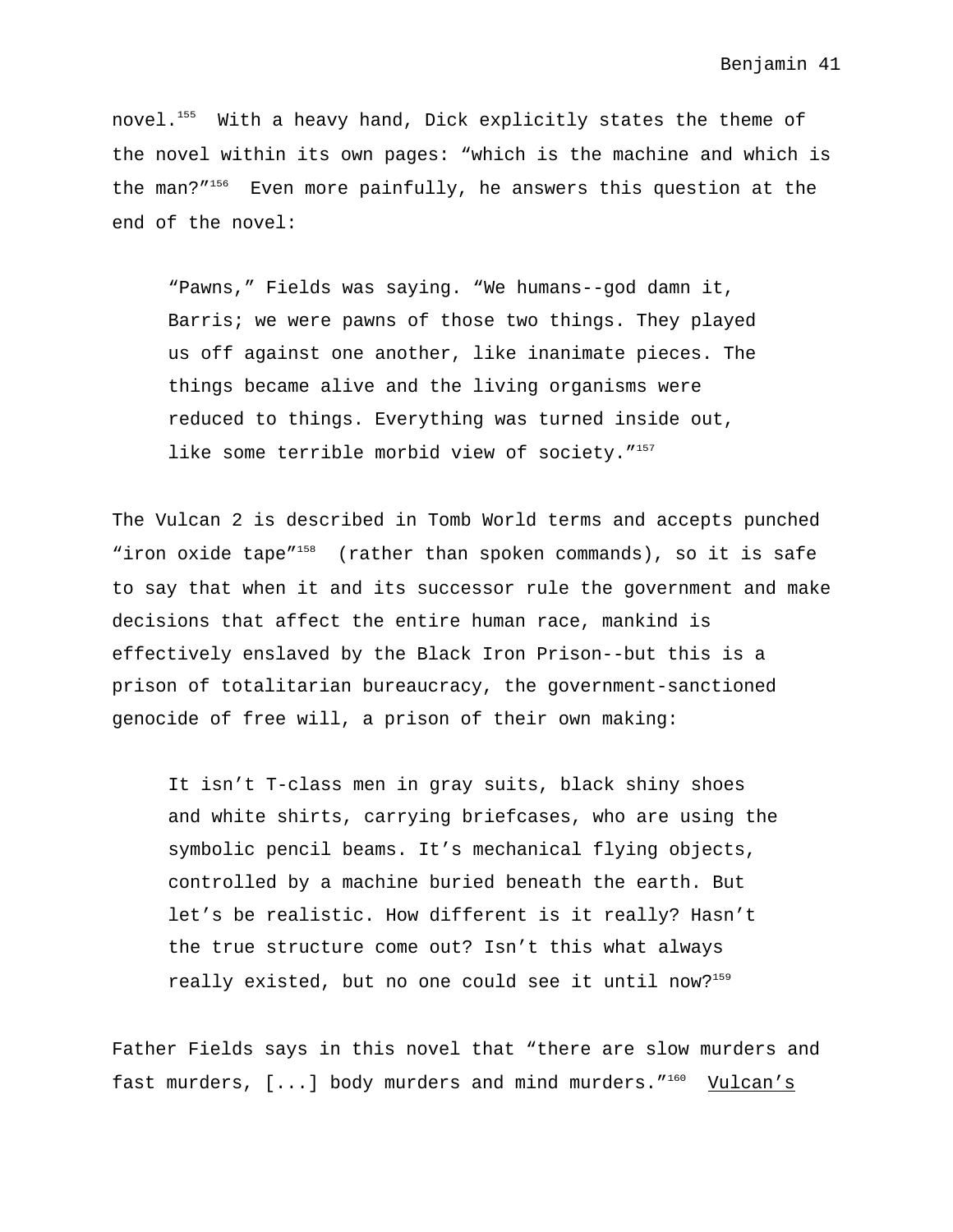Hammer is about the slow murder of the mind through unquestioning acceptance of nonhuman (computer) rule: a worthy topic, but churned out only for the money.

At some point in his or her career, every writer needs to pay the bills.

## **The Man Whose Teeth Were All Exactly Alike (w. 1960; p. 1984)**

Dick's darkest mainstream work The Man Whose Were All Exactly Alike contains an "iron pipe" on the second page that has nothing to do with the Black Iron Prison.<sup>161</sup> Unfortunately, this first thematically-empty "iron" sets the standard for the rest of the novel.

## **Humpty Dumpty in Oakland (w. 1960; p. 1987)**

Like most of Dick's other mainstream novels, Humpty Dumpty in Oakland does not add much to the development of the Black Iron Prison. Written fourteen years before Dick's "theophany," the novel comes tantalizingly close to explicitly spelling out the three-word term--an "ominous black-iron overpass" is followed, a page later, by "San Quentin Prison"<sup>162</sup> --but these occurrences, and every other use of the word "iron, "<sup>163</sup> are rather devoid of thematic value.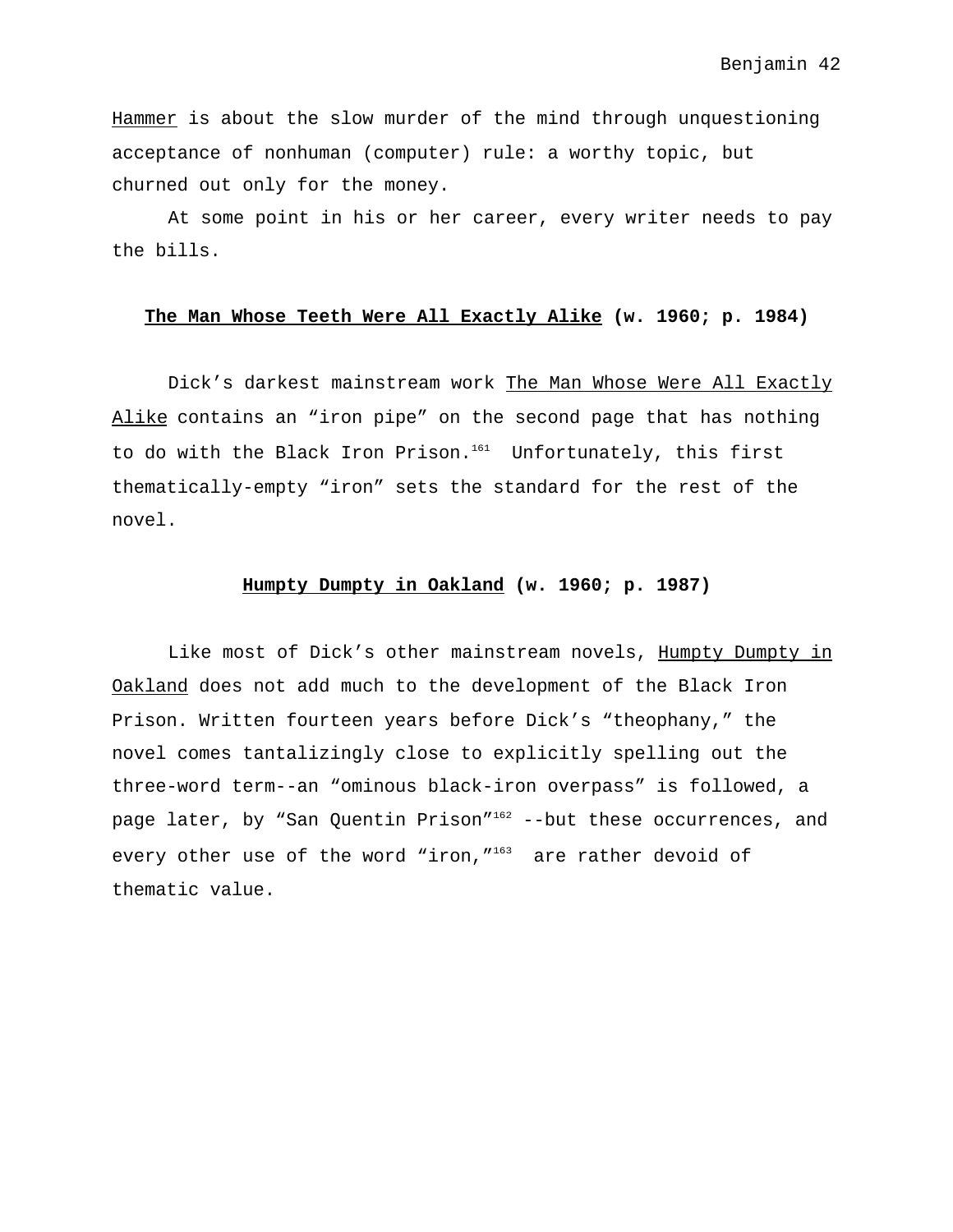#### IV: SECOND PERIOD

# **The Man in the High Castle (w. 1961; p. 1962)**

In his Hugo Award-winning novel Man in the High Castle, Philip K. Dick creates an alternate history where the Allies have lost the war, and the former United States is divided between Imperial Japan and Nazi Germany. He handles the story relatively straight, with only a few twists that connect the novel's alternate history with our own reality. One of these twists is the novel-within-the-novel, Hawthorne Abendsen's alternate history book The Grasshopper Lies Heavy, which portrays a world in which the Axis powers lost the war and did not conquer America.<sup>164</sup> The other twist relates to the first, and is the most beautiful and the most thematically relevant scene in the book: when Mr. Nobusuke Tagomi, aided by a piece of abstract jewelry sold to him by Robert Childan,<sup>165</sup> briefly crosses over into the alternate, true reality described in Abendsen's work of "fiction," thereby discovering the falsity of his own world. Tagomi's crossover begins, like Ragle Gumm's, in a park (a living, fertile location which becomes more and more like the Valis trilogy's Palm Tree Garden with every subsequent appearance in a Dick novel). He holds the piece of silver jewelry in his hand and questions it, uses it as a focal point for meditation. He is entranced by it, like Philip K. Dick would be entranced by a fish necklace worn by a pharmacy delivery girl years later; like the fish necklace, the piece of silver acts as a catalyst for a mystical, realityshattering experience.<sup>166</sup> Mr. Tagomi even recalls 1 Corinthians 13 in his metaphysical questioning of the jewelry: "When I was a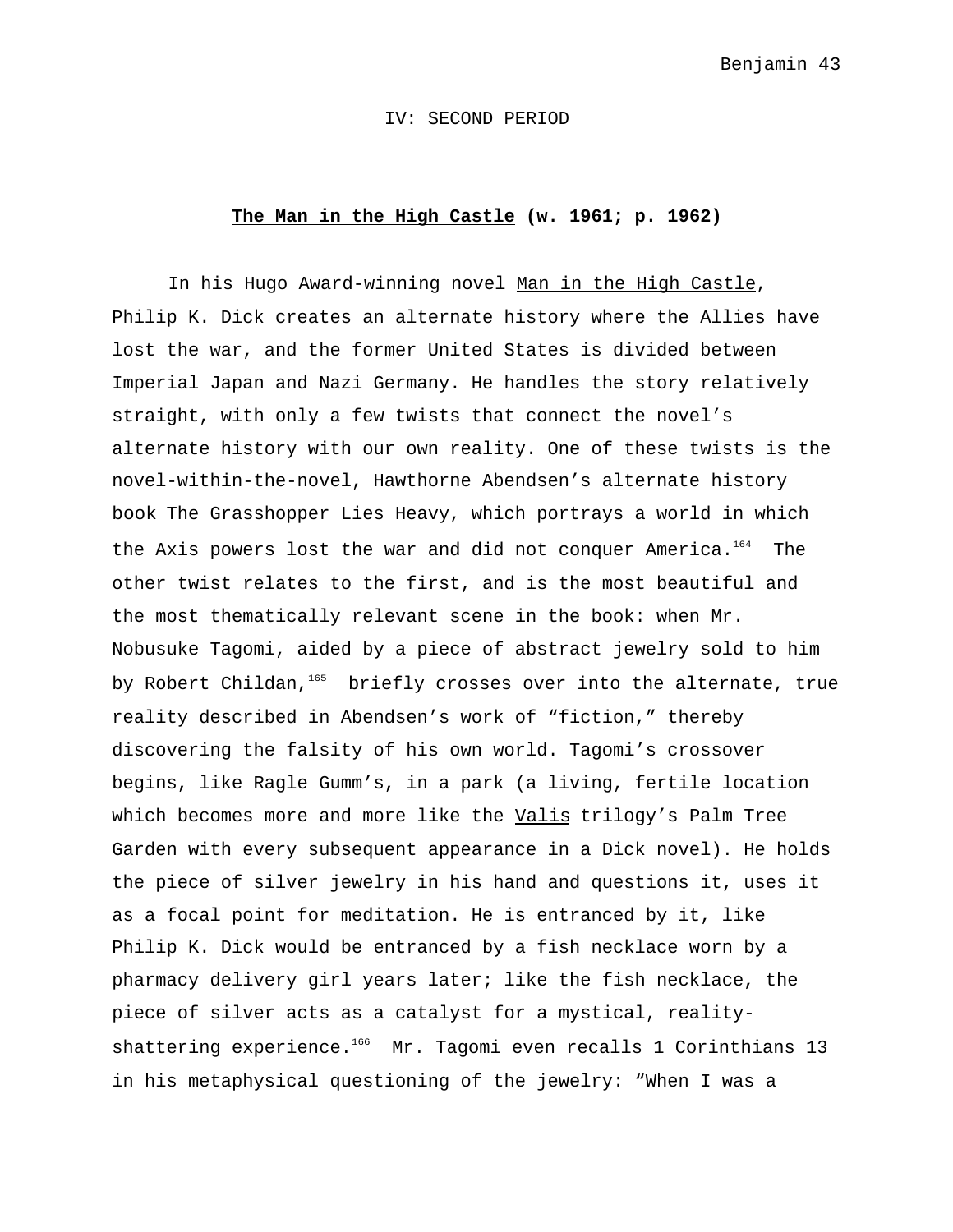child I thought as a child. But now I have put away childish things. Now I must seek in other realms. I must keep after this object in new ways. $167$  He then moves to a consideration of the Tomb World:

Metal is from the earth, he thought as he scrutinized. From below: from that realm which is the lowest, the most dense. Land of trolls and caves, dank, always dark. Yin world, in its most melancholy aspect. World of corpses, decay and collapse. Of feces. All that has died, slipping and disintegrating back down layer by layer. The daemonic world of the immutable; the timethat-was.

And yet, in the sunlight, the silver triangle glittered. [...] Not dank or dark object at all. [...] The high realm, aspect of yang: empyrean, ethereal.<sup>168</sup>

Already in this passage Dick has combined existential psychology (Binswanger's "tomb world"), Pauline philosophy (Corinthians), metallurgy, fantasy archetypes (Dick was a fan of Tolkien<sup>169</sup> ), and Taoism (yin and yang); he then adds references to the smoky afterlife of the Tibetan Book of the Dead and the Hindu veil of Maya. $170$  When Mr. Tagomi is transported to an alternate reality, he once again reflects on 1 Corinthians 13:

# Mists cleared?

He peeped about. Diffusion subsided, in all probability. Now one appreciates Saint Paul's incisive word choice... seen through glass darkly not a metaphor, but astute reference to optical distortion. We really do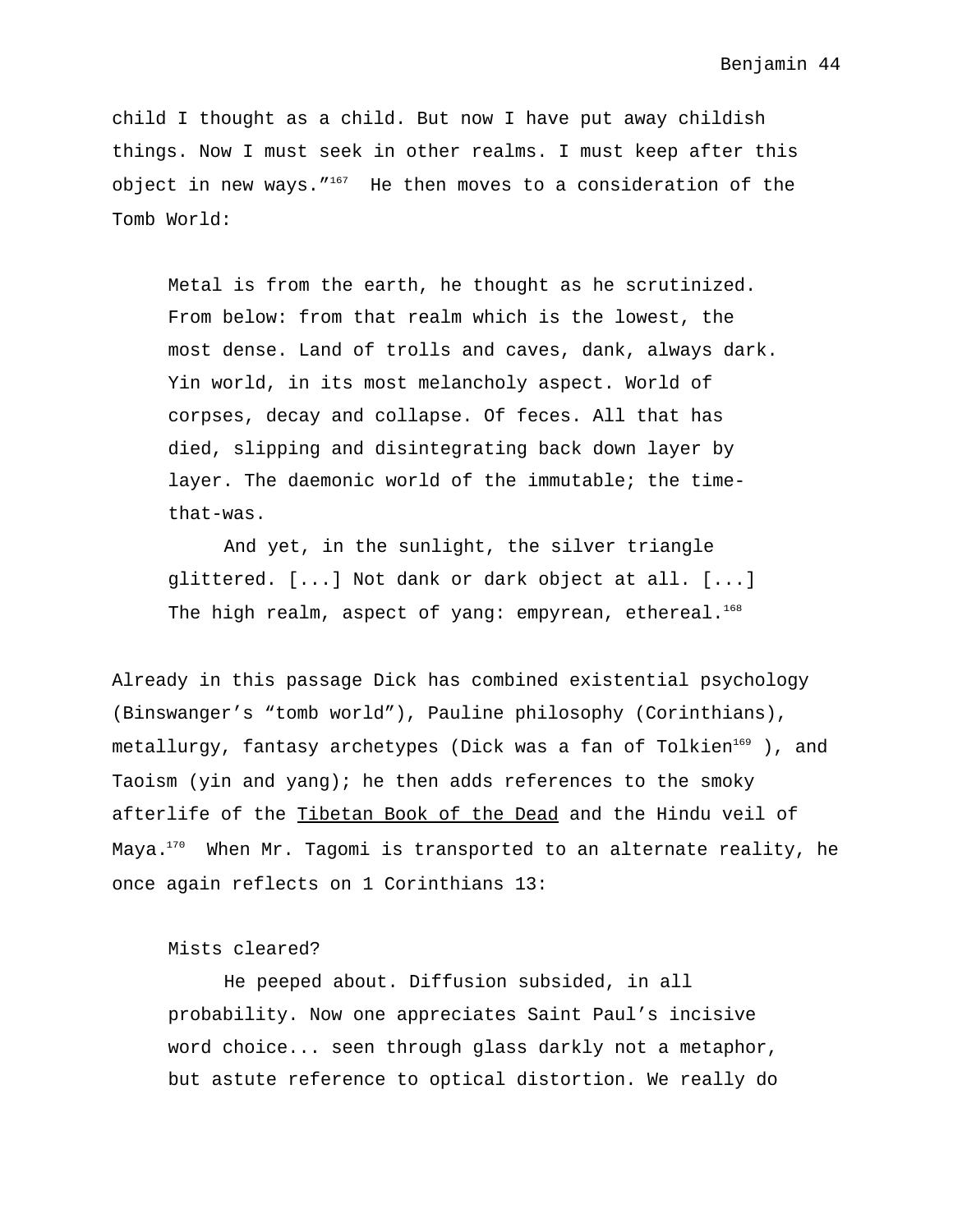see astigmatically, in fundamental sense: our space and our time creations of our own psyche, and when these momentarily falter--like acute disturbance of middle ear. $171$ 

It is relevant that the piece of jewelry is silver and not, like other pieces of jewelry in the novel, made from "hot-forged black iron,  $172$  because this particular piece acts to free Mr. Tagomi rather than imprison him: it is the yang to the Black Iron Prison's yin.<sup>173</sup>

# **We Can Build You (w. 1962; p. 1969, 1972)**

Unfortunately, We Can Build You does not add anything useful to the study of the Black Iron Prison, its primary theme being "What is human?" rather than "What is real?"

# **Martian Time-Slip (w. 1962; p. 1963, 1964)**

Martian Time-Slip is a novel about "the world-views of disturbed persons, of encapsulated individuals cut off from ordinary means of communication, isolated."<sup>174</sup> Specifically, it is a novel about schizophrenics, and how they are "out of phase in time."<sup>175</sup> There are two schizophrenic main characters in this novel--Manfred Steiner and Jack Bohlen, the latter having largely recovered from his illness--and they each view aspects of reality which are hidden from the "healthy" majority of the population. Jack sees the inhuman, mechanical underpinnings of the present world,<sup>176</sup> whereas Manfred sees the entropic process at work, the natural decay of all living and nonliving things: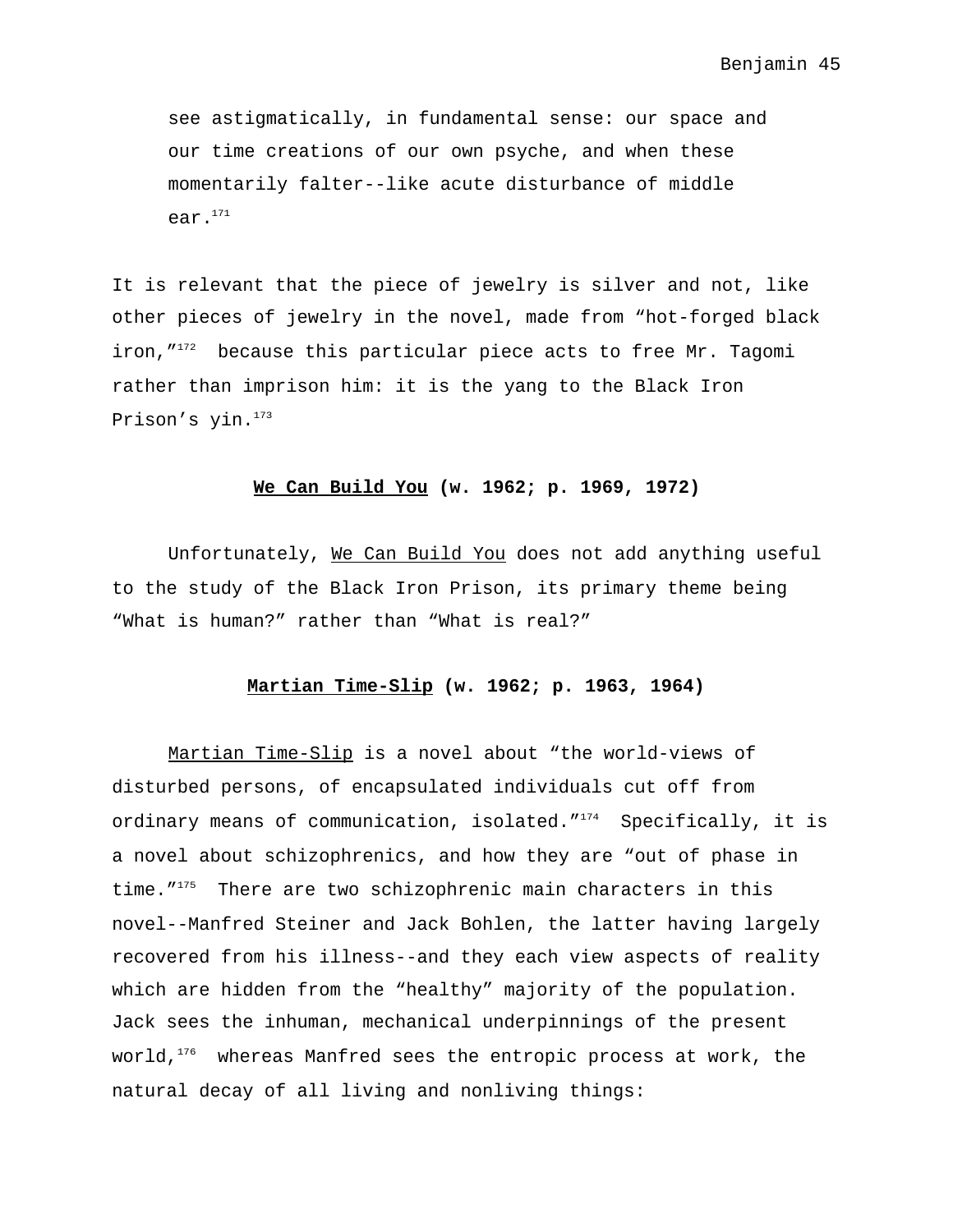Bending over her he saw her languid, almost rotting beauty fall away. Yellow cracks spread through her teeth, and the teeth split and sank into her gums, which in turn became green and dry like leather, and then she coughed and spat up into his face quantities of dust. The Gubbler had gotten her, he realized, before he had been able to. So he let her go. She settled backward, her breaking bones making little sharp splintering sounds. $177$ 

What Manfred experiences is not illusion, but a compression and an exaggeration of the real: it is the Tomb World, $178$  and it is the Black Iron Prison. He even extrapolates a vision of the future based on the singularly negative trend of entropy. Midway through the novel he sketches a picture of a future settlement on Mars, a settlement that hasn't been built yet:

The boy had sketched the buildings as they would appear to an observer on the ground. As they would appear, Jack realized, to someone seated where we are right now.

[...]

The buildings were old, sagging with age. Their foundations showed great cracks radiating upward. Windows were broken. And what looked like stiff tall weeds grew in the land around. It was a scene of ruin and despair, and of a ponderous, timeless, inertial heaviness.<sup>179</sup>

At first Manfred can only be reached through recordings made on "iron-oxide tape" and played back at slower speeds.<sup>180</sup> By the end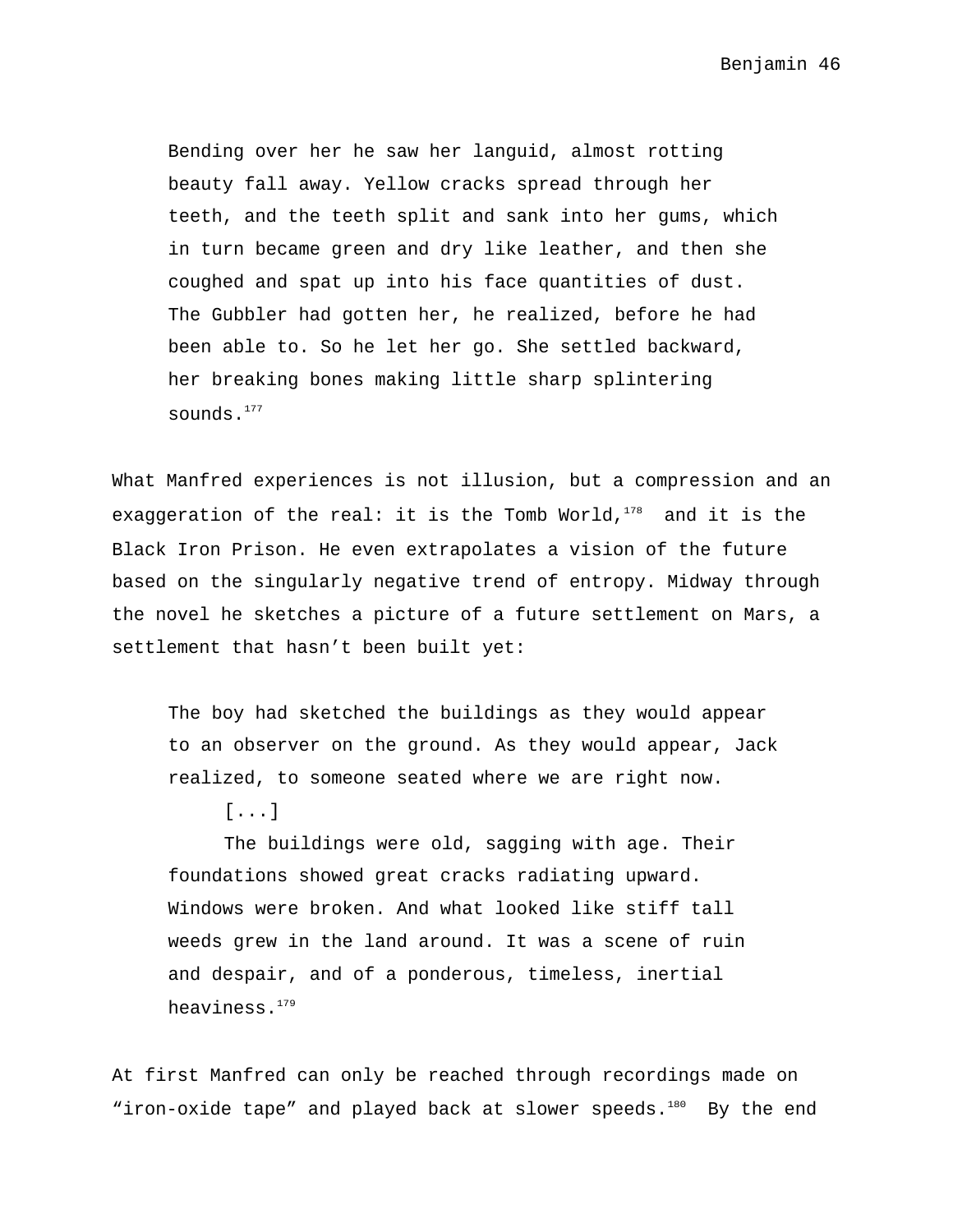of the novel, however, he finds others who perceive the world, and the passage of time, as he does: with the native Martian Bleekmen, he is able to escape, finally, his prison of schizophrenia-induced social isolation.<sup>181</sup>

# **Dr. Bloodmoney (w. 1963; p. 1965)**

Dick's post-apocalyptic novel Dr. Bloodmoney fits nicely in the development of the Black Iron Prison, although it has nothing particularly new to add. When Doctor Bluthgeld considers the way he perceives the world, literally minutes before the bombs fall and tear his world apart, he thinks of a cave:

He heard, as he walked, a dull, deep echo which rose from his own footsteps, from his shoes striking the pavement; not the sharp brisk noise that a woman's shoe might make, but a shadowy, low sound, a rumble, almost as if it rose from a pit or cave.<sup>182</sup>

There are literal "caves" that follow: sidewalk shelters and prison-like basements where people huddle as they wait for the bombs to fall<sup>183</sup> (in fact, Doctor Bluthgeld is the only main character who is above the surface at the time of impact<sup>184</sup> ). The universal nature of the prison is made clear when Hoppy Harrington tires of waiting beneath the earth:

In his impatience he began to beat on the cartons. The drumming filled the darkness, as if there were many living things imprisoned, an entire nest of people, not just Hoppy Harrington alone.<sup>185</sup>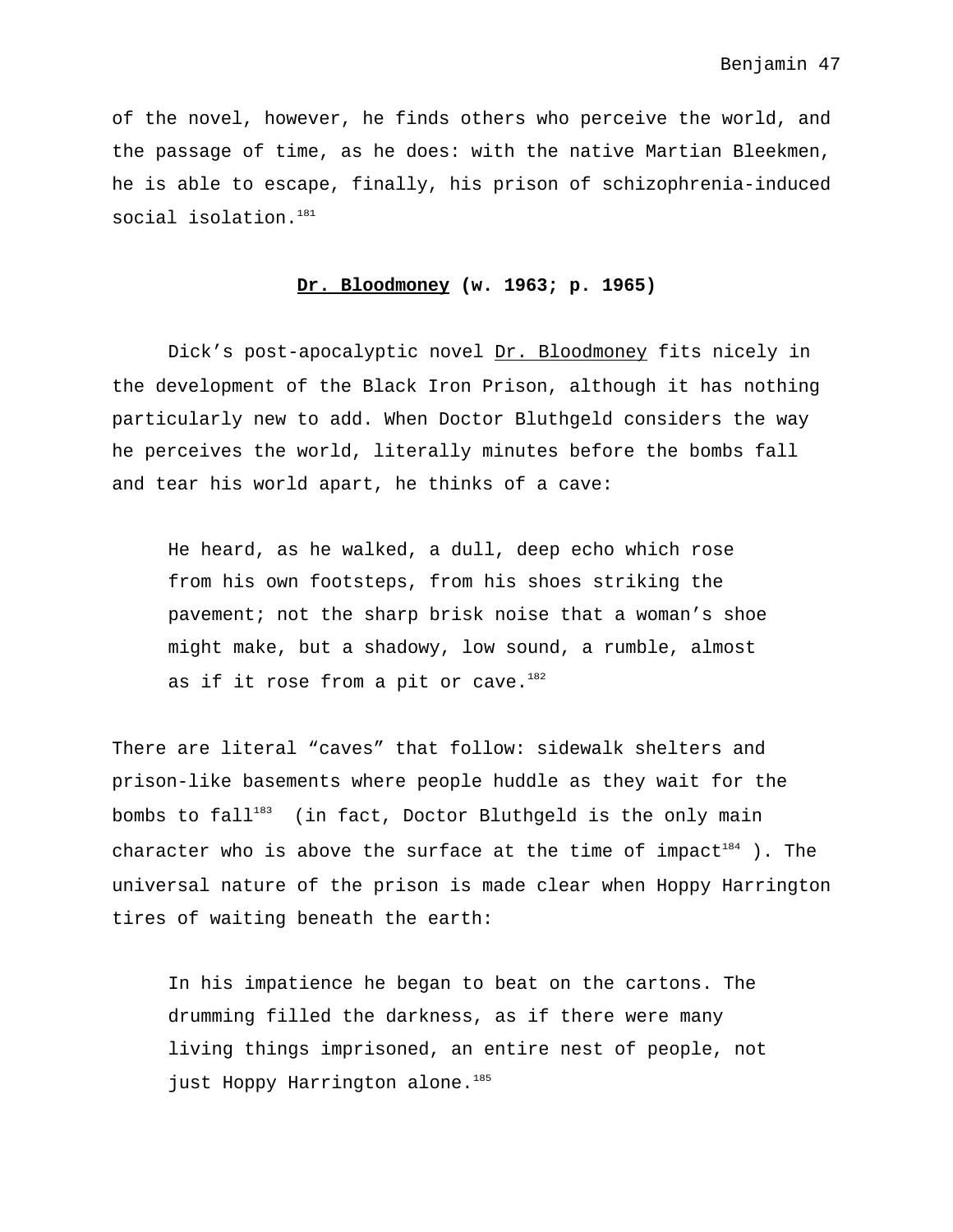There is another prison in the novel--the body of young Edie Keller, inside which her underdeveloped twin brother resides.<sup>186</sup> Bill Keller is immobile and effectively blind--particularly when his spirit is transferred into the body of a worm, a creature which has no eyes of its  $own.^{187}$  But, just as the survivors of the nuclear holocaust rose from their caves and began anew, so is Bill is released from his Black Iron Prison when he is snatched up by an owl with "tremendously good eyesight." Shortly after he is swallowed by the owl, he takes control of the creature and uses it to look for a human body of his own.<sup>188</sup> In his first letter to the Corinthians, Paul writes, "When I was a child, I talked like a child, I thought like a child, I reasoned like a child. When I became a man, I put childish ways behind me.  $T^{189}$  In Dick's Dr. Bloodmoney, Stuart McConchie says, "I hid once in the sidewalk.  $[...]$  But I came up out of the sidewalk; I didn't stay there."<sup>190</sup>

## **The Game-Players of Titan (w. 1963; p. 1963)**

Midway through The Game-Players of Titan, Pete Garden's wife asks him if he had a psychotic episode, since he thought that the psychiatrist Doctor Philipson was not a human, but a vug. He responds: "Not by a long shot. I had a moment of absolute truth."<sup>191</sup> Pete met with the psychiatrist because he felt "disembodied, as if the world about [him was] not quite real,  $T^{192}$  and he later learns that his drunken vision was correct, that Doctor Philipson was, and is, an alien vug:

"See," Mary Anne said quietly, swiftly, "everyone has the potential for Psionic talent. In severe illness and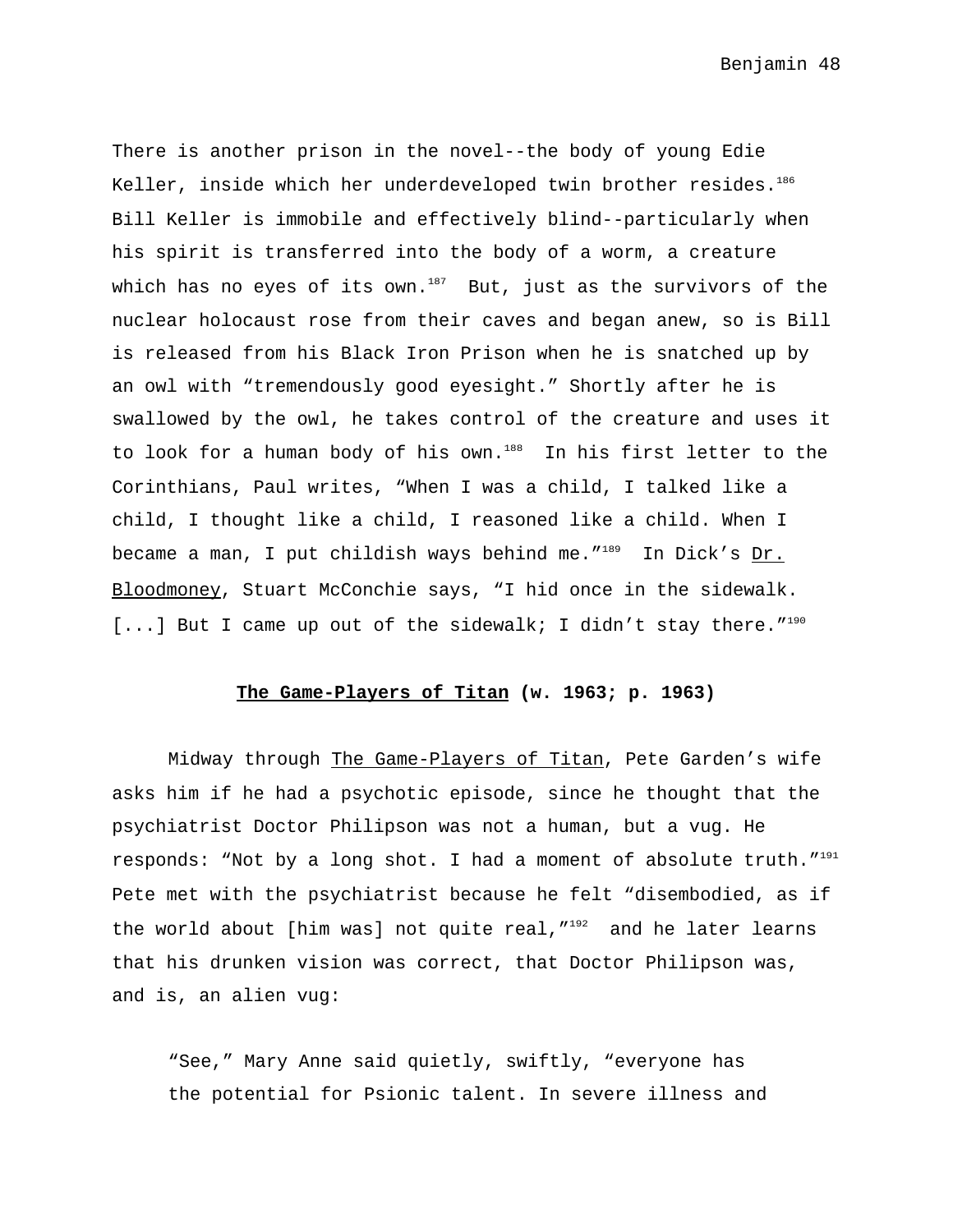in deep psychic regression--" She broke off. "Anyhow, Peter Garden, you were psychotic and drunk and on amphetamines and hallucinating, but basically you perceived the reality that confronts us [...]. You see?" He did not see; he did not want to see. Petrified, he drew away from her. $193$ 

Like Martian Time-Slip before it, The Game-Players of Titan deals with the horrific, the hidden reality of the mentally ill, the unshared (and unwanted) space of the psychotic self. Much of this hidden reality is revealed in a sequence of xenophobic encounters inside a motel "contained by an ornamental railing of black iron."<sup>194</sup> The Game-Players of Titan contains a prison: it is the prison of expanded and unshared individual perspective,<sup>195</sup> of the idios kosmos, a very personal version of the Black Iron Prison proper.

## **The Simulacra (w. 1963; p. 1964)**

The Simulacra contains a stratified society like Dick's later novels The Zap Gun and Our Friends From Frolix 8 but it is not a true police state. As the title suggests, the novel deals more with artificial humans than artificial reality, and so the novel has little relevance to this study.

#### **Now Wait for Last Year (w. 1963; rew. circa 1965; p. 1966)**

When Dr. Eric Sweetscent visits Wash-35--the artificial reconstruction of mid-thirties Washington, D.C. on the surface of Mars--he is at first taken in by the illusion; but his bubble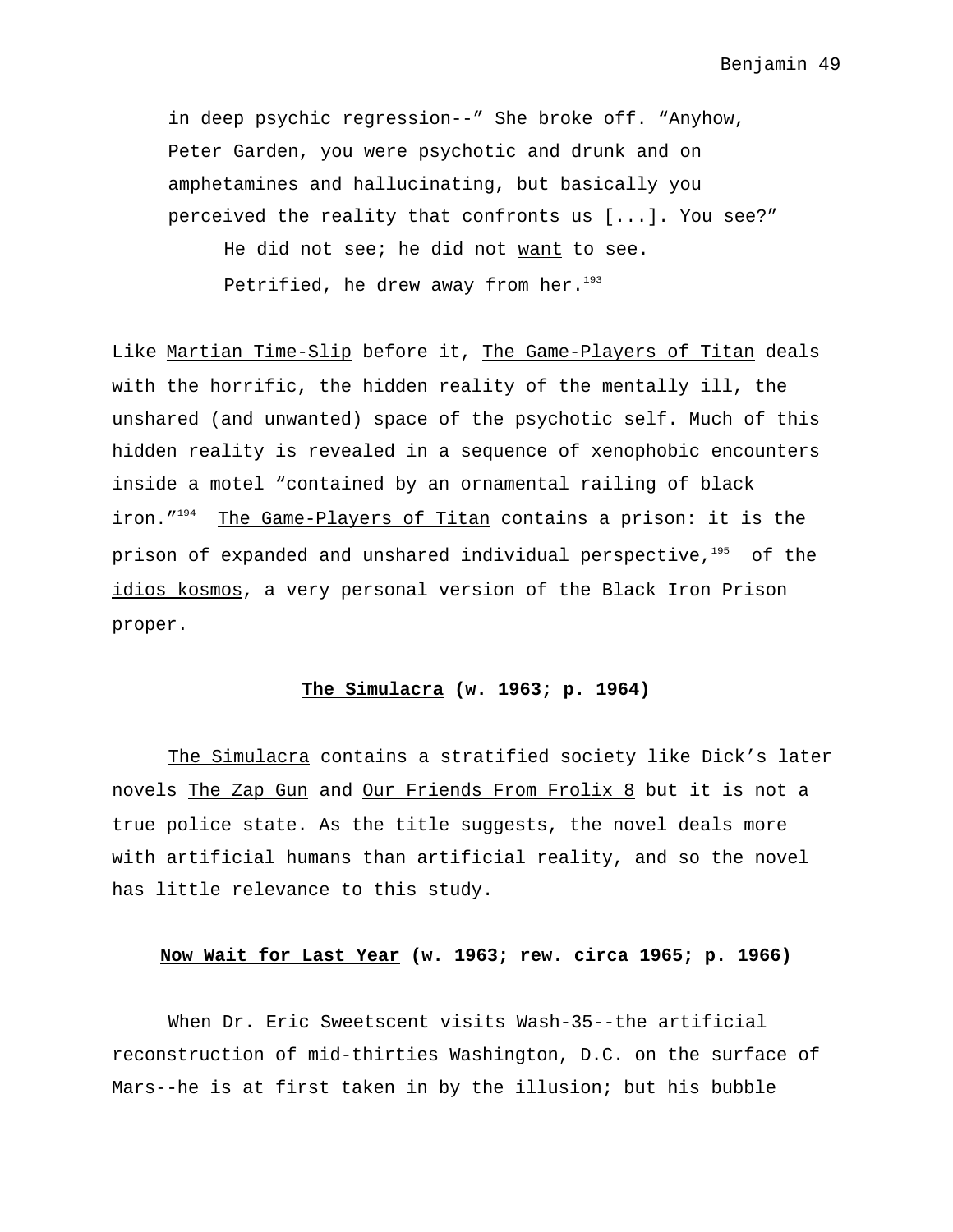bursts (and in close connection with black iron):

The ship taxied from Connecticut Avenue onto McComb Street and soon was parking before 3039 with its black wrought-iron fence and tiny lawn. When the hatch slid back, however, Eric smelled--not the city air of a longgone Terran capital--but the bitterly thin and cold atmosphere of Mars; he could hardly get his lungs full of it and he stood gasping, feeling disoriented and  $sick.$ <sup>196</sup>

Illusion and iron are connected again just a few pages later, when Eric explains to Jonas how Wash-35 is not entirely irreal, since it represents a previously-existing reality. Eric asks if Jonas objects to listening to a recording of a symphony in his apartment. Jonas says that the recording of the symphony and the re-creation of Washington, D.C. are entirely different; Eric disagrees (note the re-use of "iron oxide tape" from Vulcan's Hammer):

"The orchestra isn't there, the original sound has departed, the hall in which it was recorded is now silent; all you possess is twelve hundred feet of iron oxide tape that's been magnetized in a specific pattern... it's an illusion just like this. Only this is complete." [...] We live with illusion daily, he reflected. When the first bard rattled off the first epic of a sometime battle, illusion entered our lives. The Iliad is as much a fake as those robant children  $[\ldots]$ .<sup>197</sup>

In addition to the Black Iron Prison as universal,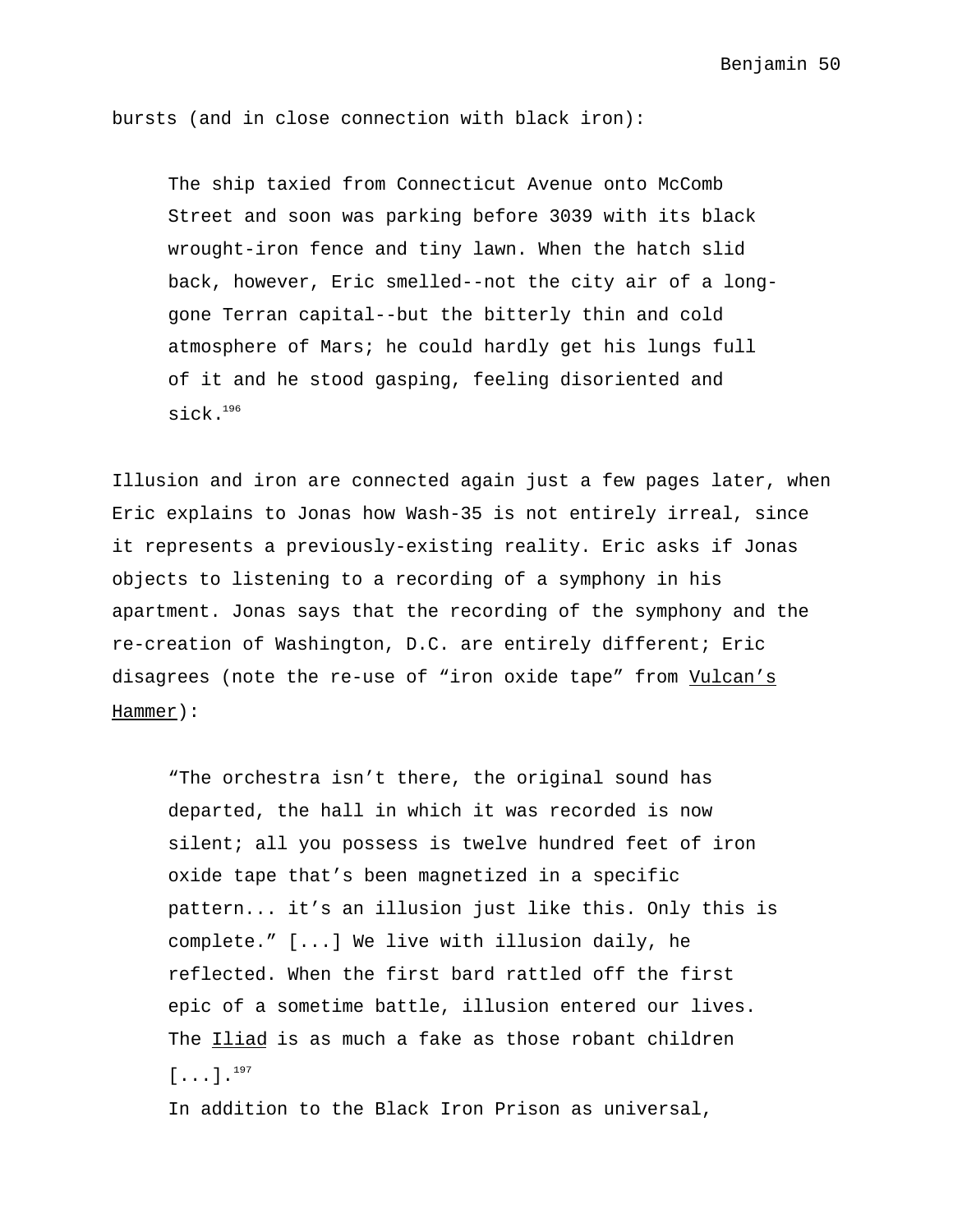artifactual illusion, Now Wait for Last Year considers the personal prison of spatiotemporal perception, when Eric Sweetscent takes the tempogogic drug  $JJ-180^{198}$  (a substance that literally moves him around in time): caught in the future, "he felt trapped in a membrane of crushing density, unable to act or escape from action, caught in a halfway land between. $1^{199}$  The reason he took JJ-180 in the first place was to help his wife, who is addicted to the drug and requires an antidote that will be invented in the future. Before the drug institutionalizes her, she "exert[s] [power] over him, trapping him and hugging him to her"<sup>200</sup> --in a sense, she is one more layer of iron imprisoning Eric Sweetscent. But when she weakens from the drug, she too is imprisoned; late in the novel, thinking also about his wife's illness, Eric reflects on how the harsh life of prostitutes ensures their premature arrival in the Tomb World:

The trouble with such girls, he thought, is that they get so old so fast. What you hear is true; by thirty they're worn out, fat  $[...]$ ; all that remains is the black, burning eyes peering out from beneath the shaggy brows, the original slender creature still imprisoned somewhere within but unable to speak any longer, play or make love or run. [...] alive in the past, perishing in the present, a corpse made of dust in the future. $^{201}$ 

In the face of this imprisoning entropy, Eric contemplates committing suicide with the "black carton" of g-Totex blau, but ultimately decides against it, wishing instead to stay with and nurture his sick wife.<sup>202</sup>

**Clans of the Alphane Moon (w. 1963-64; p. 1964)**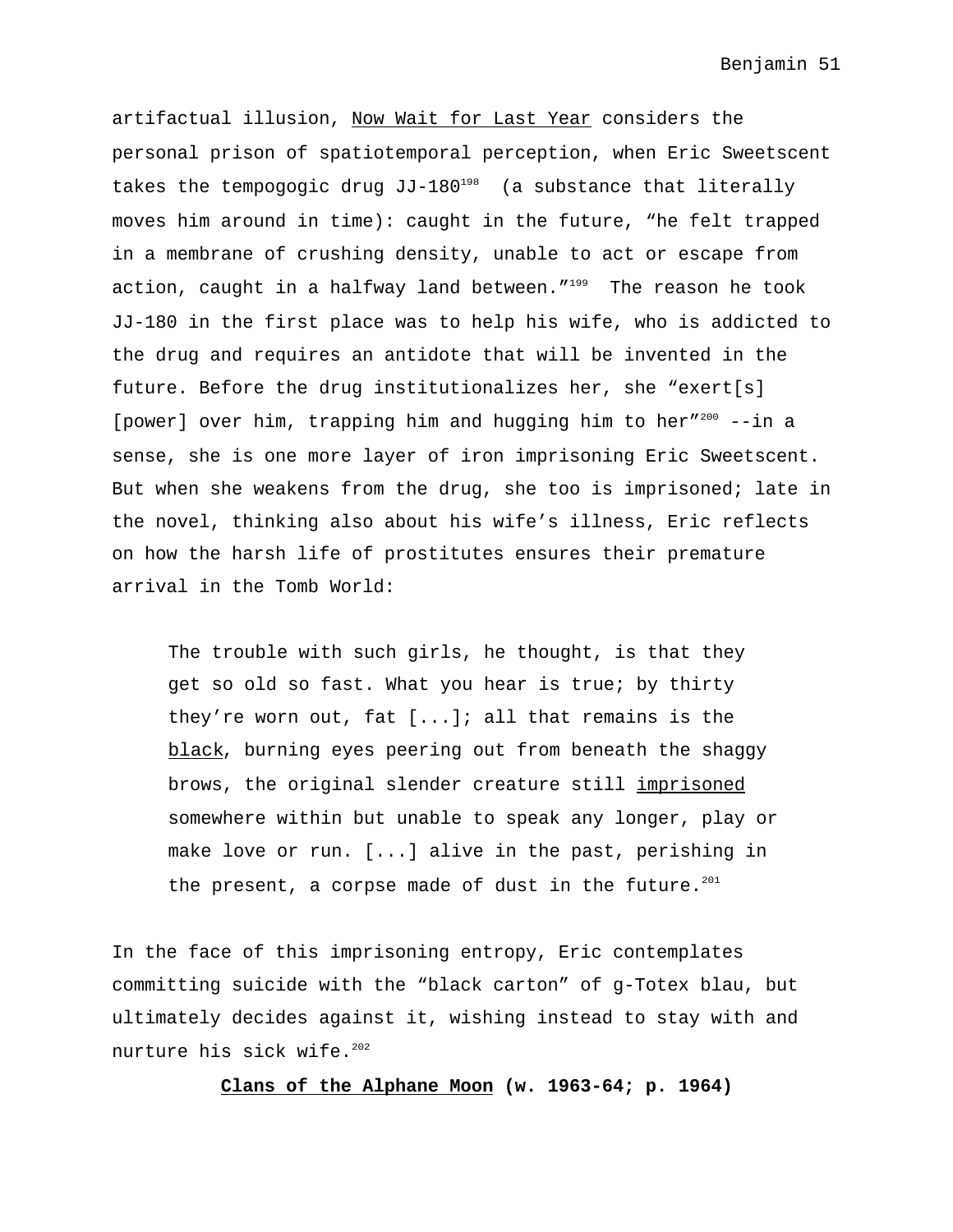Philip K. Dick's Clans of the Alphane Moon contains several types of prisons. The most obvious of these is the former mental institution on Alpha III M2 which was, in the words of its former patients (who destroyed it and subsequently formed a selfsustaining colony) a "concentration camp [...] for purposes of slave labor." $^{203}$  As is the fate of all Black Iron Prisons, this "hospital" was torn down, and its patients released from their "original imprisonment"<sup>204</sup> (note how this language reflects "original sin," which is later connected with the construction of the Black Iron Prison). What is different about this prison is that it was torn down before the novel begins, rather than at the end or just after the end. However, it was quickly replaced by the fearful, Iron Curtain-like<sup>205</sup> rule of the Manses (the clan of former manic-depressives); Dick uses images of iron and communism (the red and black flag) to describe the Manses' war vehicles:

As [Gabriel Baines] started to turn his car around, something rumbled and clanked past him [...]; it was a crawling monster if not a super-monster. Cast of highprocess iron as only the Manses knew how to bring off, sweeping the landscape ahead with its powerful lights, it advanced flying a red and black flag, the battle symbol of the Manses.<sup>206</sup>

The leader of the Manses, Howard Straw, is related to iron on a later occasion--not only does he have "countless irons in the fire," but he also has a "handsome wood and black-iron table."<sup>207</sup> Another type of prison in this novel is one that Dick has explored before, the personal prison of mental illness: in this case,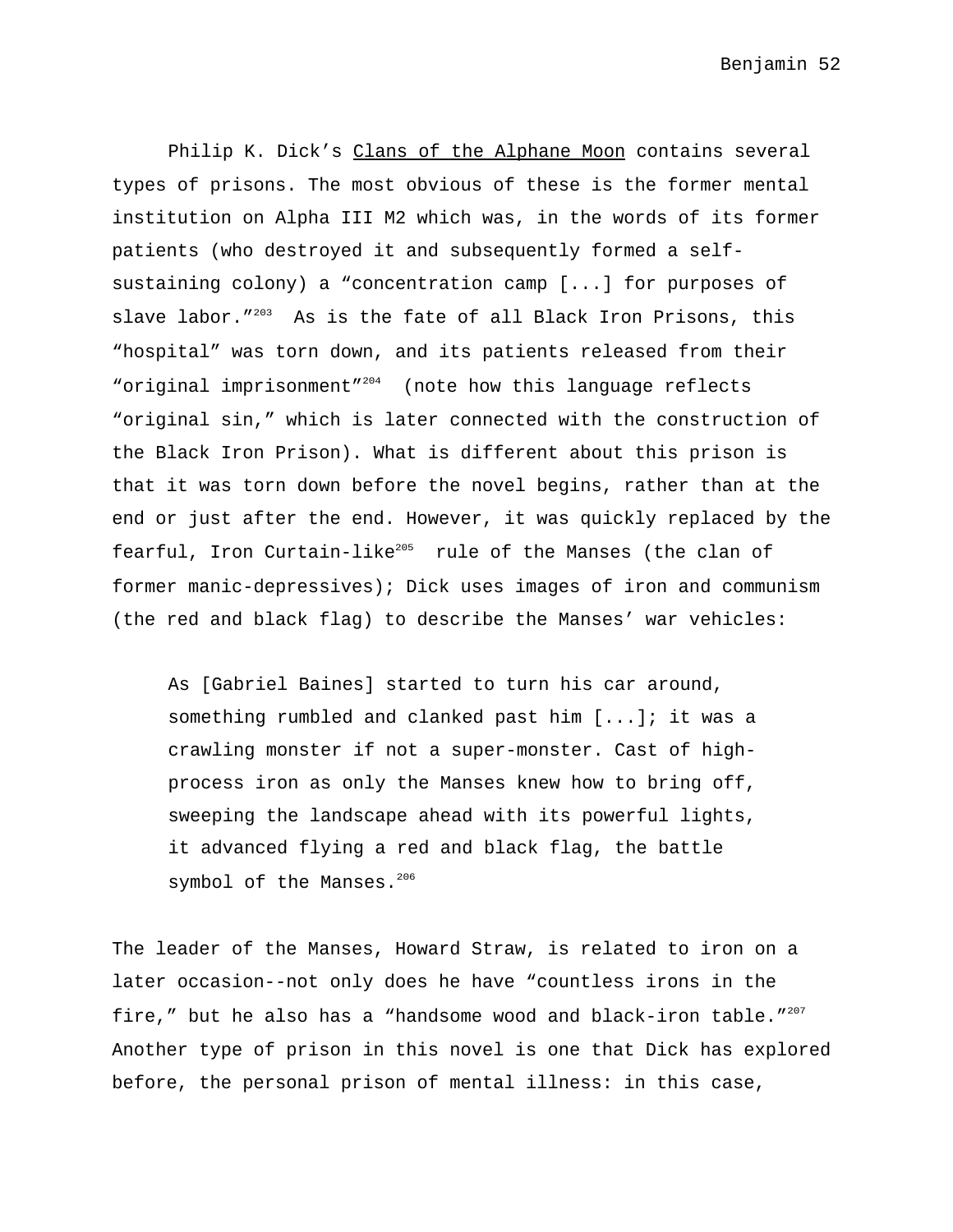paranoid schizophrenia (with emphasis on the paranoid). Gabriel Baines, when dealing with a woman who is not paranoid, becomes all the more aware of his imprisoning illness: "In fact she made him feel rigid and metallic, encased in thick steel like some archaic weapon of a useless, ancient war.  $1208$  If the reader can empathize with his painful condition, then the reader will also share in his triumph when he breaks free of his paranoiac prison, when he acts, for the first time in his life, "not to save himself, but to save someone else."<sup>209</sup>

# **The Crack in Space (w. 1963, 1964; p. 1964, 1966)**

The Crack in Space was originally entitled Cantata 140, after Bach's Nachet auf (Sleepers Wake), and there is no better way to encapsulate its story and theme than by its older title. On a literal level, the novel deals with the waking of millions of "bibs" from their sleep (people who, to avoid poverty, choose to enter cryogenic stasis until the job market can offer them employment). On metaphoric level, the novel describes the "waking up" of an entire population as they discover and learn the truth about "Alter-Earth, "<sup>210</sup> an orthogonally coeval Garden World which is the final destination of the literally-sleeping "bib" population.<sup>211</sup> That the Earth is on its way to becoming a Tomb World is made especially clear by a visit to a second Alter-Earth, this one filled with "decay and silent, utter death" $^{212}$  --but it does not take any stretch of the imagination to detect in this novel the dichotomy of the Black Iron Prison and the Palm Tree Garden. The Crack in Space does add further thematic relevance to the word "iron" because, as Dick writes, "metal is evil. It belongs inside the Earth with the dead. It is part of the once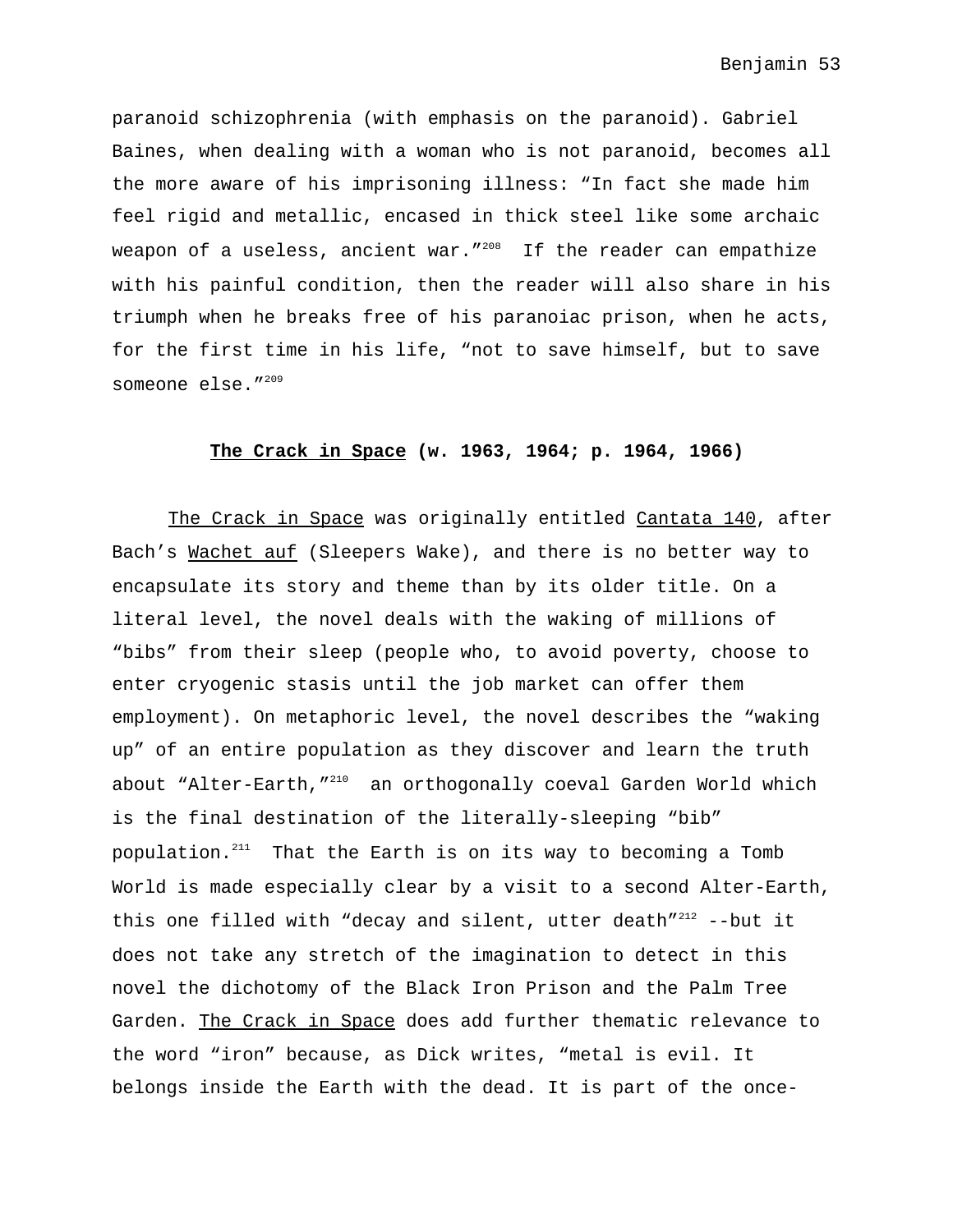was, where everything goes when its time is over. $1^{213}$  On a related note, the inhabitants of Alter-Earth do not construct their flying machines and vehicles out of metal, but--as is fitting of a denizen of the Garden World--out of wood.<sup>214</sup> Many of Dick's previous novels hint at its existence, but The Crack in Space is the first to show the Palm Tree Garden (although, I should mention, it is not explicitly named).

#### **The Three Stigmata of Palmer Eldritch (w. 1964; p. 1965)**

The Three Stigmata of Palmer Eldritch, the author's selfnamed "Satanic Bible, "<sup>215</sup> is a crucial piece of Dick's meta-novel in that it depicts the evil magician-like creator of the Black Iron Prison. As Dick would write later (and I would not consider this an anachronistic reading), Palmer Eldritch is "the arrogant one, the blind God (i.e., the artifact), which supposes itself to be the one true God [and creates] evil delusional worlds."<sup>216</sup> What is relevant about Palmer Eldritch's drug Chew-Z--as opposed to the older, communal drug Can-D--is that it transports its user into a world of his or her own, a private entropic<sup>217</sup> hell unaffected by spatiotemporal physics and under the sovereign control of its evil deity, Palmer Eldritch. In relation to Eldritch's perversions of the created world (his "aping of God"), Dick explicitly references both the Hindu veil of Maya<sup>218</sup> and the Judeo-Christian "original curse" $219$  --further establishing his imaginative study of theodicy as part of the legacy of the Black Iron Prison. If there is a message that Dick wanted his readers to take from this novel, it is expressed by Anne Hawthorne, a hovel-dweller on Mars who resists the temptation to take Chew-Z: "Isn't miserable reality better than the most interesting illusion?"<sup>220</sup> Palmer Eldritch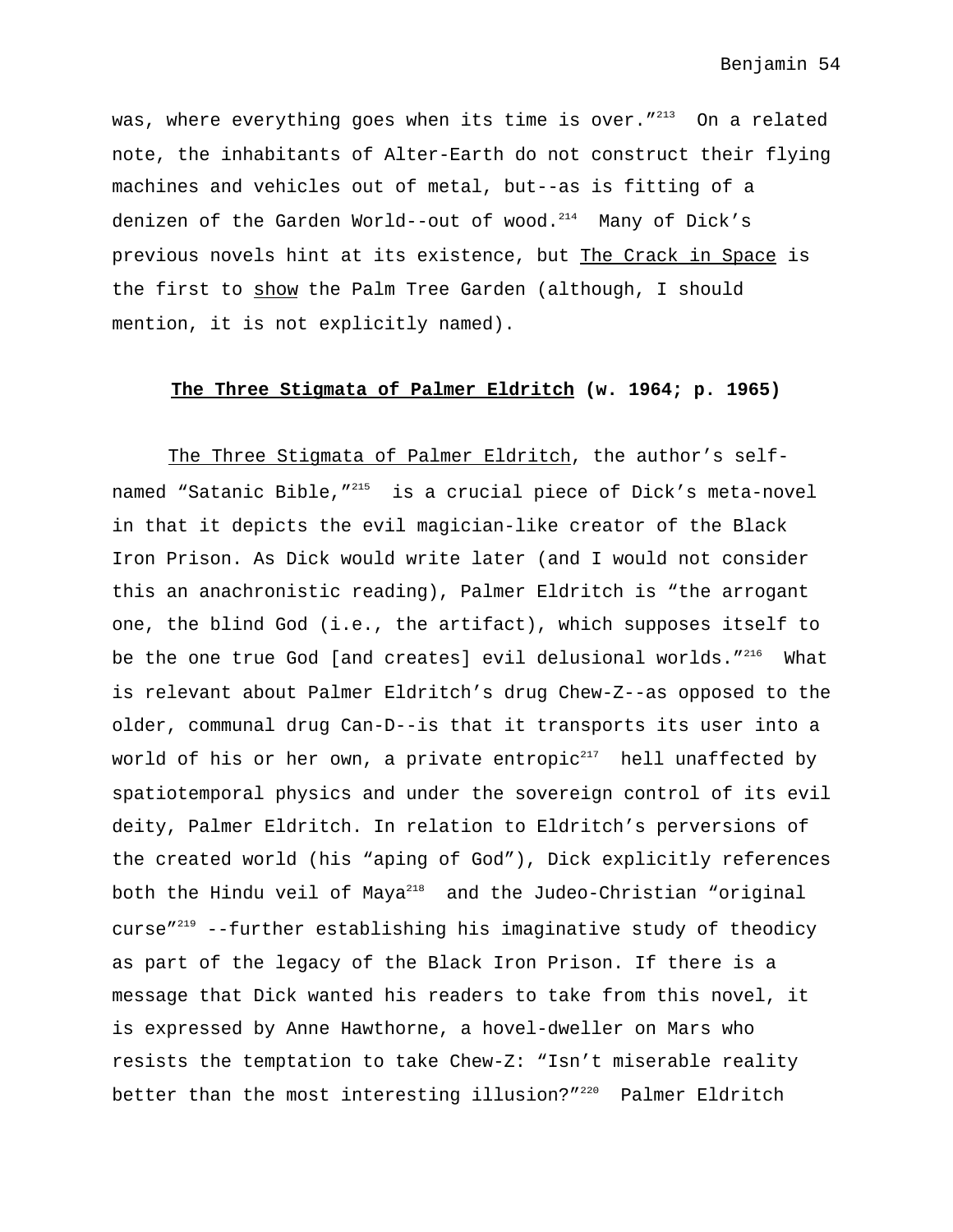brings with him the "negative trinity of alienation, blurred reality, and despair,  $T^{221}$  but in the end his prison crumbles and his curse fades away: Barney Mayerson--stuck in a subsurface hovel on the dusty plains of Mars--plants and tends a Garden.<sup>222</sup> In his essay "Man, Android, and Machine" he writes: "We have been so many Palmer Eldritches moving through the cold fog and mists and twilight of winter, but now soon we will emerge and lift the war mask of iron to reveal the face within.  $''^{223}$ 

#### **The Zap Gun (w. 1964; p. 1965, 1966, 1967)**

With the exception of a single passage in which Josef Stalin is called "the final Man of Iron,  $''^{224}$  the use of the word "iron" in The Zap Gun lacks thematic weight.<sup>225</sup> The Black Iron Prison does make an appearance, but as a man-made artifact--a weapon of war to be used against the invaders from Sirius--rather than an allencompassing suprahuman construct. The weapon is disguised as a toy, a small maze with a miniature, intelligent prisoner, and it traps its user through the user's own empathy for the prisoner's plight:

The maze was simple enough in itself, but it represented for its trapped inhabitant an impenetrable barrier. Because the maze was inevitably one jump ahead of its victim. The inhabitant could not win, no matter how fast or how cleverly or how inexhaustibly he scampered, twisted, retreated, tried again, sought the one right (didn't there have to be a one right?) combination. He could never escape. He could never find freedom. Because the maze, ten-year battery powered, constantly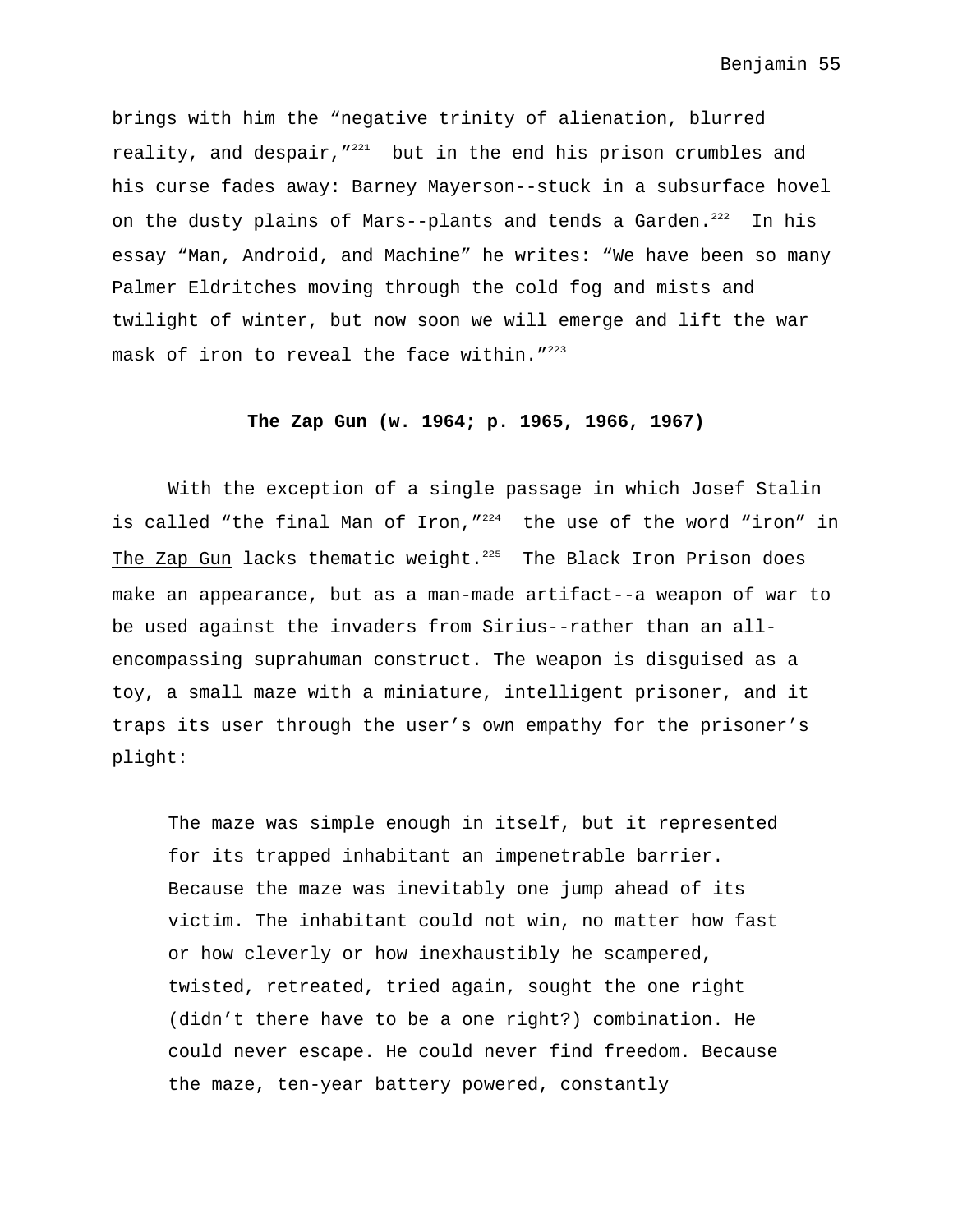shifted.<sup>226</sup>

Simple yet to the point, this "toy" demonstrates the futility of trying to escape the Black Iron Prison--and suggests that whatever power is outside may either be unable or unwilling to extricate its prisoners.

# **The Penultimate Truth (w. 1964; p. 1964)**

The Penultimate Truth, Dick's paranoid and overtly political Cold War novel, depicts a world in which the majority of the population lives underground in "ant tanks,  $^{\prime\prime\,227}$  slaving away to support the ongoing war that is decimating the surface of the planet. In any case, this is the illusion: the reality is that the war has long since ended, and the rich world leaders living on the surface have made peace with each other, and are fabricating evidence of the "war" to keep their own people imprisoned under ground. (In his essay on Dick's use of Jean-Jacques Rousseau in The Penultimate Truth, Merritt Abrash draws a parallel between the underground tanks and Plato's cave. $228$  ) There is a single mention of "black iron" in the novel, and it appears at an intriguing part of the narrative: when David Lantano speaks to Nicholas St. James about the fictional aspect of world leaders, in particular the "historical" Roman leaders such as Nero and Claudius, Dick describes Lantano's wife as sitting on a "long wrought black iron and foam-rubber couch."<sup>229</sup> The first sentence of Dick's novel alerts the reader to the presence of the veil of Maya, and sets the tone for the rest of the novel: "A fog can drift in from outside and get you; it can invade.  $''^{230}$  In the end, this novel is about that misty veil of lies, the deception governments employ in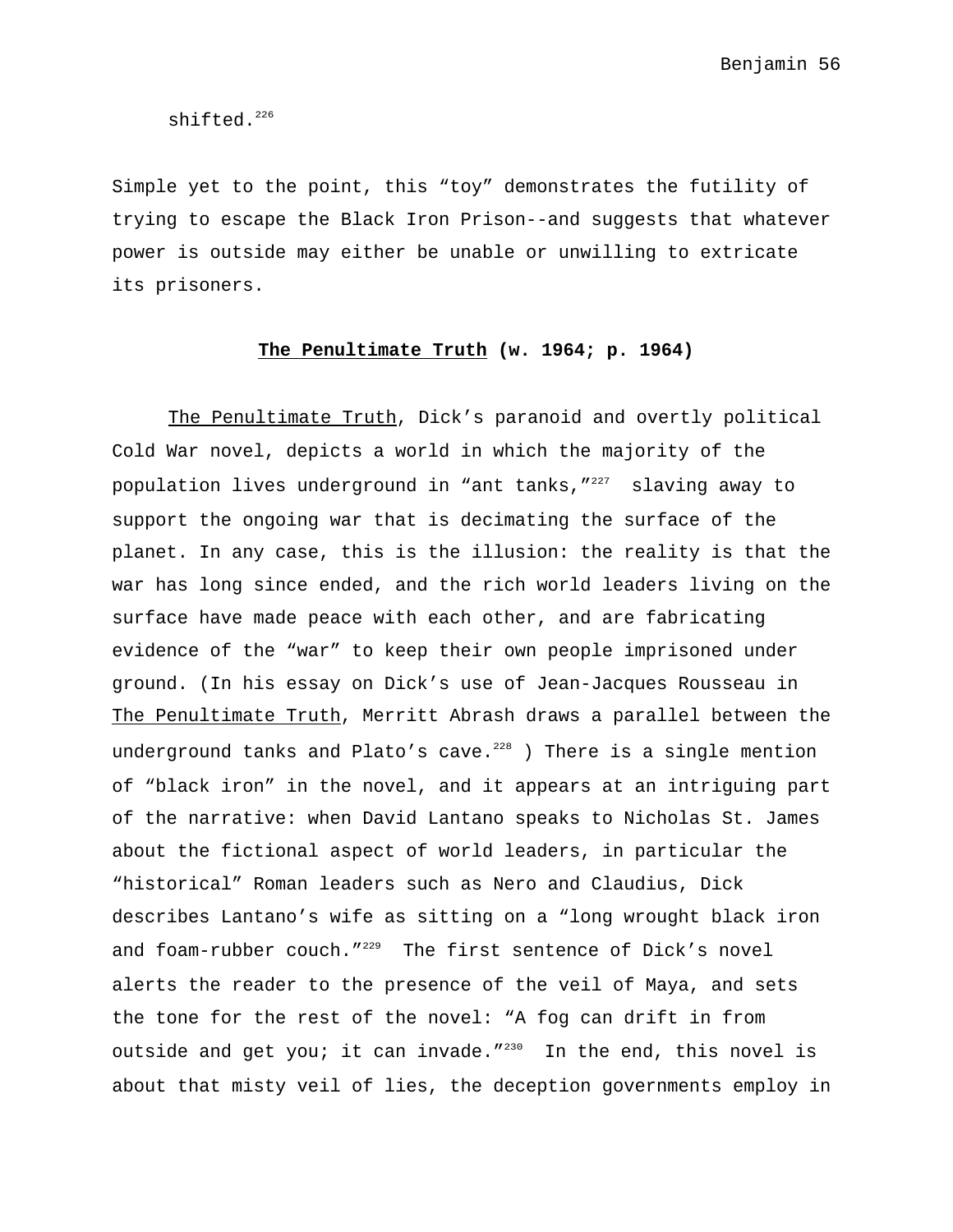exercising power over those in the "darker, more cramped prisons below."<sup>231</sup>

# **The Unteleported Man or Lies, Inc. (w. 1964-65; p. 1966, 1983, 1984)**

The Black Iron Prison appears most clearly in The Unteleported Man (later expanded into Lies, Inc.) as the planet Whale's Mouth. Trails of Hoffman, Inc., wants the people of the overpopulated Terran police state<sup>232</sup> to believe that Whale's Mouth is an Edenic Paradise, a relatively unpopulated world "of tall grass, of odd but benign animals, of new and lovely cities built by robot-assists. $1^{233}$  To help relieve the population problem at home, the corporation offers economically-priced tickets to Whale's Mouth, but there is a catch: the tickets are one-way only, and the emigrants must teleport rather than travel by ship. Any avid Philip K. Dick fan would guess (correctly) that Whale's Mouth is not what it's advertised to be: it is not Elysium, but a Spartan military dictatorship. $234$  It is another police state wrapped in the guise of the Garden World, a Black Iron Prison obscured by the Tomb-Worldly, "decayed-eyed [...] employees of THI."<sup>235</sup> The Penultimate Truth and The Unteleported Man are similar in that they both treat the growing theme of the Black Iron Prison as a man-made conspiracy, one originating in the government and the other more corporate in nature.

## **Counter-Clock World (w. 1965; p. 1967)**

Counter-Clock World does not contain the Black Iron Prison per se, but it follows the theme's general movement from the Tomb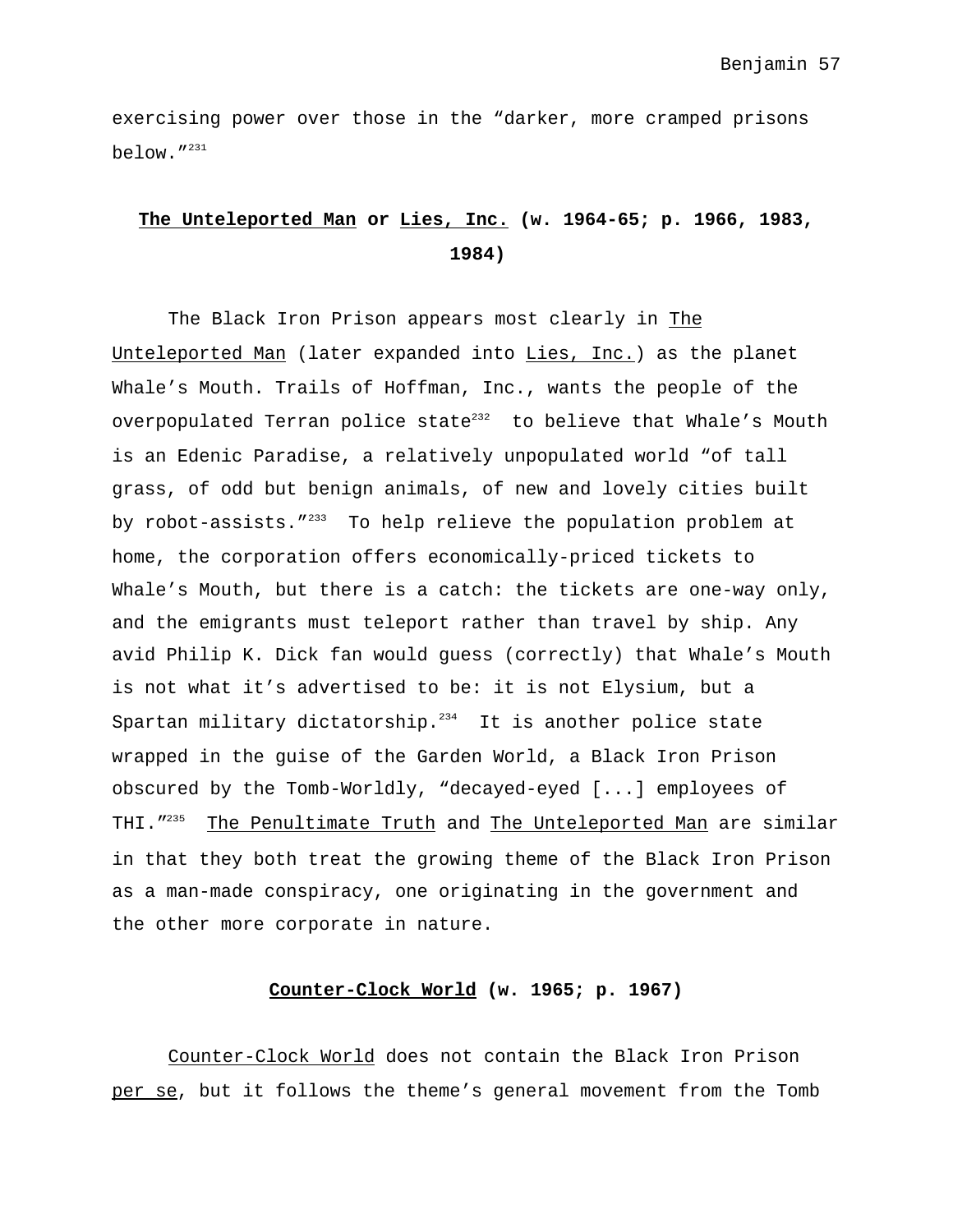World to the Garden World in its depiction of a universe running backwards. In a world influenced by the Hobart Phase, a person begins life by being excavated inside the "dilapidated spiked-iron pole fence of the cemetery, "<sup>236</sup> and ends life by reentering his or her mother's womb. Conversations begin with goodbye and end with hello. Food goes in the anus and, in private, exits the mouth; the food is then separated, repackaged, and returned to stores. Even without an oppressive Roman police state or a more authentic world existing behind known "reality," one can easily see in Counter-Clock World the movement from the entropic (the natural way of things, but also the Tomb World and the Black Iron Prison) to the chthonic (the womb as literal and spiritual rebirth, the afterlife as presented in the Tibetan Book of the Dead, and the Palm Tree Garden). Without this movement the larger theme of the Black Iron Prison would not exist.

## **The Ganymede Takeover (w. 1964-66; p. 1967)**

The Ganymede Takeover, Dick's collaboration with Ray Nelson, contains some vague hints of the stratified police state in that the population of Earth has been subjugated by telepathic Ganymedean slugs--but this is the extent to which the novel adds (or doesn't add) to the theme of the Black Iron Prison.

#### **Do Androids Dream of Electric Sheep? (w. 1966; p. 1968)**

In Do Androids Dream of Electric Sheep? Dick uses an artifact similar to the maze trap in The Zap Gun but based on another device he created at approximately the same time: the little black box from his short story "The Little Black Box." When one uses the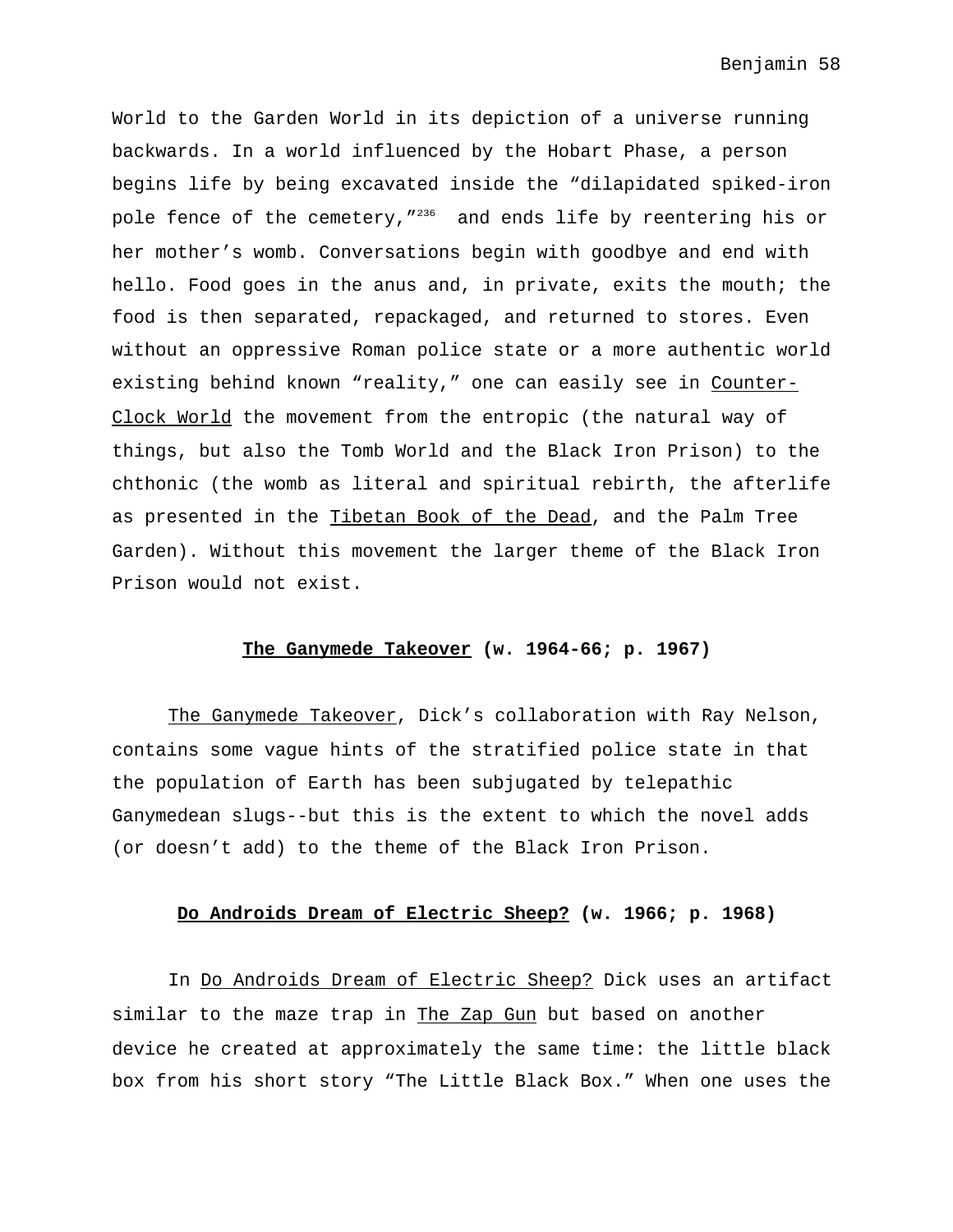"black empathy box"<sup>237</sup> of Do Androids Dream of Electric Sheep? he or she is "fused" with the religious figure Mercer (much as the user of the maze "toy" is fused empathically with the maze's prisoner), as well as every other person presently using the empathy box. Once fused, the users enter what is explicitly described as the "tomb world"<sup>238</sup> --but despite all these similarities to the Black Iron Prison, the empathy box (which is designed in such a way that only humans, and not androids, can use  $it^{239}$  ) seems to work as its opposite. Rather than isolating its users (v. Chew-Z in The Three Stigmata of Palmer Eldritch), it serves to bring them together (v. Can-D). Though it is suggested that the shared world of the empathy box is fake, this is only a symbolic aspect of the empathy box in that it suggests a certain level of artificiality present in the "real" world; as Rick Deckard says late in the novel, "Mercer isn't a fake [...] unless reality is a fake."<sup>240</sup> This possibility is reinforced by Deckard's visit to the fake, duplicate police station--a scene which was not included in the movie adaptation Blade Runner and which, according to Dick, was not adequately developed,  $241$  but a scene that nevertheless undermines the crumbling grounds of reality in the novel:

"I don't think you understand the situation," Garland [a police inspector at the alternate station] said. "This man--or android--Rick Deckard, comes to us from a phantom, hallucinatory, nonexistent police agency allegedly operating out of the old departmental headquarters on Lombard. He's never heard of us and we've never heard of him--yet ostensibly we're both working the same side of the street.  $''^{242}$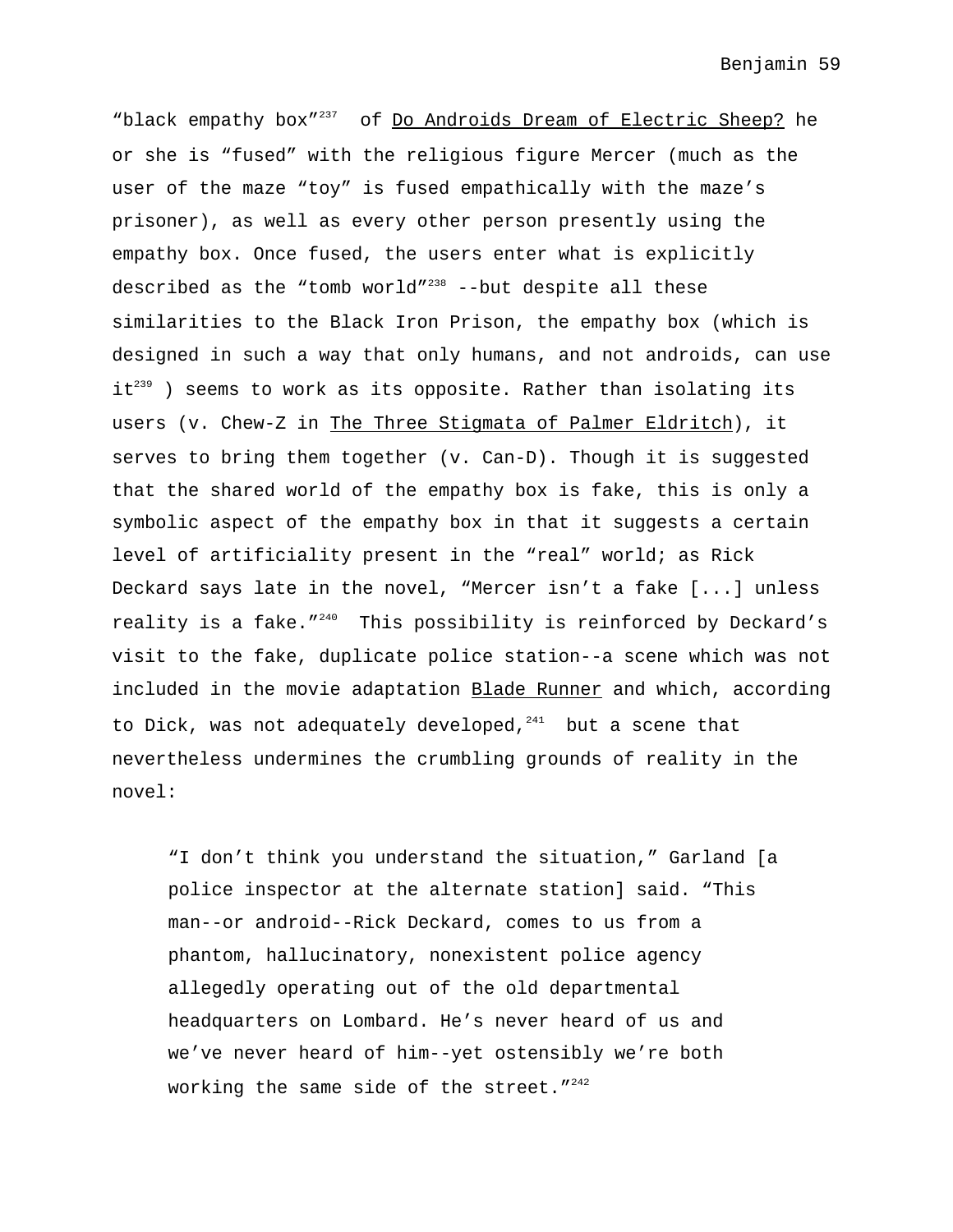With the illusory nature of the duplicate police station and the suggestion that this illusion may extend to the rest of "reality," the Tomb World imagery inherent in both the use of the empathy box and the "kipple"<sup>243</sup> of the outside world, and the anti-imprisoning nature of the empathy box itself, one can easily see the Black Iron Prison at work in a novel which most critics study only for its relevance to Dick's "What is human?" theme.

#### **Nick and the Glimmung (w. 1966; p. 1988)**

Dick's only novel written for children, Nick and the Glimmung contains a single reference to "iron"<sup>244</sup> but does not further the study of the Black Iron Prison.

# **Ubik (w. 1966; p. 1969)**

Ubik, like The Three Stigmata of Palmer Eldritch, is another significant piece of Dick's meta-novel. In its depiction of halflife, a near-death cryogenic state similar to Herb Asher's stasis in The Divine Invasion, it draws heavily on the Tibetan Book of the Dead,<sup>245</sup> Plato's "ideal objects,"<sup>246</sup> and Binswanger's Tomb World.<sup>247</sup> The focal characters in Ubik are (nearly) dead and, until the end of the novel, do not fully realize it. Caught in the regressive world of the tomb, they are subject to the whims of a twisted creator deity, a "polymorphic, perverse agency which likes to watch"<sup>248</sup> --the ape of God, here the dead boy Jory<sup>249</sup>: "It's as if, [Joe] thought, some malicious force is playing with us, letting us scamper and twitter like debrained mice. We amuse it. Our efforts entertain it.  $1250$  However, there is a Savior, the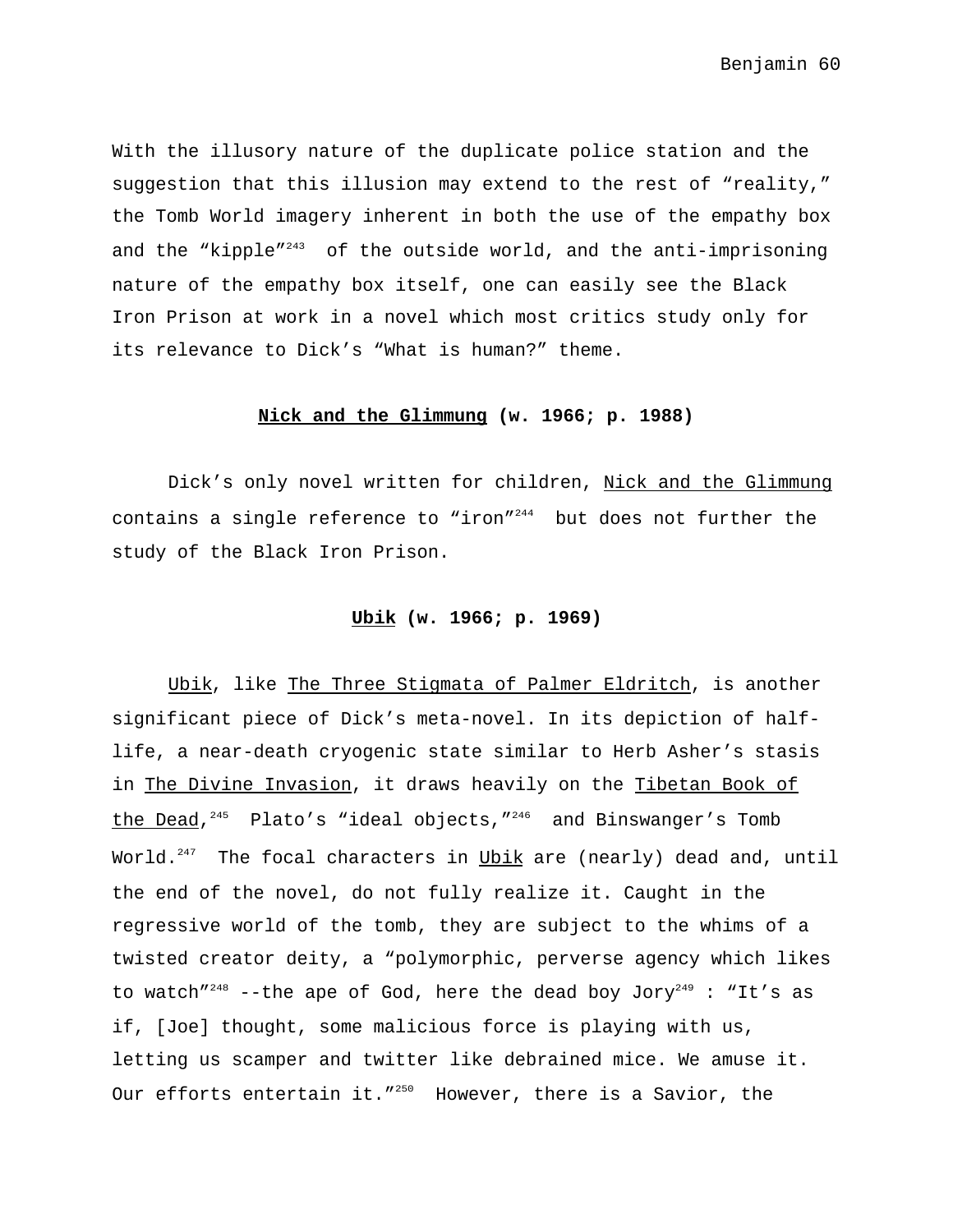patriarchal boss-figure Glen Runciter, who contacts the "halflifers" from the realm of the living, and gives them spray cans of Ubik to counteract the force of entropy:

"One invisible puff-puff of economically priced Ubik banishes compulsive obsessive fears that the entire world is turning into clotted milk, worn-out tape recorders and obsolete iron-cage elevators, $251$  plus other, further, as-yet-unglimpsed manifestations of decay. You see, world deterioration of this regressive type is a normal experience of many half-lifers, especially in the early stages when ties to the real reality are still very strong. [...] But with today's new, more-powerful-than-ever Ubik, all this is changed!"<sup>252</sup>

Ubik clearly depicts the Black Iron Prison (half-life), its malicious ruler (Jory), and the Savior (Runciter) who reaches into the Black Iron Prison to redeem his flock, offering them the gift of the Holy Spirit (Ubik), but the novel's significance to this study does not end there. It "foreshadows" Dick's knowledge of Greek in 1974 when Tippy Jackson "dream[s] lines of poetry [she doesn't] know."<sup>253</sup> It also reflects 1 Corinthians 13:12 when Joe "felt all at once like an ineffectual moth, fluttering at the windowpane of reality, dimly seeing it from outside. $1^{254}$  In the end, however, Dick adds yet another twist to his construct of the Black Iron Prison by suggesting that Glen Runciter, too, may be stuck in half-life without realizing  $it^{255}$  --which implies that even God is not outside the illusion. Dick would later write in his Exegesis that "we are not dead but we are as if dead; we are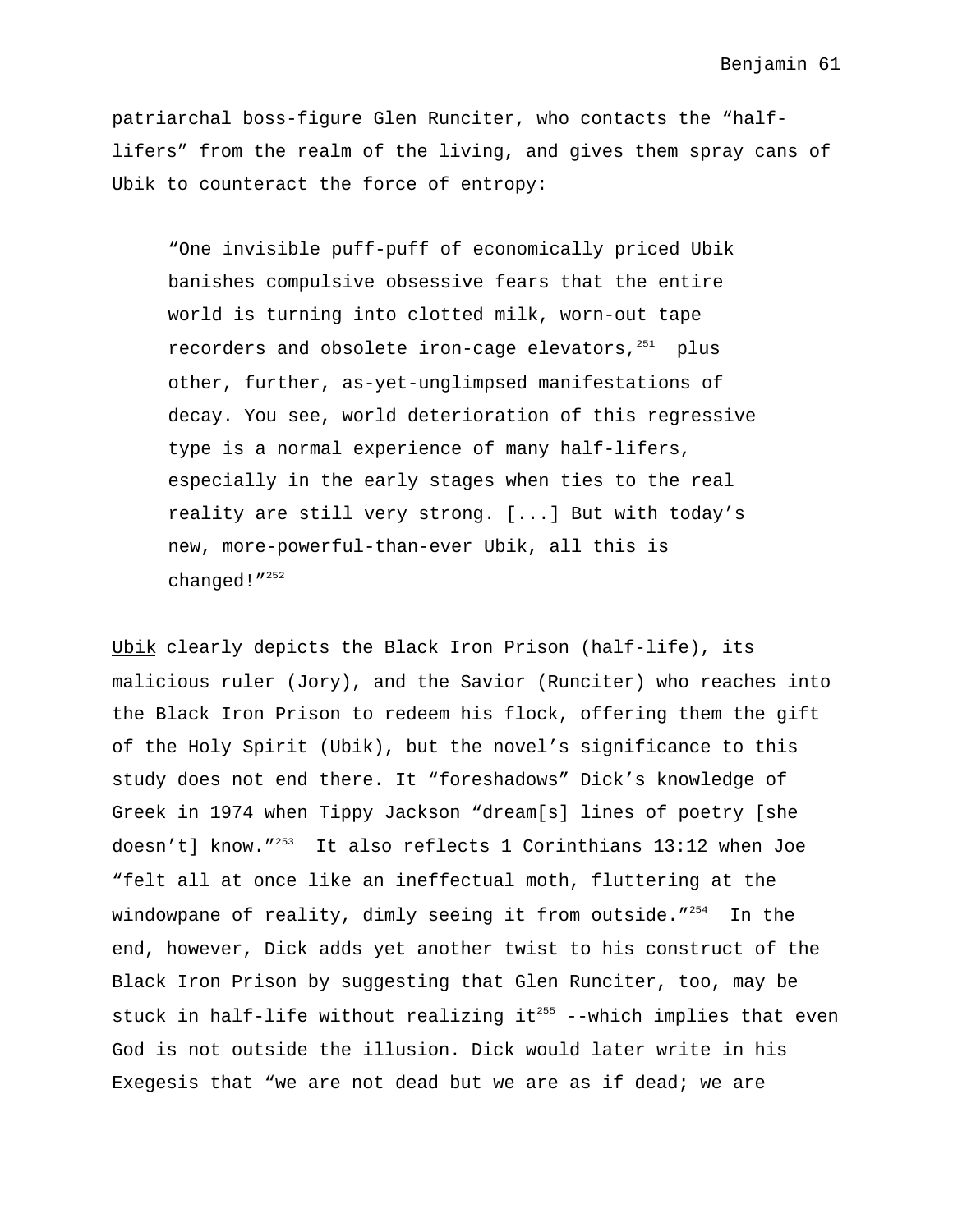enslaved, and in a prison."<sup>256</sup>

#### **Galactic Pot-Healer (w. 1967-68; p. 1969)**

Dick's novel Galactic Pot-Healer does not follow the traditional model of the Black Iron Prison (people trapped in an illusory, entropic world, who ultimately break free or are rescued by a Savior, after which they enter the Palm Tree Garden), but it does add some interesting dimensions to the prison's constituent elements. Early in the novel, we get a look at the fully-automated job-locating machine Mr. Job, which will stubbornly shut itself off in the middle of supplying employment advice if the user has not deposited enough coins. In one character's frustrated description of Mr. Job, Dick attaches another layer of meaning to the word "iron":

Mr. Job, turning itself off, is the ultimate visage of black iron, old iron from antediluvian times. The ultimate rebuff. If there is a supernatural deafness, [Joe] thought, it is that: when the coins you are putting into Mr. Job run out.  $257$ 

Dick has already connected iron with the Tomb World, but his use of "antediluvian" carries connotations of the Judeo-Christian Fall--which prepares the way for Dick's later novels in which the "original curse" is the primeval source of the Black Iron Prison. Furthermore, if the reader harbors any doubt that the "black" in Black Iron Prison represents the evil half of a Zoroastrian struggle, the yin in the cosmic moral balance, then these doubts should be dispelled by Galactic Pot-Healer's blatantly symbolic Black Cathedral and Black Glimmung, and their respective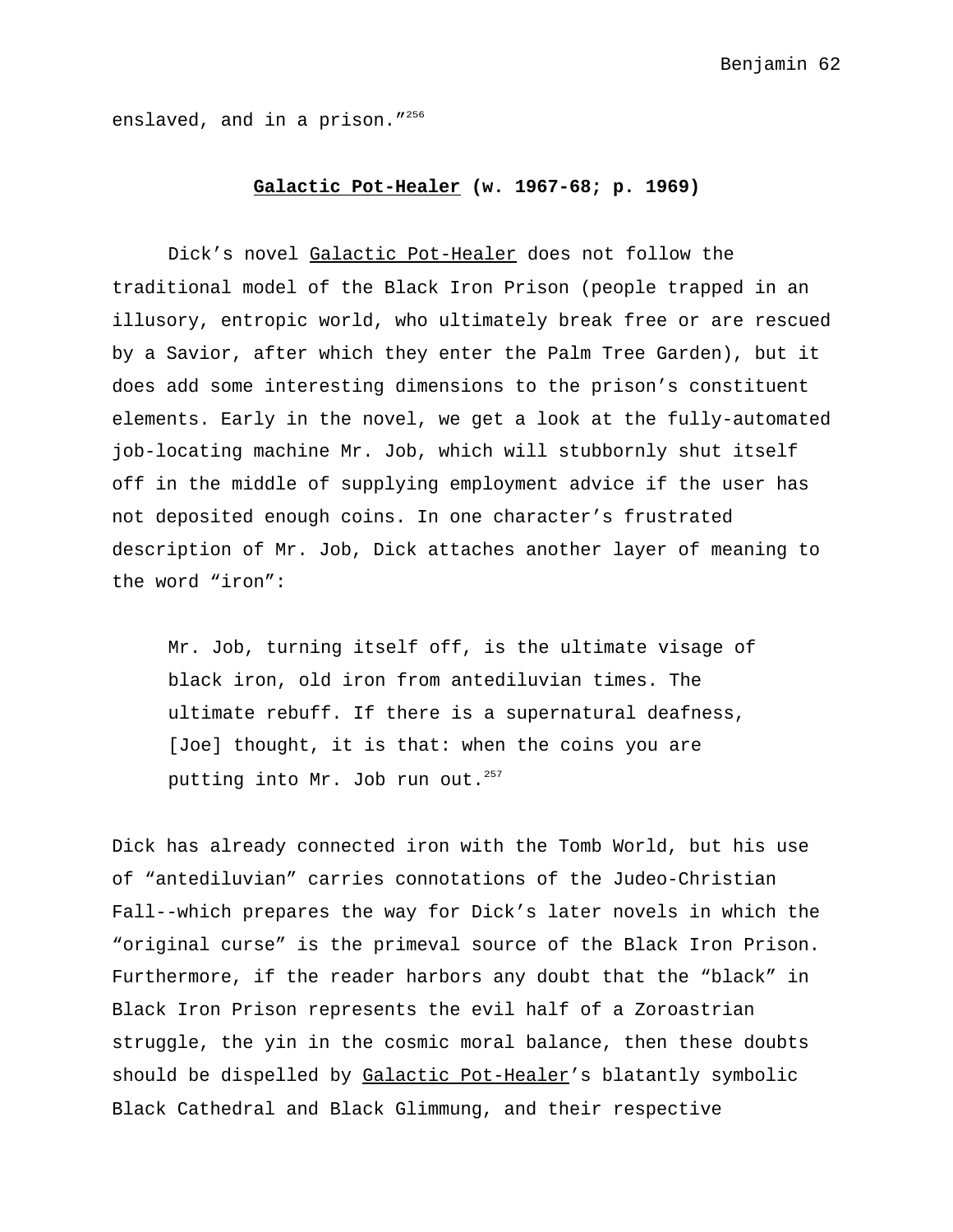relationships to their polar opposites.<sup>258</sup>

### **A Maze of Death (w. 1968; p. 1970)**

In his bleakly pessimistic novel A Maze of Death, Philip K. Dick further examines the possibility of a man-made Black Iron Prison--although until the end of the novel, the reader is unaware of mankind's involvement in the creation of the spurious world. Before Ben Tallchief dies early in the novel, he has a vision of iron and entropy:

He saw two stars collapse against one another and a nova form [...]. He saw it turn from a furiously blazing ring into a dim core of dead iron and then he saw it cool into darkness. More stars cooled with it; he saw the force of entropy, the method of the Destroyer of Forms, retract the stars into dull reddish coals and then into dust-like silence. $259$ 

Later, Seth Morley senses that "the whole landscape [is] false... as if [...] those hills in the background, and that great plateau to the right, are a painted backdrop [...] contained in a geodetic dome."<sup>260</sup> Shortly thereafter, Maggie Walsh suggests that the landscape alters according to their expectations, and that this makes them prisoners:

"Specktowsky speaks about us being 'prisoners of our own preconceptions and expectations.' And that one of the conditions of the Curse is to remain mired in the quasireality of those proclivities. Without ever seeing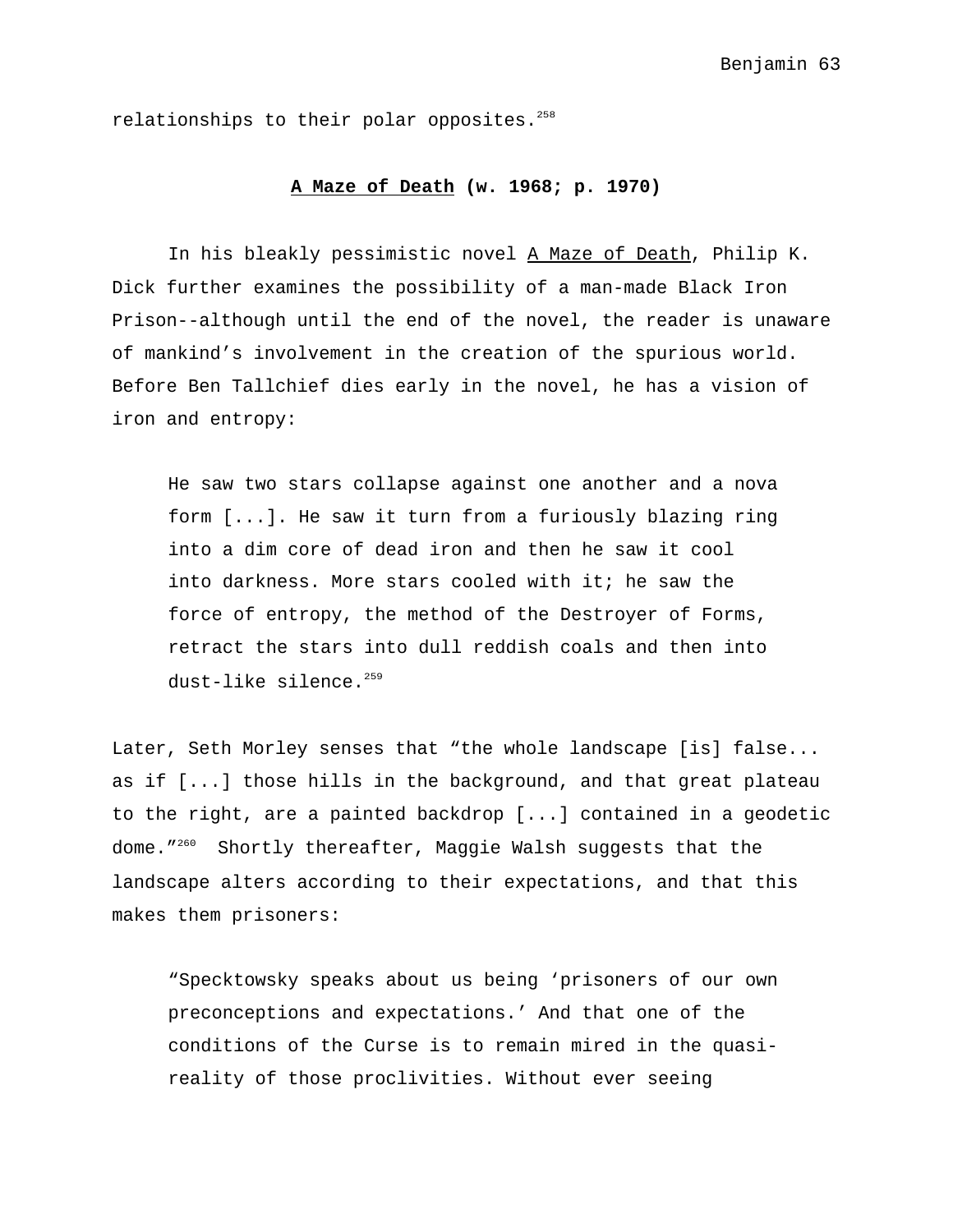reality as it actually is."

"Nobody sees reality as it actually is," Frazer said. "As Kant proved. Space and time are modes of perception [...]."

[...]

"Specktowsky says that ultimately we can see reality as it is," Maggie Walsh said. "When the Intercessor releases us from our world and condition. When the curse is lifted from us, through him."

Russell spoke up. "And sometimes, even during our physical lifetime, we get momentary glimpses of it."

"Only if the Intercessor lifts the veil<sup>261</sup> for us," Maggie Walsh said.<sup>262</sup>

Ultimately, the veil is lifted, and the prisoners learn their true situation: they are not on Delmak-O or on Earth, but on board the ship Persus 9. They created their illusory world as a deliberate escape from reality, which is a lifetime imprisoned within their ship as it orbits a dead star.<sup>263</sup> "Isn't it amazing," Frazer says earlier, "the lengths people will go to in an unconscious effort to block their having to face reality. "<sup>264</sup> Dick wrote the following in his essay "Man, Android, and Machine":

What we must realize is that this deception, this obscuring of things as if under a veil--the veil of Maya, it has been called--this is not an end in itself, as if the universe is somehow perverse and likes to foil us per se; what we must accept, once we realize that a veil (called by the Greeks dokos) lies between us and reality, is that this veil serves a benign purpose.<sup>265</sup>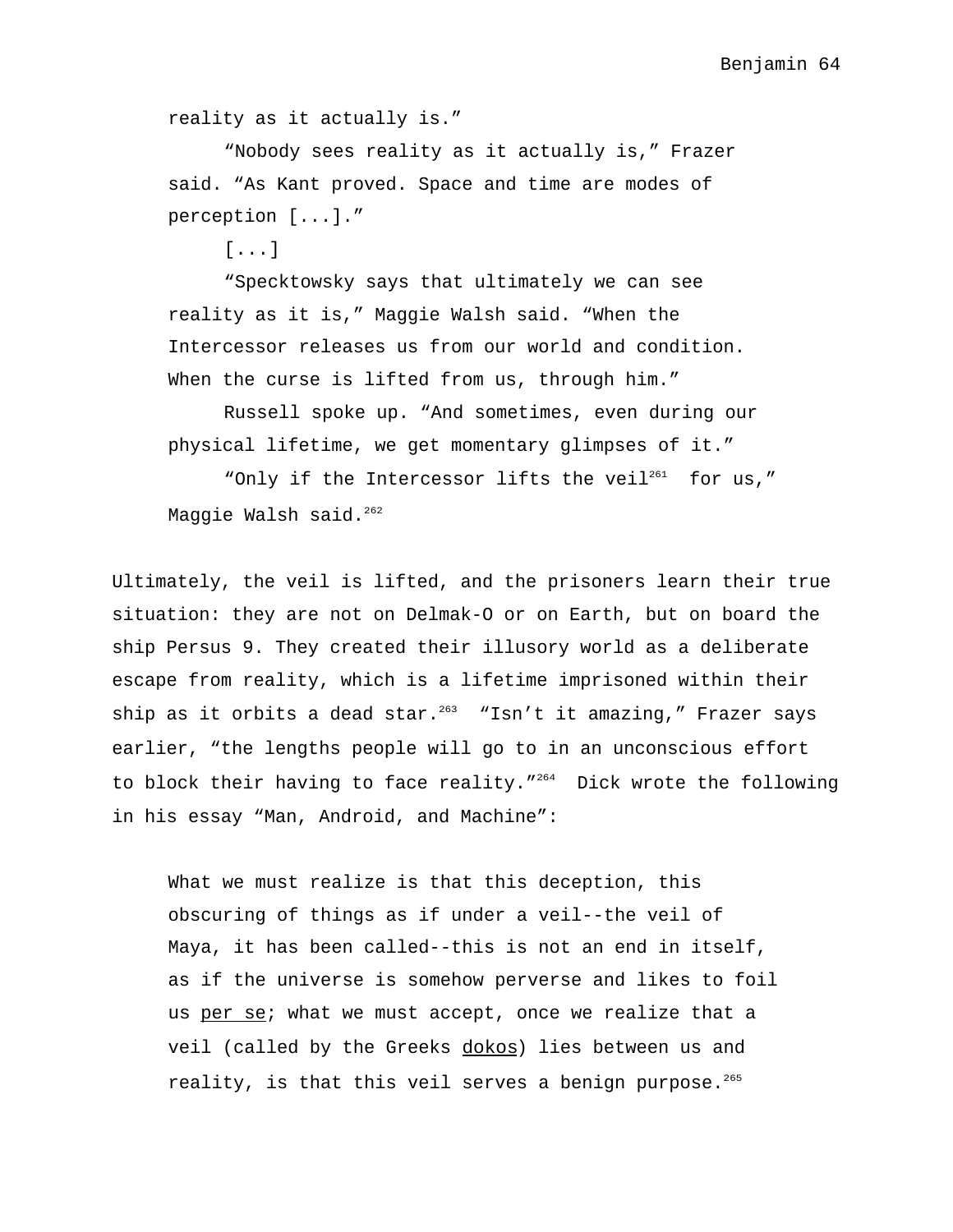#### **Our Friends From Frolix 8 (w. 1968-69; p. 1970)**

Our Friends From Frolix 8 does not contain the Black Iron Prison proper, but does showcase some of its regular accompaniments. Primarily, the novel showcases the Roman policestate--a xenophobic, totalitarian, class-based regime that imprisons people on Luna who read banned religious texts.<sup>266</sup> But the novel also reiterates what Dick said about the color black in Galactic Pot-Healer:

"Isn't black the color of death?" Ild asked. "It is, yes," Nick said.

"Then are they [the black troopers of the policestate] death?"

- "Yes."
- [...]

Amos Ild took a black crayon and drew. Nick watched as stick figures emerged. A man, a woman. And a black, four-legged, sheep-headed animal. And a black sun, a black landscape with black houses and squibs.<sup>267</sup>

Nick Appleton is able to transcend it all through love; when he realizes that he is in love, "it's as if [he] had a glimpse, saw past the curtain of mundane life, saw how and what [he] needed to be happy."<sup>268</sup> This may not be the can of Ubik restoring reality to an illusory world, but it is as close as Our Friends From Frolix 8 gets.

**Flow My Tears, the Policeman Said (w. 1970; rew. 1973; p. 1974)**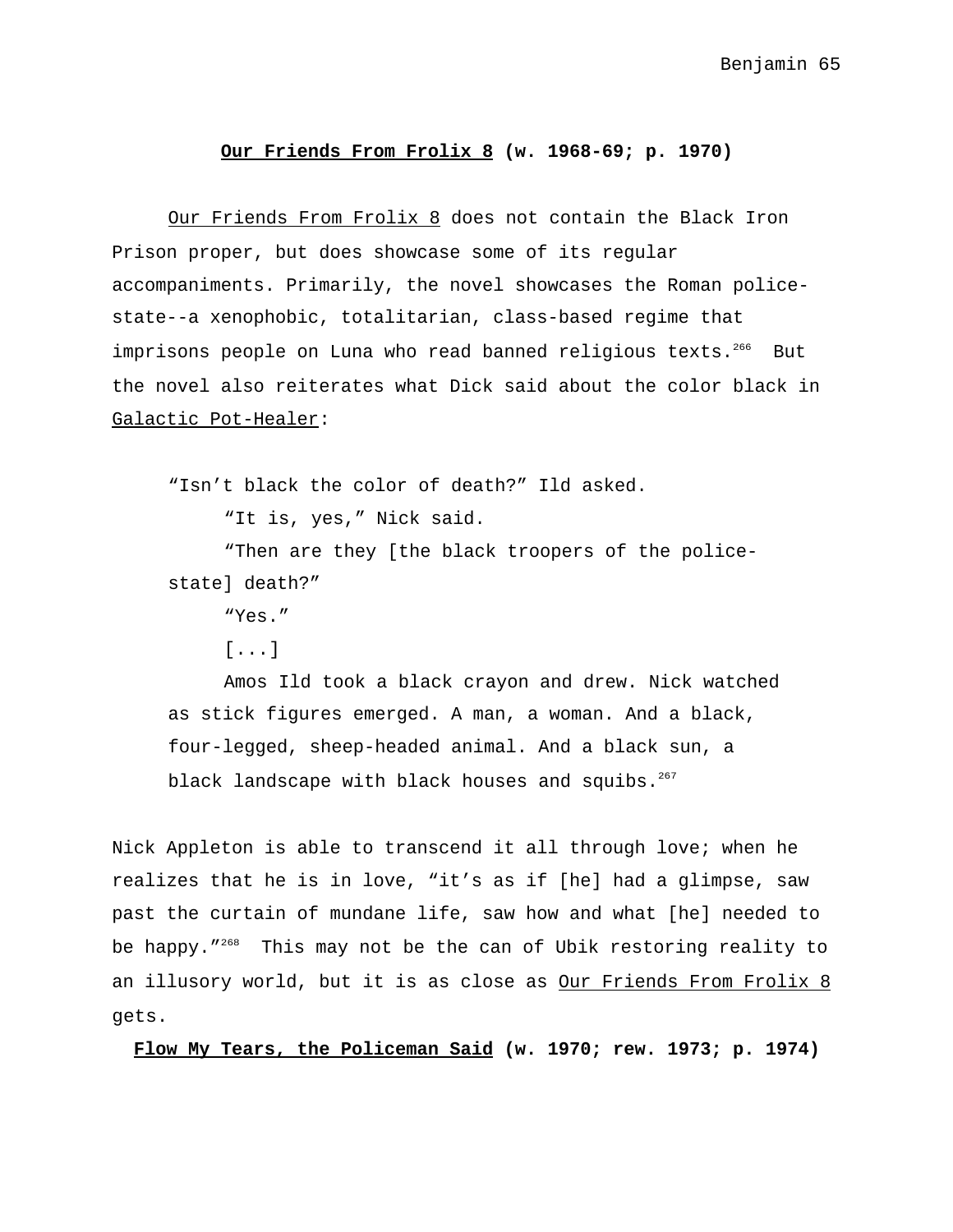Flow My Tears, the Policeman Said revisits the police state of Our Friends From Frolix 8, but has significantly more to say about the Black Iron Prison. In the first half of the novel, the words "iron" and "prison" are used separately and somewhat meaninglessly; but in the second half of the novel, the word "iron" appears whenever a character learns something about a hidden reality. For instance, when Police General Felix Buckman intuits the truth about Jason Taverner--that he does not truly exist in his world--he "felt an enormous hunch overwhelm him; it gripped him with paws of iron."<sup>269</sup> Later, when Taverner's veil tears and he momentarily returns to the world he occupied at the beginning of the novel, he is in Buckman's "three story, Spanish style house with black iron railings on the balconies.  $1270$ Buckman's sister--whom Taverner is with when his reality breaks down--wears "black shiny pants" and a "wrought-iron buckle."<sup>271</sup> Taverner comes up with several explanations for his situation, including the possibility that the police state is real and his memories of his former life are drug-induced hallucinations:

Maybe I am only one of a great number of people leading synthetic lives of popularity, money, power, by means of a capsule. While living actually, meanwhile, in buginfested, ratty old hotel rooms. On skid row. Derelicts, nobodies. Amounting to zero. But, meanwhile, dreaming.<sup>272</sup>

Dick would later say that the novel prophesied 2-3-74, because it deals with the illusory world of the police state, behind which is hidden the Roman empire:

I retain memories of that other world. [...] The world of Flow My Tears is an actual (or rather once actual)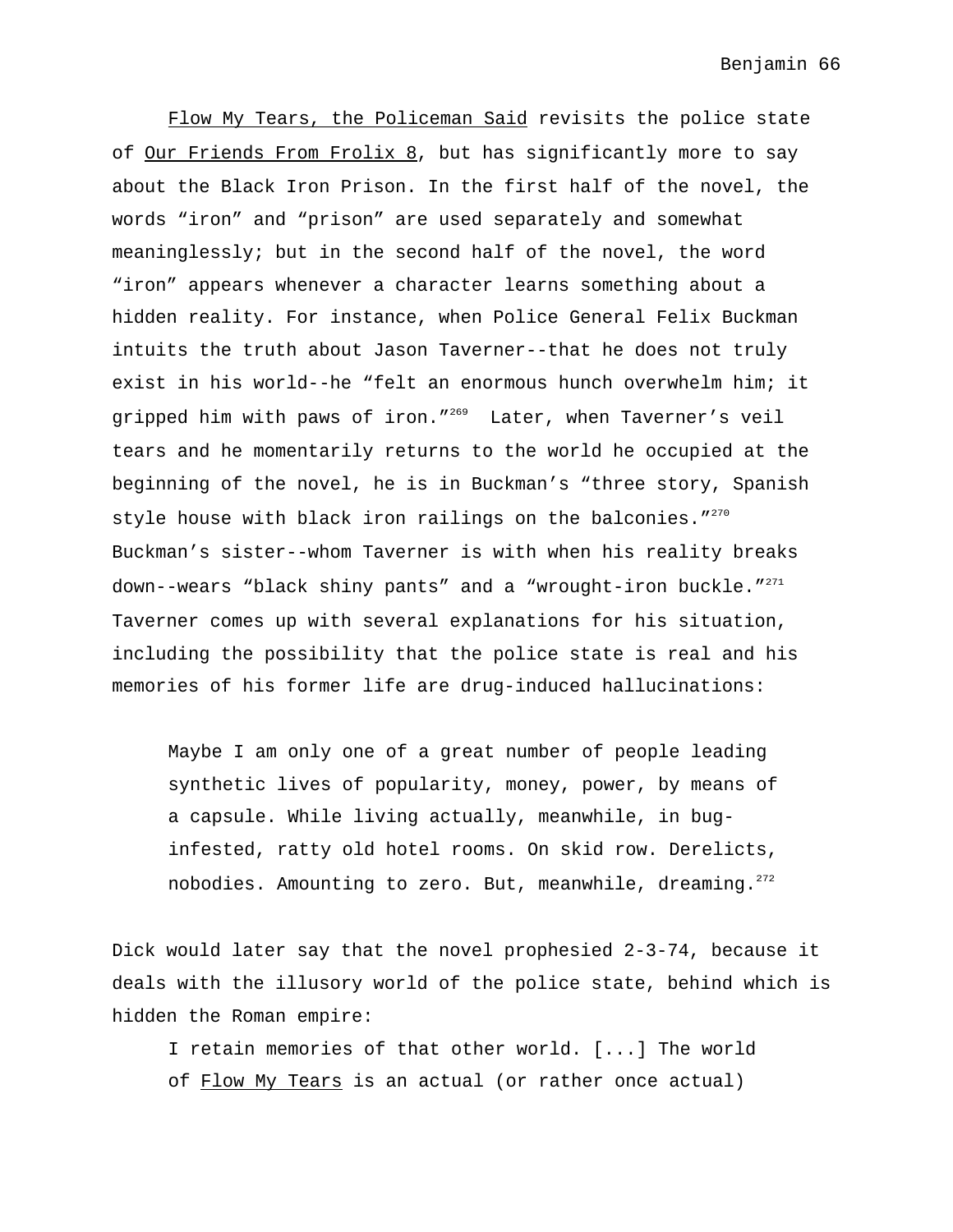alternate world, and I remember it in detail. I do not know who else does. Maybe no one else does. Perhaps all of you were always--have always been--here. But I was not. In March 1974 I began to remember consciously, rather than merely subconsciously, that black iron prison police state world. Upon consciously remembering it I did not need to write about it because I have always been writing about it.<sup>273</sup>

In my examination of Dick's pre-1974 novels, I hope to have shown the truth of this last statement--that, in some degree or another, Dick had written about the Black Iron Prison from the start.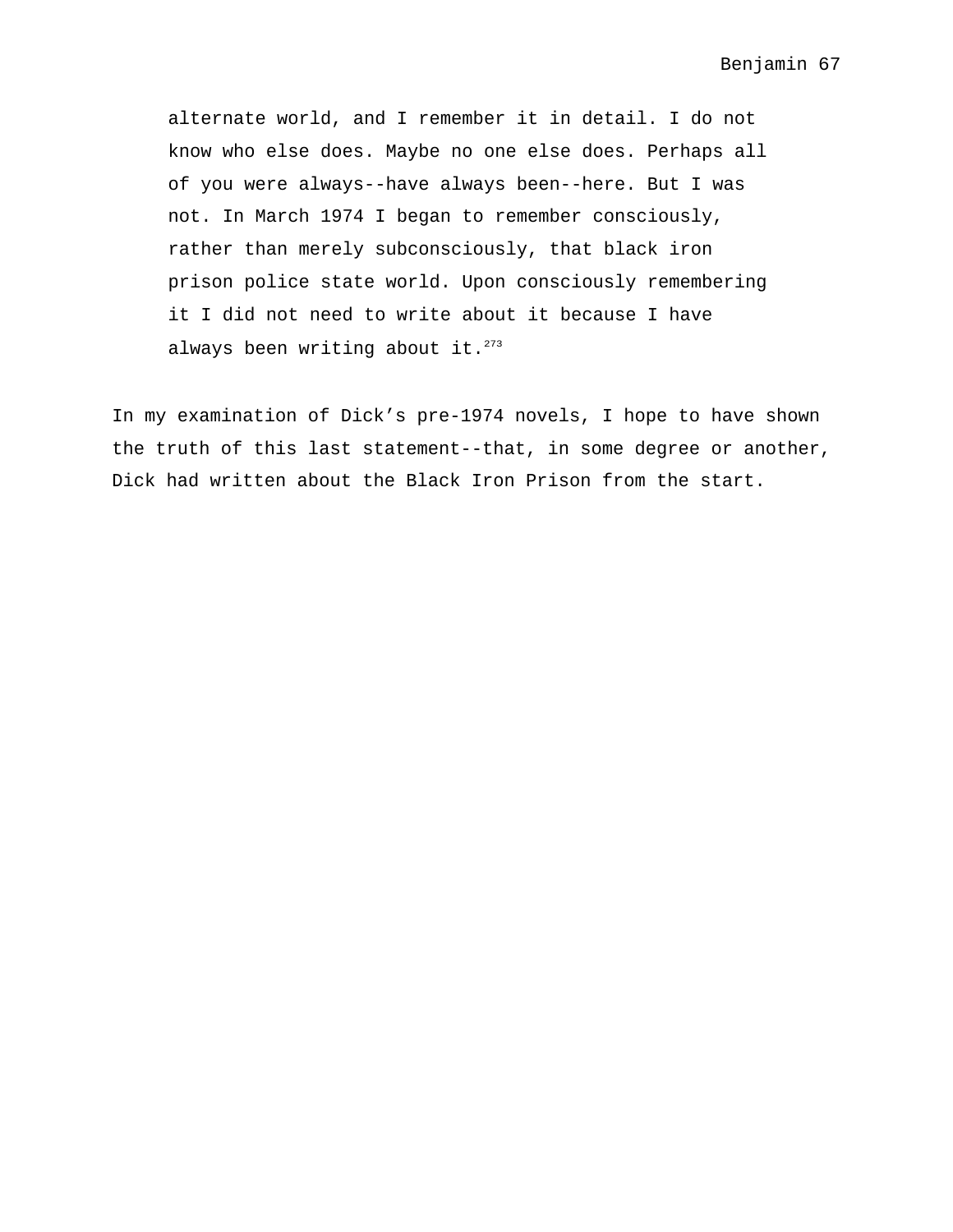#### V: THIRD PERIOD

In February and March of 1974, Philip K. Dick communicated directly with God. Or aliens. Or an artificial intelligence satellite. Or his dead twin sister. Or the KGB. Or the CIA/FBI/IMF. Or his own self, contacting him either from the future or from an alternate "present" in a parallel dimension. Or, and he considered this along with every other possibility, he had simply gone insane, and his otherwise inexplicable experiences could be explained by temporal lobe epilepsy, brain damage due to his past drug use, multiple personality disorder, and/or the onset of acute schizophrenia.

It was the single most influential experience in his life, and it initiated his final period of writing.

# **A Scanner Darkly (w. 1973; rew. 1975; p. 1977)**

Dick began writing A Scanner Darkly before 2-3-74 but finished it sometime after.  $2-3-74$  makes an explicit appearance<sup>274</sup> early in the novel, when Dick describes the drug-induced vision of S. A. Powers:

He had, a few years ago, been experimenting with disinhibiting substances affecting neural tissue, and one night, having administered to himself an IV injection considered safe and mildly euphoric, had experienced a disastrous drop in the GABA fluid of his brain. Subjectively, he had then witnessed lurid phosphene activity projected on the far wall of his bedroom, a frantically progressing montage of what, at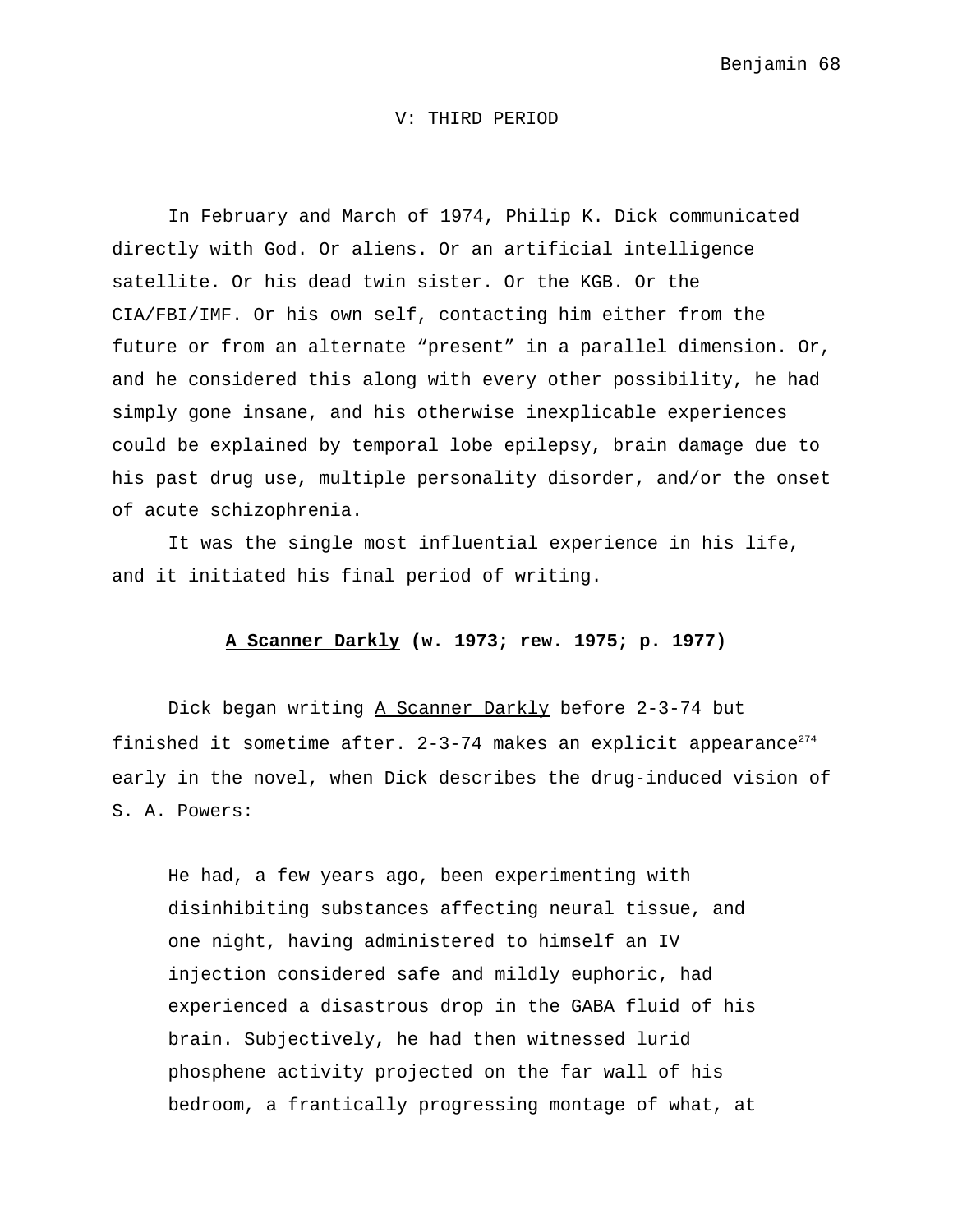the time, he imagined to be modern-day abstract paintings.

For about six hours, entranced, S. A. Powers had watched thousands of Picasso paintings replace one another at flash-cut speed, and then he had been treated to Paul Klees, more than the painter had painted during his entire lifetime.<sup>275</sup>

Inspired by his vision, S. A. Powers invented the scramble suit, an ever-changing holographic disguise which hides the physical characteristics--hair, face, skin color, even gender--of its wearer; it is worn by undercover cops to protect their lives and their false identity in the drug world. However, as the novel progresses, it becomes more and more difficult for one such undercover cop to reconcile his work identity--Fred--with his undercover identity--Bob Arctor. Late in the novel, monitoring his own house with a holographic scanner, he has to remind himself of his identity:

When you get down to it, I'm Arctor, [Fred] thought. [...] I'm slushed; my brain is slushed. This is not real. I'm not believing this, watching what is me, is Fred--that was Fred down there without his scramble suit; that's how Fred appears without the suit! $276$ 

The title of the novel--a paraphrase of 1 Corinthians 13:12--is found in Fred/Bob's musings on the imperfections of the holographic scanner, and what that tells him about mankind's perception of reality in general:

What does a scanner see? he asked himself. I mean,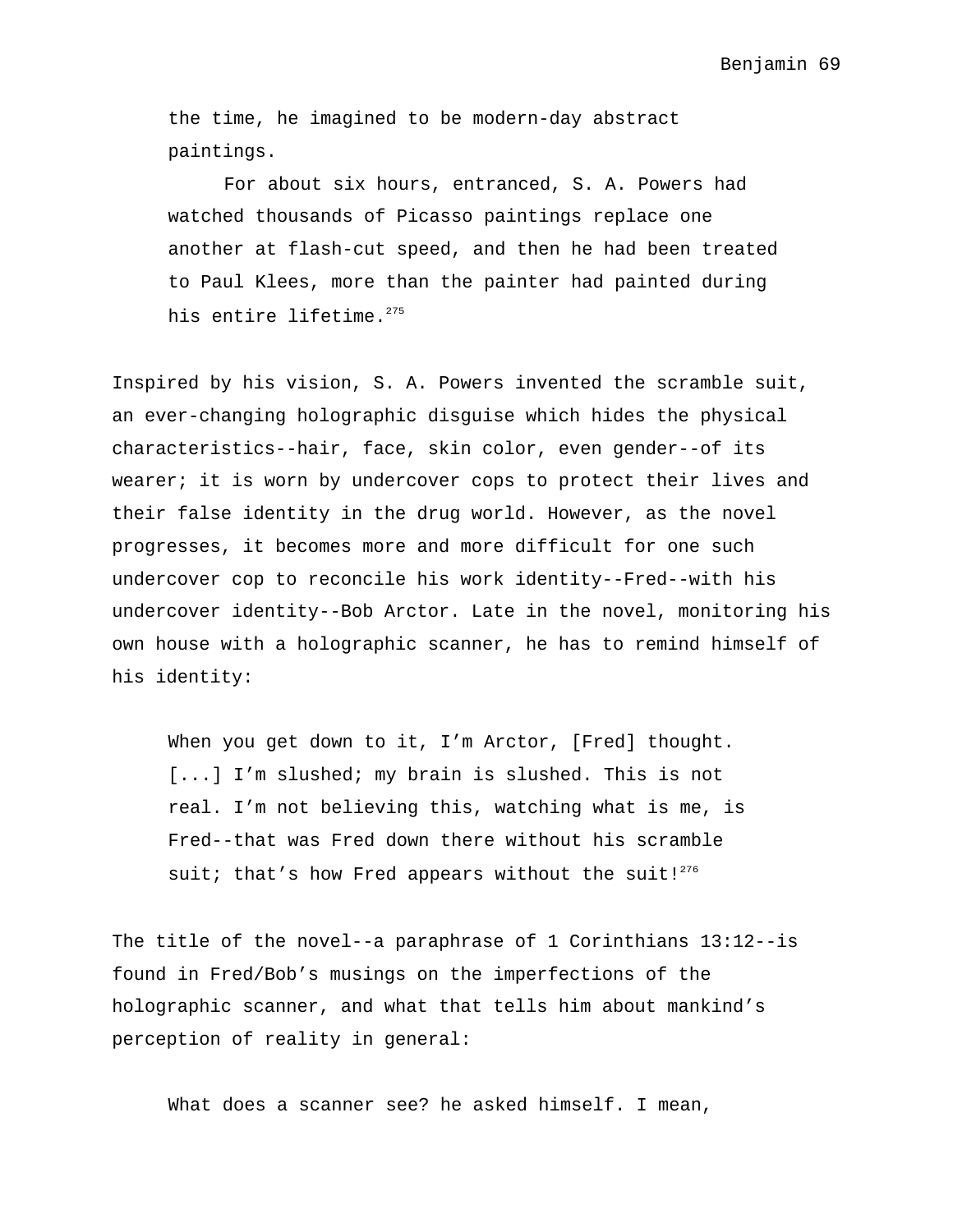really see? Into the head? Down into the heart? Does a [scanner] see into me--into us--clearly or darkly? I hope it does [...] see clearly, because I can't any longer these days see into myself. I see only murk. Murk outside; murk inside. $277$ 

He further considers the Pauline epistle when he undergoes evaluation at the police psychology testing lab:

A darkened mirror, he thought; a darkened scanner. And St. Paul meant, by a mirror, not a glass mirror--they didn't have those then--but a reflection of himself when he looked at the polished bottom of a metal pan. [...] It is not through glass but as reflected back by a glass. And that reflection that returns to you: it is you, it is your face, but it isn't. And they didn't have cameras in those old days, and so that's the only way a person saw himself: backward.

I have seen myself backward.<sup>278</sup>

In his Exegesis Dick wrote the following about A Scanner Darkly:

Mainly, it strives to show that we are fucked up in a way which precludes our being able to be aware of it- the most ominous kind of occlusion (ignorance). It points to the need of outside intervention.<sup>279</sup>

The novel does not present a cosmology as in Dick's Exegesis and Valis trilogy, but it is relevant to the Black Iron Prison in that it "goes into the anatomy of the occlusion."<sup>280</sup>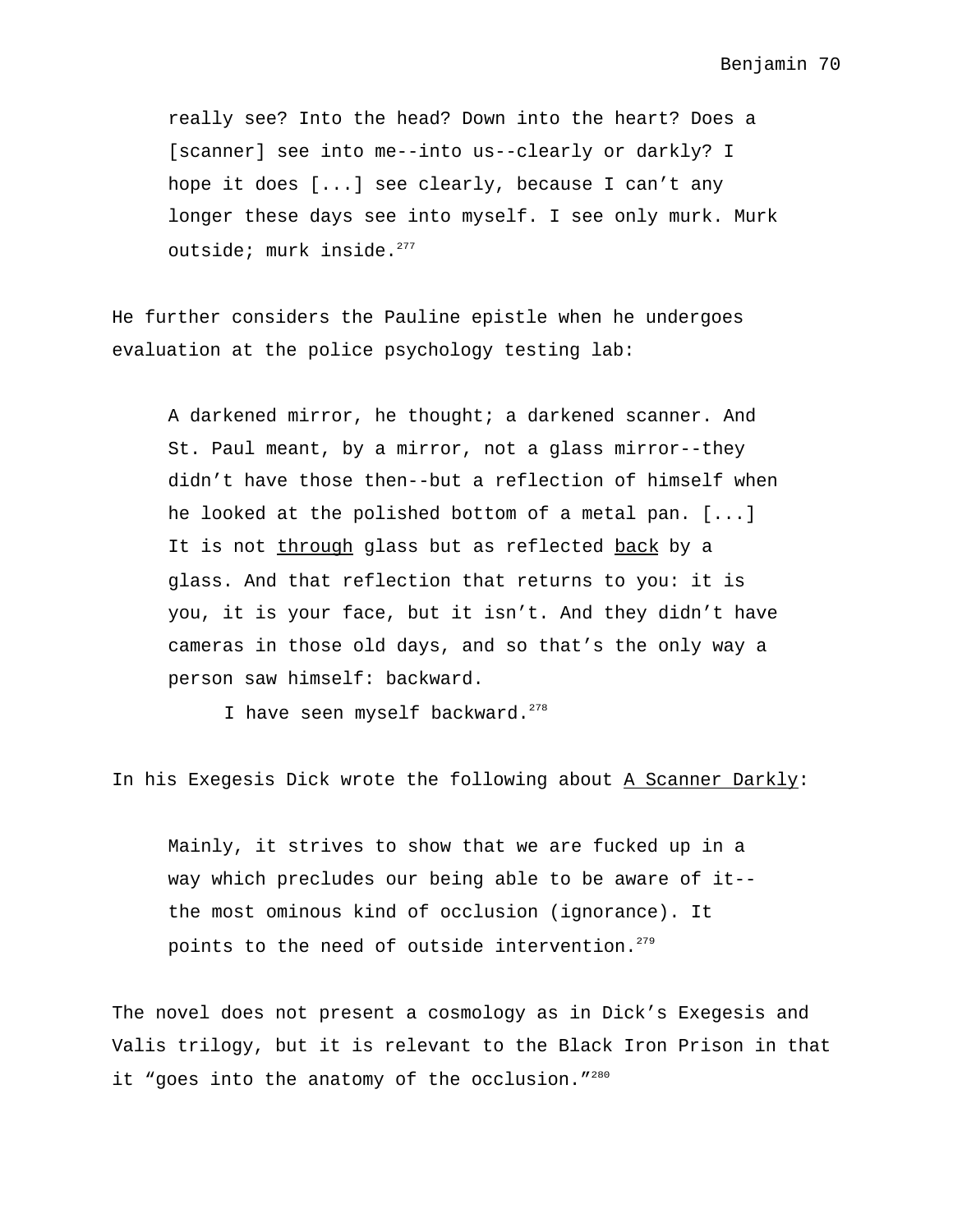## **Deus Irae (w. 1964-75; p. 1976)**

A large portion of Deus Irae was written before 1974 but, like A Scanner Darkly, the novel was finished in 1975 and was directly influenced by 2-3-74. When Carleton Lufteufel makes his first appearance, he has a painful lump in his forehead which he can't stop touching--referring to his own experience with pain, Dick calls this the "sore-tooth reaction." He then experiences a "[pulsing] light within his head," and visualizes his pain as a "crown of iron [which] came down, settled upon his brow, drew tighter, fit him. It tightened and felt like a circlet of dry ice about his head."<sup>281</sup> Considerably later in the novel, after Lufteufel is killed, his retarded daughter Alice experiences a lifting of the veil of Maya--and a permanent transcendence of her disability--similar to Dick's mid-seventies "theophany":

An unusual sense of understanding things began to course through her, a kind of alertness which she could not recall from any time ever. [...] A membrane of some nature had been removed from her mind; she could see in the sense that she could comprehend now what she had never comprehended. Gazing around her, she saw in truth, in very truth, a different world, a world comprehensible at last [...].

[...]

And the membrane which had, all her life, occluded her mind--it remained gone. Her thoughts remained clear and distinct, and so they were to remain, for the rest of her life.<sup>282</sup>

The veil of Maya is universal, however, and Lufteufel's death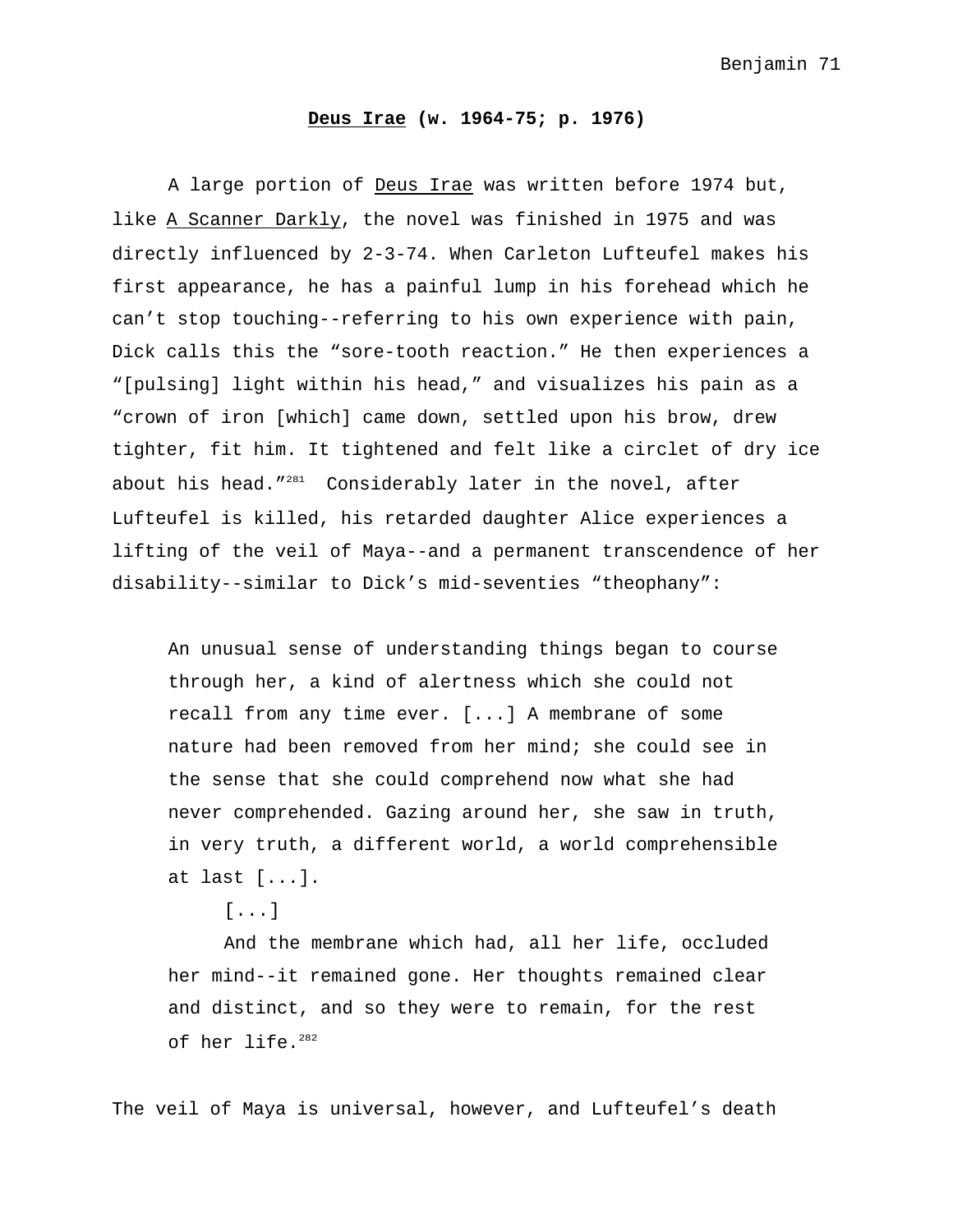releases the entire world from their religious oppression. The Edenic Palm Tree Garden makes its most explicit appearance yet when the veil is finally lifted:

Somewhere, [Dr. Abernathy] thought, a good event has happened, and it spreads out. He saw to his amazement palm trees. [...] The warm air, the palm trees... funny, he thought, I never noticed any palm trees growing around here. And dry dusty land, as if I'm in the Middle East. Another world; touches of another continuum. I don't understand, he thought. What is breaking through? As if my eyes are now opened, in a special way. $^{283}$ 

Dr. Abernathy then thinks--reinvigorating the notion (presented in A Maze of Death) that the veil of Maya may fulfill a good purpose--that perhaps "God occludes men to fulfill His will."<sup>284</sup> The Black Iron Prison is present and developed in Deus Irae, although it is not named explicitly until Radio Free Albemuth.

## **Radio Free Albemuth (w. 1976; p. 1985)**

Radio Free Albemuth, like its rewrite Valis, contains Philip K. Dick as a focal character and largely autobiographical accounts of 2-3-74.<sup>285</sup> Here the Horselover Fat character--the side of Dick that wants to believe in the fantastic and the supernatural explanations for his experience--is Nick Brady. The science fiction writer Philip K. Dick remains skeptical until he "personally [sees] Valis heal Nicholas and Rachel's little son of a birth defect."<sup>286</sup> Dick (the character) relates that "something had intervened in Nicholas's life and destroyed the hold that bad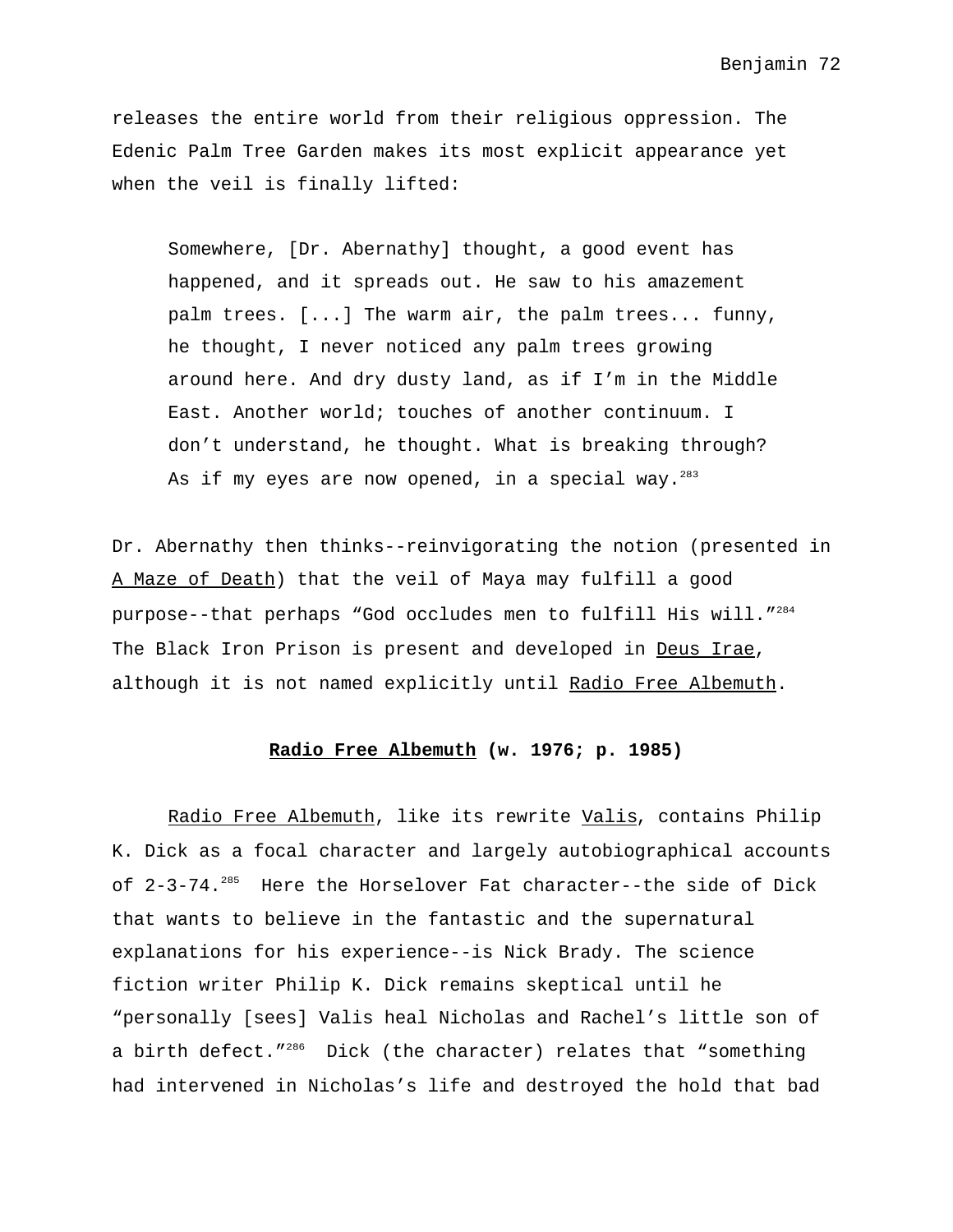karma had on him. Something had severed the iron chains."<sup>287</sup> The Black Iron Prison makes its appearance five chapters later, and it is considerably more political<sup>288</sup> than its later manifestation in Valis:

I was in effect exactly like those captured Americans: a prisoner of war. I had become that in November 1968 when F.F.F.<sup>289</sup> got elected. So had we all; we now dwelt in a very large prison, without walls, bounded by Canada, Mexico, and two oceans. [...] Most people did not appear to notice. Since there were no literal bars or barbed wire, since they had committed no crimes, had not been arrested or taken to court, they did not grasp the change, the dread transformation, of their situation. It was the classic case of a man kidnapped while standing  $still.<sup>290</sup>$ 

Early in the novel, Dick writes that the United States is a figurative "extension through linear time of the Roman republic, "291 but as the novel progresses, he makes it clear that the Empire never ended, and that it still literally exists today, in a world coeval with our own.<sup>292</sup> In his portion of the novel, Nick Brady further describes the Roman prison and the secret Christians that oppose it:

I sensed the Empire without seeing it, sensed a vast iron prison in which human slaves toiled. I saw as if superimposed on the black metal walls of this huge prison certain rapidly scurrying figures in gray robes: enemies of the Empire and its tyranny, a remnant opposed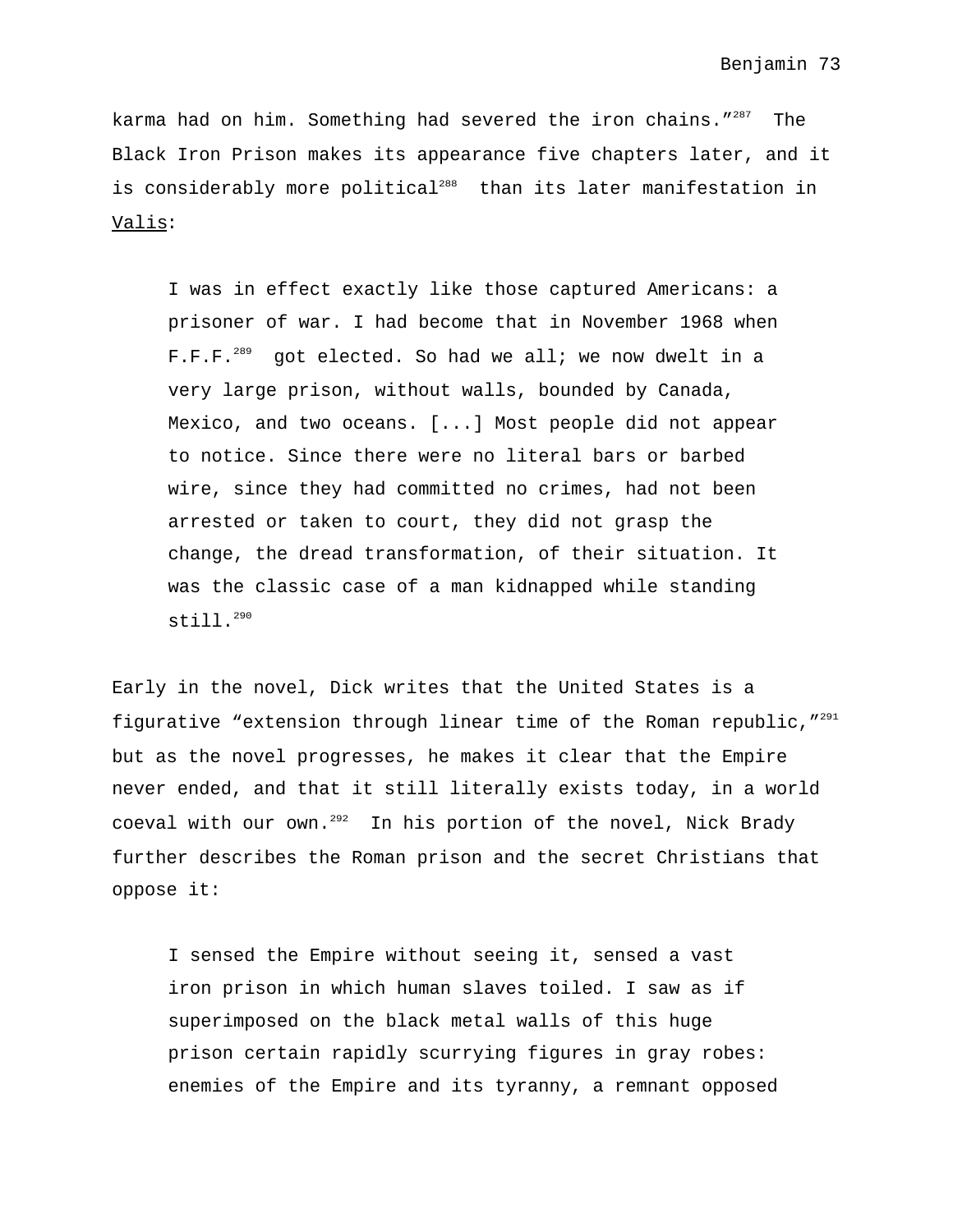Benjamin 74

to it. And I knew, from a deep internal clock down within my own self, that the true time was A.D. 70, that the Savior had come and gone but would soon return. The gray-robed hurrying remnant, with a feeling of joy, awaited and prepared for his return.<sup>293</sup>

As in Valis, the Black Iron Prison will not last forever, and will be replaced by the Palm Tree Garden on the Savior's return, His divine invasion $^{294}$  into the spurious world:

He would breach through into our linear time, our world: mounted on a great white horse, he would ride into existence followed by his mounted host, all of them with swords and shields and glistening helmets. Colors would glow as banners waved, tassels bounced, helmets glinted. And the black iron walls of the prison would fall before him.<sup>295</sup>

The Palm Tree Garden does not make an explicit appearance in Dick's paranoid political thriller. Radio Free Albemuth ends with the character Philip K. Dick receiving a fifty-year prison sentence to prevent him from writing the truth into his science fiction novels.<sup>296</sup>

Radio Free Albemuth was initially rejected by Dick's agent, and would not be published until three years after his death. Rather than revise his manuscript, Dick reworked its major themes--including the Valis entity, the coexistence of the Roman empire, and the Black Iron Prison--into a completely new novel, which was accepted and published as Valis in 1981. The world now knew about 2-3-74, and would forever read his work in a new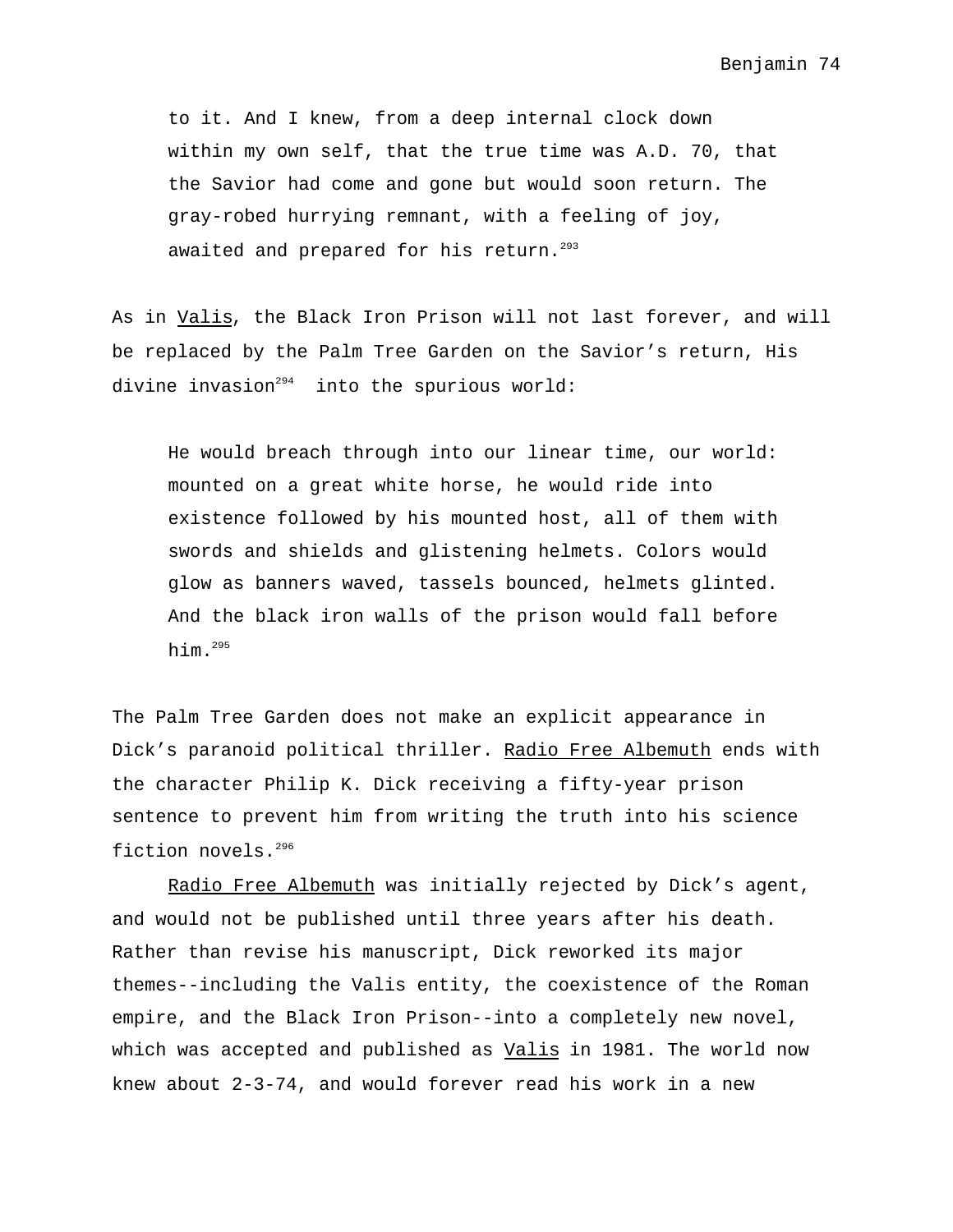light.<sup>297</sup>

\* \* \*

I hope to have given the reader not only an understanding of the developed theme of the Black Iron Prison as depicted in Philip K. Dick's Valis trilogy, but a broad overview of the theme's presence and gradual development in all of the author's longer works. Some of Dick's novels contained only a few of the supporting themes, such as the veil of Maya or the Tomb World, or merely drew a vague correlation between an iron object (such as an old elevator) and the concept of physical imprisonment. A few of Dick's novels did not contain the Black Iron Prison at all. However, I see the roots of the Black Iron Prison forming in Dick's mind in the early fifties, revealed subtly in his earliest novels Gather Yourselves Together and The Cosmic Puppets, and reworked again and again until it is named in the Exegesis, Radio Free Albemuth, and the Valis trilogy. I hope to have shown that though 2-3-74 was a major point in the development of the Black Iron Prison, it is hardly its genesis.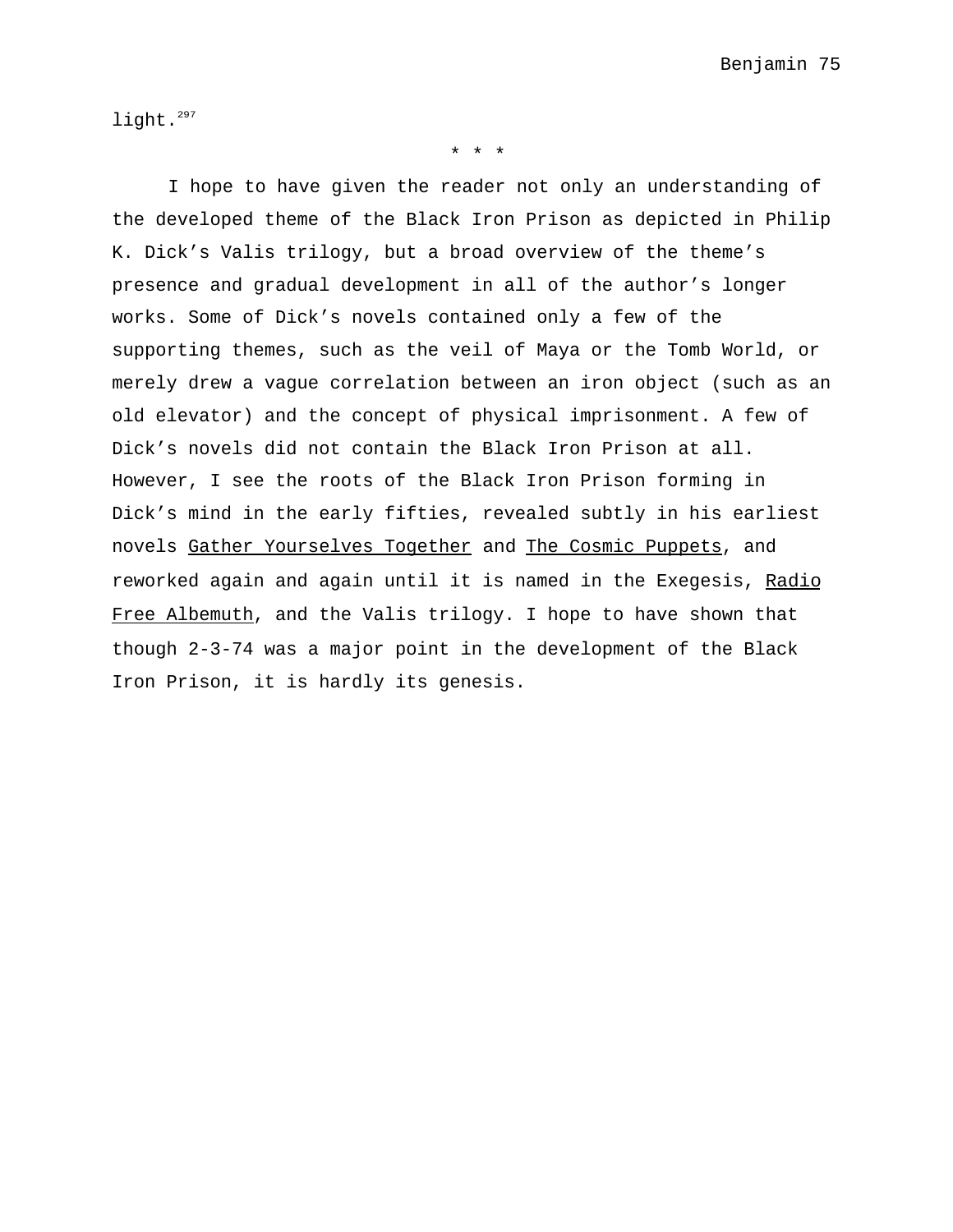## NOTES

Because there are no standard editions of Dick's work, I have referred to his novels by chapter and section (5.2, for example, being the second section of the fifth chapter). Unless otherwise noted, I have referred to all other works by page number.

\* \* \*

 $1$  Kinney xxiii, xxix. Jay Kinney offers some of the latter, more scientific explanations for Dick's 1974 experiences in the introduction to Dick's In Pursuit of Valis. Dick was at times highly skeptical, and also considered schizophrenia a possible cause for his experiences (Dick, In Pursuit of Valis 82). The other explanations are given in so many sources that exhaustive citation proves impossible, with the exception of the less-common explanation that Dick had been contacted by his twin sister who had died in infancy (Dick, In Pursuit of Valis 246). Dick's Exegesis (portions of which are printed in In Pursuit of Valis and The Shifting Realities), Valis, and his Selected Letters are the best places to start if one wishes to study 2-3-74 in greater depth.

- $2^2$  Lee 149-151.
- <sup>3</sup> Dick, In Pursuit of Valis 51.
- <sup>4</sup> Dick, In Pursuit of Valis 3.
- <sup>5</sup> Dick, In Pursuit of Valis 37.
- <sup>6</sup> Dick, In Pursuit of Valis 18.
- <sup>7</sup> Dick, In Pursuit of Valis 10.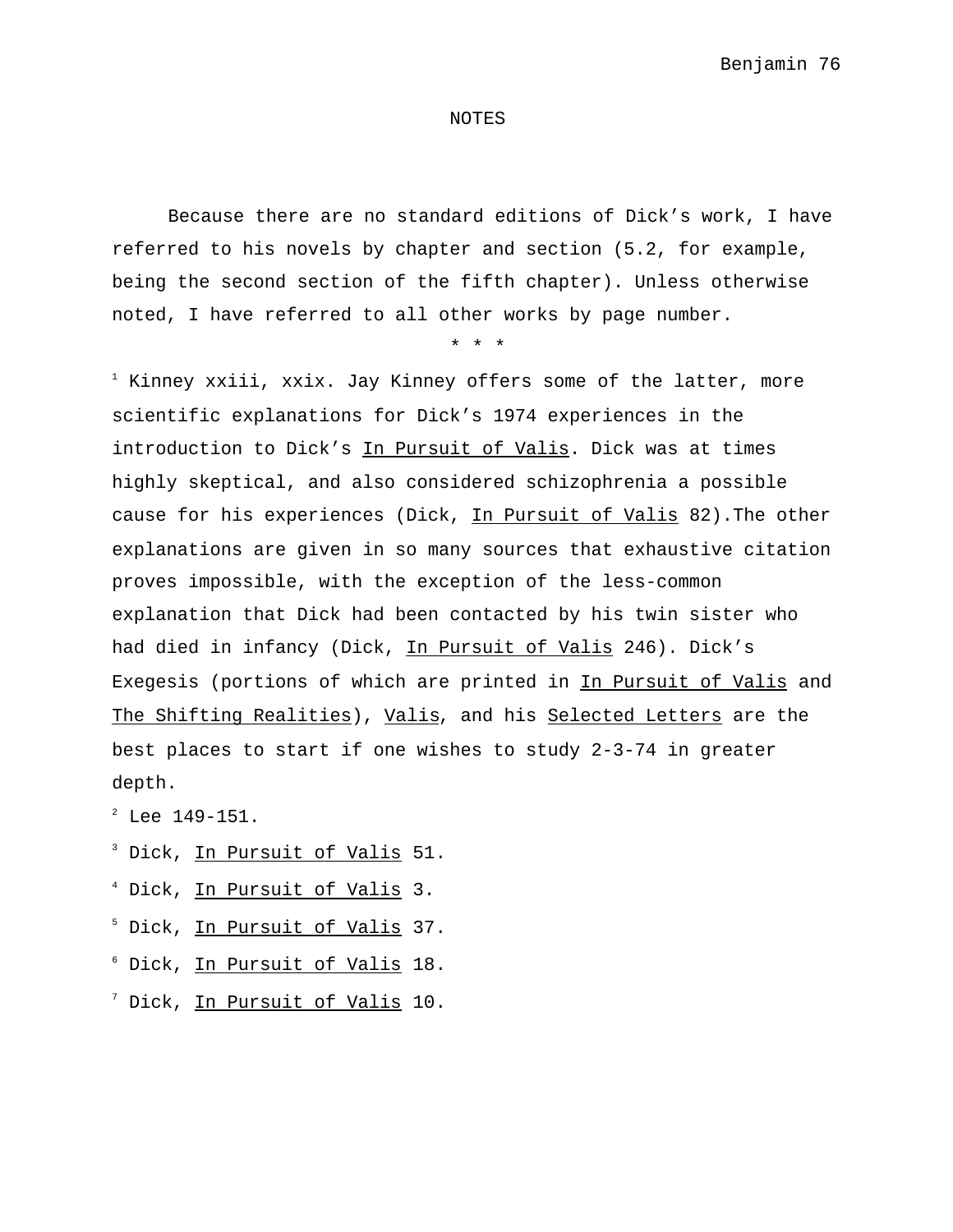<sup>8</sup> In an interview with Paul Williams, Dick said, "I found that I couldn't go into a class and listen to discourses on Locke and Mill and Hobbes, but I could read the books" (Williams 54).

<sup>9</sup> Plato, Phaedo 72e-77d.

<sup>10</sup> Dick, In Pursuit of Valis 106.

<sup>11</sup> Dick, In Pursuit of Valis 111-112. See also 109.

<sup>12</sup> Philip K. Dick had at one point given it the longer title "The Dialectic: God Against Satan, and God's Final Victory Foretold and Shown" but he most often referred to it as the Exegesis. Dick's own definition of "exegesis" is "a theological term meaning a piece of writing that explains or interprets a portion of scripture" (Dick, Valis 2.1).

<sup>13</sup> Dick, In Pursuit of Valis 45.

<sup>14</sup> Dick, Valis 2.1.

<sup>15</sup> I have chosen not to discuss Philip K. Dick's short stories in this study for purposes of length; I trust that my deliberate omission will not mislead the reader to believe that Dick's short stories are of no value in a thematic study of his work. <sup>16</sup> "Valis" is an acronym for "Vast Active Living Intelligence System" (Dick, Valis epigraph), and is a common name for what contacted Dick in 1974.

 $17$  Dick, Valis 1.1.

 $18$  Dick, Valis 3.2.

<sup>19</sup> Dick, Valis 4.1.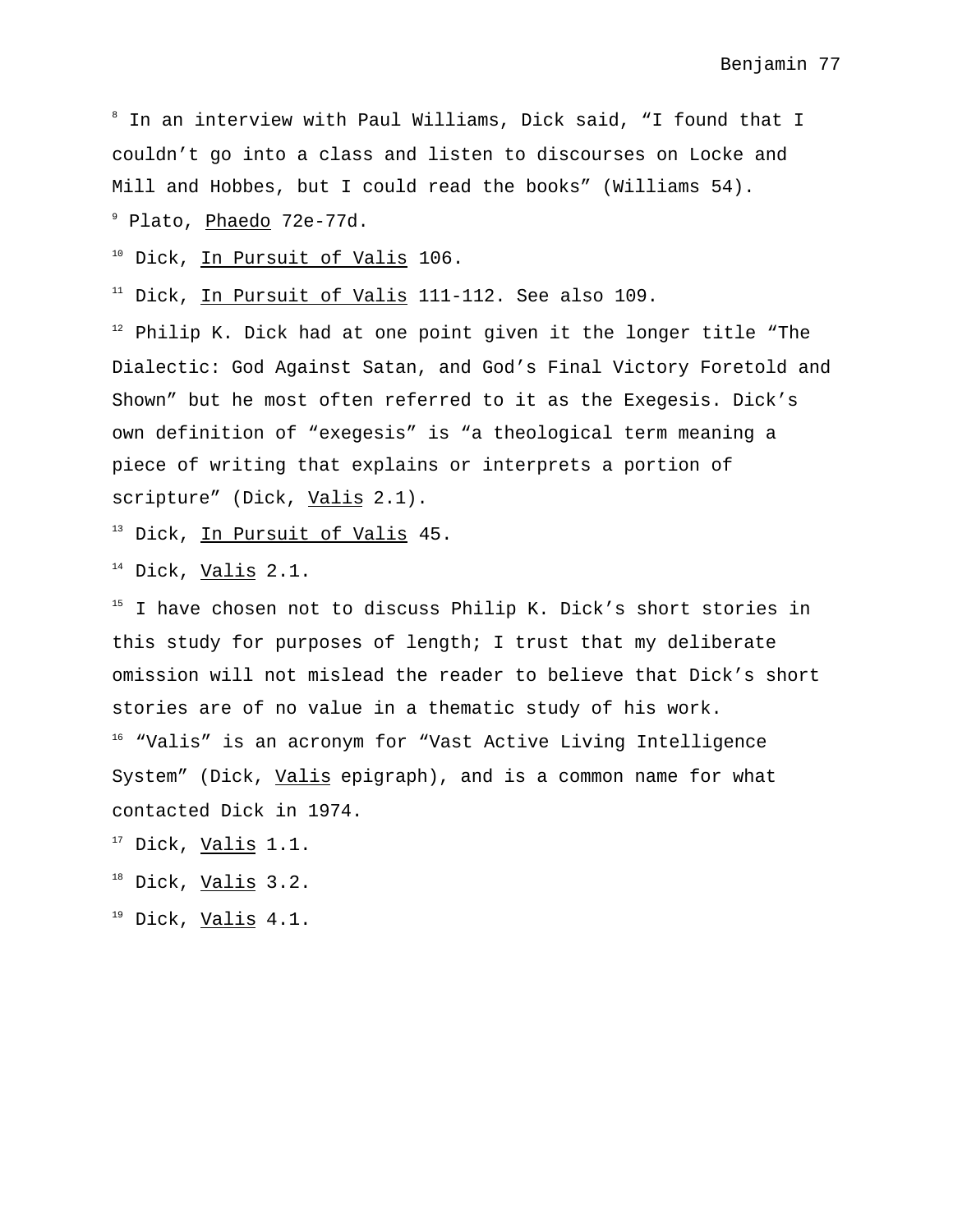<sup>20</sup> Like much of the philosophy in the Exegesis, the Black Iron Prison appears to be a largely Christian construct, but has many non-Christian influences, such as the Greek concept of dokos, the Hindu "veil of Maya," and Klingsor's prison-like castle from Wagner's Parsifal (Dick, Valis 8.2). I will return to these other sources as they correlate with the Black Iron Prison elsewhere in Philip K. Dick's work.

 $21$  Of particular importance here is Dick's novel A Maze of Death, which focuses on a man-made version of the Black Iron Prison.  $22$  The Palm Tree Garden is mentioned in Valis but receives a more thorough treatment in The Divine Invasion.

 $23$  Zebra is a form of God which disquises itself in order to invade the Black Iron Prison and rescue its captives. For more on Zebra, see The Divine Invasion and the Exegesis (Dick, In Pursuit of Valis 135).

 $24$  Dick, Valis 8.1.

 $25$  See my note on the relationship between "ferrous" and Farris F. Fremont in my later examination of Radio Free Albemuth.

<sup>26</sup> Dick, Valis 8.2.

<sup>27</sup> Dick, In Pursuit of Valis 144.

 $28$  Dick, Valis  $6.3$ .

<sup>29</sup> See Binswanger's Being-in-the-World 113, 284-289. For more on Dick's use of the Swiss existential psychiatrists, see Wolk, "The Swiss Connection" 101-119.

<sup>30</sup> Lawrence Sutin notes Dick's use of Binswanger in a footnote to Dick's Exegetical writings (Dick, In Pursuit of Valis 143).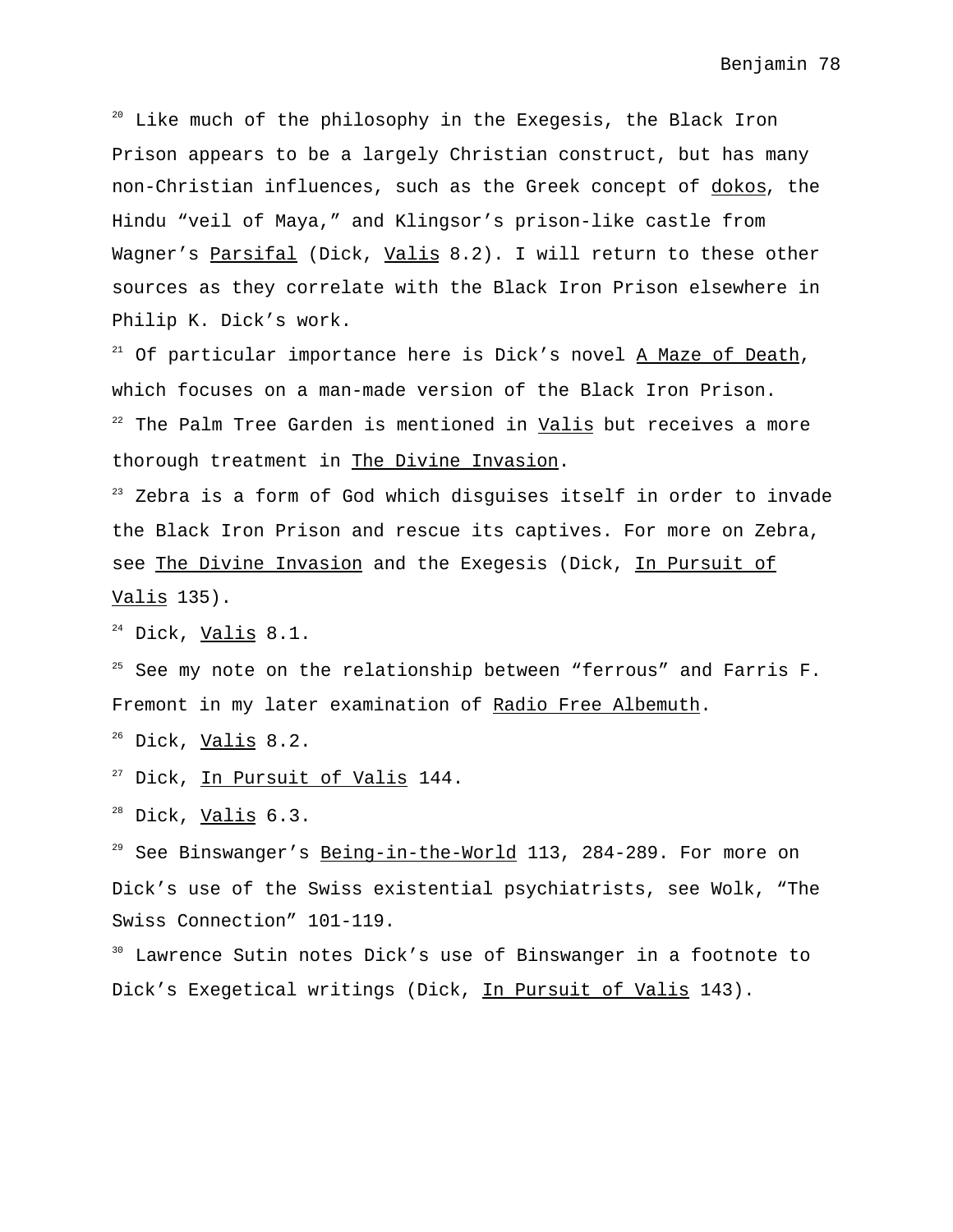<sup>31</sup> In relation to this passage, Rickman refers to Philip K. Dick's letter of June 8, 1969 to SF Commentary. This letter, addressed to Bruce Gillespie, is printed in Philip K. Dick: Electric Sheperd (Gillespie 32-33) as well as the first volume of Dick's collected letters (Dick, Selected Letters 1938-1971 263-265).

<sup>32</sup> Rickman, To The High Castle 64.

- <sup>33</sup> Dick, Valis 10.1.
- <sup>34</sup> Dick, Valis 10.2.
- <sup>35</sup> Dick's working title for The Divine Invasion was Valis Regained.
- <sup>36</sup> Dick, The Divine Invasion 6.2.
- <sup>37</sup> Dick, In Pursuit of Valis 195.
- <sup>38</sup> Dick, The Divine Invasion 1.1.

<sup>39</sup> Dick does not use the term "half-life" in The Divine Invasion, but there are clear similarities between Herb Asher's near-death condition and the half-life concept as presented in Dick's earlier novel Ubik.

- <sup>40</sup> Dick, The Divine Invasion 1.2.
- <sup>41</sup> Dick, The Divine Invasion 8.1.
- <sup>42</sup> Dick, The Divine Invasion 4.2.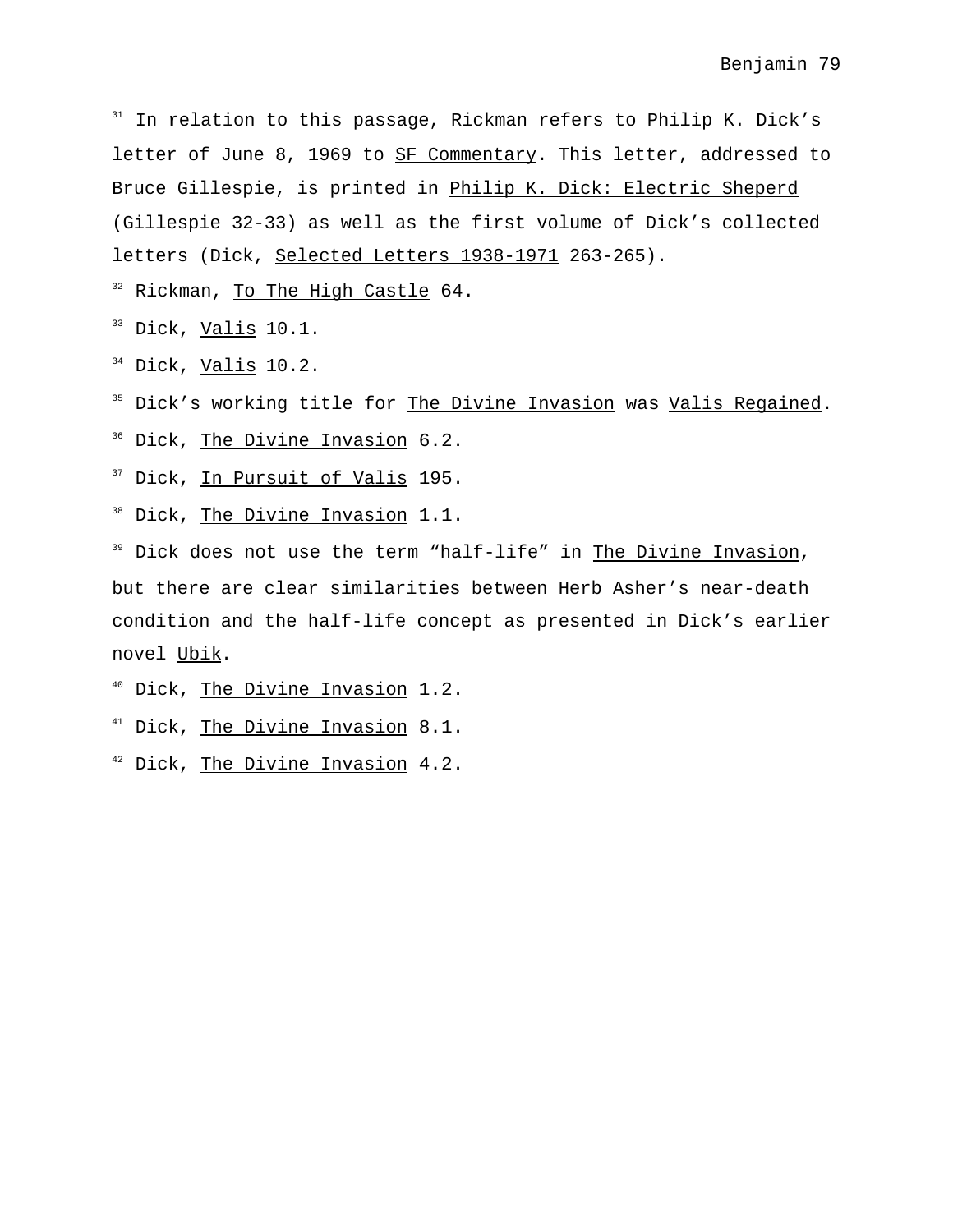Benjamin 80

<sup>43</sup> Dick, The Divine Invasion 4.3. The passage employing afterlife imagery from the Tibetan Book of the Dead is at the end of this section: "A low murmuring sound moved slowly across the face of the void, across the deep. Heat could be seen; at this transformation of frequency heat appeared as light, but only as a dull red light, a somber light. He found it ugly." See also Ubik's description of half-life for similar imagery of dull, red, smoky lights. There Dick explicitly cites the Tibetan Book of the Dead as the source of the imagery  $(\underline{\text{Ubik}} 2.1)$ . In a letter to Rich Brown (Dick, Selected Letters 1938-1971 214), as well as in the headnote to The Man in the High Castle, Dick revealed which version of the Bardo Thödol he used; I have listed this edition in the bibliography.

<sup>44</sup> Dick, The Divine Invasion 5.3.

<sup>45</sup> Dick, The Divine Invasion 7.3, 8.3. Regarding the mass displacement of worship from Deity to Enemy, Dick wrote an applicable entry in his Exegesis: "The underlying secret [...] is that the true king  $[\dots]$  has been deposed & an impostor  $[\dots]$ rules in his place, as (if he were)  $\overline{him}$ . [...] That's part one. Part two is that the true God [...] has filtered back in on the periphery. But the impostor is at the civil & church center. Thus people think they are worshiping Christ-YHWH-Ubik but aren't; they are under a spell (of delusion--which Christ/YHWH freed me of in 2-74)" (Dick, In Pursuit of Valis 192-193).

<sup>46</sup> Dick, The Divine Invasion 10.2.

<sup>47</sup> Dick discussed Plato's cave in a conversation with Paul Williams on October 31, 1974, six years before he wrote The Divine Invasion (Williams 72).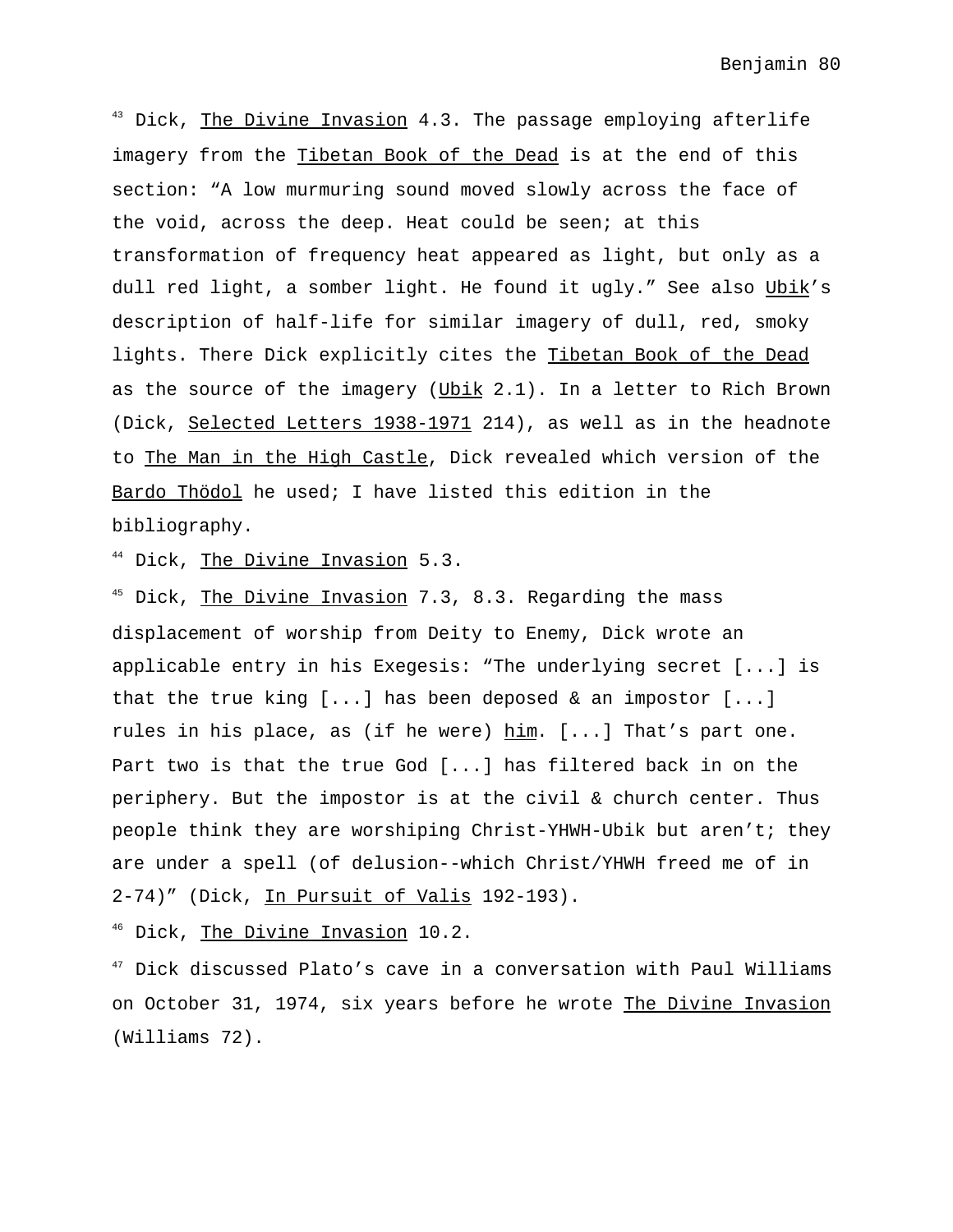<sup>48</sup> Plato, Republic 7.514-517. (As is often the case with Plato, the cave does not abruptly cease to be a topic, but slowly evolves into something new; 7.517 marks the end of the descriptive imagery but the ideas raised by the metaphor continue to be reworked.) <sup>49</sup> There is a similarity between Plato's "reflections in water" and Paul's first letter to the Corinthians: "Now we see but a poor reflection as in a mirror; then we shall see face to face. Now I know in part; then I shall know fully, even as I am fully known" (Holy Bible, NIV, 1 Cor. 13:12). Philip K. Dick drew largely on this verse throughout his work; he even used a variant of the King James translation, "For now we see through a glass, darkly" (Holy Bible, KJV, 1 Cor. 13:12), for the title of his novel A Scanner Darkly. In his lecture "Man, Android, and Machine" he made a very explicit connection between the Pauline epistle and the Platonic cave: "[Paul] is referring to the familiar notion of Plato's, that we see only images of reality, and probably these images are inaccurate and imperfect and not to be relied on. I wish to add that Paul was probably saying one thing more than Plato in the celebrated metaphor of the cave: Paul was saying that we may well be seeing the universe backwards" (Dick, The Dark- Haired Girl 207, and Dick, The Shifting Realities 214-215).

<sup>50</sup> Plato, Republic 7.516b.

- <sup>51</sup> Dick, The Divine Invasion 15.1.
- <sup>52</sup> Dick, The Divine Invasion 18.1.
- <sup>53</sup> Dick, The Divine Invasion 19.2.
- <sup>54</sup> See Dick, In Pursuit of Valis 202.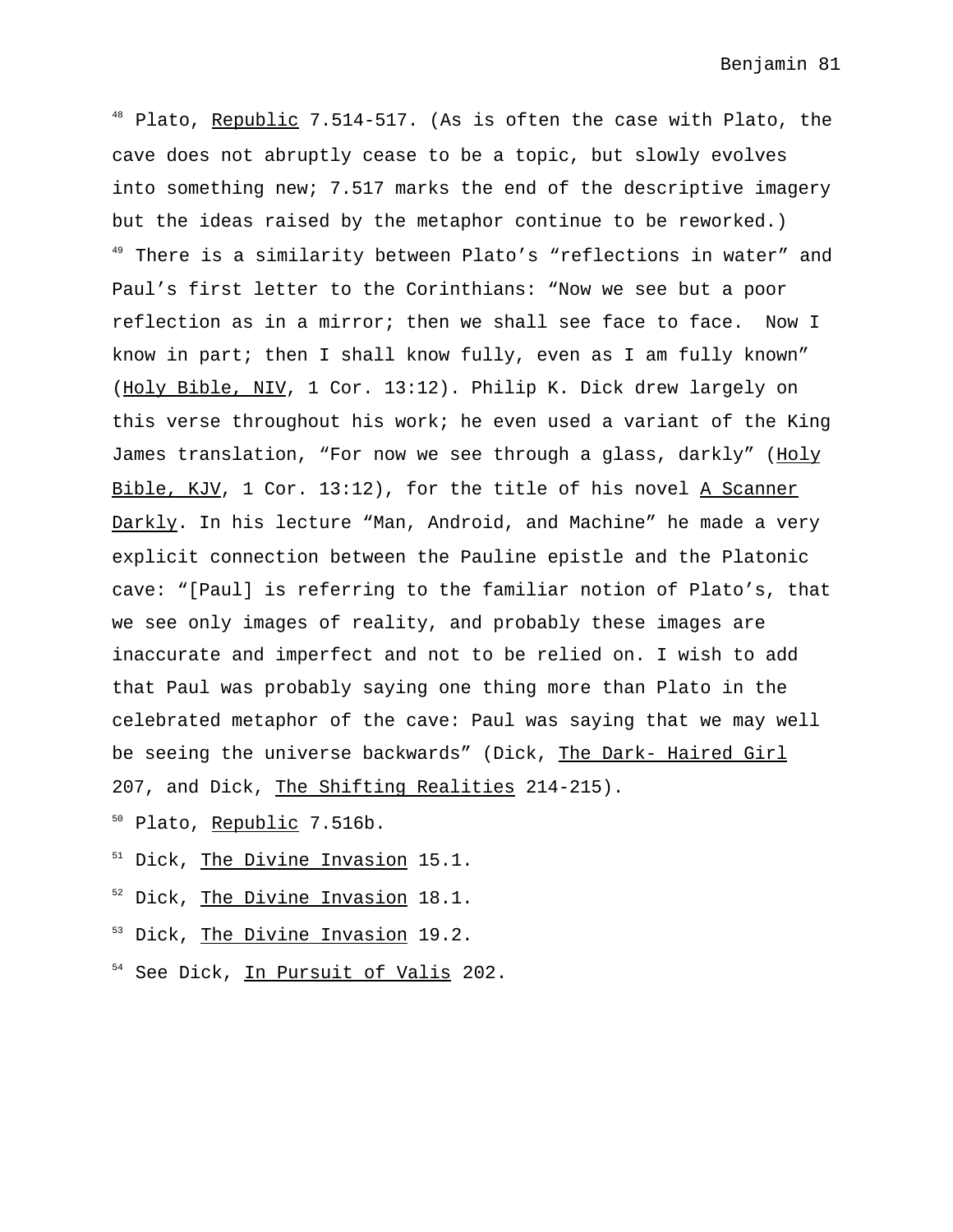<sup>55</sup> In his Exegesis, Dick commented on this considerably autobiographical aspect of Timothy Archer: "There is a certain quality of Jack Isidore [Confessions of a Crap Artist] in Bishop Archer: The capacity to believe anything, any pseudoscience as theosophy. The 'fool in Christ,' naive & gullible [and] rushing from one fad to another, typical of California" (Dick, In Pursuit of Valis 229).

<sup>56</sup> Dick, The Transmigration of Timothy Archer 9.1.

<sup>57</sup> Dick, The Transmigration of Timothy Archer 14.1.

<sup>58</sup> DIck, The Transmigration of Timothy Archer 15.1, 15.3.

59 Dick, The Transmigration of Timothy Archer 15.1.

<sup>60</sup> Dick, The Transmigration of Timothy Archer 5.3.

<sup>61</sup> Dick, The Transmigration of Timothy Archer 8.1.

<sup>62</sup> Dick, The Transmigration of Timothy Archer 8.1. There is another reference to Fidelio in 14.1.

<sup>63</sup> Dick, The Dark-Haired Girl 224, and Dick, The Shifting Realities 226-227.

<sup>64</sup> Dick, The Transmigration of Timothy Archer 8.1.

 $65$  In 1968 he wrote that when he completed Man in the High Castle, "another point had been passed in my career--and, as before, I didn't realize it. All I knew was that I wanted to write more and more books; the books got better and the publishers were more interested in them" (Dick, "Self Portrait" 13, and Dick, The Shifting Realities 16).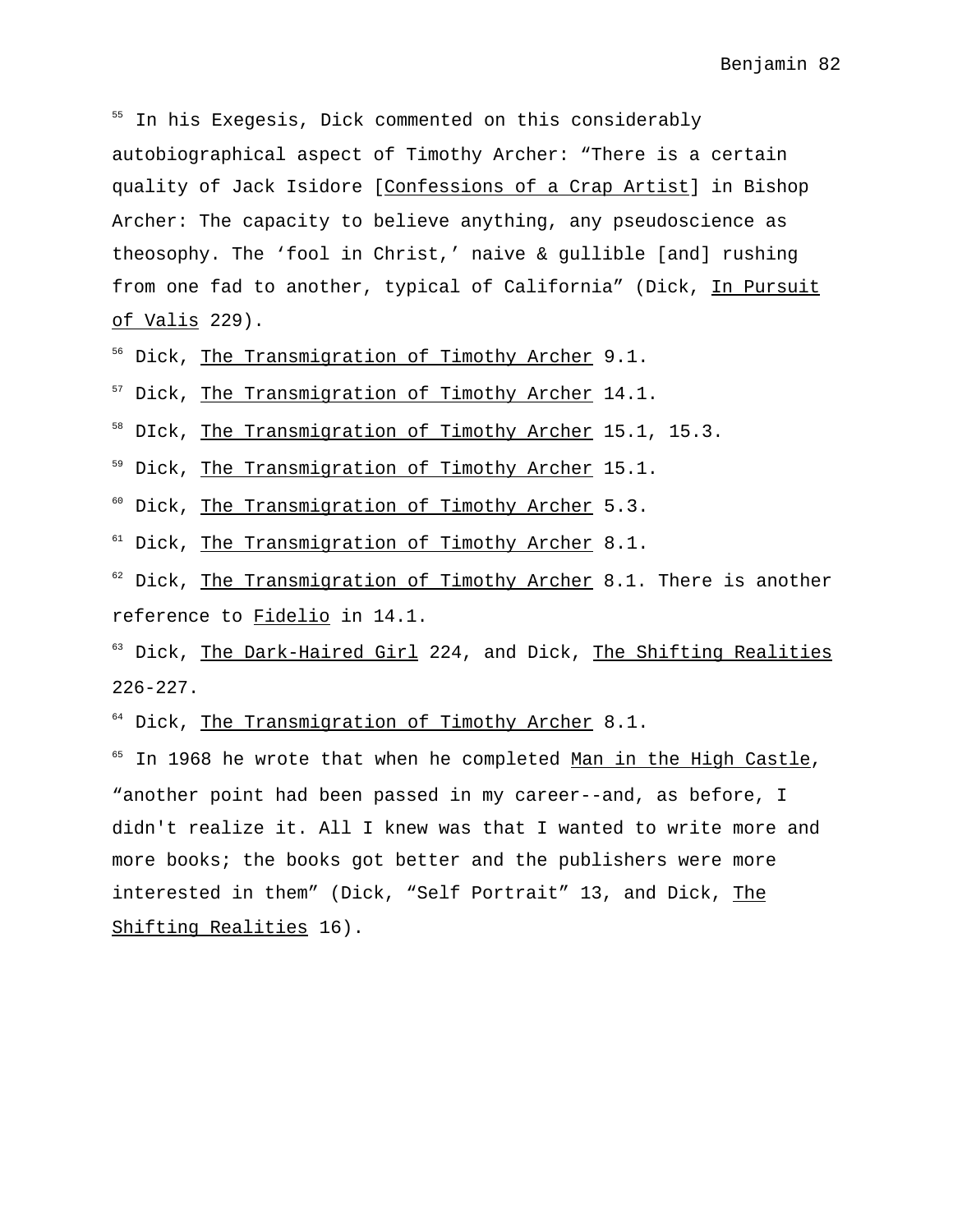<sup>66</sup> Because The Transmigration of Timothy Archer was his last novel, one can only speculate, as with Beethoven's Thirteenth Quartet, about the novel marking a new period in Dick's writing. I think that, had he lived to write more, this might have proven the case; unfortunately, we will never know. Philip K. Dick considered Timothy Archer the most difficult novel he had ever written; after he completed it, he vowed that he would write science fiction from that point on, because the process of writing the novel nearly killed him (Lee 135). I believe that the stress Dick had accumulated while working on Timothy Archer played a large role in his stroke and subsequent heart failure of March 2, 1982. <sup>67</sup> See Gwen Lee's What if Our World is Their Heaven? for more on this unrealized book.

<sup>68</sup> Dick, <u>Valis</u> 4.1. Note Dick's humorous combination of the titles Do Androids Dream of Electric Sheep? and Flow My Tears, the Policeman Said in the name of his invented "cheap science fiction novel."

<sup>69</sup> There is some room for interpretation here. See the Appendix for more on my decision to treat Gather Yourselves Together, rather than The Cosmic Puppets, as Dick's earliest extant novel.

<sup>70</sup> The novel contains three occurrences of "iron bed" (Dick, Gather Yourselves Together 2.2), a singular appearance of a clothes iron (5.3), three "waffle iron[s]" (9.1, 11.1, 12.4), a single "iron club" (17.1), and two uses of "iron" in describing a particularly cold-blooded Chinese man who is "like a snake. Iron. Iron and blood" (19.2).

 $71$  Dick, Gather Yourselves Together 17.1 (emphasis mine). <sup>72</sup> Dick, Gather Yourselves Together 17.1.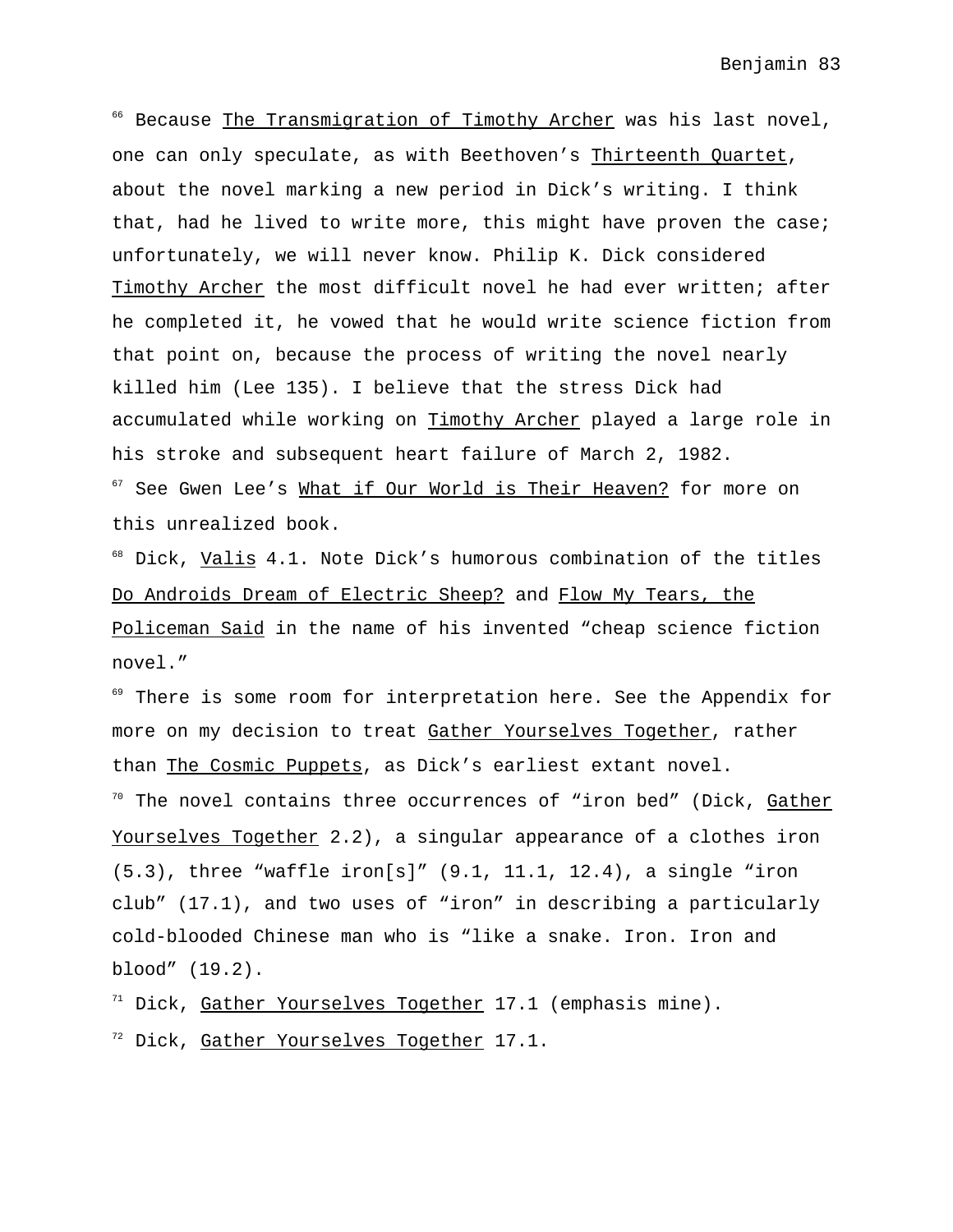<sup>73</sup> One of these Tomb World passages gives the impression that the real world is somehow fake: "The sky was held together with tacks and gum and sticky tape. It cracked and was mended, cracked and was mended again. It crumbled and sagged, rotted and swayed in the wind" (Dick, Gather Yourselves Together 14.2). See also 4.4 and 16.4.

<sup>74</sup> Dick, Gather Yourselves Together 14.1.

- $75$  Brown 291.
- <sup>76</sup> Dick, The Cosmic Puppets 5.3.
- <sup>77</sup> Dick, The Cosmic Puppets 5.3.
- <sup>78</sup> Dick, The Cosmic Puppets 6.1 (emphasis mine).
- $79$  Dick, The Cosmic Puppets 7.1.
- <sup>80</sup> Dick, The Cosmic Puppets 8.1.
- <sup>81</sup> Dick, The Cosmic Puppets 9.1. For more Garden World imagery, see 14.1 and 15.1.
- <sup>82</sup> Dick, The Cosmic Puppets 11.1.
- 83 Dick, The Cosmic Puppets 14.1.
- <sup>84</sup> Dick, The Cosmic Puppets 11.1.
- <sup>85</sup> Dick, The Cosmic Puppets 3.2.

<sup>86</sup> The character Reese Verrick has "thick iron-streaked hair" and "iron-hard fingers" (Dick, Solar Lottery 1.2, 16.1). Moreover, we learn that the ship which is on its way to the Flame Disc contains an "iron cot" (9.3).

- <sup>87</sup> Dick, The World Jones Made 6.2.
- 88 Dick, The World Jones Made 6.1.
- 89 Dick, The World Jones Made 6.2.
- <sup>90</sup> Dick, The World Jones Made 12.1, 15.3.
- <sup>91</sup> Dick, The World Jones Made 6.1.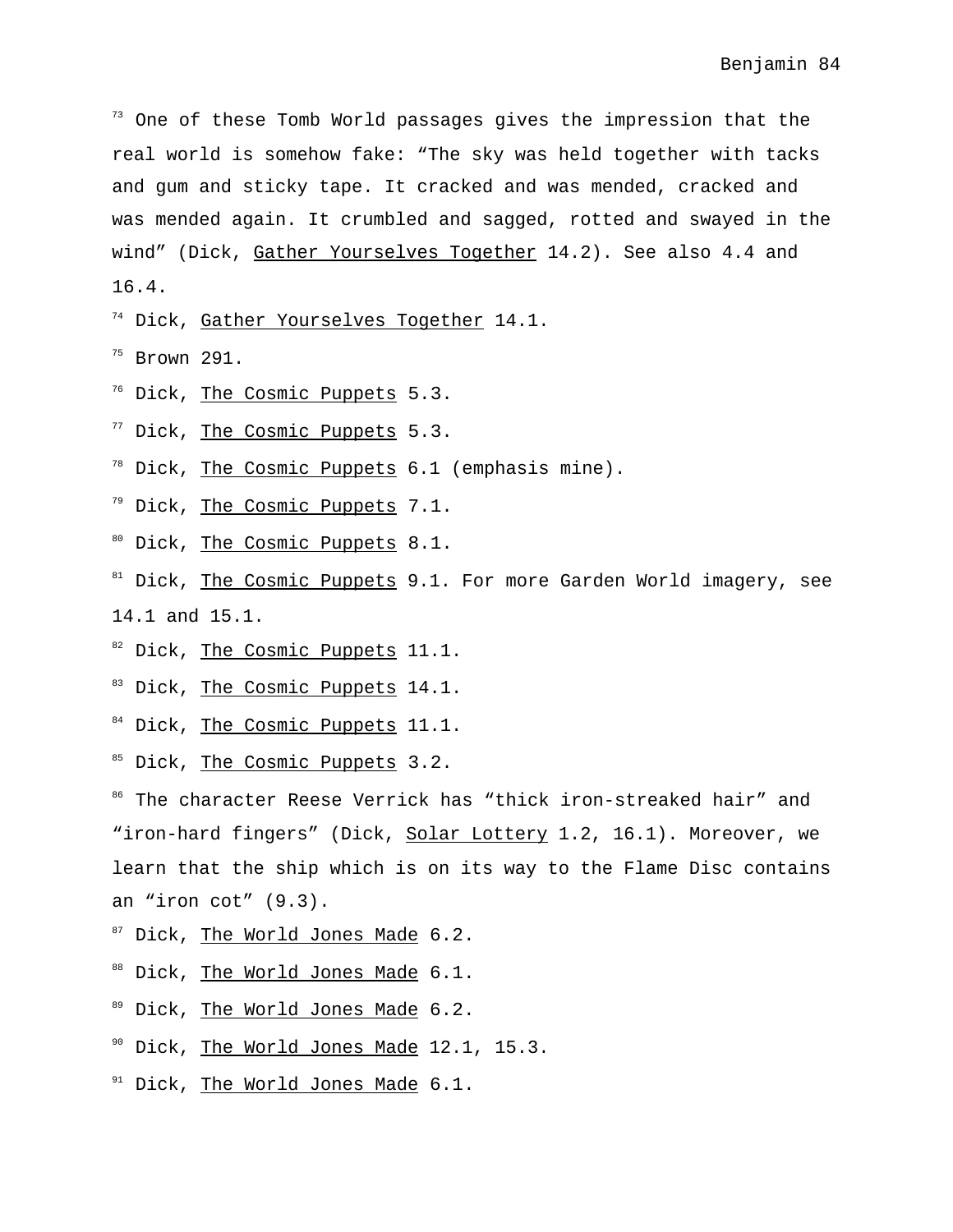- <sup>92</sup> Dick, The World Jones Made 1.2.
- <sup>93</sup> Dick, The World Jones Made 16.2.
- <sup>94</sup> Dick, The World Jones Made 20.1.

<sup>95</sup> Dick, Mary and the Giant 6.1. Later Mary lounges against an "iron railing" (14.1).

<sup>96</sup> Dick, Mary and the Giant 6.2.

<sup>97</sup> Dick, Mary and the Giant 19.3.

<sup>98</sup> Though he was familiar with the concept, Dick most likely did not know the term idios kosmos when he wrote Mary and the Giant. <sup>99</sup> Dick, Mary and the Giant 20.1.

- 100 Dick, Mary and the Giant 21.2.
- <sup>101</sup> Dick, Mary and the Giant 22.1.

102 This metal is not iron, although there are several other interesting uses of the word "iron" in this book. When the accident victims are trapped inside Mrs. Pritchet's prudish Victorian mind, they see a trouser-wearing horse (Mrs. Pritchet does not appreciate naked animals!) "attached to a cart full of scrap iron" (Dick, Eye in the Sky 9.2). Later (still in Mrs. Pritchet's idios kosmos) we learn that a new "Iron Age city" had been discovered and is being unearthed in the Middle East (10.1). McFeyffe, the creator of the final koinos kosmos, is described as having "massive, iron-hard muscles" (16.1). Near the end of the novel there is some "scrap iron" and a few "corrugated iron shed[s]" (16.2), none of which seem to carry any thematic weight. <sup>103</sup> Dick, Eye in the Sky 9.1.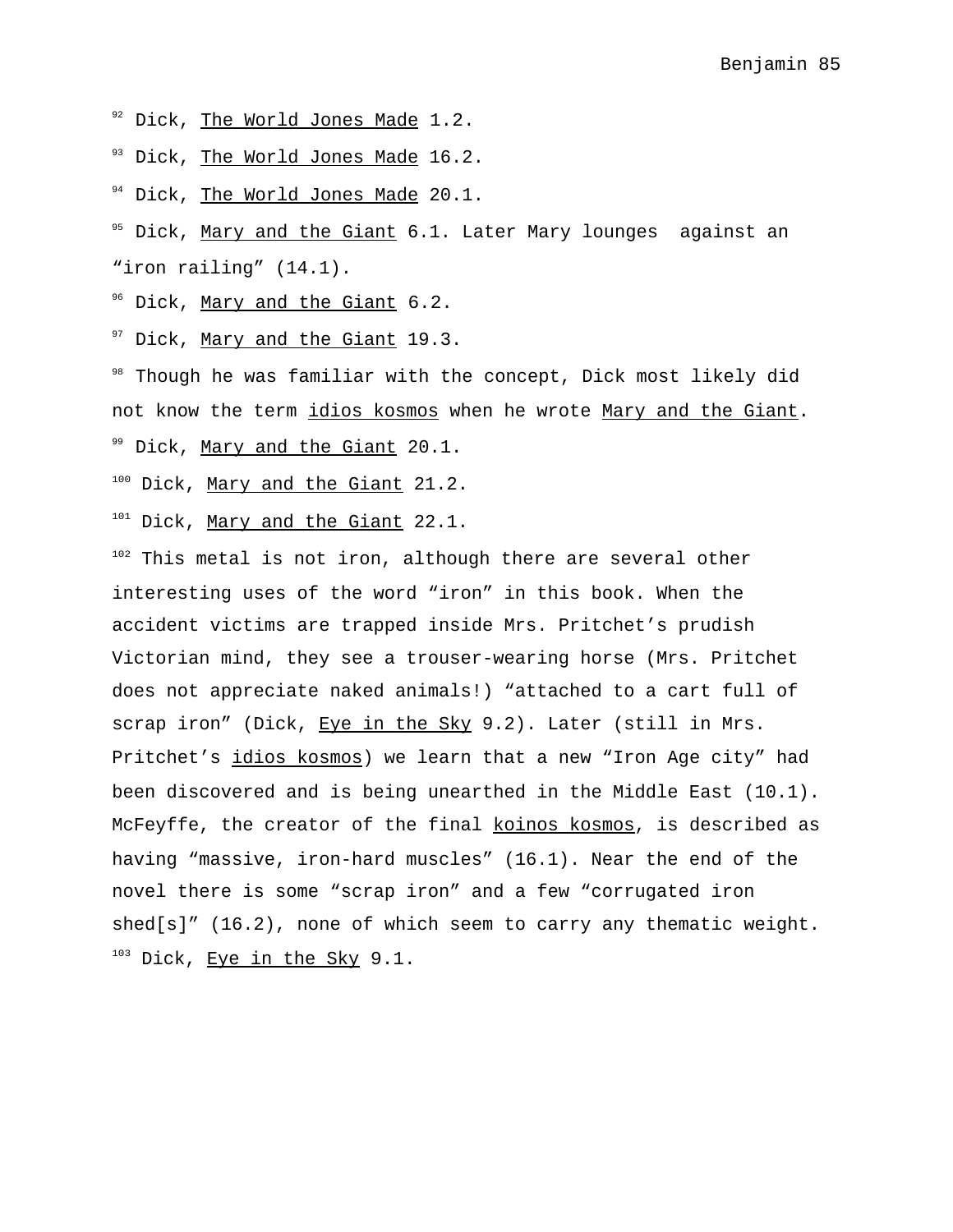<sup>104</sup> See Foucault, Discipline and Punish 3.3. I have not found any evidence that Dick read Michel Foucault, and do not wish to imply that he had; if he did, it would have been during the last few years of his life, and it would not have affected his early novels such as Eye in the Sky. I offer this reference simply for the added interpretive insight Foucault offers when reading Philip K. Dick's work.

- $105$  Dick, Eye in the Sky 7.1, 7.3.
- $106$  Dick, Eye in the Sky 15.1.
- <sup>107</sup> Dick, In Pursuit of Valis 184.
- <sup>108</sup> Dick, Eye in the Sky 16.2.
- <sup>109</sup> Dick, Eye in the Sky 1.2.
- $110$  Dick, Eye in the Sky 1.2.
- <sup>111</sup> Dick, In Pursuit of Valis 166.
- 112 Dick, In Pursuit of Valis 179-182.
- 113 Dick, In Pursuit of Valis 184.
- $114$  Dick, The Man Who Japed 7.1.
- <sup>115</sup> The "pornographic" book in question is James Joyce's Ulysses

(Dick, The Man Who Japed 9.2). This was a particularly political detail, considering the novel's controversial, and precedent-

setting, acceptance in America.

- $116$  Dick, The Man Who Japed 3.1.
- $117$  Dick, The Man Who Japed 4.1.

<sup>118</sup> This is the only significant use of iron in the novel. Other instances include an "iron-oxide-impregnated tape" (Dick, The Man Who Japed 1.1), Mr. Hadler who "stood like iron" (3.1), an "electric waffle iron" (9.3), and "iron-haired" Phyllis Frame (21.1).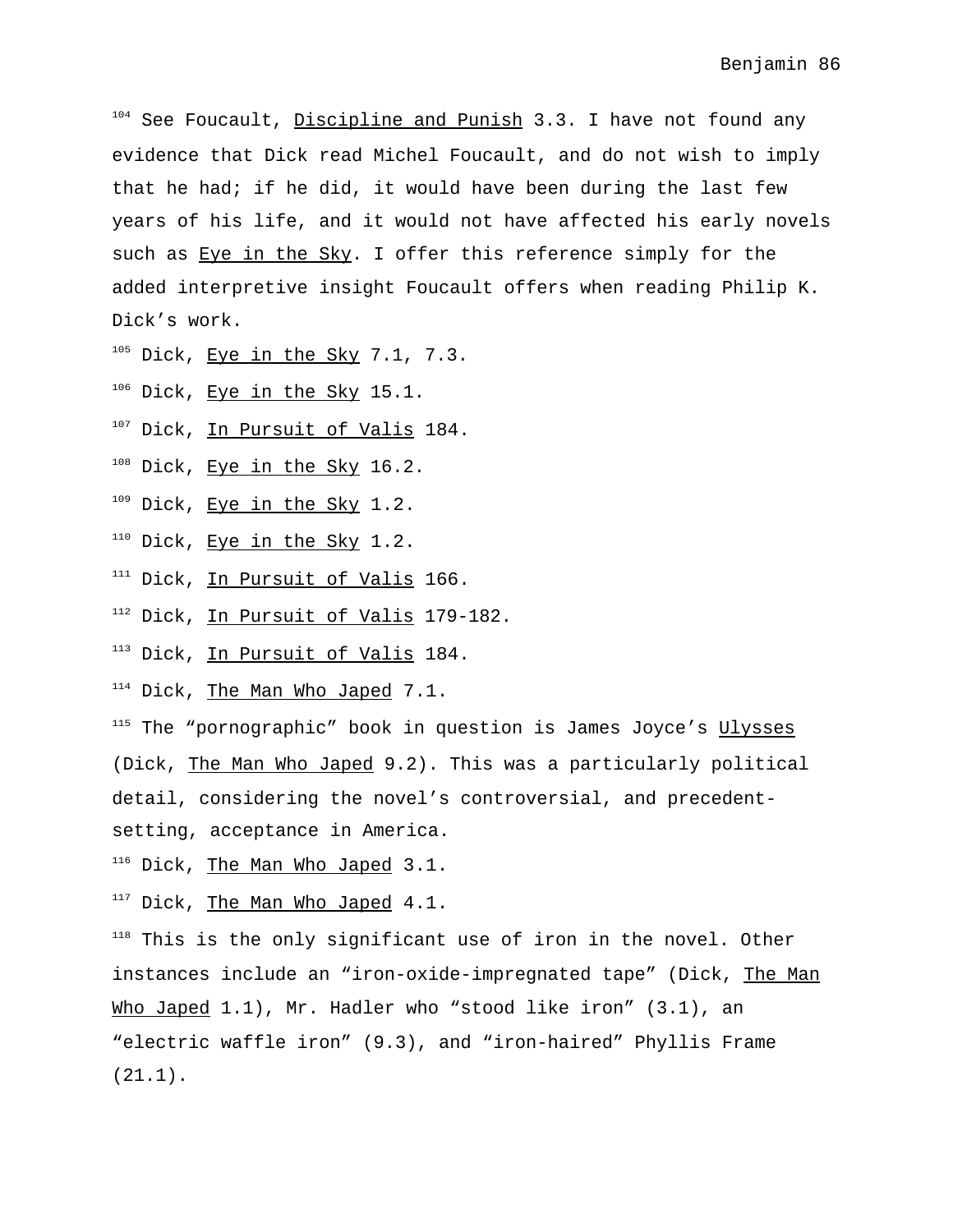<sup>119</sup> Dick, The Man Who Japed 8.1. Reading this passage I am reminded of Max Weber's The Protestant Ethic and the Spirit of Capitalism, since Dick seems assured in his knowledge of the connection between the Protestant Reformation and the end of leisure which, according to Weber, spawned modern capitalism.

 $120$  Dick, The Man Who Japed 17.2.

 $121$  There are two major references to the Tomb World in this novel: the ruins of Hokkaido (4.1), and the Mogentlock Building, which is actually described as "a vast tomb" (9.1).

122 Dick, The Man Who Japed 13.2, 14.1.

<sup>123</sup> Dick, The Man Who Japed 23.3.

<sup>124</sup> Dick, The Broken Bubble 16.2.

 $125$  For instance, there is an "iron cage" or "iron trap" elevator in the McLaughlen Building (Dick, The Broken Bubble 1.2, 13.1), a "soldering iron" (5.2), and a "fence and iron gate" in front of Art and Rachael's house (9.1).

126 Roger Lindahl nails "a sheet of galvanized iron" onto a door (Dick, Puttering About in a Small Land 7.1); moreover, there is a "steam iron" (8.1), Liz Bonner who "didn't have time to iron a bra" (11.2), some "electric irons" (21.1), "shavers and toasters and irons" (21.1), the phrase "another iron or so in the fire" (21.2), and more "soldering iron[s]" than I care to count (21.3). <sup>127</sup> Dick, Time Out of Joint 3.3.

128 For more Tomb World later in the novel, see Dick, Time Out of Joint 7.2 and 11.2.

<sup>129</sup> Dick, Time Out of Joint 3.3.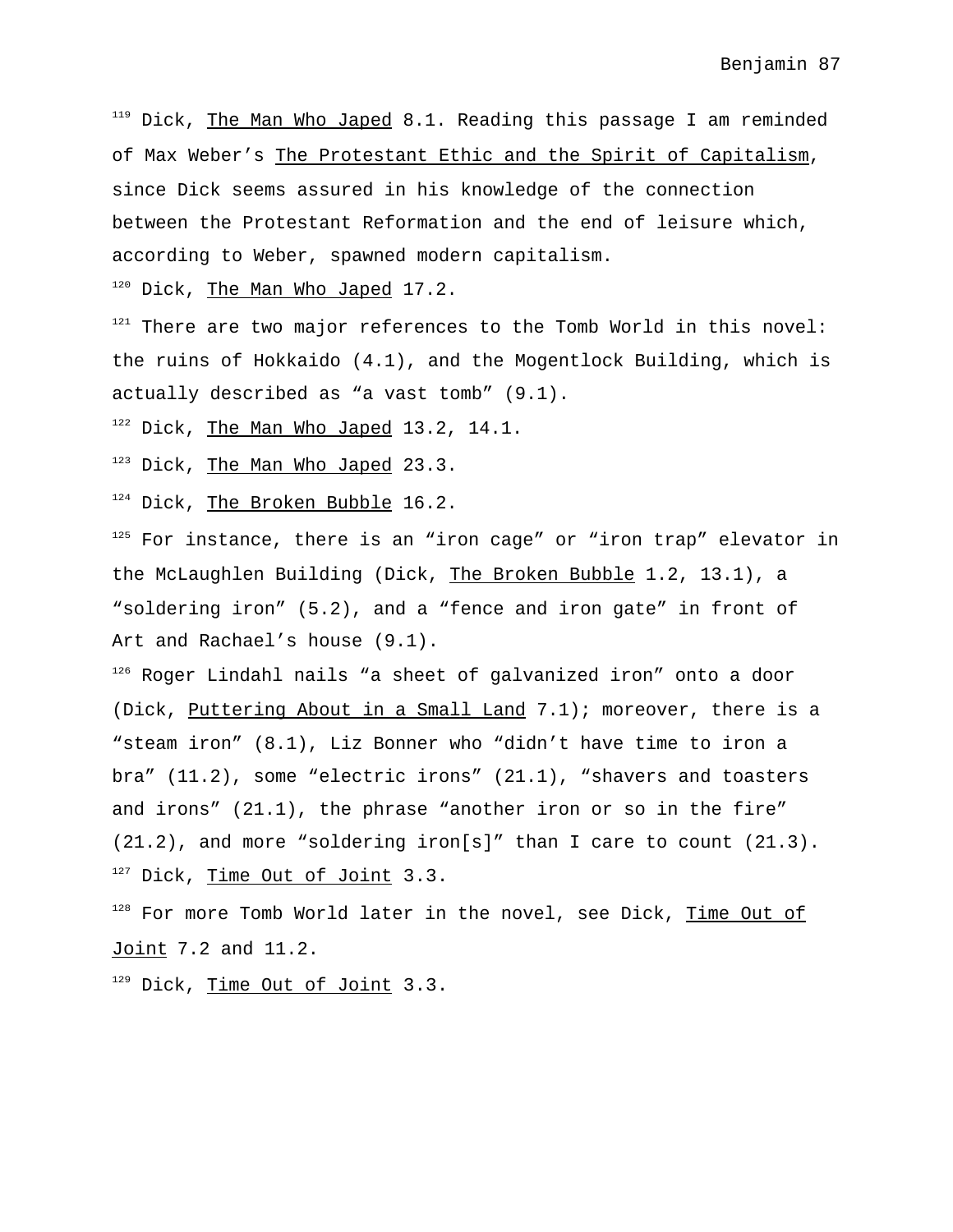130 Shortly thereafter, Sammy (Ragle's nephew) finds five more slips of paper at the Ruins (Dick, Time Out of Joint 4.3). From this point on, "Ruins" is consistently capitalized, having assumed- like the Tomb World--an archetypal significance.

<sup>131</sup> Dick, Time Out of Joint 5.4.

132 I am not the first to come to the conclusion that the Peter Weir-directed and Andrew Niccol-scripted The Truman Show stole heavily from Time Out of Joint; see Butler 27-28.

<sup>133</sup> Dick, Time Out of Joint 7.2.

<sup>134</sup> Dick, Time Out of Joint 6.1.

<sup>135</sup> Dick, Time Out of Joint 7.2.

<sup>136</sup> Dick, Time Out of Joint 9.1. This particular detail also reminds me of The Wachowski Brothers' The Matrix, in which the hero learns that it is not the year 1999, that--in the real world, outside of the Matrix--roughly a century has passed.

137 Dick, Time Out of Joint 14.4.

<sup>138</sup> Dick, Time Out of Joint 14.5.

 $139$  "At least he was safe here in the truck. Something around him. Shell of metal" (Dick, Time Out of Joint 8.2).

<sup>140</sup> In a scene where a truck driver is imprisoned in the back of his own truck, we learn that the truck has an "iron ladder" as well as a "tire iron" (Dick, Time Out of Joint 12.2).

<sup>141</sup> Handing a metal box (containing his collection of the labeled slips of paper) to his brother-in-law Vic, Ragle says "I give you the real" (Dick, Time Out of Joint 11.2).

 $142$  The novel contains, for instance, "galvanized iron" (Dick, In Milton Lumky Territory 4.2) and "corrugated iron machine shops"  $(9.2)$ .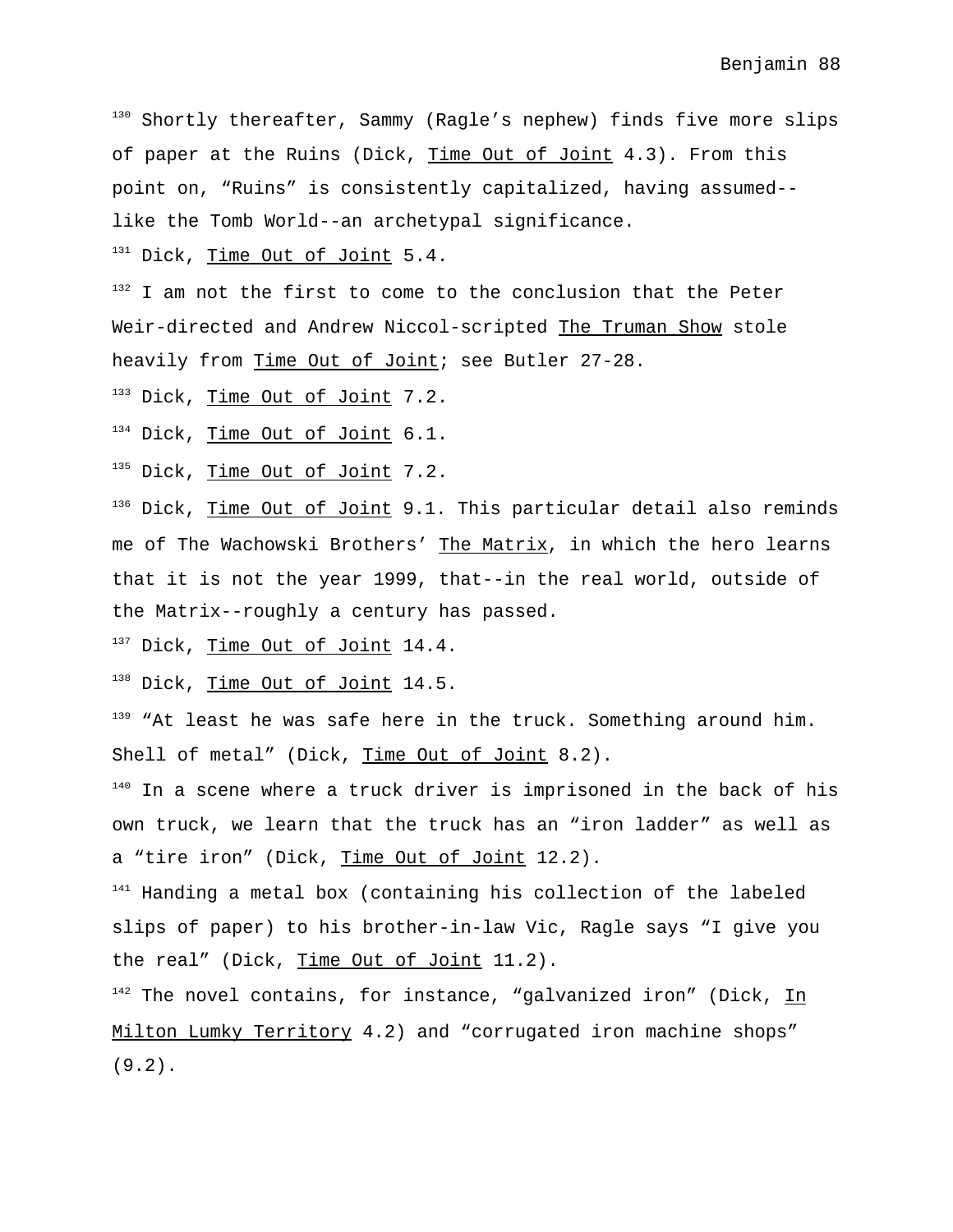Benjamin 89

143 Dick, In Milton Lumky Territory 8.2.

 $144$  See Dick, Dr. Futurity 7.2 for a time-travel scene that uses imagery lifted directly from the third chapter of Wells' The Time Machine. Dick drops Wells' name in his next novel (Dick, Confessions of a Crap Artist 1.1), so there is no question that he read the imaginative Victorian author.

<sup>145</sup> This world is "like the Egyptian society--death and life so interwoven that the world has become a cemetery, and the people nothing more than custodians living among the bones of the dead. They are virtually pre-dead, in their own minds" (Dick, Dr. Futurity 8.1).

 $146$  Dick, Dr. Futurity 3.1. See also 4.1 for more on the practice of euthanasia.

<sup>147</sup> Dick, Dr. Futurity 4.3.

<sup>148</sup> Dick, Dr. Futurity 7.1.

 $149$  For instance, Fay "could not bear to iron clothes" (Dick, Confessions of a Crap Artist 10.4).

<sup>150</sup> Dick, Confessions of a Crap Artist 6.1.

<sup>151</sup> Dick, Confessions of a Crap Artist 19.1. See also 19.2 for Nathan's further ruminations on his fate.

 $152$  In 1969 Dick would write that he no longer believed in writing messages in his novels (Dick, Selected Letters 1938-1971 245). Confessions of a Crap Artist was written in .

<sup>153</sup> Dick, Confessions of a Crap Artist 10.2.

<sup>154</sup> Vulcan 3 is so intelligent that it is considered a living being (Dick, Vulcan's Hammer 10.2).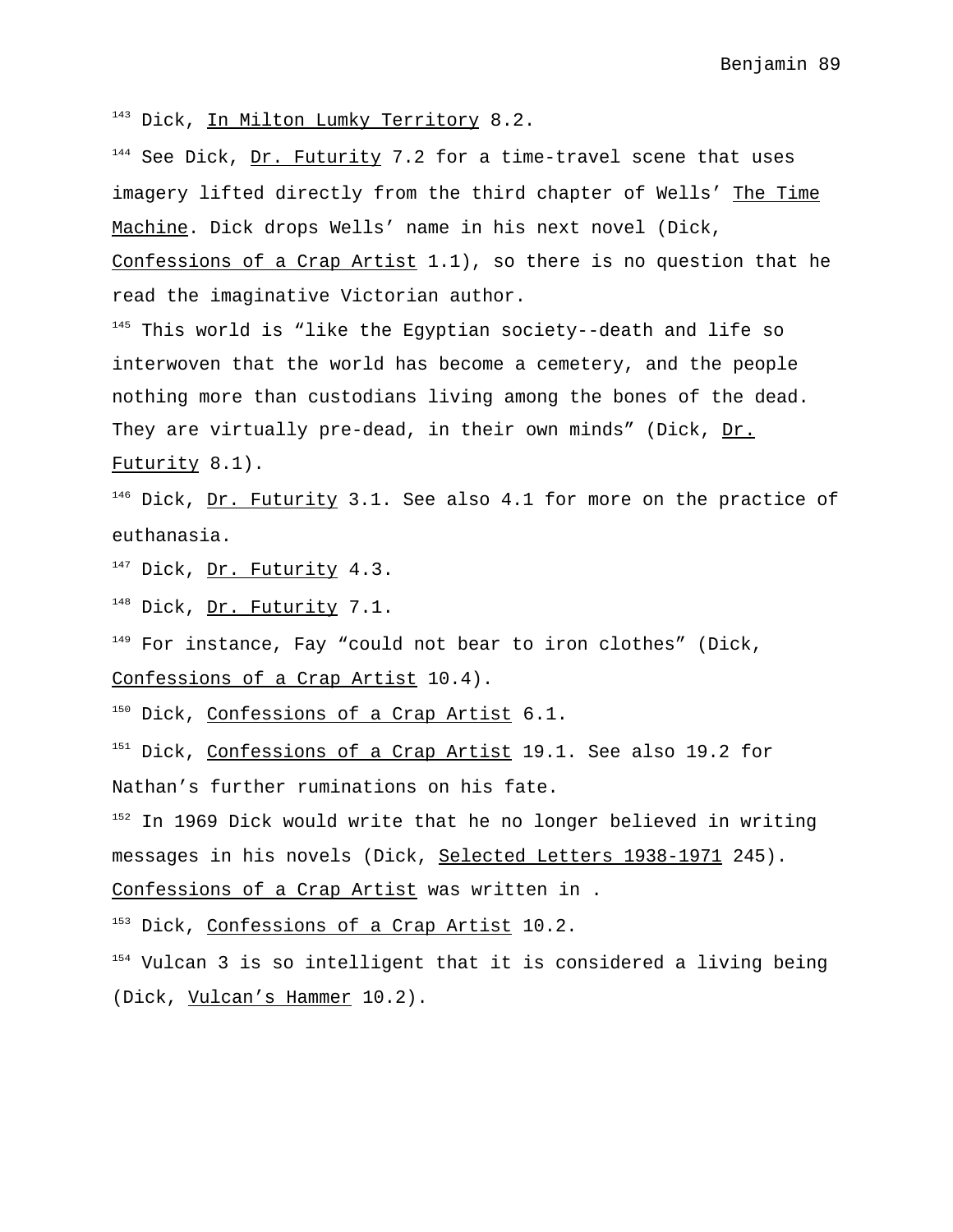<sup>155</sup> Dick himself said that his concept of hell was being stuck on an asteroid for the rest of eternity, forced to read his own books... "especially Vulcan's Hammer" (Apel 55).

156 Dick, Vulcan's Hammer 9.2.

<sup>157</sup> Dick, Vulcan's Hammer 14.2.

- 158 Dick, Vulcan's Hammer 3.2.
- <sup>159</sup> Dick, Vulcan's Hammer 12.1.
- 160 Dick, Vulcan's Hammer 8.1.

<sup>161</sup> Dick, The Man Whose Teeth Were All Exactly Alike 1.1.

<sup>162</sup> Dick, Humpty Dumpty in Oakland 6.1.

163 Some other uses of "iron" include timbers of a house which "had become like iron over the years" (Dick, Humpty Dumpty in Oakland 3.1), a "wrought-iron gate" (4.2), some "iron fences" (12.1), and what must be Dick's favorite cliché, "I got a couple of irons in the fire" (8.1).

<sup>164</sup> Dick, The Man in the High Castle 5.1.

165 Dick, The Man in the High Castle 14.1.

<sup>166</sup> See Williams 138.

<sup>167</sup> Dick, The Man in the High Castle 14.2.

168 Dick, The Man in the High Castle 14.2.

169 Dick read the English editions of The Lord of the Rings in 1955-1956, "before the Tolkien cult got started," and he read The Hobbit when he was a child (Rickman, Philip K. Dick: In His Own Words 55-56).

- 170 Dick, The Man in the High Castle 14.2.
- 171 Dick, The Man in the High Castle 14.2.
- 172 Dick, The Man in the High Castle 9.3.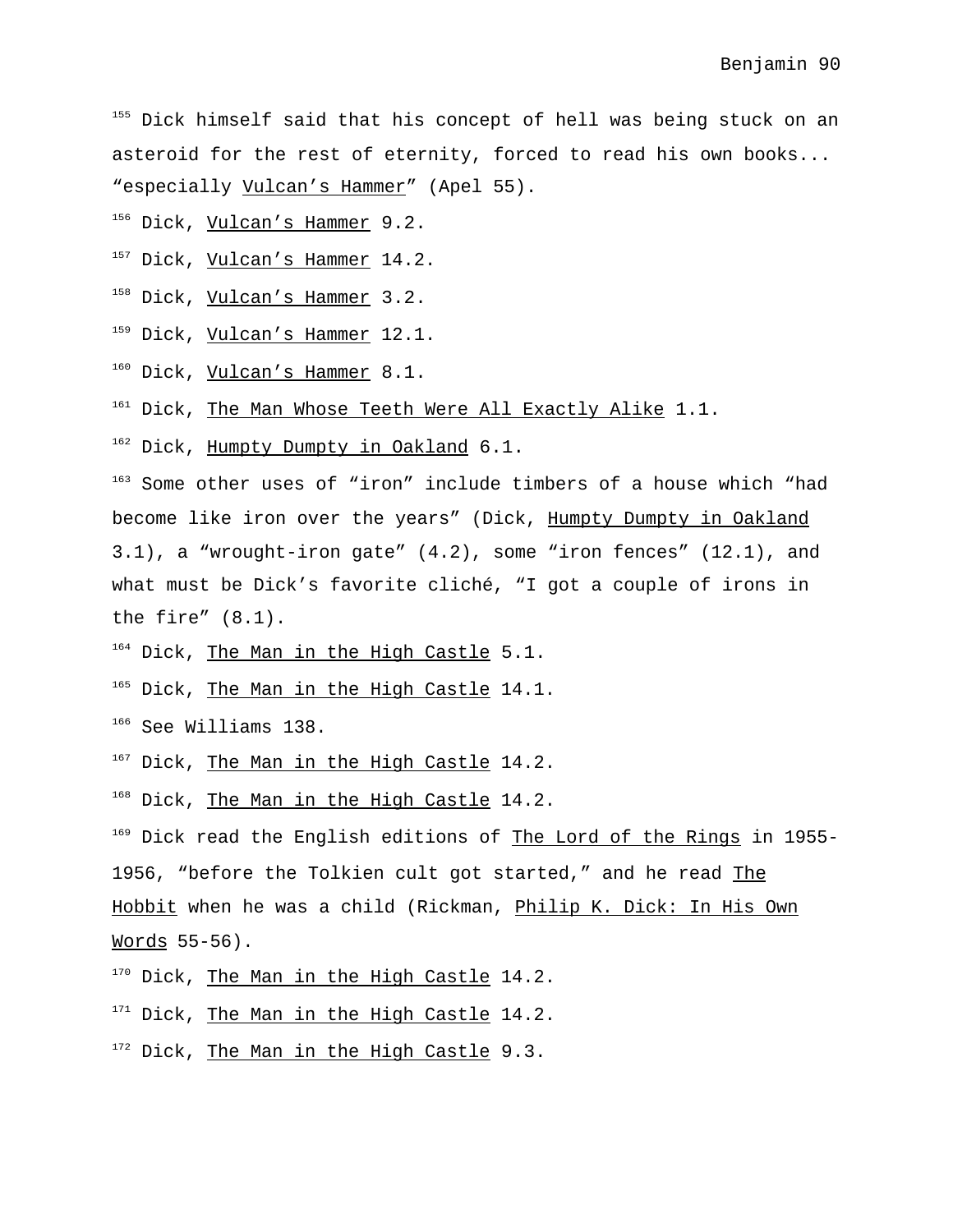<sup>173</sup> For more on the parallels between yin/yang and Black Iron Prison/Palm Tree Garden, see the Exegesis (Dick, In Pursuit of Valis 80-81, 145). For a further exploration of Taoism in The Man in the High Castle, see Warrick, "The Encounter of Taoism and Fascism in The Man in the High Castle" 27-52.

- <sup>174</sup> Dick, Martian Time-Slip 3.3.
- <sup>175</sup> Dick, Martian Time-Slip 7.2.
- 176 Dick, Martian Time-Slip 5.2.

 $177$  Dick, Martian Time-Slip 10.3. See also 8.4, 9.3, 10.1, and 11.1.  $178$  In this novel, mental illness is defined as "a narrowing, a contracting of life into, at last, a moldering, dank tomb, a place where nothing [comes] or [goes]; a place of total death" (Dick, Martian Time-Slip 9.2).

- <sup>179</sup> Dick, Martian Time-Slip 9.2.
- Dick, Martian Time-Slip 3.3.
- <sup>181</sup> Dick, Martian Time-Slip 16.4, 16.5.
- 182 Dick, Dr. Bloodmoney 5.1.
- 183 Dick, Dr. Bloodmoney 5.2, 5.4, 5.5.

 $184$  Technically, Dr. Bluthgeld survives the bombing, but when the smoke begins to clear he experiences the afterlife as it appears in the Tibetan Book of the Dead: empty, inert, and filled with a gloomy haze (Dick, Dr. Bloodmoney 5.1).

<sup>185</sup> Dick, Dr. Bloodmoney 5.5.

 $186$  The symbiosis of Edie and Bill Keller is based on Philip K. Dick's own deep connection with his twin sister, Jane Charlotte, who died less than two months after they were born (see Sutin 11- 13, as well as Rickman, To The High Castle 2-10).

<sup>187</sup> Dick, Dr. Bloodmoney 13.1.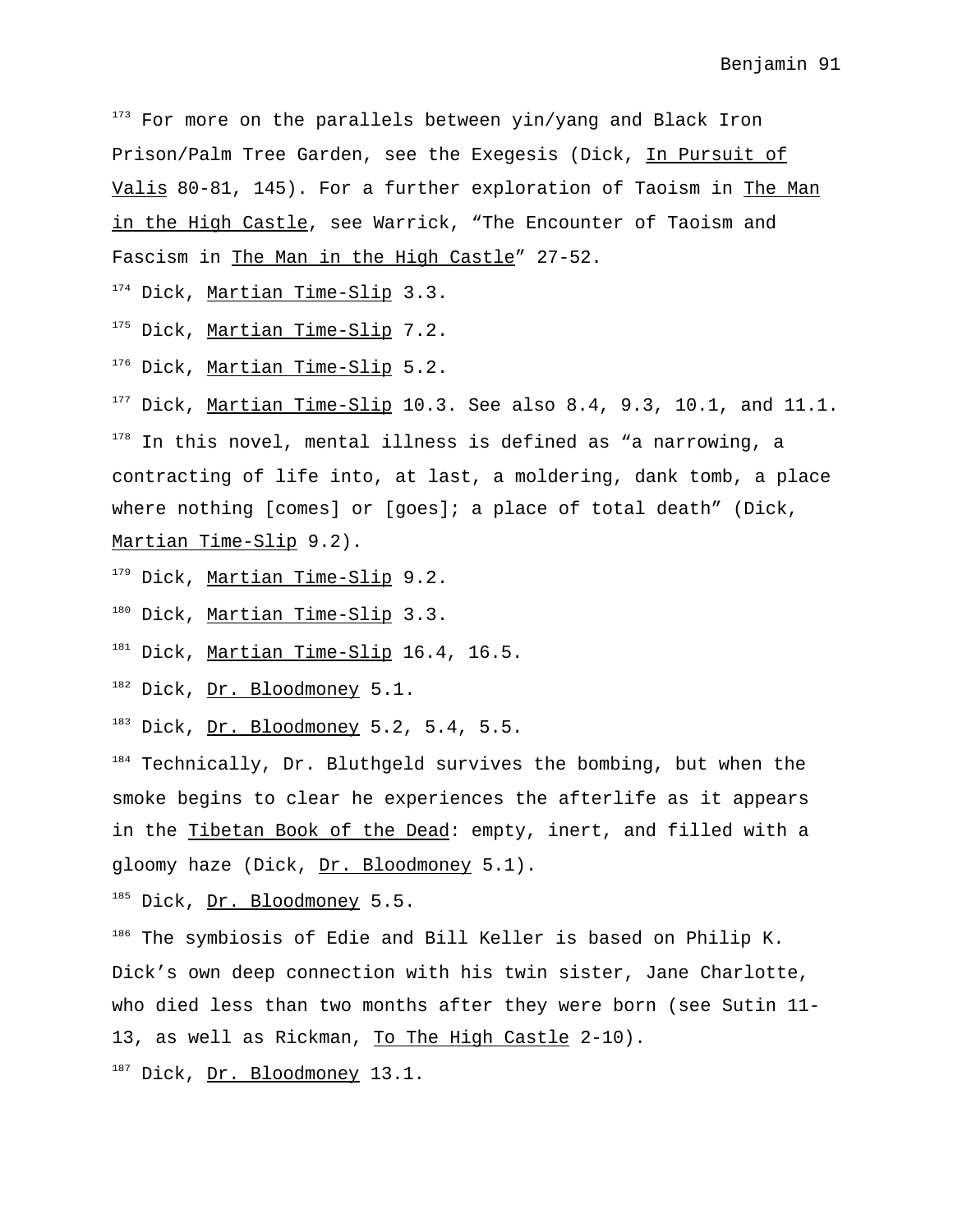- 188 Dick, Dr. Bloodmoney 16.1.
- 189 Holy Bible, NIV, 1 Cor. 13:11.
- <sup>190</sup> Dick, Dr. Bloodmoney 15.3.
- <sup>191</sup> Dick, The Game-Players of Titan 10.3.
- 192 Dick, The Game-Players of Titan 10.2.
- Dick, The Game-Players of Titan 11.2.
- <sup>194</sup> Dick, The Game-Players of Titan 14.1.
- 195 See Dick, The Game-Players of Titan 17.4.
- 196 Dick, Now Wait for Last Year 2.2.
- <sup>197</sup> Dick, Now Wait for Last Year 2.2.

198 JJ-180 alters one's sense of what Kant calls (in his Critique of Pure Reason) "categories of perception" (Dick, Now Wait for Last Year 3.1). For more on the orthogonal timelines that result from the use of this drug (which correspond somewhat to Dick's later layering of the Roman empire and California in the seventies), see 12.1.

- <sup>199</sup> Dick, Now Wait for Last Year 11.2.
- <sup>200</sup> Dick, <u>Now Wait for Last Year</u> 12.2.
- $201$  Dick, Now Wait for Last Year 14.2 (my emphasis).
- <sup>202</sup> Dick, Now Wait for Last Year 14.2.

<sup>203</sup> Dick, Clans of the Alphane Moon 10.1. In his earlier novel Vulcan's Hammer, Dick played with this same idea: that the hospital is not a place where "mentally unbalanced people [...] get well," but a "prison [...] where they send [people] who speak their mind" (Dick, Vulcan's Hammer 3.1).

 $204$  Dick, Clans of the Alphane Moon 10.1.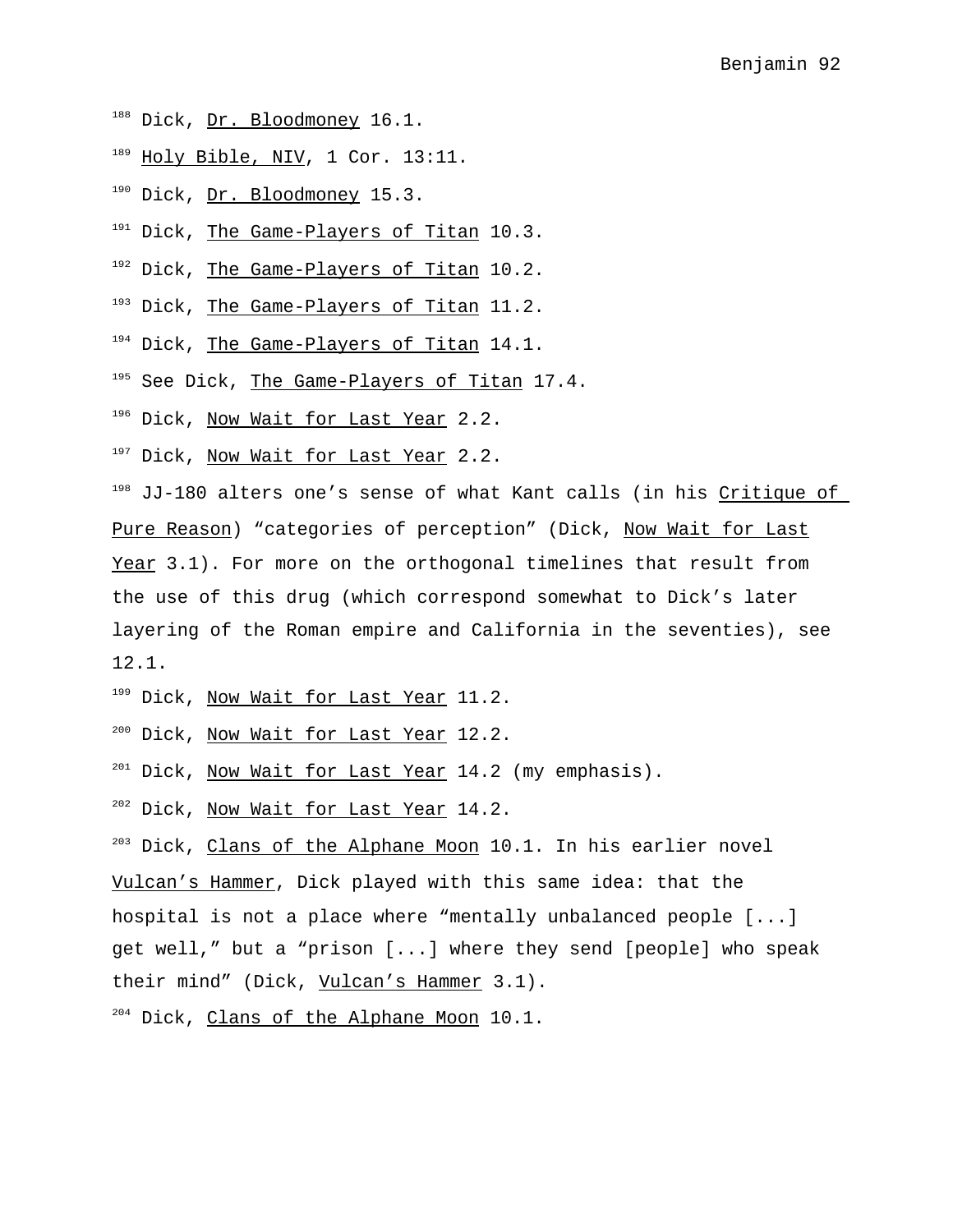<sup>205</sup> "Iron Curtain" appears earlier in this satirically paranoid novel, in connection with "Red Canada" (Dick, Clans of the Alphane Moon 7.2).

- $206$  Dick, Clans of the Alphane Moon 11.2.
- <sup>207</sup> Dick, Clans of the Alphane Moon 13.6.
- $208$  Dick, Clans of the Alphane Moon 1.1.
- $209$  Dick, Clans of the Alphane Moon 11.2.
- <sup>210</sup> Dick, The Crack in Space 11.2.
- $211$  Dick, The Crack in Space 8.2.
- $212$  Dick, The Crack in Space 12.3.
- $213$  Dick, The Crack in Space 11.1.
- $214$  Dick, The Crack in Space 9.1.
- <sup>215</sup> Dick, In Pursuit of Valis 185.
- <sup>216</sup> Dick, In Pursuit of Valis 75.
- $217$  Dick, The Three Stigmata of Palmer Eldritch 6.2.
- <sup>218</sup> Dick, The Three Stigmata of Palmer Eldritch 11.1.
- <sup>219</sup> Dick, The Three Stigmata of Palmer Eldritch 13.1.
- <sup>220</sup> Dick, The Three Stigmata of Palmer Eldritch 8.3.
- <sup>221</sup> Dick, The Three Stigmata of Palmer Eldritch 13.4.
- <sup>222</sup> Dick, The Three Stigmata of Palmer Eldritch 10.1, 13.1.
- <sup>223</sup> Dick, The Dark-Haired Girl 212, and Dick, The Shifting Realities
- 218. See the listing for Dick, "Man, Android, and Machine" for
- original publishing information.
- $224$  Dick, The Zap Gun 14.1.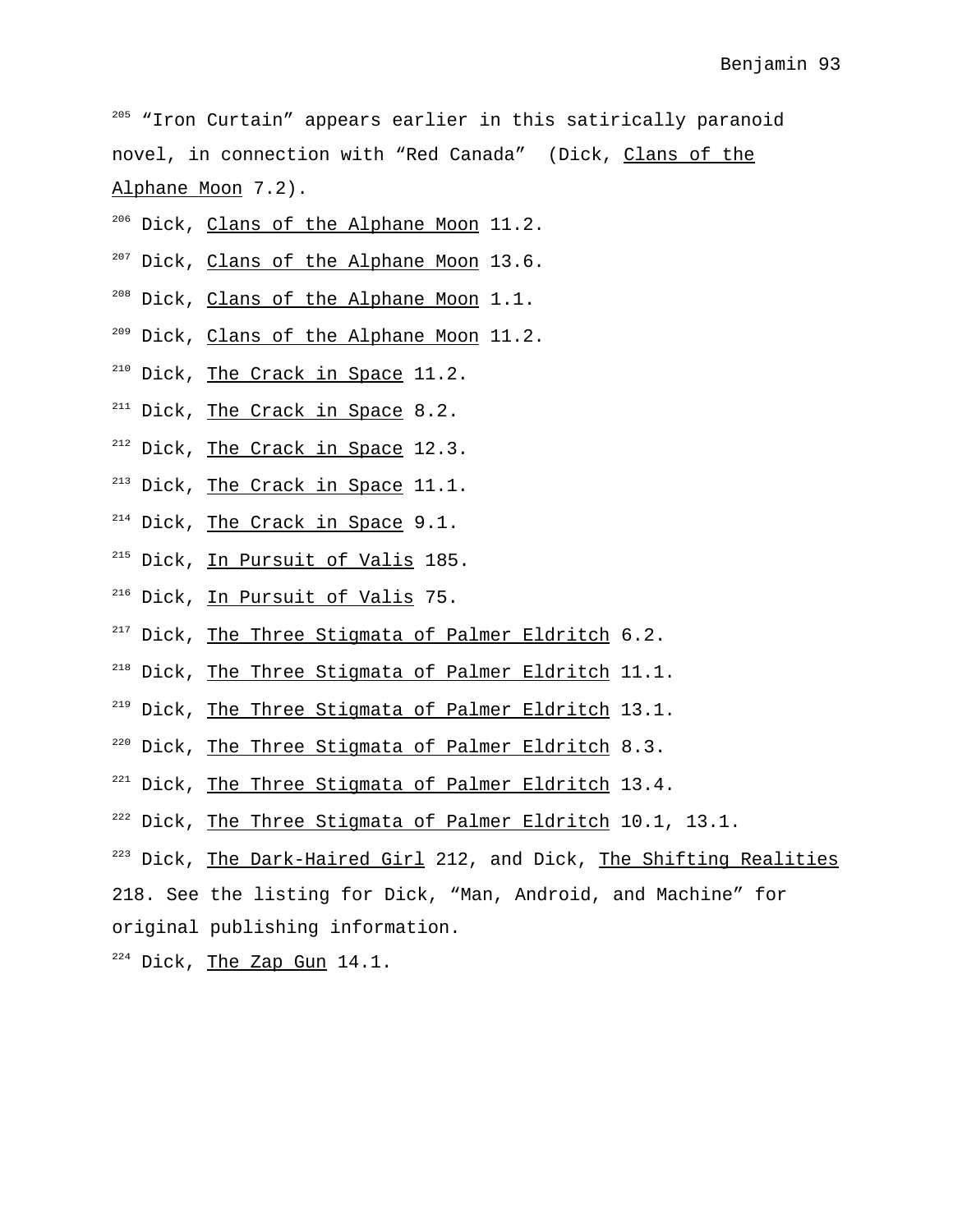$225$  Uses of the word "iron" include some "iron oxide tape" (Dick, The Zap Gun 7.1), the "wonderful insignia-impregnated hard-asblack-iron hoop collar" worn by General Nitz (11.1), and the "black wrought-iron chair" in Lilo Topchev's motel room (15.1).  $226$  Dick, The Zap Gun 29.1.

- <sup>227</sup> Dick, The Penultimate Truth 3.1.
- $228$  Abrash 158.
- <sup>229</sup> Dick, The Penultimate Truth 24.1.
- <sup>230</sup> Dick, The Penultimate Truth 1.1.
- <sup>231</sup> Dick, The Penultimate Truth 24.1.
- <sup>232</sup> Dick, The Unteleported Man 1.2.
- Dick, The Unteleported Man 2.1.

 $2^{234}$  Dick, Lies, Inc. 16.1. This chapter was not included in the original printing of The Unteleported Man. For more on the complicated publishing history of this novel, see Sutin, Divine Invasions 304-305.

- <sup>235</sup> Dick, The Unteleported Man 4.3.
- <sup>236</sup> Dick, Counter-Clock World 1.3.
- <sup>237</sup> Dick, Do Androids Dream of Electric Sheep? 2.1.
- <sup>238</sup> Dick, Do Androids Dream of Electric Sheep? 3.1, 18.1.
- <sup>239</sup> This is because androids lack empathy (Dick, Do Androids Dream of Electric Sheep? 11.1).
- <sup>240</sup> Dick, Do Androids Dream of Electric Sheep? 21.1.
- $241$  See Dick, "Notes on Do Androids Dream of Electric Sheep?" 1-3. The article is reprinted in Dick, The Shifting Realities 155-161. <sup>242</sup> Dick, Do Androids Dream of Electric Sheep? 10.1. See also 11.1.  $243$  Dick, Do Androids Dream of Electric Sheep? 6.1.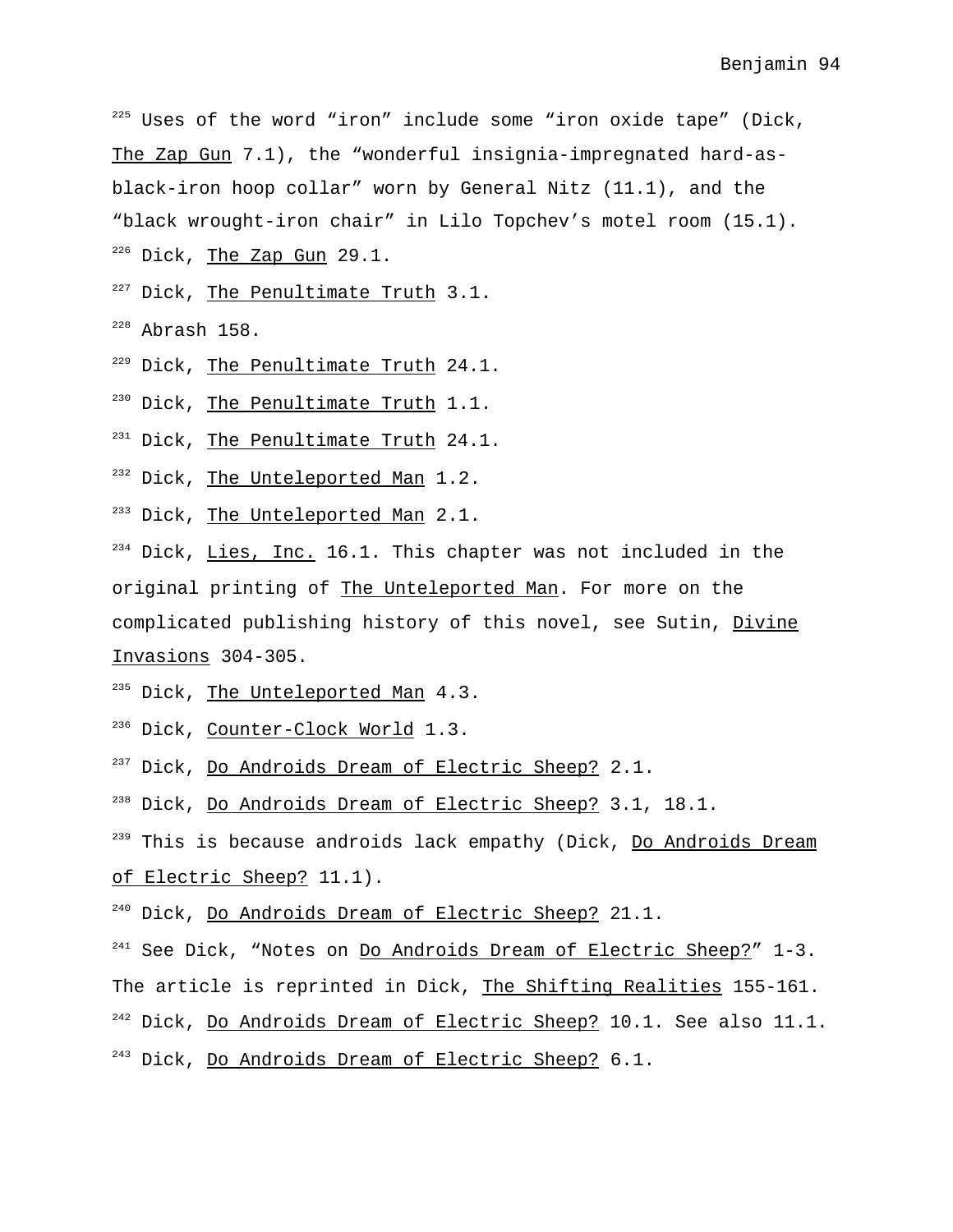$244$  The anti-pet man "had a mean, hard face, as if he cared about nothing. As if he lived in a world of ice and iron" (Dick, Nick and the Glimmung 2.3).

- <sup>245</sup> Dick, Ubik 2.1, 10.2.
- <sup>246</sup> Dick, Ubik 10.2.

 $247$  For a few of the many relevant Tomb World passages, see Dick, Ubik 7.2, 10.1.

- $248$  Dick, Ubik 13.1.
- $249$  Dick, Ubik 15.1.
- $250$  Dick, Ubik 7.1.

<sup>251</sup> There is another "iron cage" elevator later in the novel in which Joe Chip refuses to ride (Dick, Ubik 13.1).

- $252$  Dick, Ubik 10.1.
- $253$  Dick, Ubik 5.1.
- $254$  Dick, Ubik 10.1.
- $255$  Dick, Ubik 17.1.
- <sup>256</sup> Dick, The Shifting Realities 348.
- <sup>257</sup> Dick, Galactic Pot-Healer 1.3.

 $^{258}$  Dick, Galactic Pot-Healer 12.1. It should be noted, however, that even inside the good Glimmung, one's senses are occluded; when Joe Fernwright is absorbed into the Glimmung's body, "he tried to see, but his eyes registered only a swirling, jellolike image, a film which obliterated rather than revealed the reality around him" (15.1). This polyencephalic fusion is a reworking of Can-D (The Three Stigmata of Palmer Eldritch) and the empathy box (Do Androids Dream of Electric Sheep?).

- <sup>259</sup> Dick, A Maze of Death 5.2.
- <sup>260</sup> Dick, <u>A Maze of Death</u> 8.1.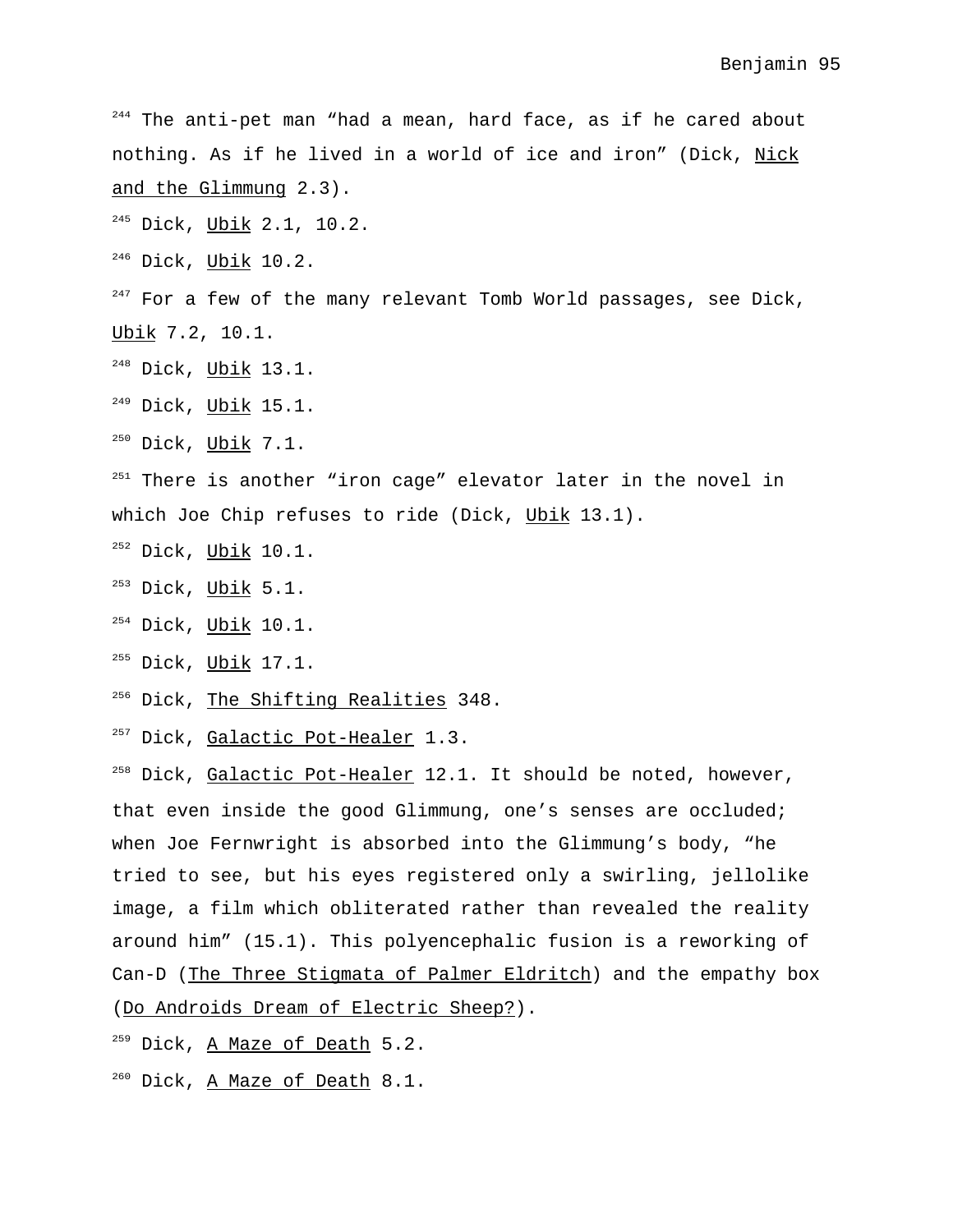$261$  Dick hints at the existence of the veil of Maya in subtler ways; for example: "An ocean lay far off, pounding invisibly in the drifting curtain of dust and moisture" (Dick, A Maze of Death  $8.1$ ).

- <sup>262</sup> Dick, <u>A Maze of Death</u> 8.1.
- $263$  Dick, A Maze of Death 15.1, 15.2.
- <sup>264</sup> Dick, A Maze of Death 9.6.
- <sup>265</sup> Dick, The Dark-Haired Girl 206-207, and Dick, The Shifting
- Realities 214. See the listing for Dick, "Man, Android, and

Machine" for original publishing information.

- <sup>266</sup> Dick, Our Friends From Frolix 8 6.1.
- <sup>267</sup> Dick, Our Friends From Frolix 8 27.1
- <sup>268</sup> Dick, Our Friends From Frolix 8 15.1.
- <sup>269</sup> Dick, Flow My Tears, the Policeman Said 16.1.
- <sup>270</sup> Dick, Flow My Tears, the Policeman Said 19.1. See also 21.1 for another "black iron railing."
- <sup>271</sup> Dick, Flow My Tears, the Policeman Said 21.1.
- <sup>272</sup> Dick, Flow My Tears, the Policeman Said 22.4.

<sup>273</sup> "If You Find This World Bad, You Should See Some of the Others" 19-20. Reprinted in Dick, The Shifting Realities 245.

 $274$  In an interview with D. Scott Apel, Dick said that the S. A. Powers scene in A Scanner Darkly was based on his own vision of abstract art, flashing one after the other for eight to ten hours (Apel 78).

- <sup>275</sup> Dick, A Scanner Darkly 2.1.
- <sup>276</sup> Dick, A Scanner Darkly 10.1.
- $277$  Dick, A Scanner Darkly 11.1.
- <sup>278</sup> Dick, A Scanner Darkly 13.1.